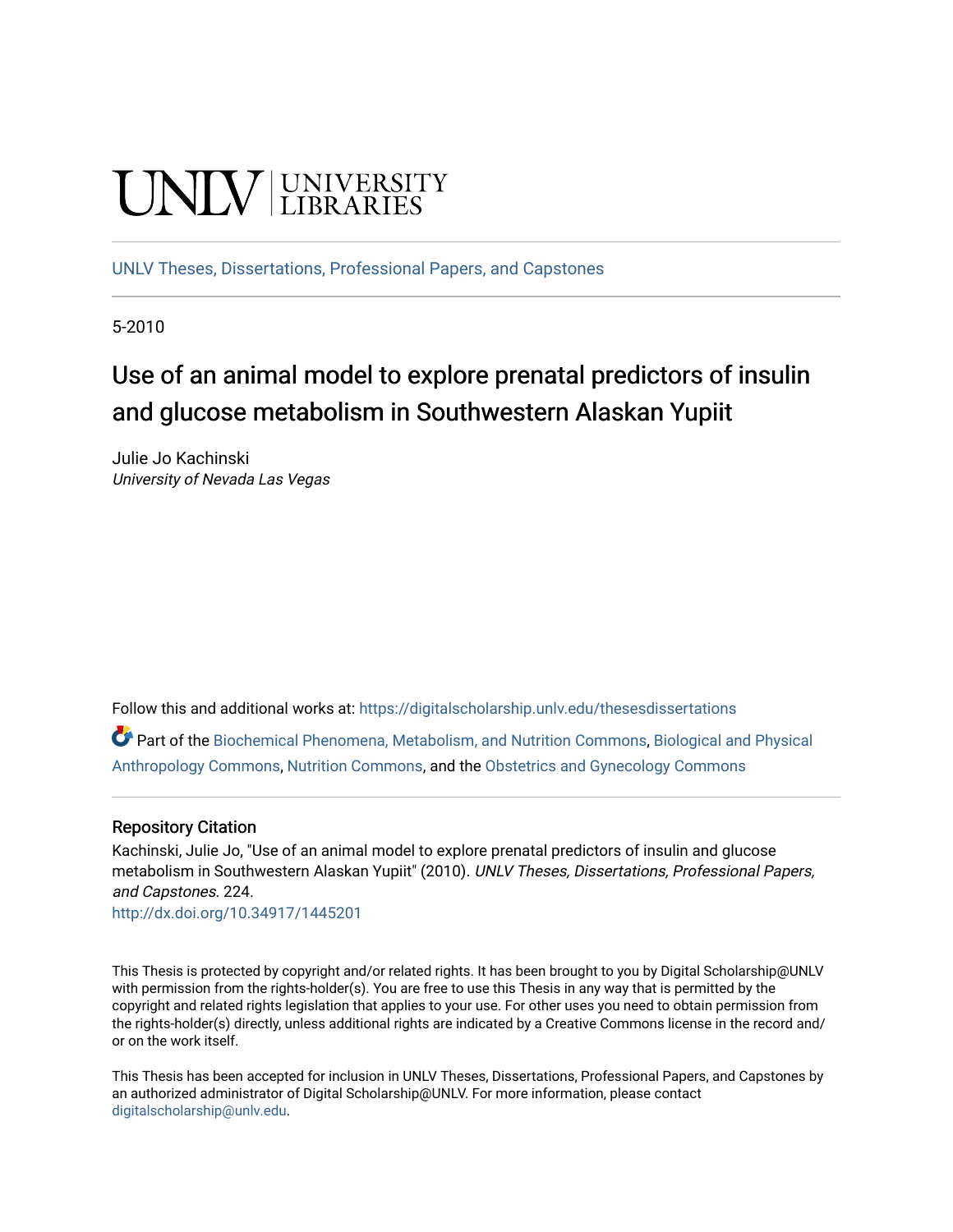# USE OF AN ANIMAL MODEL TO EXPLORE PRENATAL PREDICTORS OF INSULIN AND GLUCOSE METABOLISM IN SOUTHWESTERN ALASKAN YUPIIT

by

Julie Jo Kachinski

Bachelor of Arts University of Colorado, Boulder 2000

Master of Arts University of Nevada, Las Vegas 2010

A thesis submitted in partial fulfillment of the requirements for the

**Master of Arts Degree in Anthropology Department of Anthropology College of Liberal Arts** 

**Graduate College University of Nevada, Las Vegas May 2010**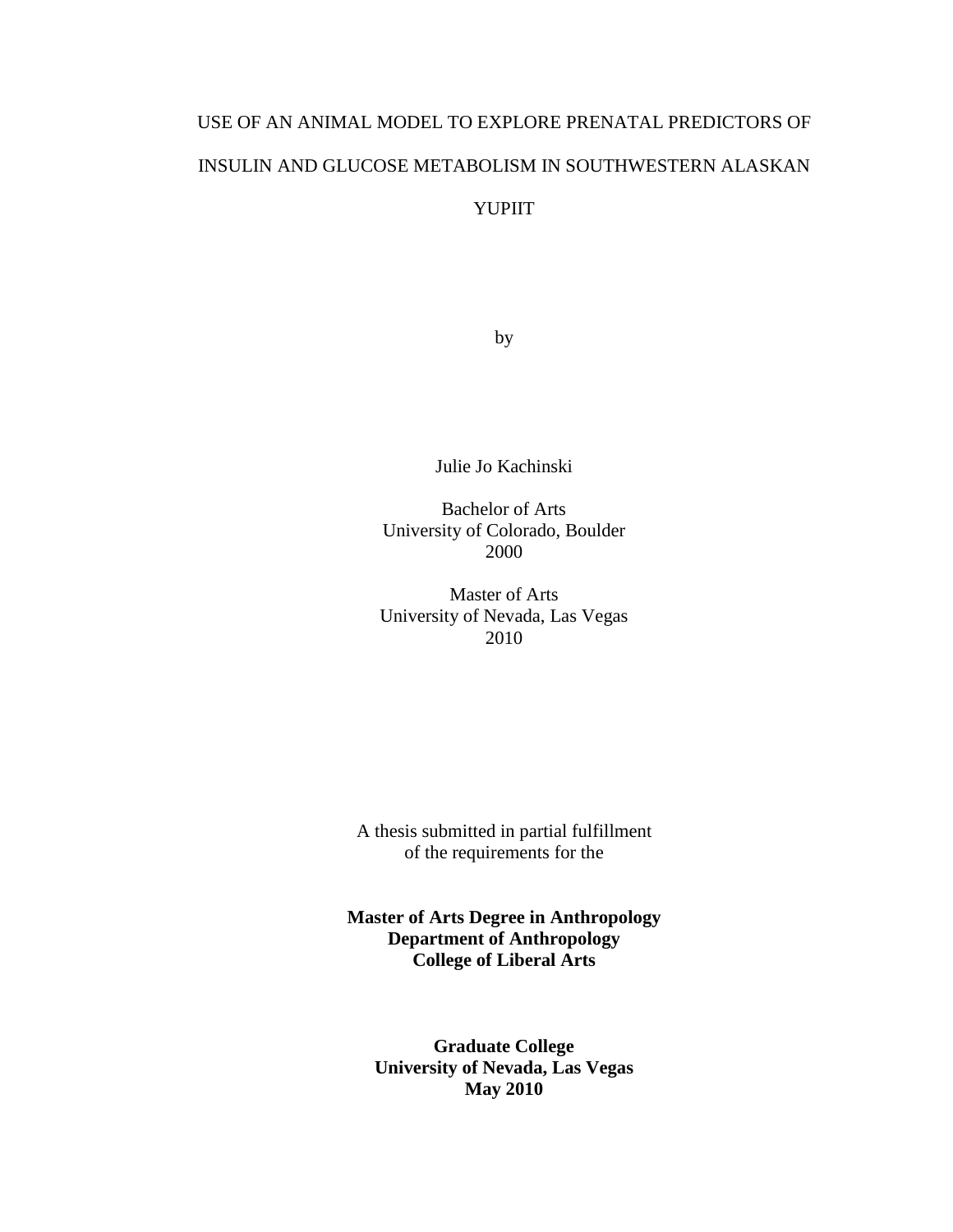Copyright by Julie Jo Kachinski 2010 All Rights Reserved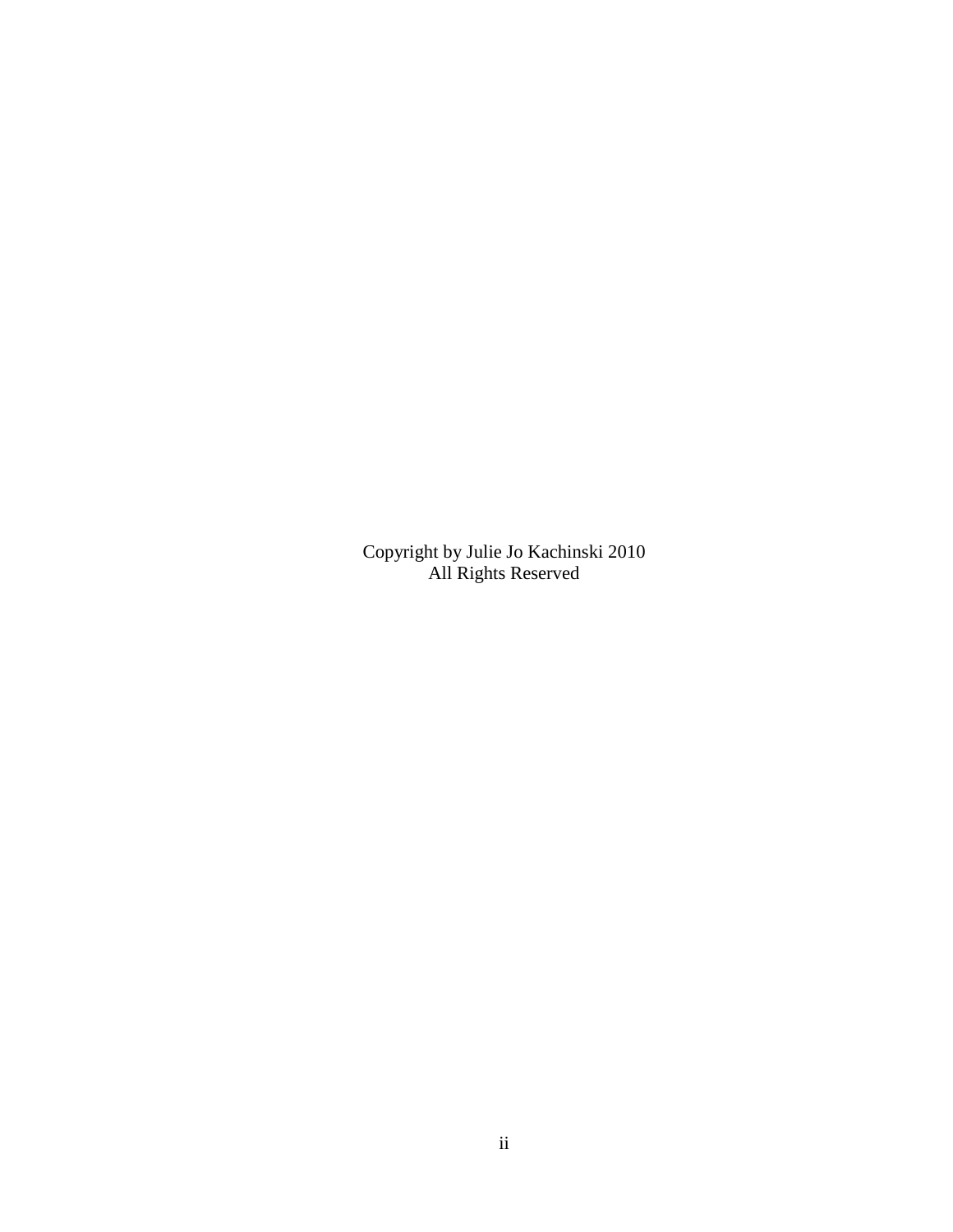

### THE GRADUATE COLLEGE

We recommend the thesis prepared under our supervision by

## **Julie Kachinski**

entitled

## **Use of an Animal Model to Explore Prenatal Predictors of Insulin and Glucose Metabolism in Southwestern Alaskan Yupiit**

be accepted in partial fulfillment of the requirements for the degree of

## **Master of Arts in Anthropology**

Daniel Benyshek, Committee Chair

Peter Gray, Committee Member

Liam Frink, Committee Member

Susan Meacham, Graduate Faculty Representative

Ronald Smith, Ph. D., Vice President for Research and Graduate Studies and Dean of the Graduate College

**May 2010**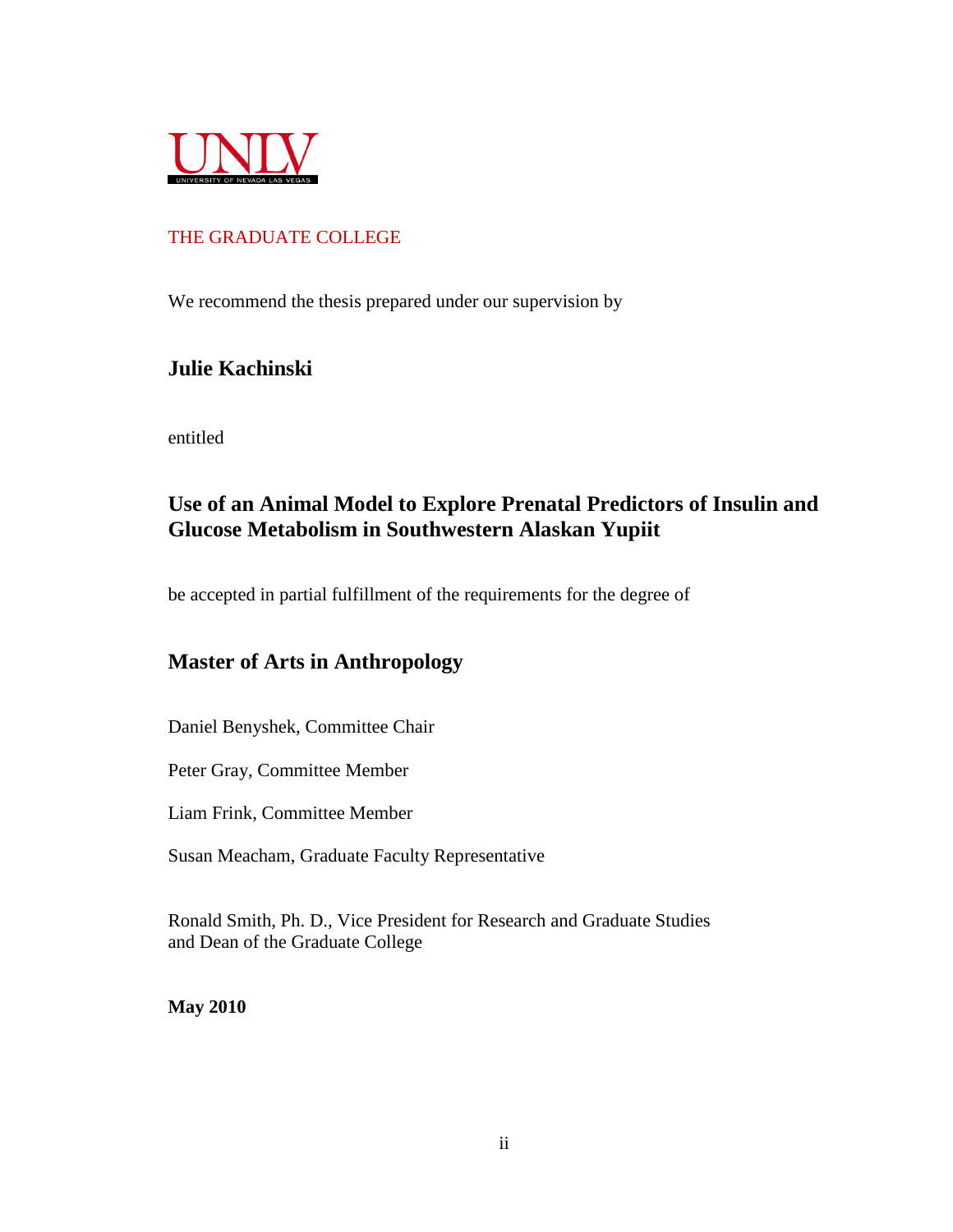#### ABSTRACT

#### **Use of an Animal Model to Explore Prenatal Predictors of Insulin and Glucose Metabolism in Southwestern Alaskan Yupiit**

by

Julie Jo Kachinski

Dr. Daniel C. Benyshek, Examination Committee Chair Professor of Anthropology University of Nevada, Las Vegas

 Compared to other North American indigenous populations, Southwest Alaskan Yupiit exhibit very low rates of type 2 diabetes despite the occurrence of common risk factors. Contemporary Yupiit obtain a substantial portion of their calories from traditional foods, which contain high amounts of omega-3 polyunsaturated fatty acids. Epidemiological and experimental animal research has linked glucose and insulin homeostasis with a diet high in omega-3s. This study used an experimental animal model to explore potential diabetes protective effects (for adult offspring) of prenatal maternal nutrition modeled on traditional locally-obtained Yupiit diets. The results of this study showed that the adult offspring whose mothers consumed a diet modeled on traditional Yup'ik foods during pregnancy were more insulin sensitive (less prone to diabetes) than adult offspring whose mothers received a Western diet prenatally. These findings provide further insight into our understanding of the role that specific maternal nutrients play in programming adult metabolism and have significant implications for dietary intervention strategies aimed at preventing type 2 diabetes.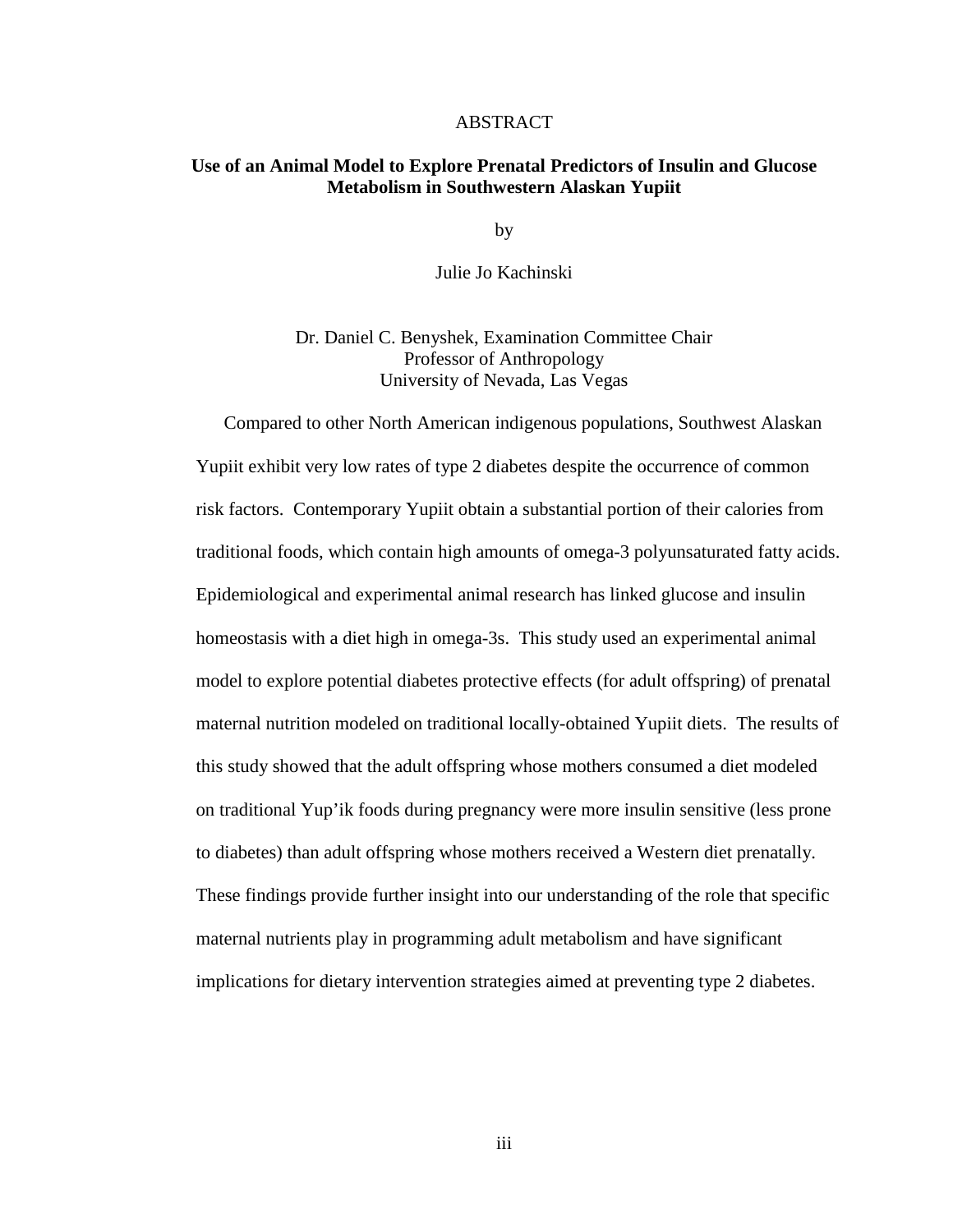| <b>CHAPTER 1 INTRODUCTION</b>                                                                                                                                                                                                                     |
|---------------------------------------------------------------------------------------------------------------------------------------------------------------------------------------------------------------------------------------------------|
| SUBSISTENCE PATTERNS IN SOUTHWEST ALASKA AND<br><b>CHAPTER 2</b><br>THEIR CHANGES OVER TIME<br>Russian-American Contact in the Alaskan-Yukon Delta and its Influence on<br>Type 2 Diabetes and its Associated Risk Factors among Delta Yupiit  28 |
| CHAPTER 3 POLYUNSATURATED FATTY ACIDS<br>Macronutrient Composition of a Traditional Southwest Alaskan Yup'ik Diet 32<br>Clinical, Epidemiological, and Experimental Animal Studies and Polyunsaturated                                            |
| CHAPTER 4 DEVELOPMENTAL ORIGINS OF HEALTH AND DISEASE                                                                                                                                                                                             |
| CHAPTER 5 METHODS                                                                                                                                                                                                                                 |
| CHAPTER 6 FINDINGS OF THE STUDY                                                                                                                                                                                                                   |

## TABLE OF CONTENTS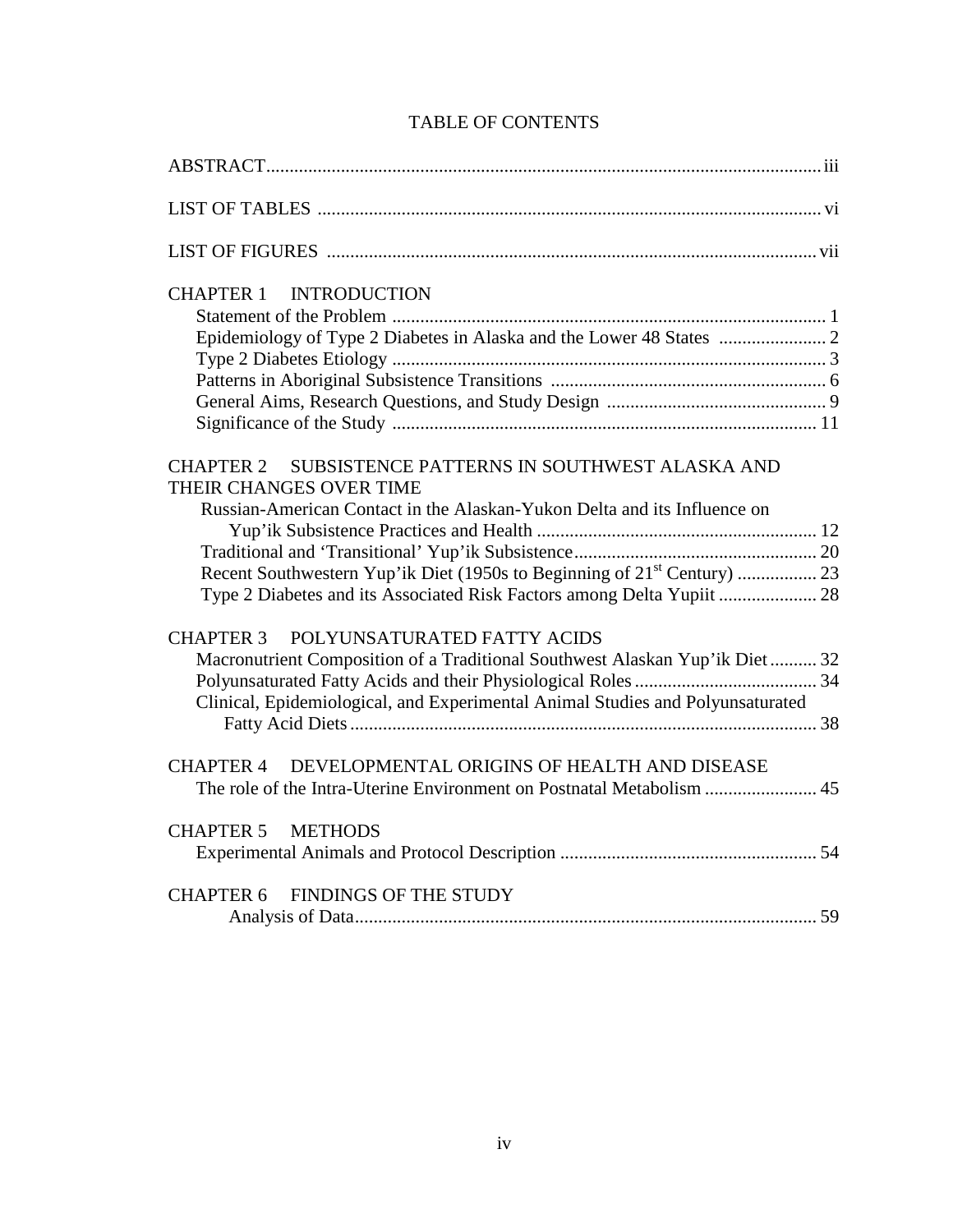| CHAPTER 7 SUMMARY, CONCLUSIONS, AND RECOMMENDATIONS |  |
|-----------------------------------------------------|--|
|                                                     |  |
|                                                     |  |
|                                                     |  |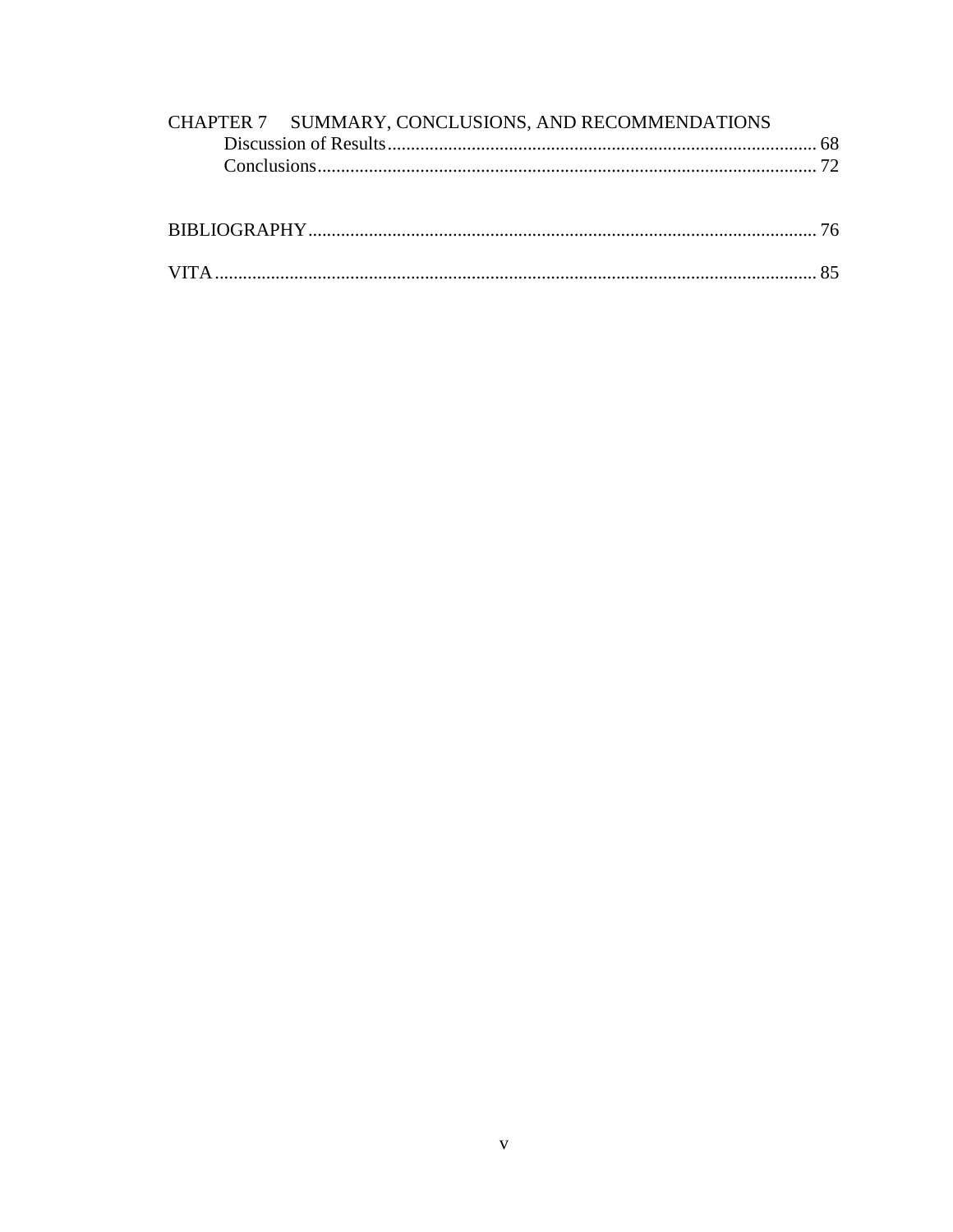## LIST OF TABLES

| Table 4 Metabolic Markers for Males and Females. Western Postweaning - Varying      |  |
|-------------------------------------------------------------------------------------|--|
|                                                                                     |  |
| Table 5 Metabolic Markers for Males and Females. Transitional Postweaning – Varying |  |
|                                                                                     |  |
| Table 6 Metabolic Markers for Males and Females. Alaskan Postweaning - Varying      |  |
|                                                                                     |  |
| Table 7 Average Weight at 7 d and 21 d (Weaning) for Males and Females among        |  |
| Offspring of Mothers Consuming an Alaskan, Western, or Control diet during          |  |
|                                                                                     |  |
| Table 8 Body Weights for Offspring from 25 d to 120 d for Males and Females by      |  |
| Alaskan, Western and Transitional Postweaning - Varying Prenatal Diets  65          |  |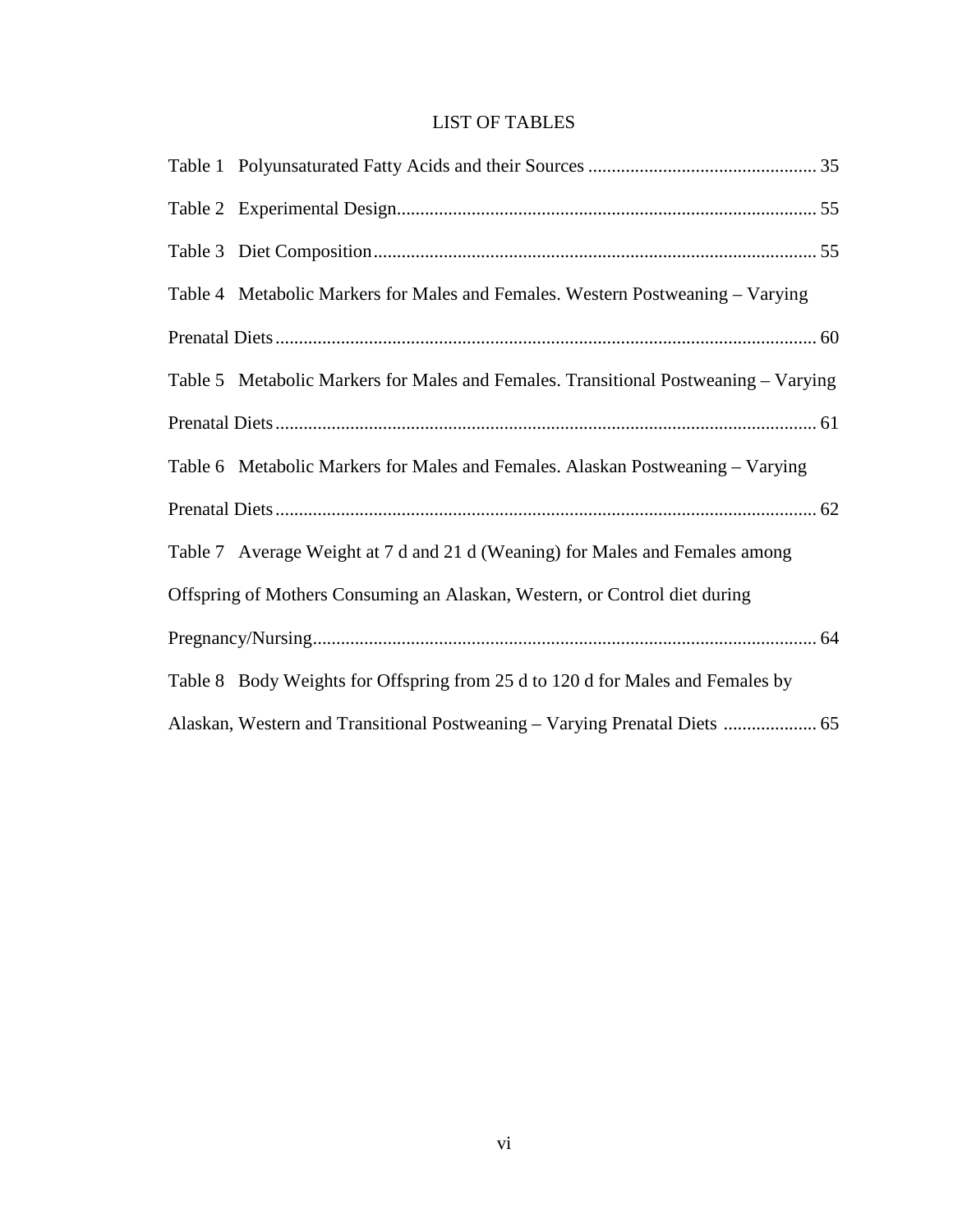## LIST OF FIGURES

| Figure 2 Insulin Sensitivity as Measured by Glucose mmol/Insulin pmol at 120 days 60 |
|--------------------------------------------------------------------------------------|
|                                                                                      |
| Figure 4 Average Body Weight at 21 d (Weaning) among Offspring of Mothers            |
|                                                                                      |
| Figure 5 Growth Over Time among Males and Females Consuming an Alaskan               |
|                                                                                      |
| Figure 6 Growth Over Time among Males and Females Consuming a Western                |
|                                                                                      |
| Figure 7 Growth Over Time among Males and Females Consuming a Transitional           |
|                                                                                      |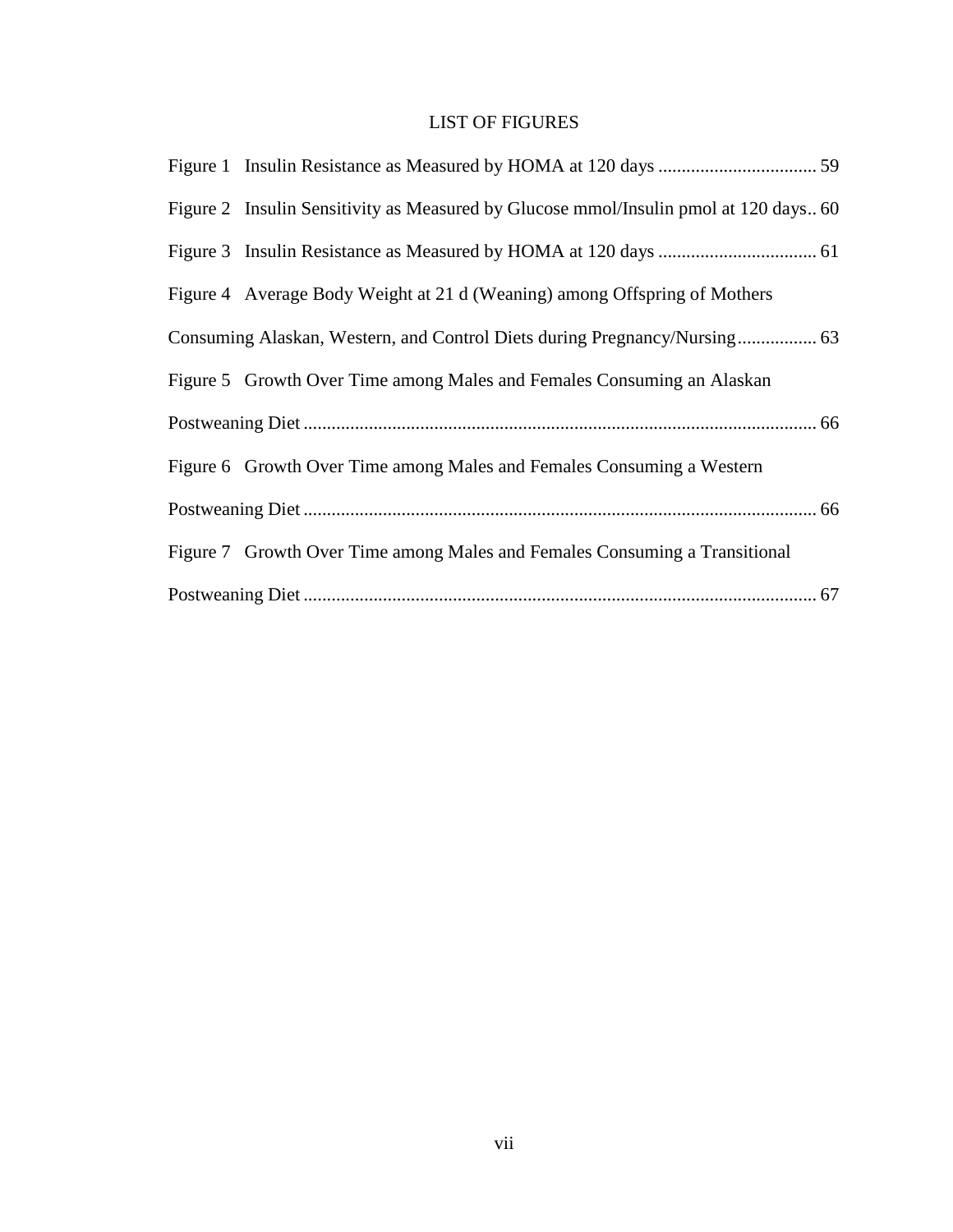#### CHAPTER 1

#### INTRODUCTION

#### Statement of the Problem

Type 2 Diabetes (T2D) is a metabolic disorder characterized by chronically elevated blood glucose due to insulin resistance, and eventually, insulin insufficiency. The World Health Organization estimates that the global prevalence of T2D in 2000 will nearly double from 2.8% to 4.4% by 2030 (Wild et al., 2004). Epidemiological evidence suggests that this disease was rare in the beginning of the  $20<sup>th</sup>$  century, but after World War II rates began to increase rapidly. In the 50 years following the war prevalence continued to climb and incidence rates among children, which were once exceedingly low, became an international health concern.

Over the last decade education and awareness about T2D has significantly grown in both public and private domains. Furthermore, a significant amount of interdisciplinary research has been undertaken to understand the etiology of T2D, and to control the disorder's rapid increase. Despite these efforts, annual global prevalence continues to grow.

The present study offers a novel approach towards a better understanding of T2D origins by examining a unique *low* prevalence, but high risk population – Alaskan Eskimos of the Yukon-Kuskokwim delta area. An experimental animal study was used to explore whether or not elements of traditional Eskimo diets might provide "protection" against the development of T2D.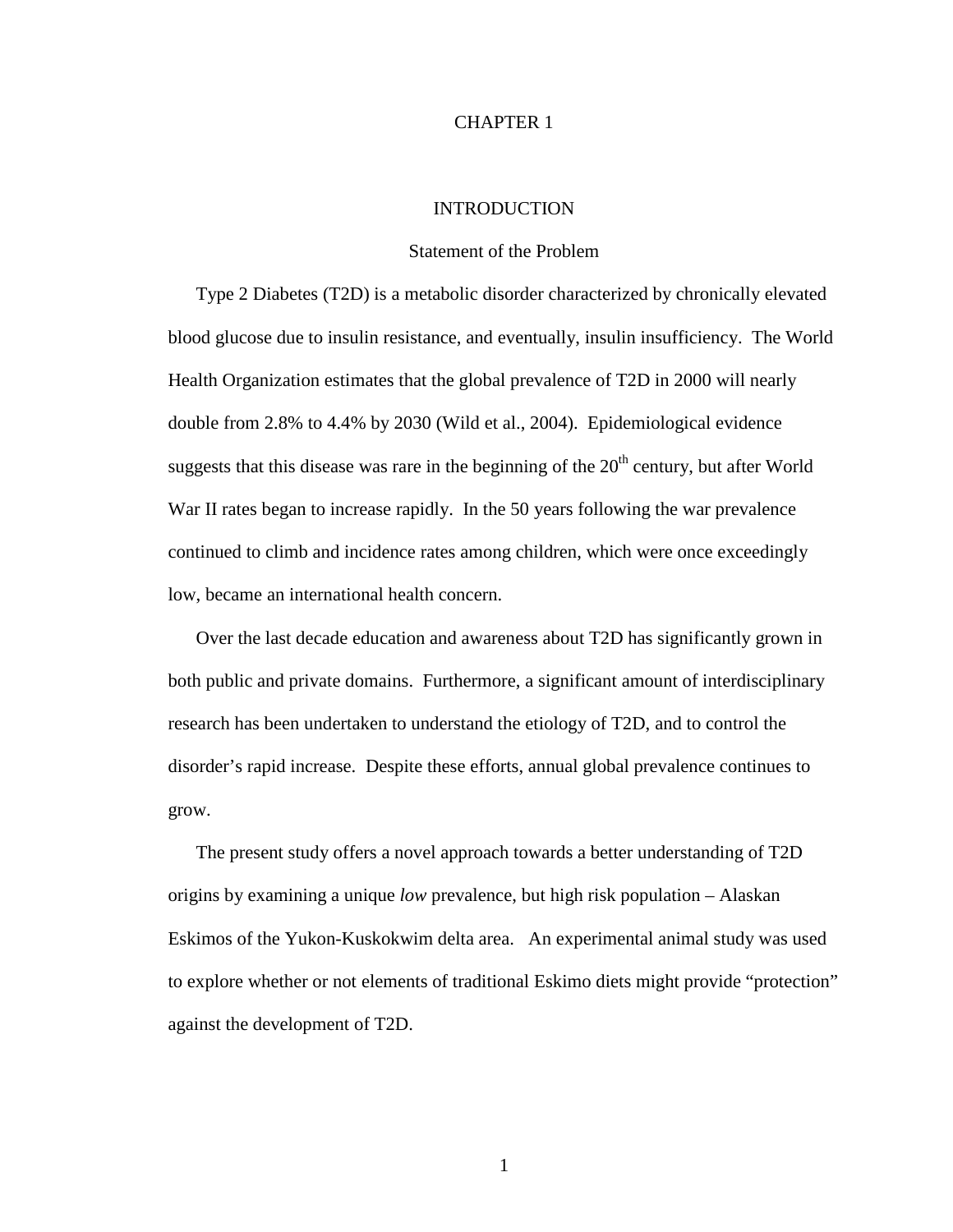Epidemiology of Type 2 Diabetes in Alaska and the Lower 48 States

Among the highest prevalence populations around the world the development of T2D is linked to transitions from an indigenous, traditional subsistence economy to a wage economy (i.e., sedentism and consumption of high caloric diets which lead to the development of central adiposity). In general, such transitions (especially in a historical 'colonial' context) are highly correlated with T2D risk (i.e. hyperinsulinaemia, hypertryglyceridaemia, insulin resistance, glucose intolerance). "High" (>30%) prevalence populations (i.e., Pima: 50%, Oji-Cree: 40%, Havasupai: 38%, Pacific Nauruans: 28.1%, Australian Aborigines: 29.6%) are all characteristically obese – particularly carrying adipose tissue abdominally, consume a high caloric diet that is also high in saturated fats, and tend to lead a sedentary lifestyle characterized by low amounts physical activity (Benyshek et al., 2001). Some scholars have coined T2D, and other chronic disorders, "diseases of modernization," in part because of the increase in risk observed when aboriginal populations transition to the dietary and daily physical activity level associated with a "modern Western" lifestyle. Ironically, T2D prevalence for Europeans and White Americans are anywhere from 3-10%; much lower than those for aboriginal populations living similar "Western" lifestyles (King and Rewers 1993). In 2007 it was estimated that the prevalence of diabetes in the U.S. was 7.8% (Centers for Disease Control 2007). While prevalence data for type of diabetes was not available, prevalence of T2D was likely to be around 7.0% as T2D constitutes over 90% of all diabetes cases worldwide.

In contrast to the many high prevalence Native American populations in the U.S. (e.g., Pima - ~50%, Havasupai – 38%) the most recent estimated overall T2D age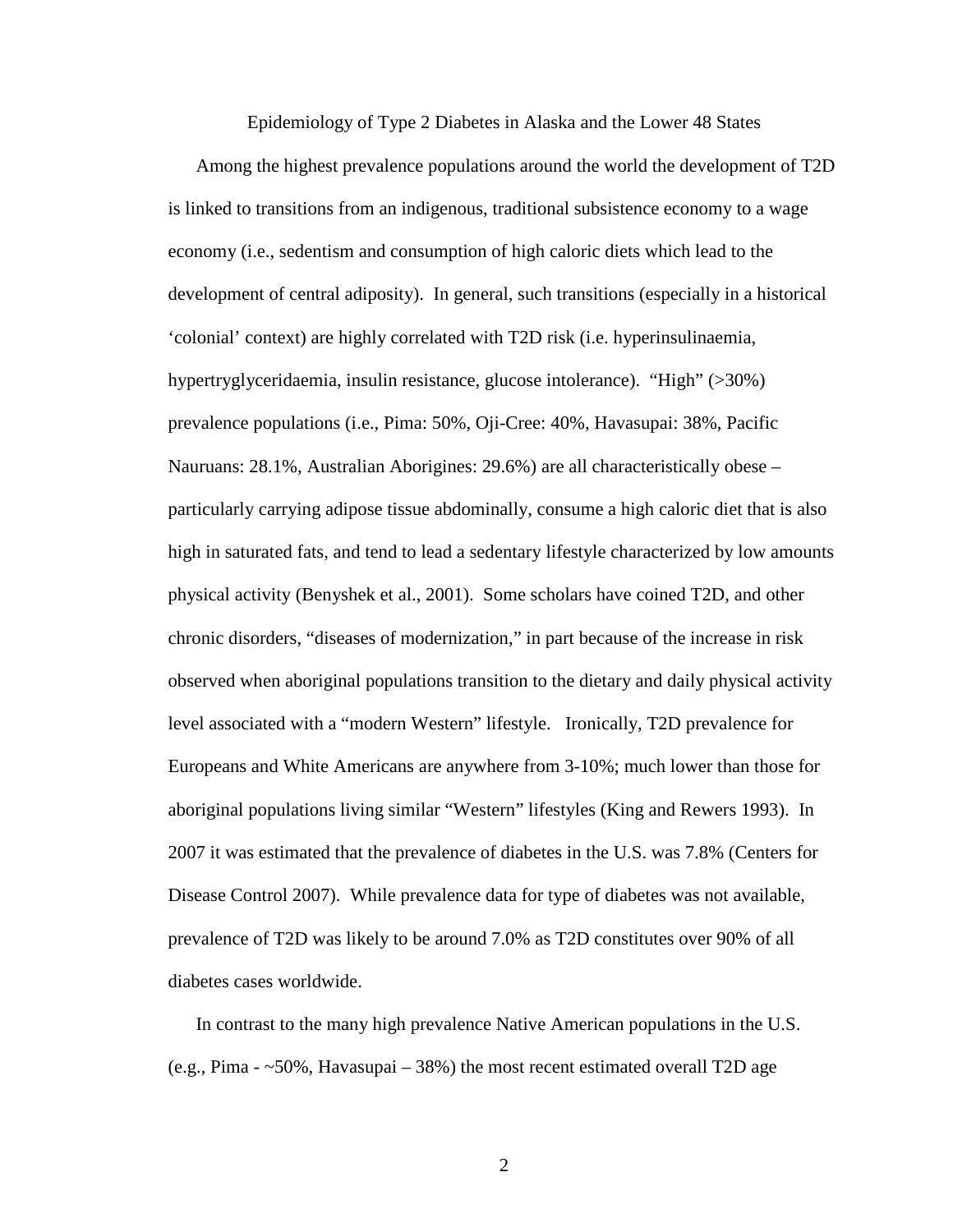adjusted prevalence for all aboriginal Alaskan Eskimo populations in 2008 remain low – 6.9% (Centers for Disease Control 2008). While differences exist among the varying ethnic groups that inhabit Alaska (with higher percentages observed in the Eskimo's Native counterparts, Athapaskan Indians  $-10\%$  over the age of 40 in 1987 - and Aleuts  $-$ 5.8% over the age of 35 in 1993) the prevalence of T2D among southwest Alaskan Yupiit is 3.3% - considerably lower compared to their indigenous neighbors (Mohatt et al., 2007). Two lines of evidence, however, including presumed "thrifty " genotypic predispositions and the presence of obesity and sedentary lifestyles associated with a recent transition from a traditional high protein/high fat diet to a typical high caloric "Western" diet, place southwest Alaskan Yupiit in the highest population risk category for T2D. Despite this, southwest Alaskan Yupiit have a lower adult prevalence of T2D than another low prevalence ethnic group, White Americans (5.5% among males and 5.0% among females) (CDC 2007).

#### Type 2 Diabetes Etiology

#### Thrifty Genotype Hypothesis

 When examined cross-culturally, aboriginal groups (e.g., Native Americans, Australian Aborigines) tend to be disproportionately affected by T2D. Prevalence for these groups are anywhere from two to five times higher than the overall U.S. rate of 7% (Centers for Disease Control 2007). These disparities in prevalence have prompted researchers to investigate the possible underlying mechanisms contributing to differences in disease susceptibility. The "Thrifty Genotype" hypothesis, proposed by James Neel in 1962, was one of the first etiological models developed to account for the origins of T2D.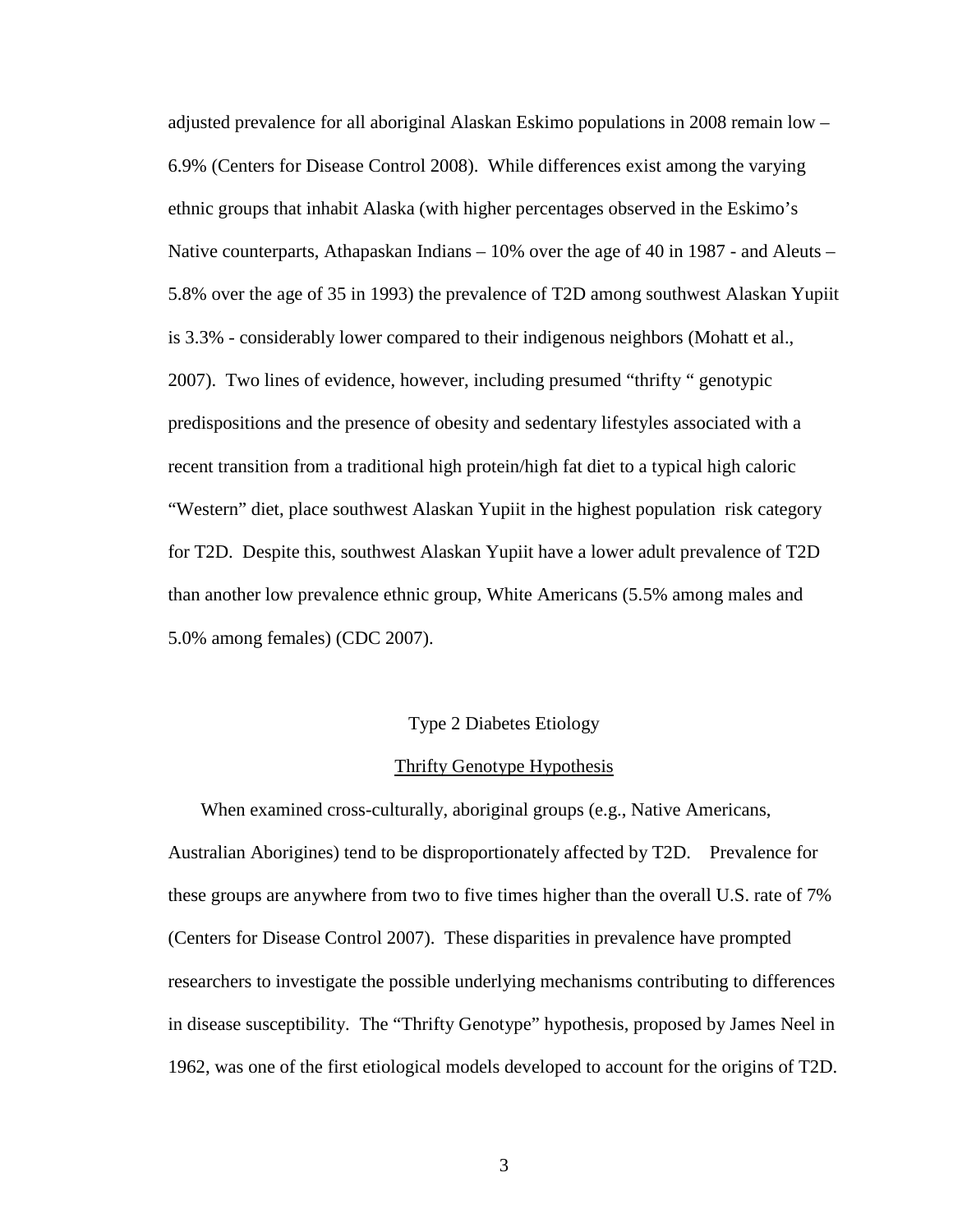In its original formulation, Neel suggests that the foraging ancestors of modern aboriginal populations underwent frequent periods of feast and famine (Neel 1962). Over time these periodic cycles selected for those individuals with a quick "insulin trigger", which rapidly converted the energy obtained during periods of feasting to fat. These fat stores would then serve as an energy store in times of famine. Eventually, these same metabolismregulating genes that offered a survival advantage during periods of energy restriction in the distant past, would become disease promoting in food secure contemporary indigenous populations living a modern "Western" lifestyle.

 In the nearly five decades following Neel's publication of the "Thrifty Genotype" hypothesis, extensive genetics research has been carried out in search of the hypothesized "thrifty genes". While researchers were able to identify specific genes related to the monogenic forms of diabetes, (e.g., maturity onset diabetes of the young and maternally inherited diabetes and deafness), identification of the T2D susceptibility genes capable of accounting for large prevalence differences between high and low prevalence populations remains inconclusive. Of those possible genetic factors related specifically to T2D (e.g., a variant allele of the promoter region involved in insulin transcription, paternally transmitted class III alleles of the variable region upstream of the insulin gene) these factors were only found in some ethnic groups and/or they were also associated with other phenotypes (Velho and Frogul 2001). Today most researchers believe that T2D is polygenic (involving many loci), multigenic (involving a set of related genes), and pleiotropic (genes which affect several aspects of the phenotype). Despite the lack of progress in clearly identifying the population-clustered "thrifty genes", hypothesized to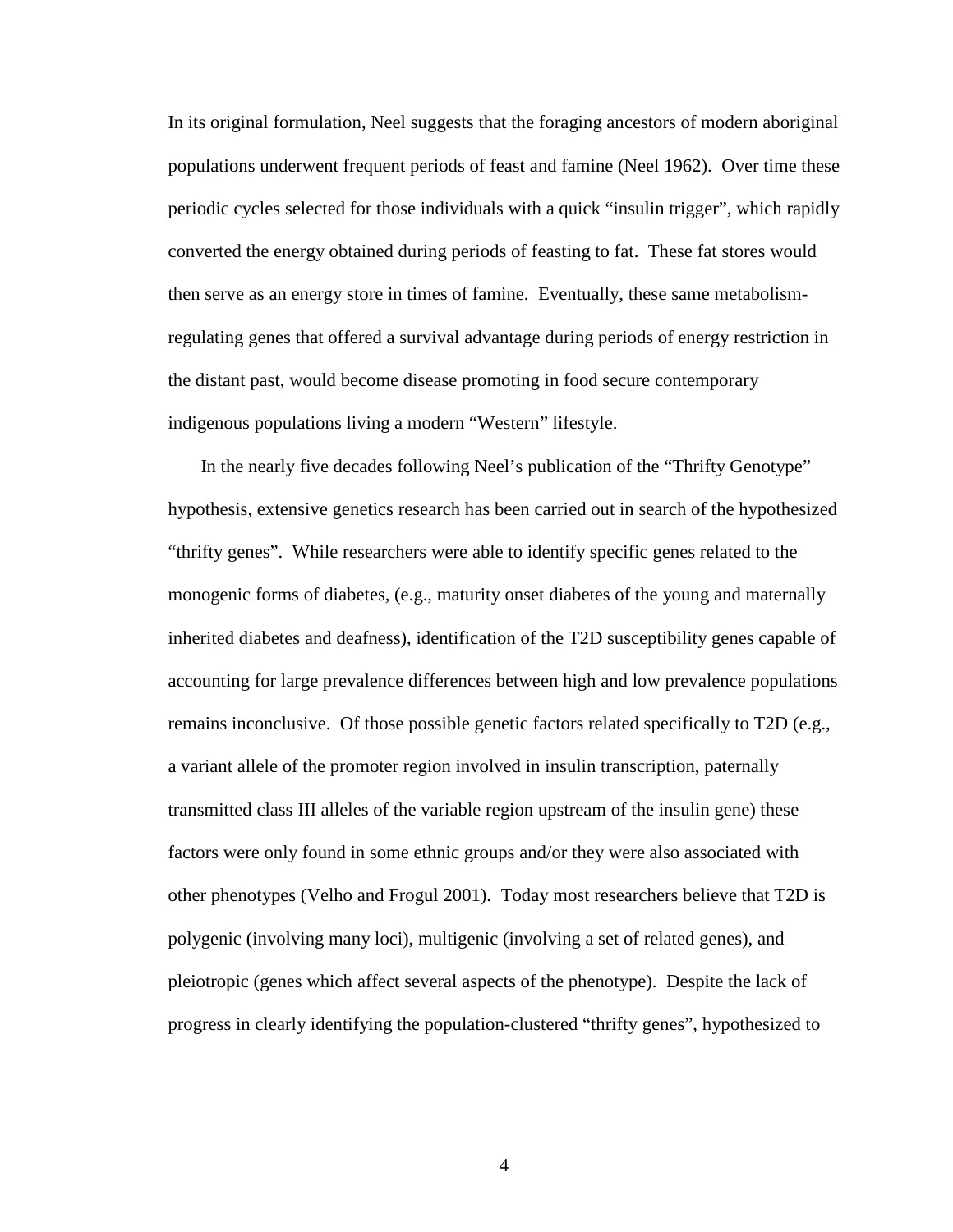exist by Neel, the "Thrifty Genotype" hypothesis remains a firmly entrenched model accounting for population based differences in T2D prevalence.

#### Thrifty Phenotype Hypothesis (The Developmental Origins of Health and Disease

#### [DOHaD])

A separate etiological model, originally advanced by Hales and Barker in 1992, offered an alternative approach to the classic genetic predisposition hypotheses and may help better explain T2D origins, especially in the highest prevalence populations. These authors posit a "Thrifty Phenotype", which points to the causal role early life environments (e.g., intra-uterine) play in "programming" adult glucose metabolism. Importantly prenatal developmental programming is often mediated through maternal nutritional pathways. In a study that included 370 men from England, the authors found a negative correlation between the incidence of T2D (and impaired glucose tolerance) in adulthood and weight at birth (a general marker of maternal nutrition during pregnancy), suggesting that developmental processes occurring in utero may have permanent metabolic effects for the phenotype (Hales and Barker 1992). The "thrifty phenotype" model has been further substantiated in many other epidemiological and experimental animal studies. Several human and rat studies have shown that low birth weight due to prenatal exposure to famine and/or maternal malnutrition is associated with increased insulin resistance and T2D when a high caloric and high saturated fat diet is consumed post-natally (Ravelli et al., 1998; Rossetti et al., 1989; Benyshek et al., 2004). Additionally, fetal programming can lead to impaired growth and development in subsequent generations. A study published in Diabetologia in 2008 showed that insulin/glucose metabolism was altered in the F1, F2, and F3 generations (all receiving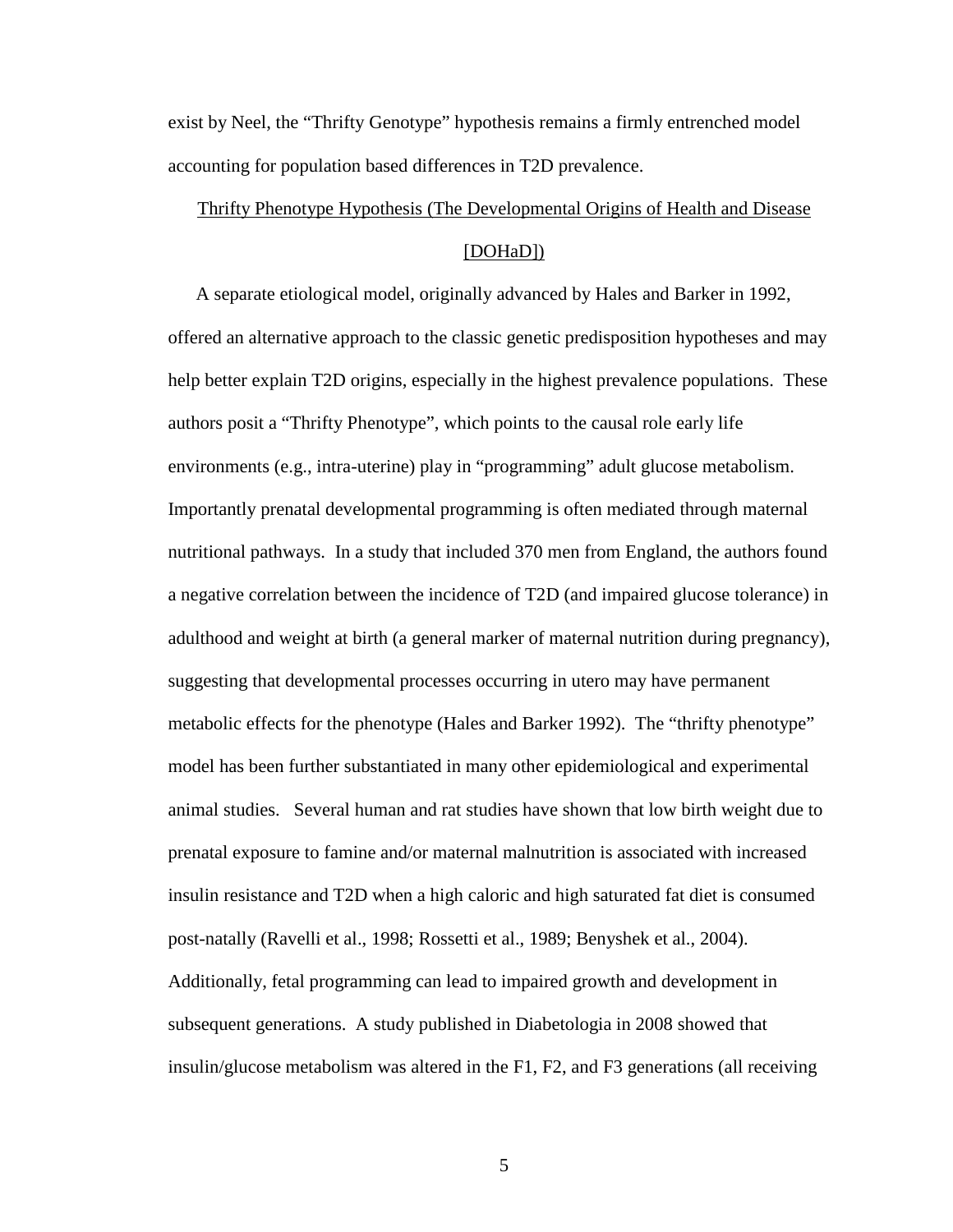nutritionally adequate diets) of offspring protein malnourished during pregnancy (Benyshek et al., 2006). Research following publication of the "thrifty phenotype" hypothesis has linked other chronic health conditions (i.e. cardiovascular disease, hypertension) with low birth weight and decreased birth length, which further substantiates the role of fetal nutrition on the development of disease in adulthood (Godfrey and Barker 2000). Today, thrifty phenotype etiological models are likely to be referred to as "developmental" because processes occurring during development appear to permanently "program" certain metabolic aspects of the phenotype.

#### Patterns in Aboriginal Subsistence Transitions

Several of the aforementioned clinical and experimental animal studies (and subsequent fetal growth patterns) model dietary transitions that were occurring in the late  $19<sup>th</sup>$  and early  $20<sup>th</sup>$  centuries in the United States. The U.S. government's attempt to assimilate Native Americans - through the forced relocation and/or concentration of these groups onto reservations - prevented these populations from practicing and maintaining their traditional lifestyle, both in terms of subsistence and cultural beliefs and practices. Although many of these groups were given food in the early reservation era (in the form of government rations) these supplements were often inadequate in terms of daily caloric and nutrient needs, which led to starvation and famine for many indigenous communities (Benyshek et al., 2001; Benyshek and Watson 2006). Subsequent generations gestated under these malnourished conditions, then, were predisposed to developing T2D once convenience and grocery stores were established on the reservations, access to nutritionally poor food became readily available, and levels of physical activity were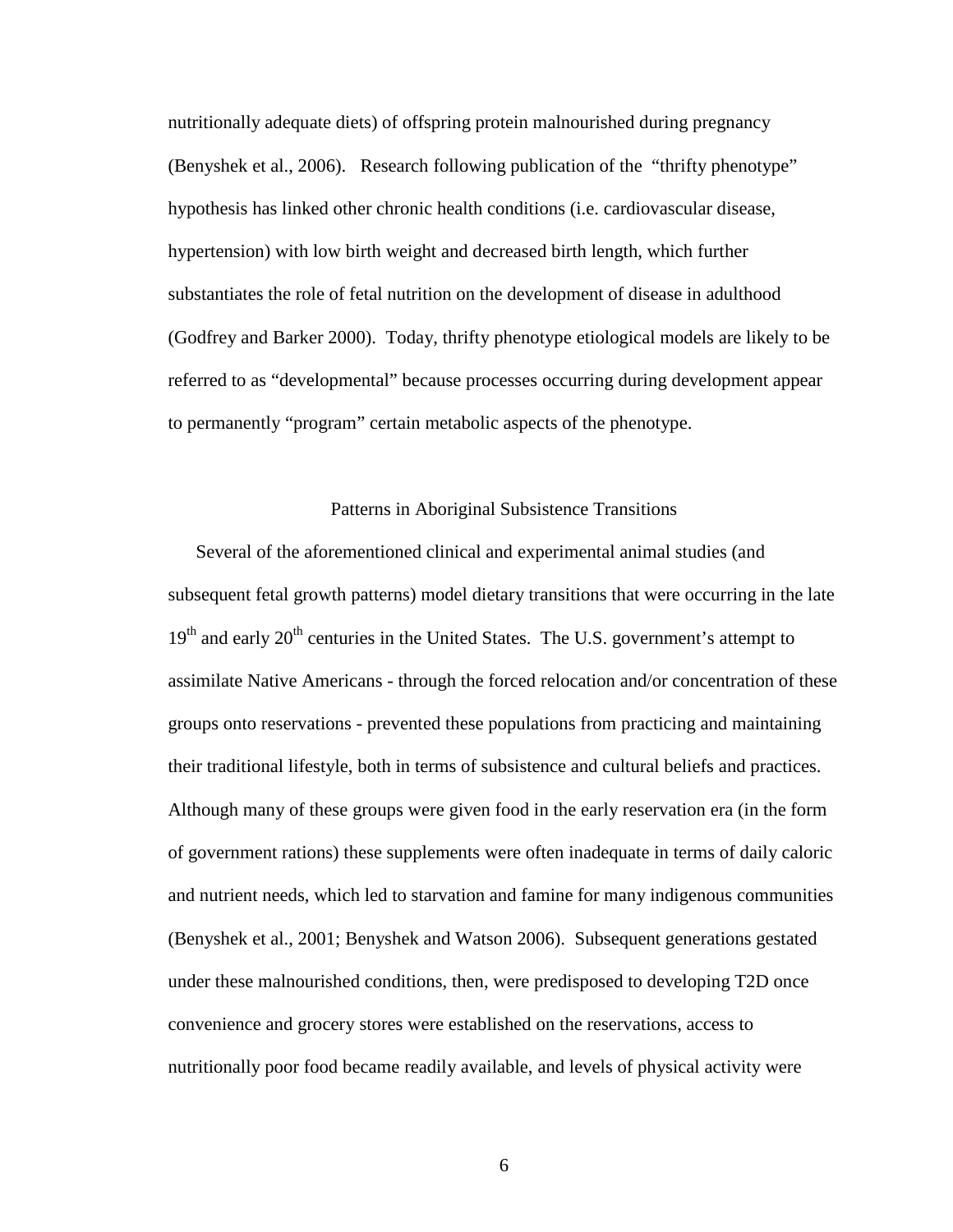substantially reduced. These combined circumstances (i.e., tribal relocation/concentration followed by bouts of undernourishment and the subsequent abundance of Western foods) represent a common theme observed in high T2D prevalence Native American communities in the U.S.

 The differences observed in prevalence between what would be considered two classic "thrifty genotype" populations, Native Americans and Alaskan Eskimos, warrant further investigation. Current macronutrient intakes, genetic relatedness, shared prehistoric arctic/subarctic migration patterns, historic reliance on hunted/gathered foods, and contemporary behavioral and anthropometric disease risk factors are shared between the two groups, yet southwest Alaskan Yupiit have a much lower prevalence of T2D. Unlike high prevalence Native American groups (e.g., Pima), Yupiit diets were heavily supplemented with traditional foods until late in the  $20<sup>th</sup>$  century (Heller and Scott 1967; Barker 1993) and in many contemporary communities still are (Parkinson et al., 1994; Ballew et al., 2004). A combination of geographical barriers and/or climatic conditions, in addition to political forces prior, during, and after the Alaskan purchase by the U.S., dramatically influenced which subsistence items would comprise and/or significantly supplement the Native Alaskan diet. Yupiit of the Yukon/Kuskokwim were not forcibly relocated out of their traditional territories where traditional food economies had to be abandoned, but instead remained in their local territory where they continue to exploit the area's natural resources (Barker 1993). Another important difference between Alaskan Eskimo and Native American populations is the nutrient composition of the respective traditional diets. Traditional Eskimo diets were much higher in protein and fat (particularly omega-3 fatty acids commonly found in fish oils) and significantly lower in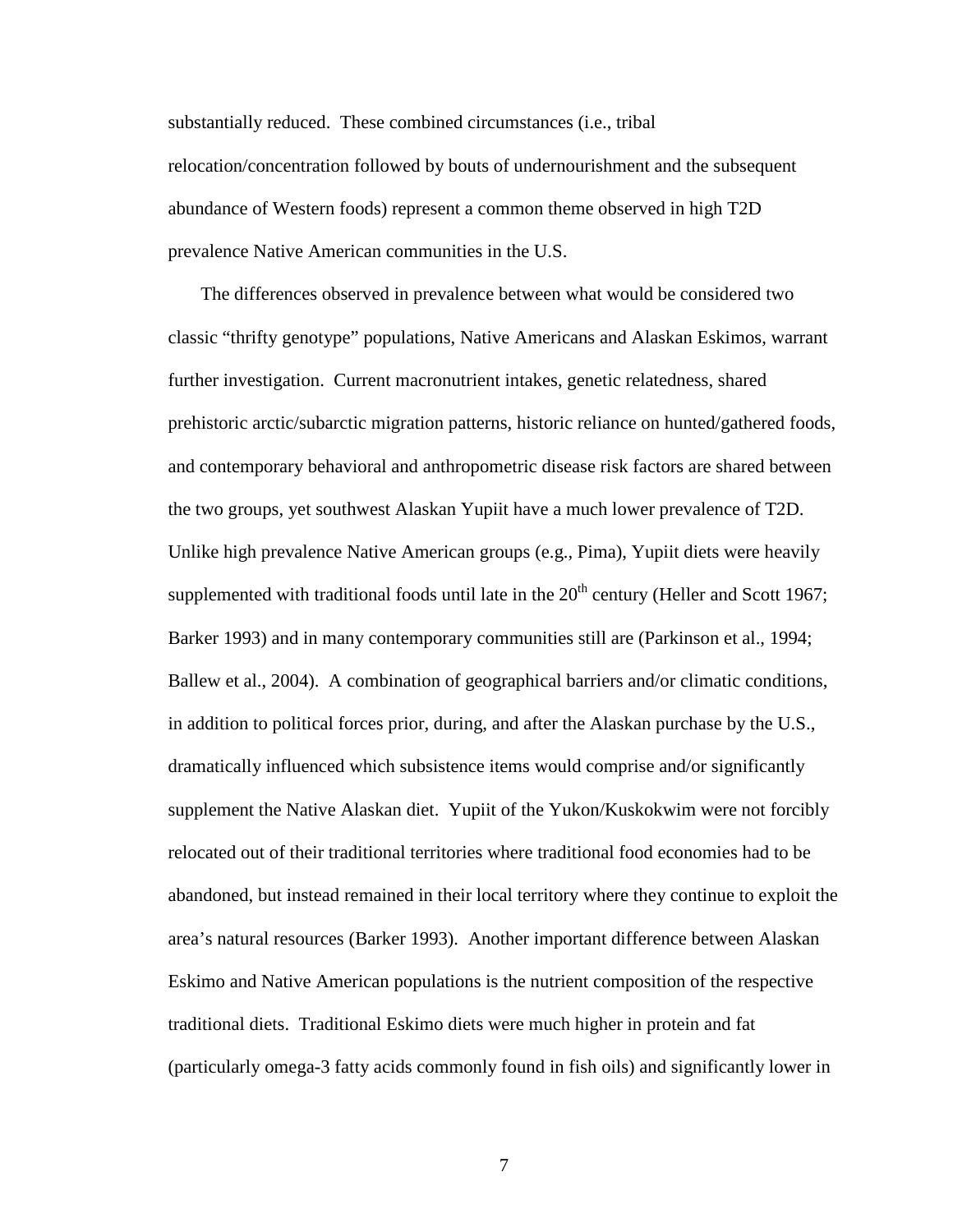carbohydrate content compared to the traditional diet of U.S. indigenous groups (Draper 1977).

#### Dietary Transitions

Contemporary dietary analyses in the Yukon/Kuskokwim rivers areas suggests that seal oil and salmon are still eaten on a regular basis and in significant amounts, although undoubtedly less compared to pre-contact periods (Adler et al., 1994; Parkinson et al., 1994). These two subsistence items, seal and salmon, are high in omega-3 fatty acids which have been implicated in the protection against several chronic disorders, including cardiovascular disease, hypertension, and hypercholesterolemia in both experimental animal studies and epidemiological findings (Das 2001; Nettleton and Katz 2005). Furthermore, studies have shown that a high omega-3/omega-6 ratio can significantly alter insulin binding and cellular glucose uptake (Luo et al., 1996). This ratio is much higher in the diets of contemporary Southwest Eskimo populations compared to "Western" diets, which suggests that this dietary component may be protecting against TD even when other risk factors are present (Parkinson et al., 1994). While high intakes of omega-3 PUFA's have been reported in many Alaskan regions, incorporating and addressing the dietary diversity, historical events and political forces that occurred across the region is beyond the scope of this study. Instead, the current research focuses on one region of southwest Alaska for which substantial data has been gathered on diet - both spatially and temporally – and for which current prevalence and risk factors for T2D are well known – the Yukon-Kuskokwim region of southwest Alaska.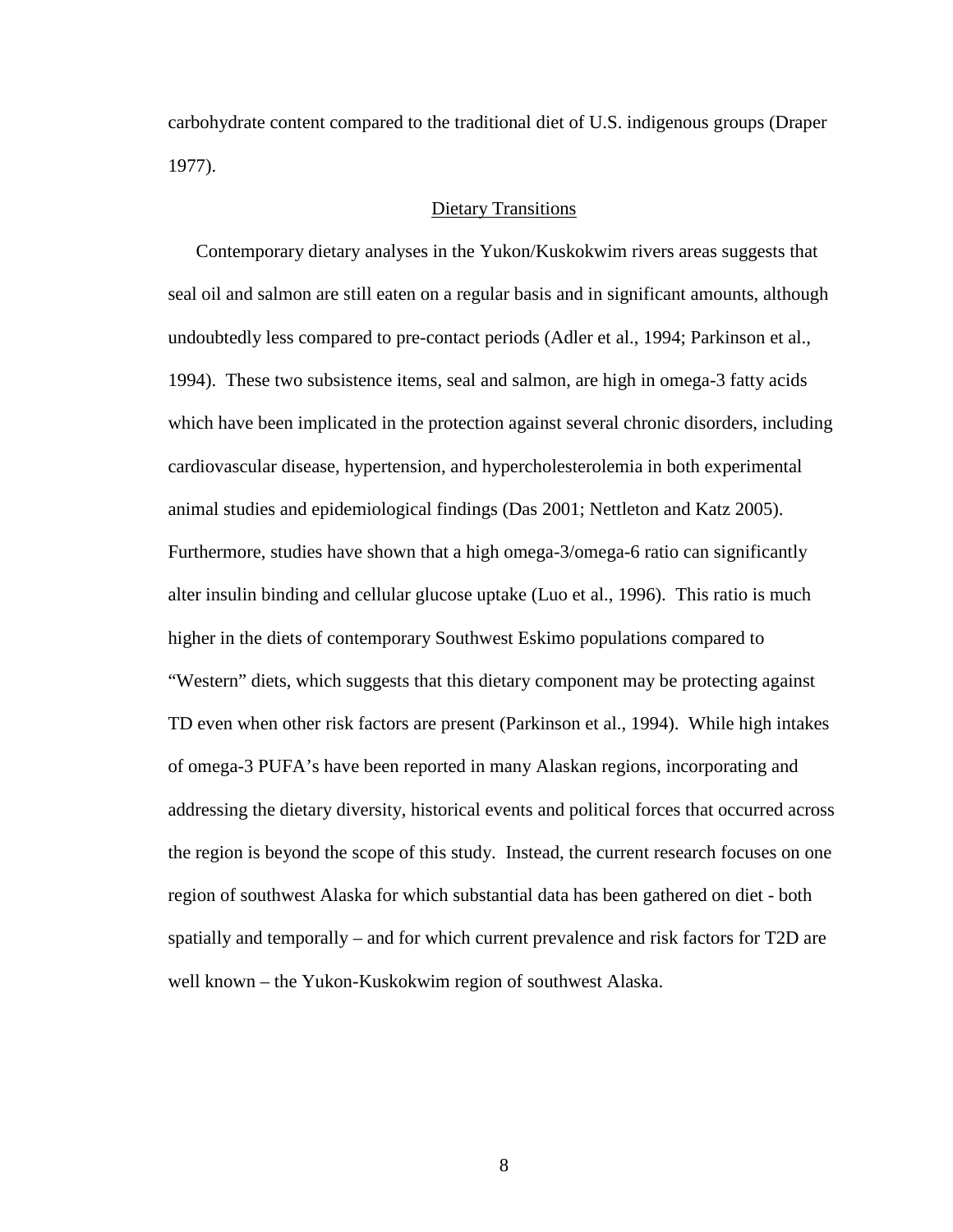#### General Aims, Research Questions and Study Design

There has been extensive research examining the developmental effects of pre-natal maternal malnutrition on adult offspring metabolic health, and thereby providing an experimental animal model of high prevalence of T2D among Native American groups. Currently, however, there are no experimental animal studies that have attempted to model the potential developmental effects of a pre-natal maternal diet that reflects southwestern Eskimo dietary intakes to determine its effect on adult offspring insulinglucose metabolism post-natally. The reasons for modeling these particular nutritional intakes are multiple: "prevalence data for which diabetes screening meets current diagnostic standards and thus is more likely to represent accurate percentages" (Murphy et al., 1995) risk factors data; and documented dietary changes, all encompassing temporal and spatial changes over time. It is not known whether a pre-natal southwestern Yup'ik diet with a high omega-3/omega-6 ratio provides an added "protective" effect over a post-natal diet with the same ratio. If maternal diet plays a pivotal role in the fetal programming of adult metabolism, then it is possible that the traditional southwestern Yup'ik diet consumed by women during pregnancy provides a "protective" effect against the development of insulin resistance/T2D in the offspring of these women, and that this effect explains the relatively low rates of T2D among Alaskan Eskimos, despite a constellation of other high risk factors. This study used an animal model to examine the role of pre and post-natal nutrition in the development of insulin sensitivity in a high risk human population with a very low prevalence of insulin resistance and T2D – Southwest Alaskan Yupiit.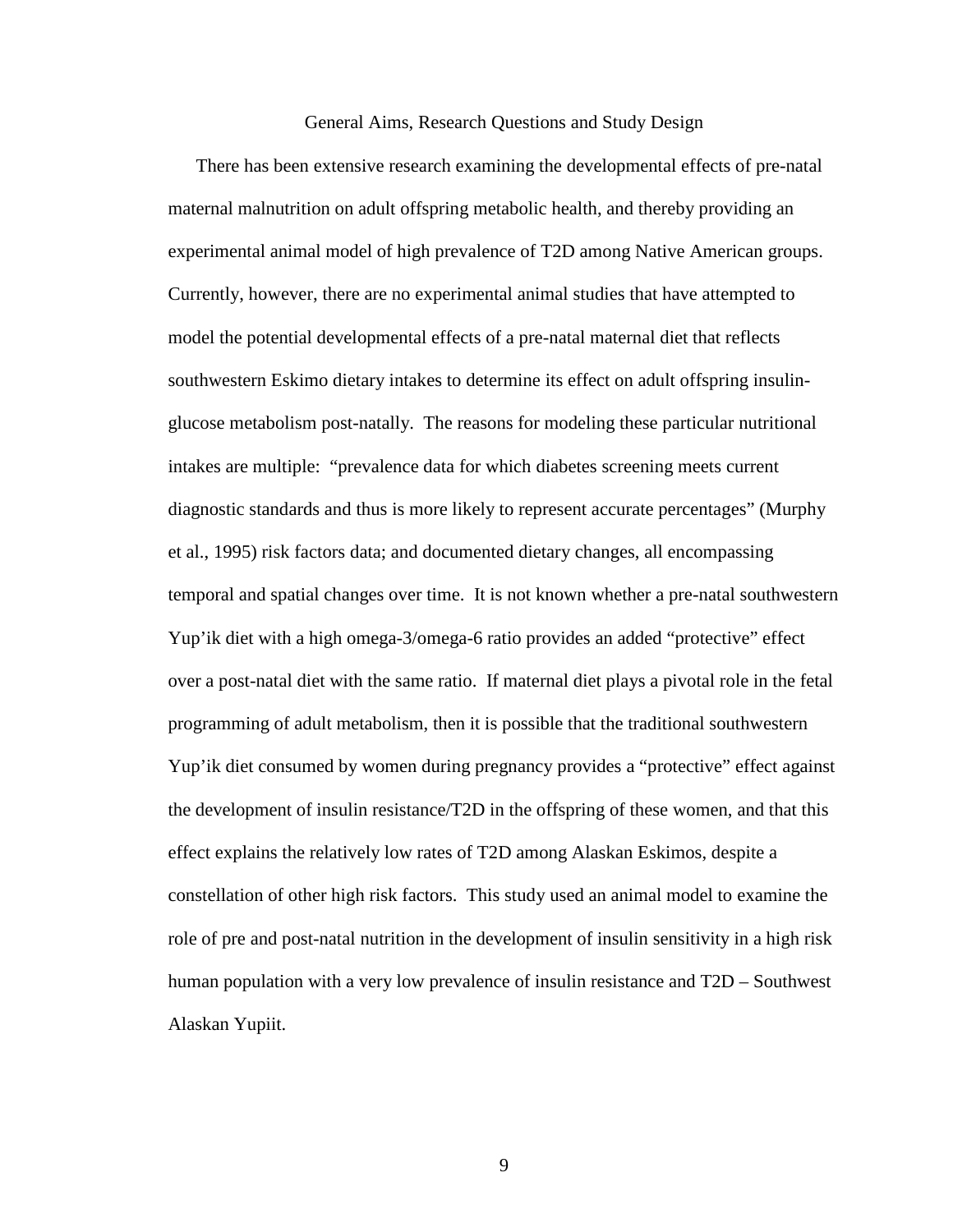#### Research Questions

The central research questions of the current experimental animal study are: What are the effects of varying prenatal and postnatal/postweaning diets on insulin sensitivity and blood lipid levels in adult offspring? Can observed effects of varying prenatal and postnatal/postweaning diets on insulin sensitivity/blood lipid levels of adult offspring help explain the epidemiology of obesity-related disorders such as T2D and Metabolic Syndrome among Yup'ik Eskimos in southwestern Alaska today? Does a "Traditional" Yup'ik diet consumed during pregnancy offer protection from insulin resistance and dyslipidemia of offspring in adulthood?

Nine different maternal (prenatal)/offspring postweaning diet lines were used in the study. The maternal prenatal and offspring postweaning diets were designed to model: 1) "Traditional" southwest Alaskan diet, 2) "Western"; and 3) a Control diets. Female dams consumed the prenatal diets for one week prior to mating and during pregnancy and lactation. Offspring of females fed each of these diets during the prenatal and nursing period from each of the three prenatal diets in this study consumed either a "Traditional", "Western", or "Transitional" diet after weaning. Blood glucose, insulin, and lipid levels were then measured in adult offspring at 120 days.

Experimental animal research over the last twenty-five years in the area of glucose and insulin metabolism is highly correlated with epidemiological and intervention studies in humans. The use of a rat model was chosen for this study for several reasons: (i) the rat's ability to digest and metabolize types and quantities of macro and micronutrients is similar to humans, (ii) the presence of a mammary gland and placenta in the rat ensures that the types and quantities of specific maternal dietary nutrients will be transferred to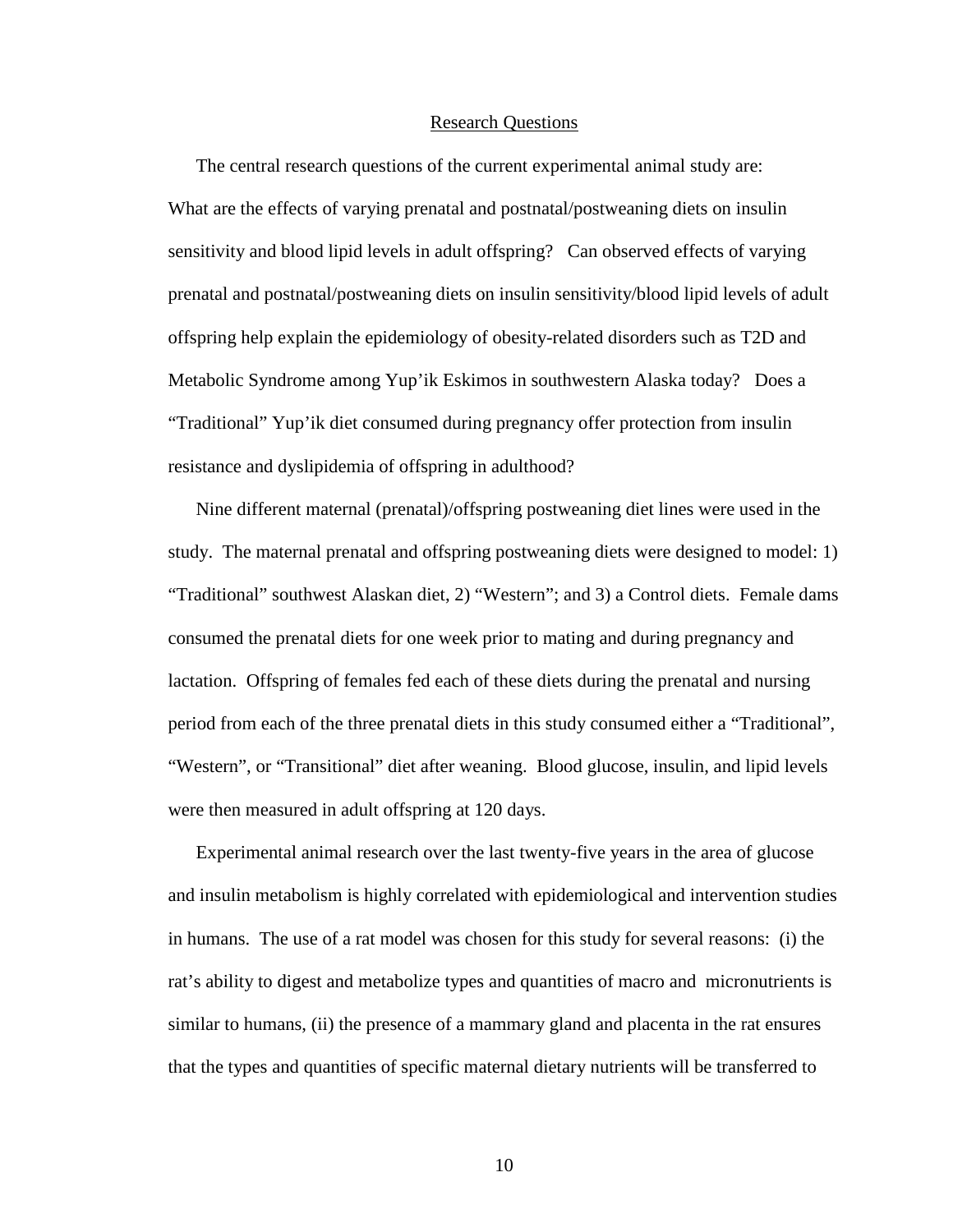the offspring, (iii) rat pups undergo a period of suckling and postnatal development like humans, and this period can be affected by dietary variables, (iv) it has been shown in rats, as in humans, that dietary components are used by the body to make up components of cellular membranes and to mount certain immunological responses.

#### Significance of the Study

In 2009 T2D ranked  $5<sup>th</sup>$  among the leading diseases causing death in the United States. According to the American Diabetes Association health care costs amounted to \$174 billion in November 2009, an increase of 32% since 2002. Not only do T2D complications – blindness, amputation, impotence, kidney failure – contribute to rising health care costs, but an individual possesses a two to four times risk of dying from cardiovascular disease when coupled with T2D. Once a rare disease, the Center for Disease Control estimates that T2D prevalence in the U.S. in 2006 among all ethnic groups is 7.2% and there are 150 million cases reported worldwide (WHO 2002). As incidence rates and prevalence continue to climb, T2D disease etiology and prevention become even more critical. Examining the effects of high protein/high PUFA diets *in utero* on adult offspring insulin sensitivity increases our understanding of the role of maternal prenatal/nursing diets on offspring adult metabolism, and may even point to "protective" health effects of specific prenatal dietary components found in typical low prevalence T2D populations. These findings are potentially beneficial for contributing to the development of new maternal prenatal diet recommendations and/or encouraging the maintenance of existing traditional prenatal diets that "optimize" maternal and offspring adult health.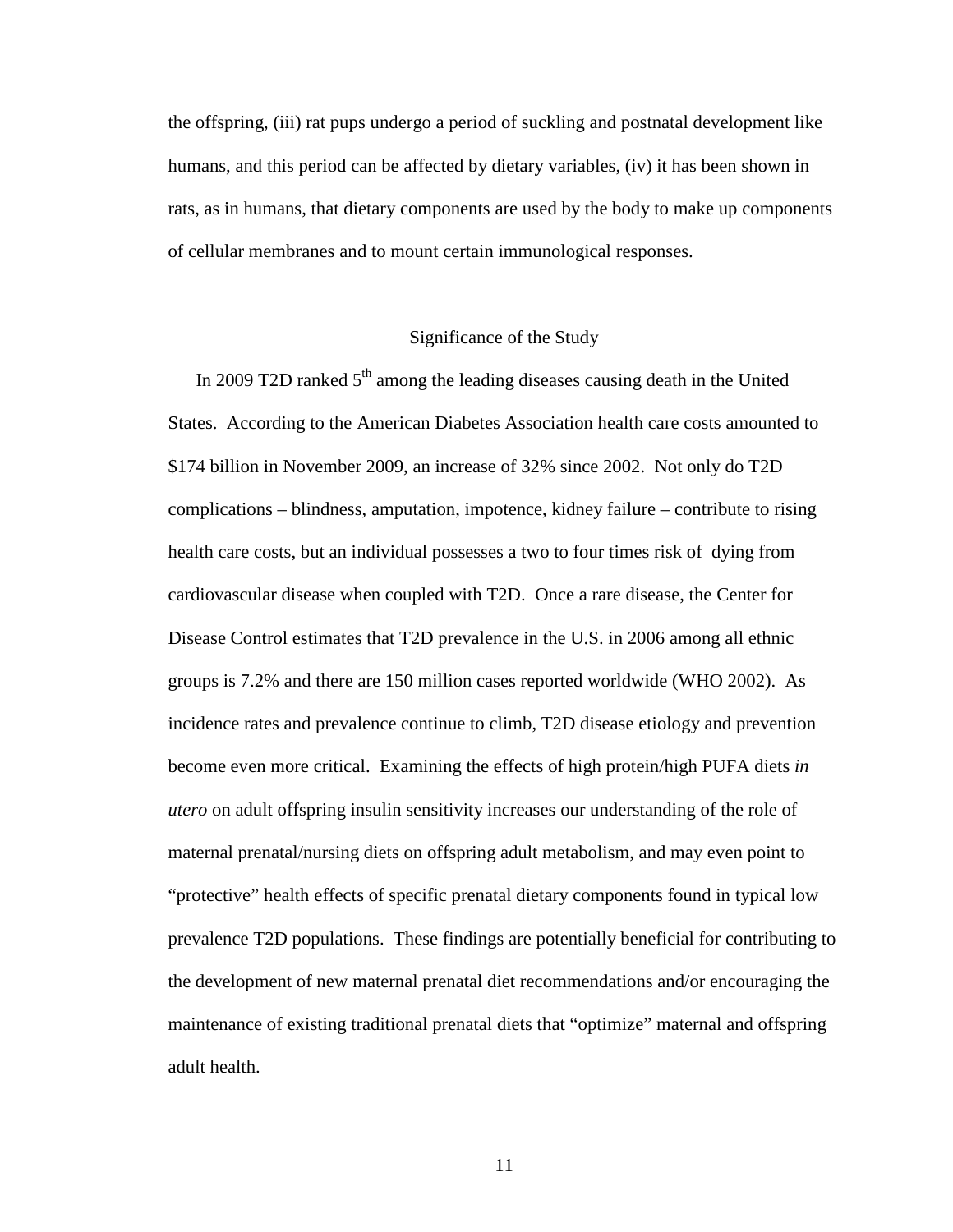#### CHAPTER 2

## SUBSISTENCE PATTERNS IN SOUTHWEST ALASKA AND THEIR CHANGES OVER TIME

Russian and American Contact in the Alaskan-Yukon Delta and its Influences on Yup'ik Subsistence Practices and Health

Scholars have demonstrated that colonial influences during the late  $19<sup>th</sup>$  and early  $20<sup>th</sup>$ centuries had a significant impact on subsistence practices among Native American populations with high prevalence of obesity related health disorders. An extended period of malnutrition followed by a rapid transition to a diet that is high in saturated fat and refined carbohydrates has been associated with the development and perpetuation of T2D in both Pima and Havasupai populations, among others (Benyshek et al., 2001). Colonial impacts, in the Southwest region of Alaska (especially with respect to subsistence food economies) were less pronounced compared to those for the Pima, Havasupai, and other Native American groups in the lower 48 states (Zagoskin 1967; Barker 1993). In fact, many early Russian explorers made concerted efforts to maintain peaceful negotiations with the locals and to reduce intertribal feuds, while often intermarrying with native women in the delta.

#### Russian Period

Contact between non-natives and Natives of Alaska began in the mid 1700s when Russian settlers established forts and trading posts along the Aleutian chain and on Kodiak Island and Sitka for the purposes of obtaining beaver pelts and sea otter furs for trade with China (Barker 1993; Naske and Slotnick 1987). While a substantial amount of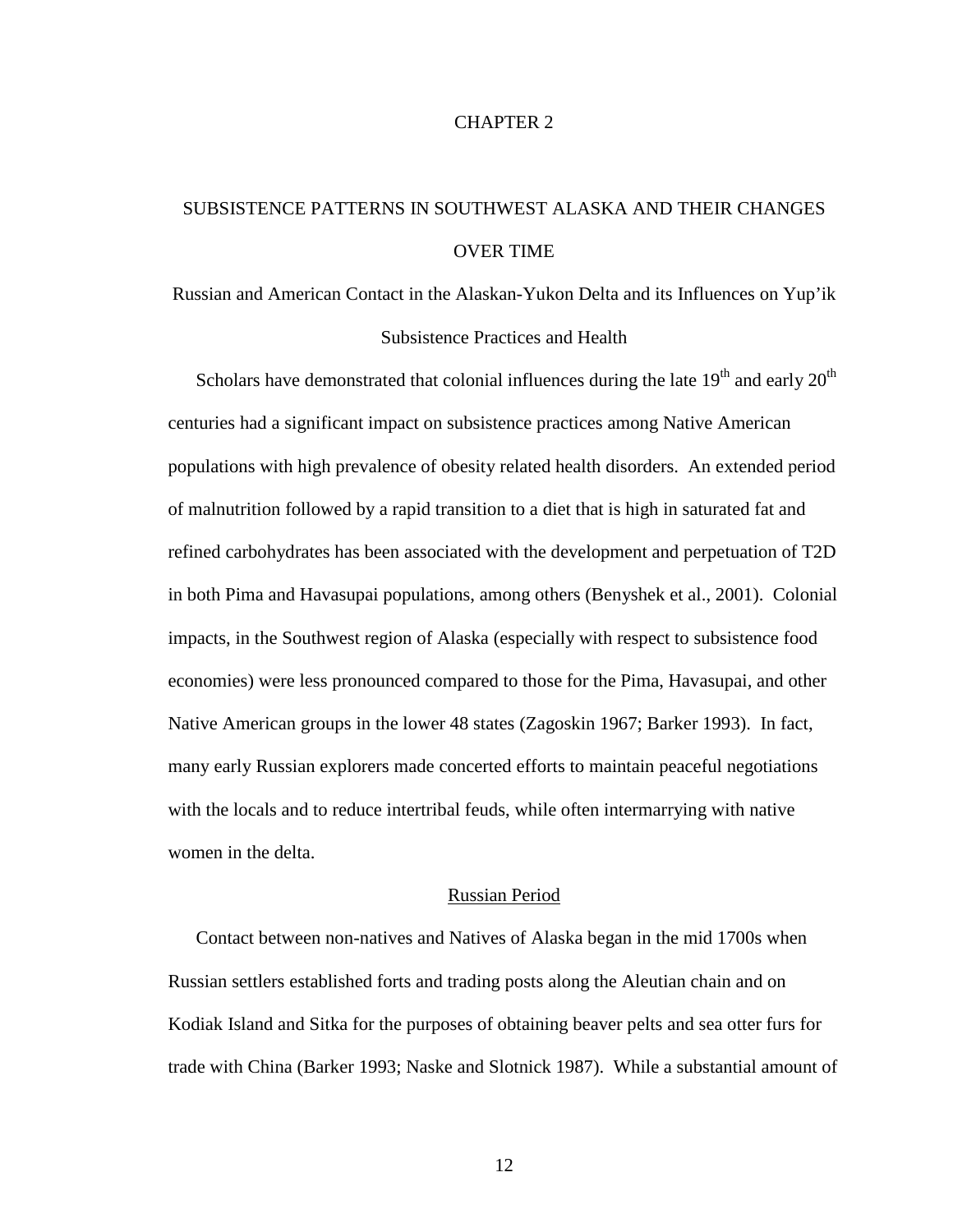exploration and business occurred along Alaskan's southeastern and northern coasts, the Yukon-Kuskokwim delta remained relatively unexplored until the beginning of the 1800s. One of the reasons for this may have been the shallow waters along the Bering Sea coast which prevented whales from migrating through these waters. Consequently, Russian navigators were forced further north in search of exploitable sea mammals (Barker 1993). Nevertheless, by 1830 an abundance of beaver was discovered along the Kuskokwim catalyzing the development of Kolmakovskiy Redoubt on the Kuskokwim and two other Russian posts along the Yukon. In exchange for tobacco, firearms, sable, beads, metal pots, knives, lances and even Russian clothing, Alaskan Natives traded their highly coveted beaver pelts, as well as otter and sometimes muskrat.

The progressive nature of Russia's capitalistic pursuits in Alaska during this time has been described as a bourgeois business enterprise fueled by a working class opposed to the feudal serfdom system in Russia. Long term Russian influence, authority, and permanence in the area, however, was limited. Russian serfdom during the early period limited the number of bodies available for the purposes of exploration and of those that managed to become a part of these voyages many were inexperienced, illiterate, or exconvicts, all of which led to an increase in the number of lost ships and/or unproductive journeys (Naske and Slotnick 1987). Furthermore, due to the enormous expenses associated with shipbuilding and sailing from Siberia to Alaska, Russians were forced to depend on British and American agents for food and supplies once arriving on the mainland. The obstacles faced by Russian entities involved in Alaskan affairs were many. An unstable political regime combined with a constant change in leadership often meant that objectives for the Russia were in continual flux. A significant amount of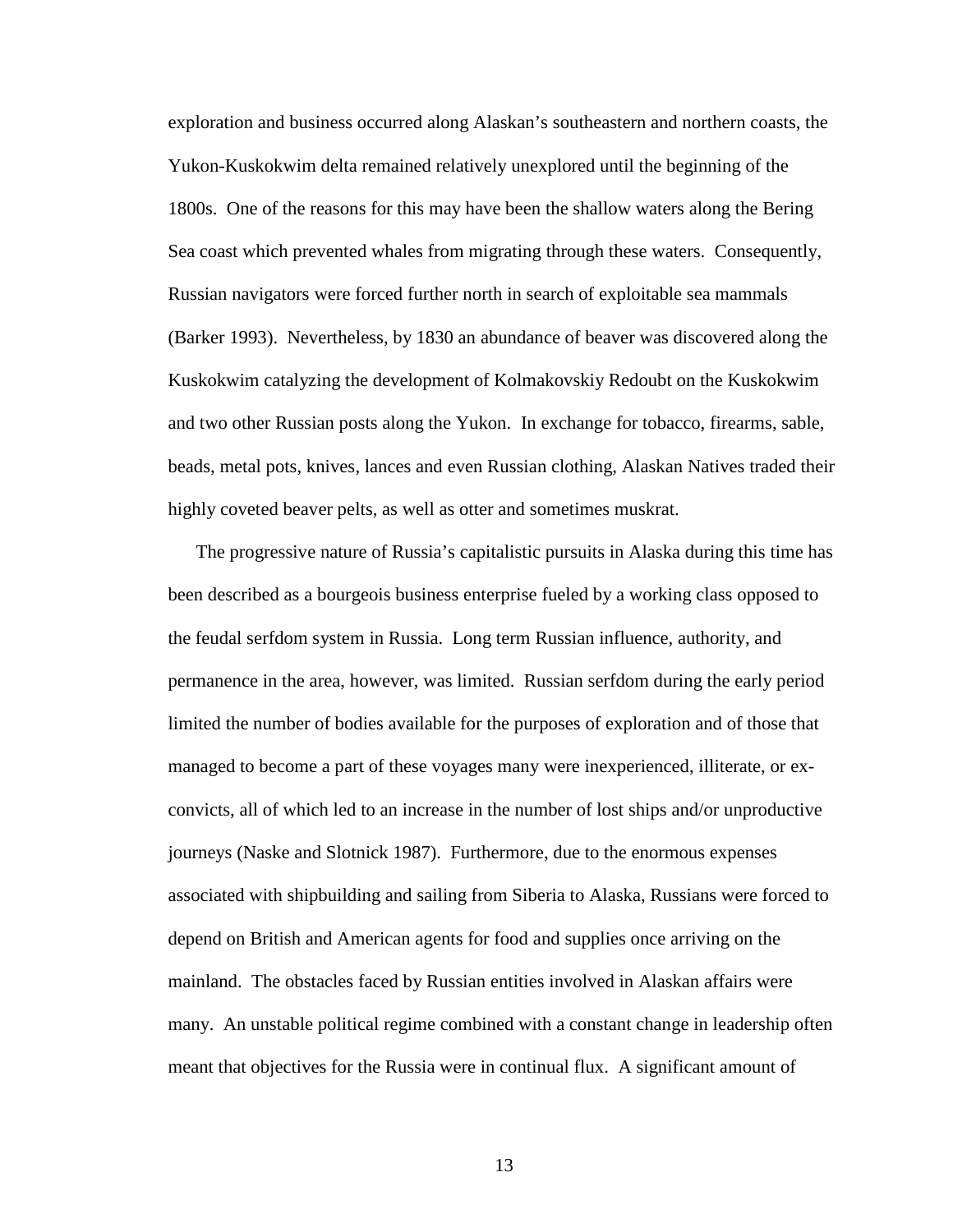effort was placed on developing ways to emulate their European neighbors to the West and not on largely unchartered and relatively "underdeveloped" Alaskan territory. Russian trading posts were fraught with instability as evidenced by the post manager's voiced frustrations over tardy and sometimes obsolete supplies as promised by the Russian American company (an enterprise established by Russia designed to explore the Northwest coast of America and West coast of Alaska). Even by the time Russian interest in the fur trade had strengthened, their naval powers were unable to compete with the very successful and efficient British navy occupying the territory, and without the backing of the imperial regime, the private Russian entities in the area were never able to gain substantial control. Economic dependence on the other two major forces in Alaska at the time, the U.S. and England, would eventually lead to the demise of Russia's colonization efforts.

 Despite many of the barriers and struggles faced by the early explorers, scientific exploration was encouraged by the Russian-American commanders and a handful of later explorers made significant contributions to Alaska's zoology, geography, and ethnography (Zagoskin 1967). The first written report of any customs observed in the Kuskokwim area, was documented by Peter Korsakovskiy in 1818 and several explorers thereafter collected data on tribal location. Most of what is known by outsiders about the delta's geography, Native people, their customs and language at the time is attributed to the Russian naval officer, Laventry Zagoskin, whose travels encompassed some 3300 miles. In an effort to expand their potential business opportunities in Alaska's interior, to gain an understanding of routes of communication between the two major rivers, and to ascertain how furs were being transported out of the interior for trade with the Chuchki,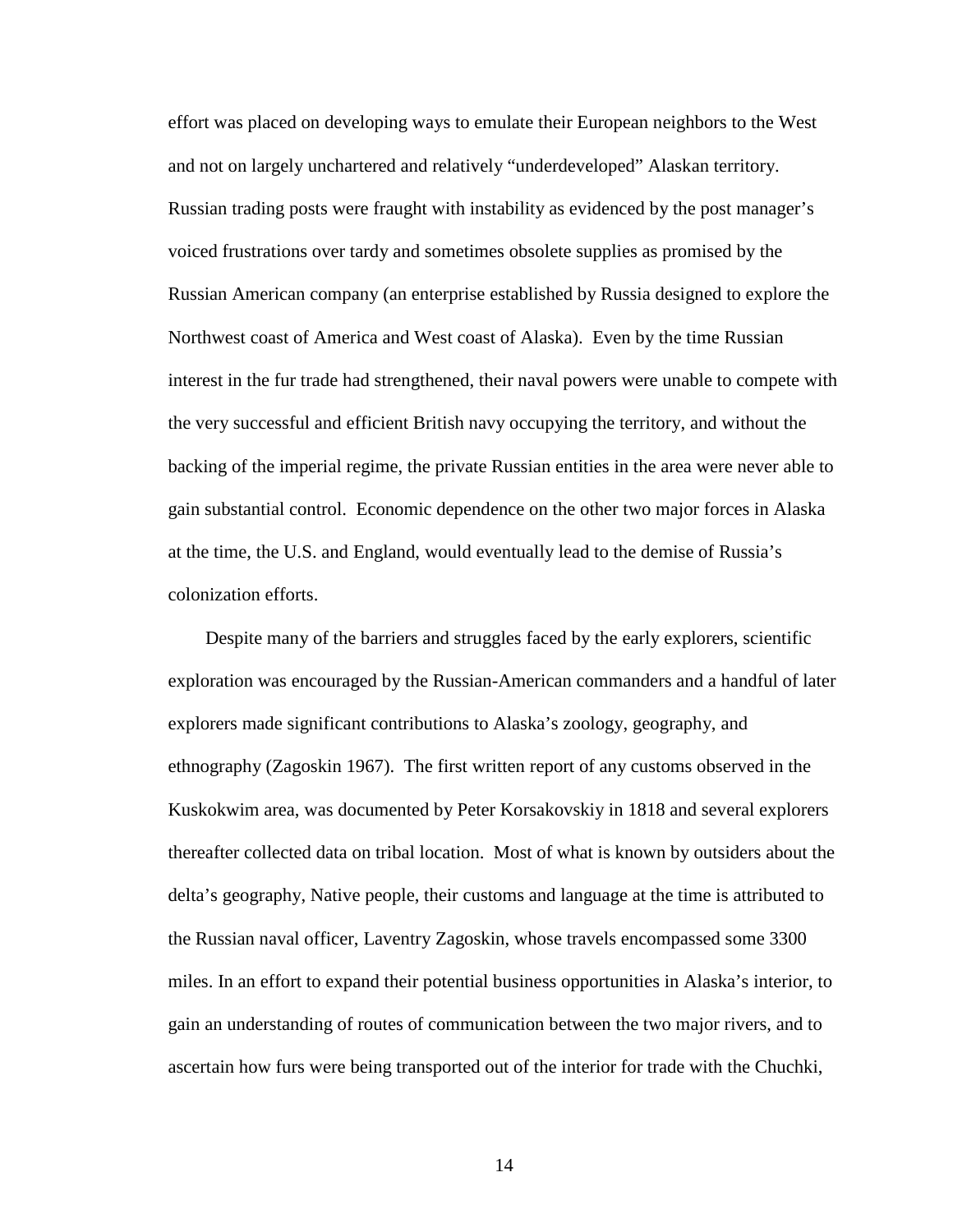Russia sent Zagoskin on a two year expedition to the delta in 1843. A child raised among the feudal peasantry, Zagoskin was educated in a private school and later trained in the Cadet Corps. He served in the Navy and passed time on the ships reading books published by his Alaskan exploring predecessors, a past time which contributed to his desires to join the Russian-American enterprise. The combination of his literary breadth and astute navigational skills and experience were the foundations upon which Zagoskin successfully traversed the harsh landscape and accurately mapped geological phenomena in Alaska's interior.

By kayak in the summertime and on snowshoe in the winter, Zagoskin and his crew collected mineral, astrological, and ecological data while trading, living among, and participating in the Native way of life with the tribes along the rivers and their tributaries. Their journey consisted of a loop that began at Fort St. Michael. The crew traveled up the coast as far as Unalaklik post and then east into Indian territory. From Nulato they followed the Yukon south to Ikogmyut and across the tundra to the Kuskokwim, which they mapped as far north as the headwaters to the Tochotno River. The party subsisted primarily on the Native diet of birds, wild fowl, deer meat, sea mammals and fish and secondarily on traditional Russian food items like tea and biscuits. Due to the fact that posts and therefore, Russian presence, had been established along key trading routes and because Russian dominance had been undermined by political and economic factors, the majority of Zagoskin's encounters with the natives were peaceful and the Russian objectives were realized and tolerated.

In 1854, Russian Mission (previously known as Ikogmyut) was built upriver from the town of Marshall on the Yukon with the objective of converting the locals to the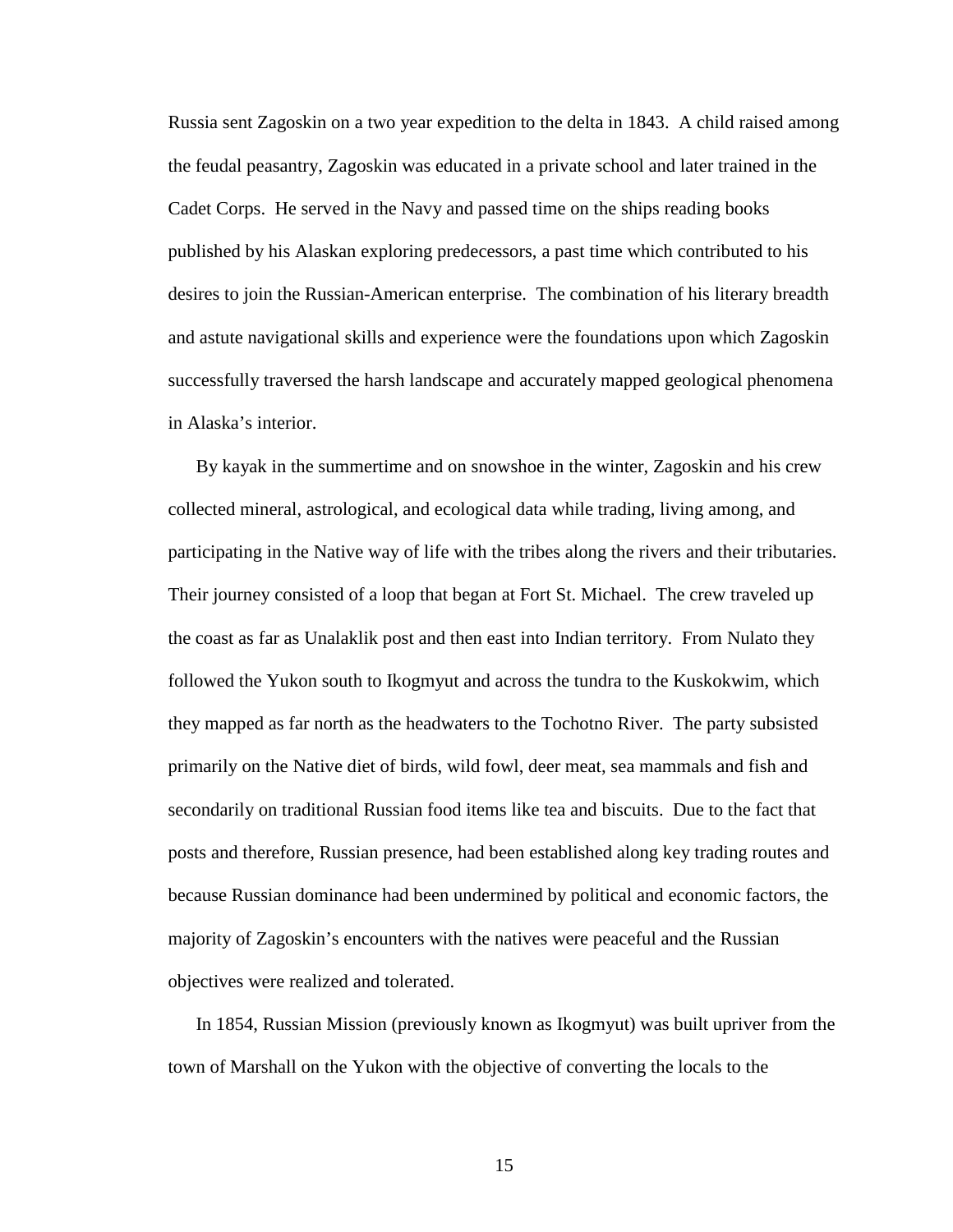Orthodox faith, and after the United States purchased Alaska in 1867, Catholic and Moravian churches were erected along the lower Kuskokwim. One church would be erected in every major village thereafter.

#### American Period

While commercial interests in salmon fishing and timber exploitation took place in the early era of American rule, it was mining that lead to the first major population increase in Alaska – nearly doubling in the decade after the discovery of gold (Naske and Slotnick 1987). According to economist Richard Cooley, salmon fisheries were isolated and the labor and supplies involved with running the canneries, coupled with a small population density, mitigated American involvement in Alaska's fishing industry – at least in Central Alaska (Naske and Slotnick 1987). Mining, as compared to salmon fishing or the timber industry, produced a larger benefit to cost ratio for those prospectors involved as the value of gold was much higher than the value of salmon. The modern day towns/cities of Southwest Alaska including Bethel, Iditarod, McGrath, Flat and Ophir were born from the mining camps that had been established in the area in the late 1800s. Congress, at least in the early phases of American involvement in Alaska, emphasized great respect for the rights of Natives and demanded that their occupancy and use of their land remain undisturbed. (Interestingly, when significant amounts of oil were discovered on the North Slope in the 1960s concern over Native land rights became a politicized agenda rather than genuine consideration for the local's rights [Naske and Slotnick 1987]). Following the discovery of gold in Alaska, the U.S. government appropriated funds to the U.S.Geological Survey to be used for survey and exploration, and by 1920 nearly 4,890 miles of roads, a quarter of which were wagon roads, and trails had been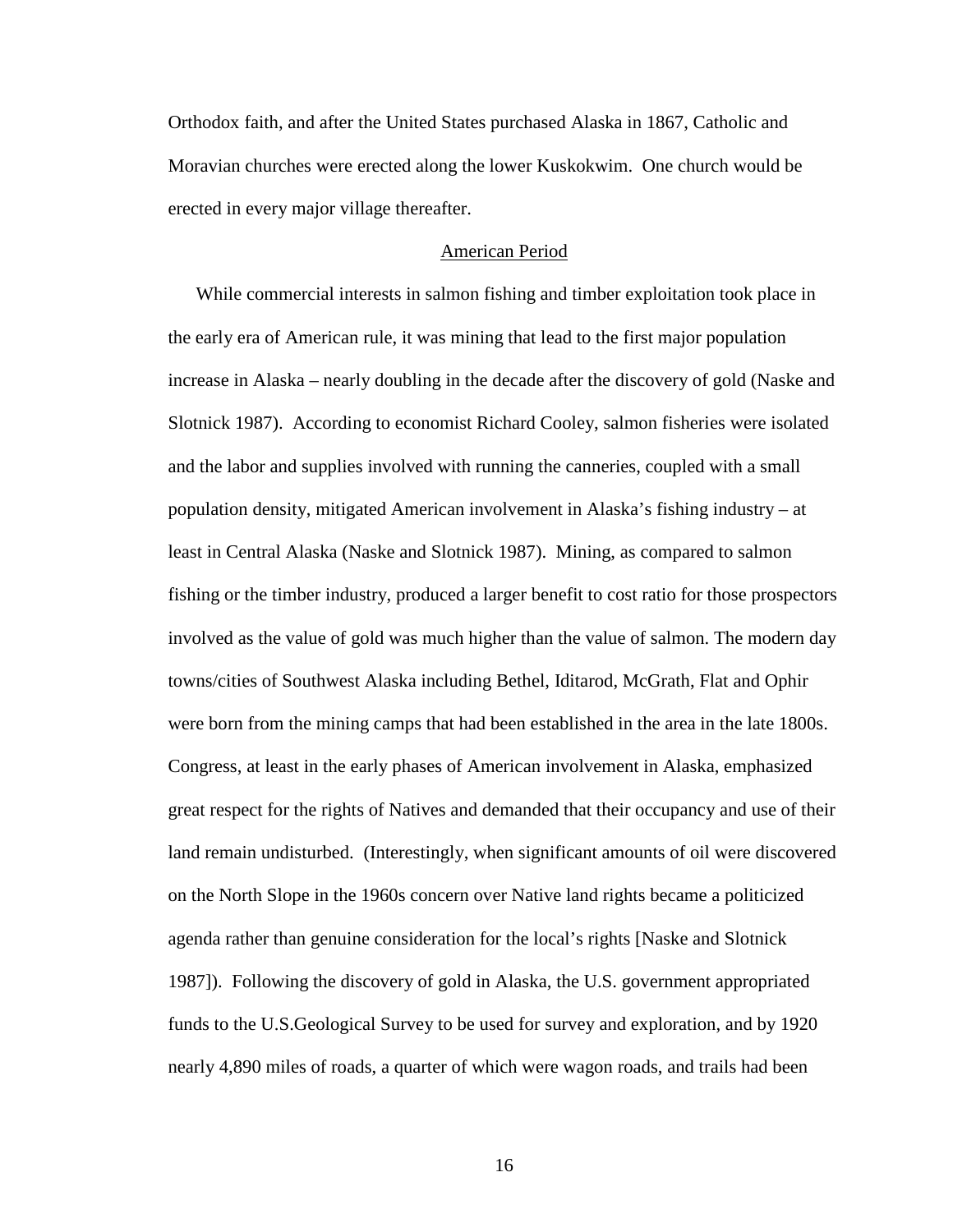constructed which linked many – previously isolated - delta communities together. Railroad construction was also initiated but coal field closings (due to President Theodore Roosevelt's interest in resource conservation), rugged terrain, and severe climate halted its progress.

In many ways the combination of Alaska's geographical location and resulting climate insulated the Yup'ik living in the interior from the American economic and political dominance of Native peoples so common in the lower 48 states. Population decline continued as the events of World War I took many American workers in Alaska and the post war economic boom in the U.S. gave those same workers and/or other American citizens no incentive to return. The lack of self government, an inefficient road system and a small population in continual turnover gave the inhabitants of Alaska minimal self control. Any decisions regulating Alaska's resources were to be handled by Congress who, at the time, prioritized their interests in the lower 48 states. Moreover, a decreased demand for copper once the war ended - in addition to the replacement of human labor with mechanization - decreased employment opportunities in mining which further reduced American involvement in the Alaskan economy. An already unstable economy was exacerbated with the onset of the Great Depression in the 1930s and when funds were cut for building and/or improvements that had begun in the more urban areas of Alaska. The events surrounding Alaska in World War II, however, initiated interest by the U.S. Army, and Alaska became a critical component in the security of the lower 48 states. What was once considered an unforgiving and harsh landscape, Alaska now proved to be a tremendous asset in the protection of American lands as the circumpolar weather patterns around the state played a major role in defeating Japanese military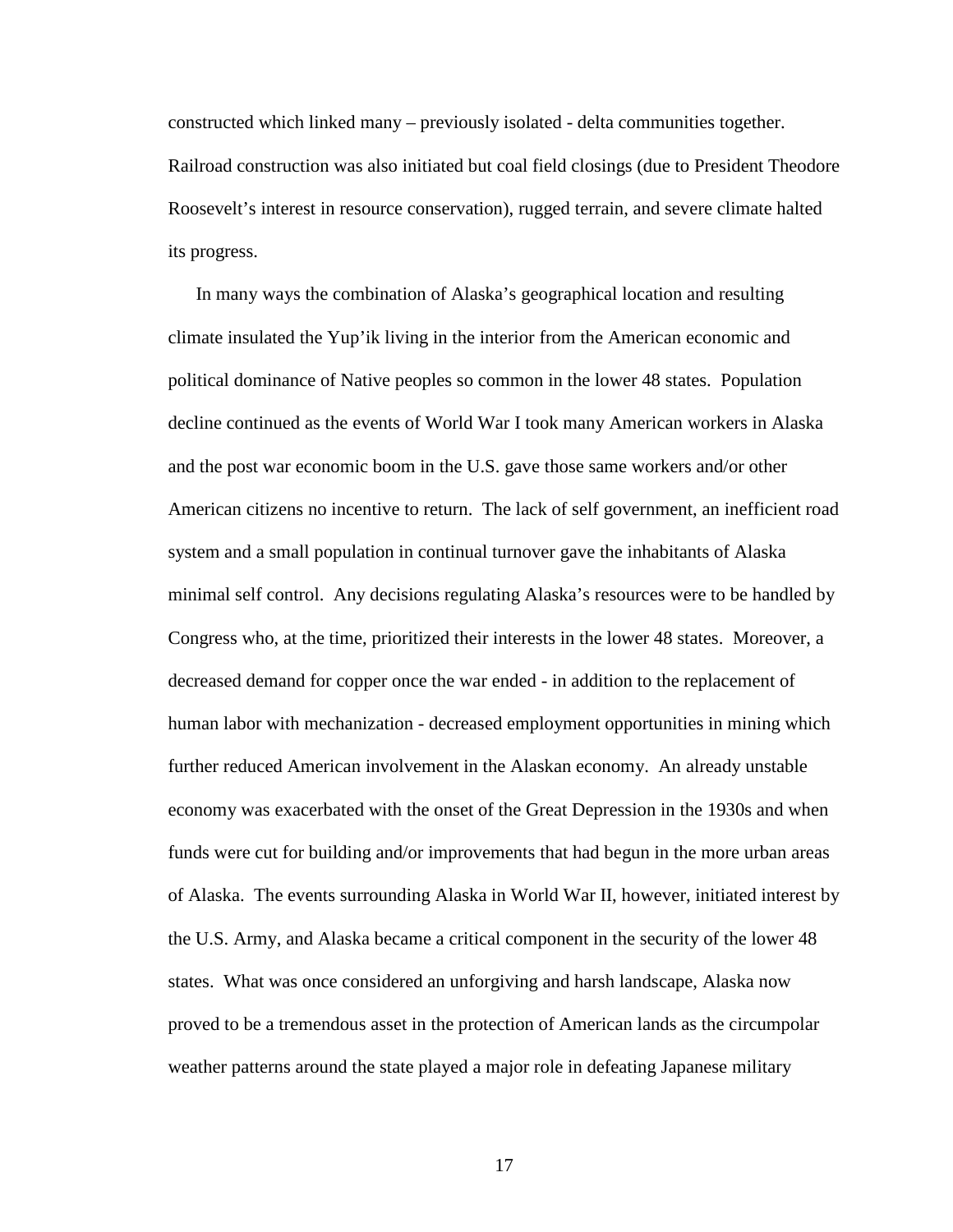forces. Acting as a half way point between Alaska and Japan, the Aleutian Islands became both a desirable defensive and offensive location for the U.S. Army and the Japanese Imperial High Command. Fearing the Japanese might attack the West Coast from the islands, the U.S. Army stationed 45,000 men in Alaska to counter attacks aimed at the Americans.

These events played a large role in shaping Alaska's future as a state, but the major instrument of change was the discovery and exploitation of oil on the North Slope. As pressure mounted from shareholders and pipeline developers to begin construction of the Trans-Alaska line, President Richard Nixon signed the Alaska Native Claims Settlement Act in 1971, offering \$962.5 million in compensation for use of the land and 148,500,000 acres, or 1/9th of Alaska (once controlled by the government) to the Natives after what took many years of negotiations. It was imperative that Congress pass the Act as pipeline construction could not commence until disputes over land had been settled (many Natives would not allow construction of the pipe on their land). Construction of the Trans-Alaska pipeline began in 1974 and the events which transpired significantly changed Alaska's economy and subsistence practices. Twelve regions – and later a thirteenth – representing a "Native association" and managed by corporations were born out of the act. Alaskan Natives who owned private shares of the corporations, which were obtained by enrolling in a region, managed the regional corporations and their village equivalents. Thus, corporate ownership and decision making was a collective effort based on an individual's share in the land which was ultimately rooted in Native identity. Some aspects of land management on Indian reservations in the lower 48 are similar – most reservations are owned by the tribes, and reservations possess tribal sovereignty enabling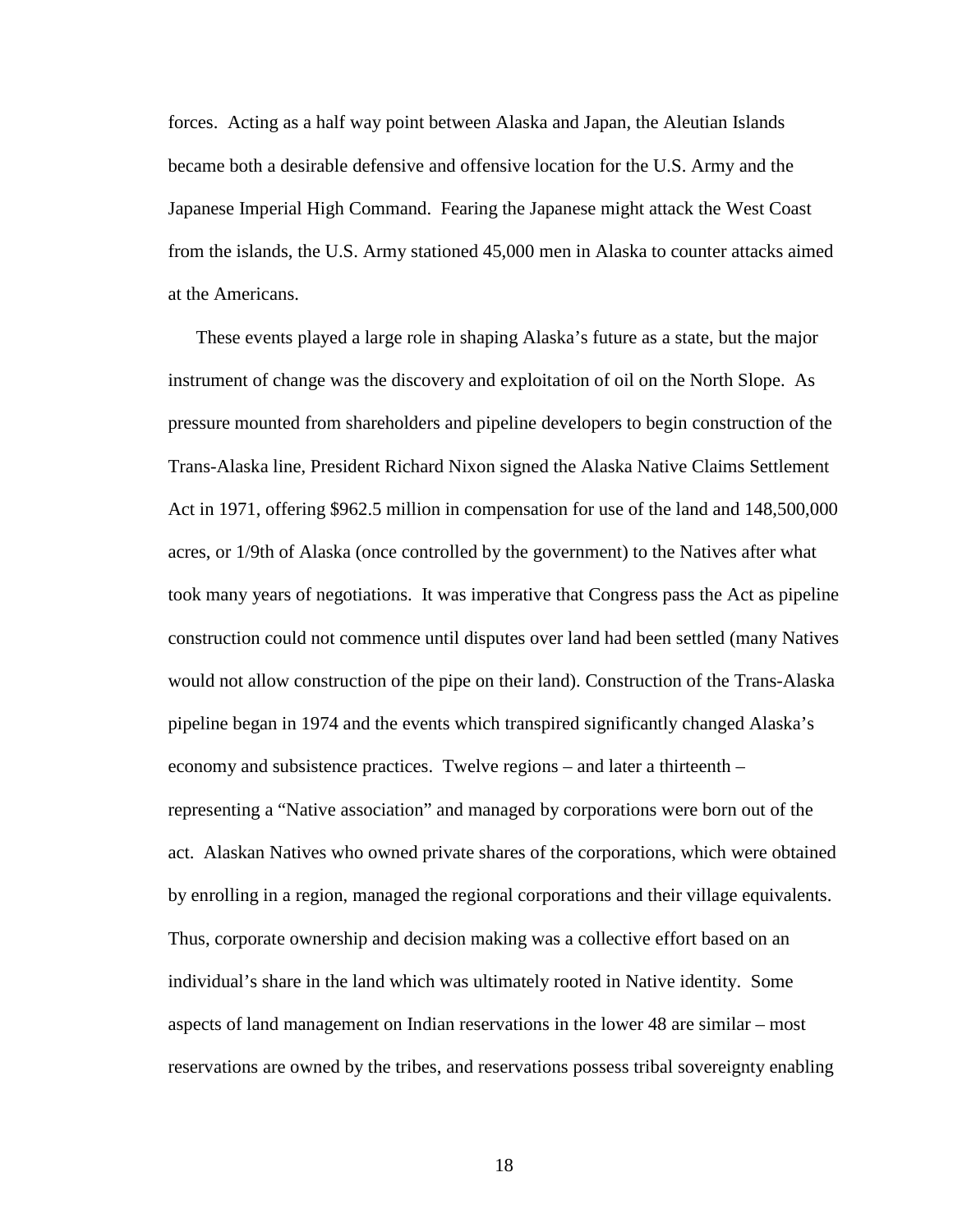members of the tribe to self govern. Indian reservation lands today are held in trust by the government and individual Native Indians do not own 'shares' of their land. Furthermore, when Europeans settled the lower 48 states Native Americans were often forcibly relocated to pieces of land considered less desirable to white settlers and government officials. This is in contrast to Alaskan Natives who maintained possession of their traditional land (albeit ultimately at a fraction of their traditional territories). While Alaskan Natives continued a relatively traditional subsistence lifestyle on familiar territory, many American Indians in the lower 48 states were forced to adjust to their lands which were often poor in subsistence resources and inadequate for pursuing traditional subsistence practices (Benyshek et al., 2001).

With the passing of ANCSA more Alaskan Natives began pursuing positions in hotel and fisheries management. A cash economy based on commercial fishing, fish processing and other jobs provided by the U.S. Bureau of Indian Affairs enabled village residents to purchase new items used for hunting in addition to fuel, fish nets, ammunition and common household items (Klein 1966). Out of the five southwestern villages studied by Scott and Heller in 1956, all generated income from welfare assistance and some type of wage economy (Heller and Scott 1967). Technological influences began permeating Yupik hunting activities by the early 1960s, and outboard motors, snowmobiles, and CB radios were reported as the predominant methods of transportation and communication among and between the villages some 30 years later in the 1990s (Barker 1993). One scholar suggests that the reliance on these modes of transportation is a result of the centralization of Native land and use patterns. When once previously dispersed populations settled in towns situated around schools and churches,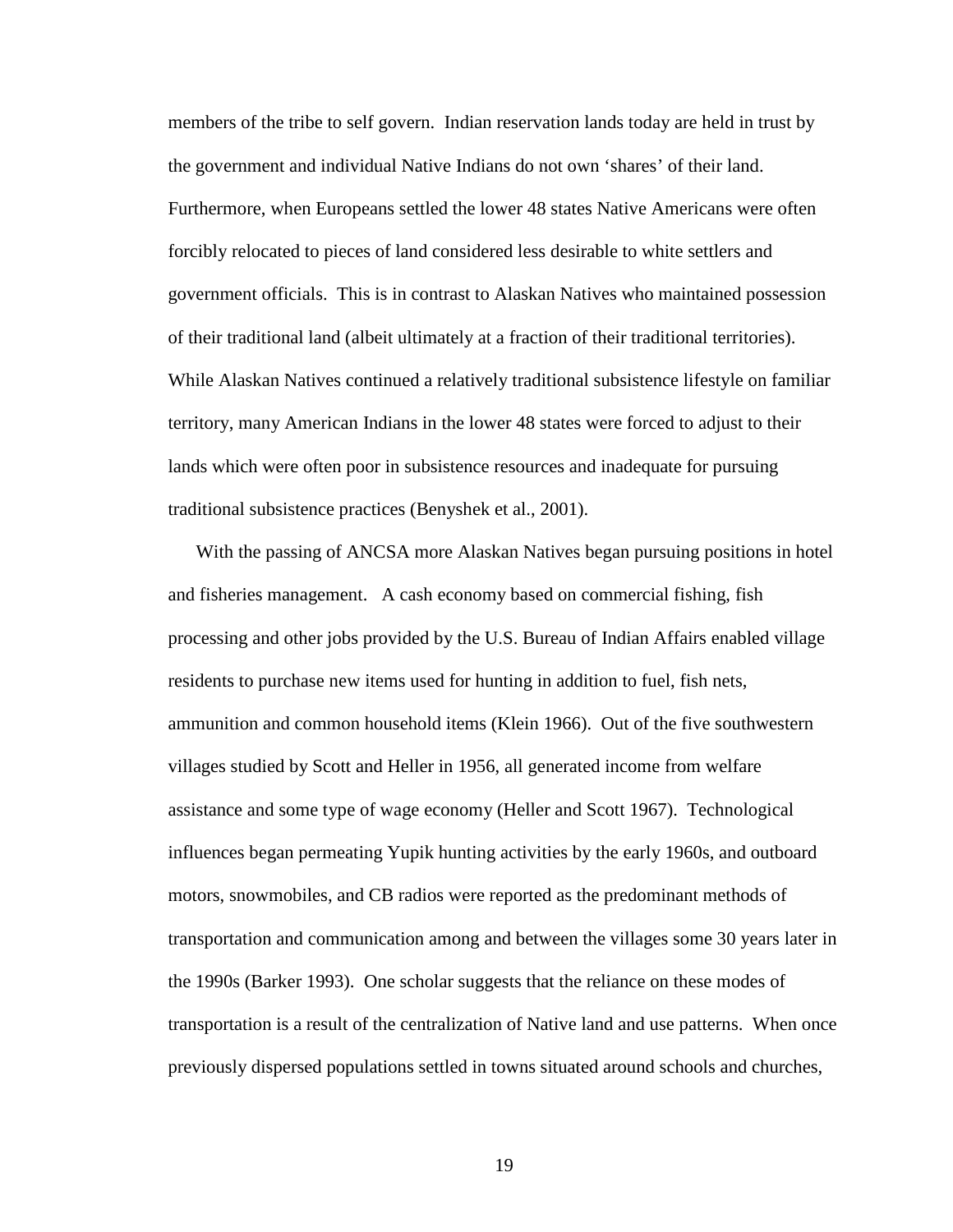and subsequently adopted a more market like economy, changes in hunting patterns ensued. With a higher population density, Natives were forced to expand their hunting territory to meet their metabolic requirements and some reports show common travel in excess of 100 miles (Ellanna and Wheeler 1989).

#### Traditional and 'Transitional' Yup'ik Subsistence

Archaeological and biological anthropologists estimate that Yup'ik Eskimo populations have inhabited Alaska for around 5,000 years, and their unique cultural and physiological adaptations enabled them to survive the harsh Alaskan environment during that time (Szathmary 1984). In addition to developing both cultural and biological strategies for maintaining normal body temperatures in this cold environment, the Eskimo adopted specialized subsistence patterns to meet their metabolic demands (Draper 1977). Both early explorers and contemporary researchers in the region noted an annual seasonal shift in the pursuit of game animals, fishing, and wild plant collection. This was most likely a result of the polar climatic conditions in the area characterized by the freezeup and breakup of the river ice, thereby enabling or inhibiting subsistence activities which centered around fishing (Barker 1993).

The majority of the hunting and subsistence practices took place during the spring and summer months, with some fishing and gathering in the fall and winter depending on the village (Heller and Scott 1967; Barker 1993). The Natives moved to their winter houses once freeze-up commenced, usually by mid to late September, and survived on their stores of dried fish, seal oil, and/or fish eggs that were cached from the spring and summer months (Zagoskin 1967). In general the summer and winter houses were built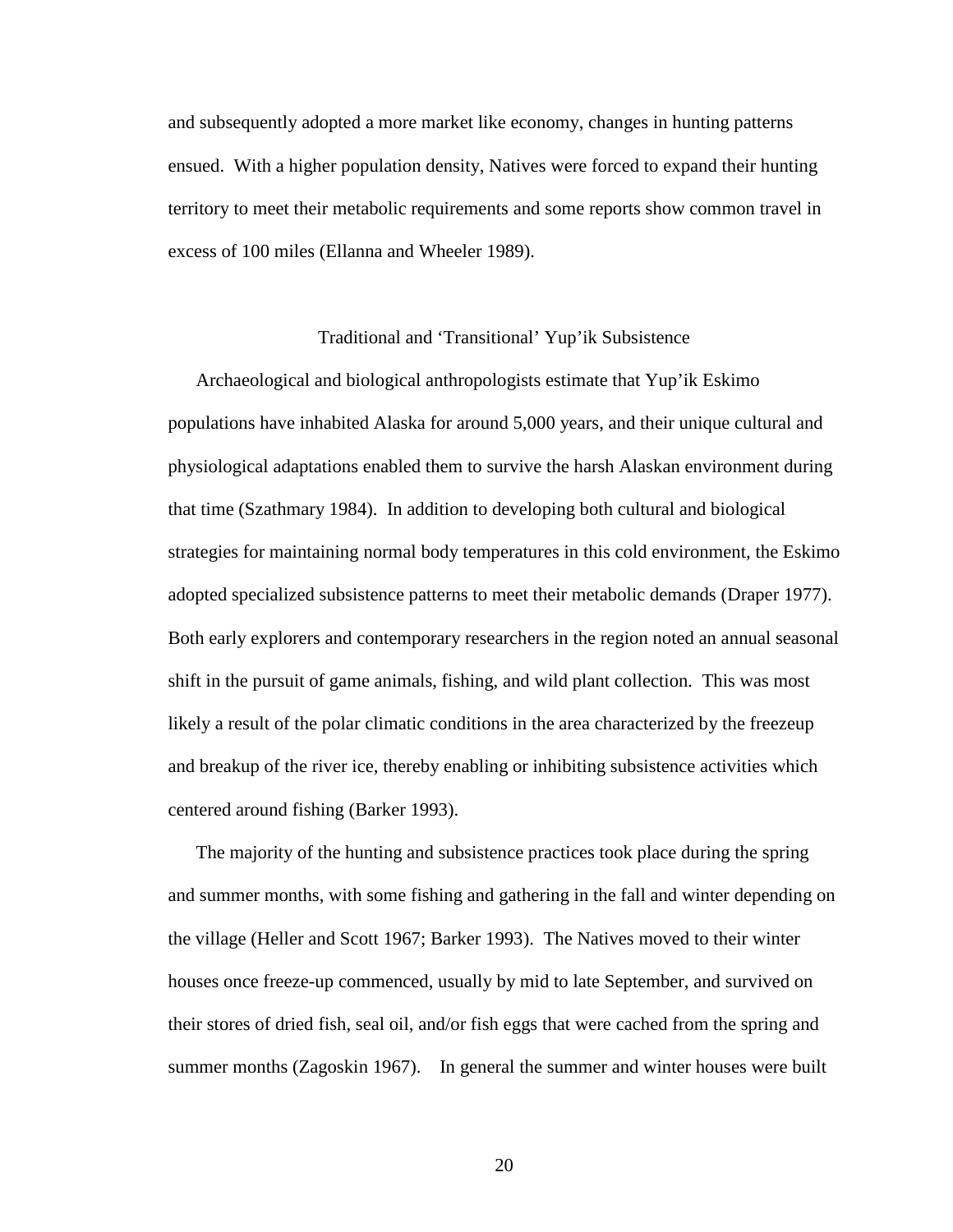in the same locality along the Kuskokwim and lower Yukon, but they were separated by some distance. Life, therefore, was semi-nomadic with families establishing camp closer to the rivers during hunting season and moving back to the villages during the winter.

During the colder months the community spent a significant amount of time in ceremonial practice. These rituals emphasized the connection to the natural world and great care was taken to ensure that the souls of the animals that gave them nourishment were treated with respect, thereby increasing the likelihood of successful hunting and fishing endeavors in the future (Barker 1993). These rituals took place in the community *kazhim*, which served multiple purposes. It was a guesthouse, a bathhouse and the men's sleeping quarters, a location for tanning hides, weaving fishnets, dining and dancing, and a discussion room for community matters. Other gendered activities like parka manufacture and maintenance and summer hunting and trapping preparation took place in the *kazhim*. The activities which took place in the *kazhim* underscore the traditional reliance on subsistence foods and the connection of these items to both cultural and individual sustainability.

Early spring marked a period of lower caloric intake as fish stores, in general, were significantly reduced. By March temperatures began to rise but travel by water was limited due to incomplete thawing of the river ice. The partial thaw also prevented extensive travel by land as slushy ground impeded efficient sled movement – the predominant means of travel over the ice and snow. Village inhabitants thus hunted migratory birds, when available, and survived on any animals obtained by trapping.

A traditional Yupik diet consisted primarily of fish and/or seal oil and secondarily on animals such as moose, wildfowl – like ptarmigan, geese, pintails, and mallards -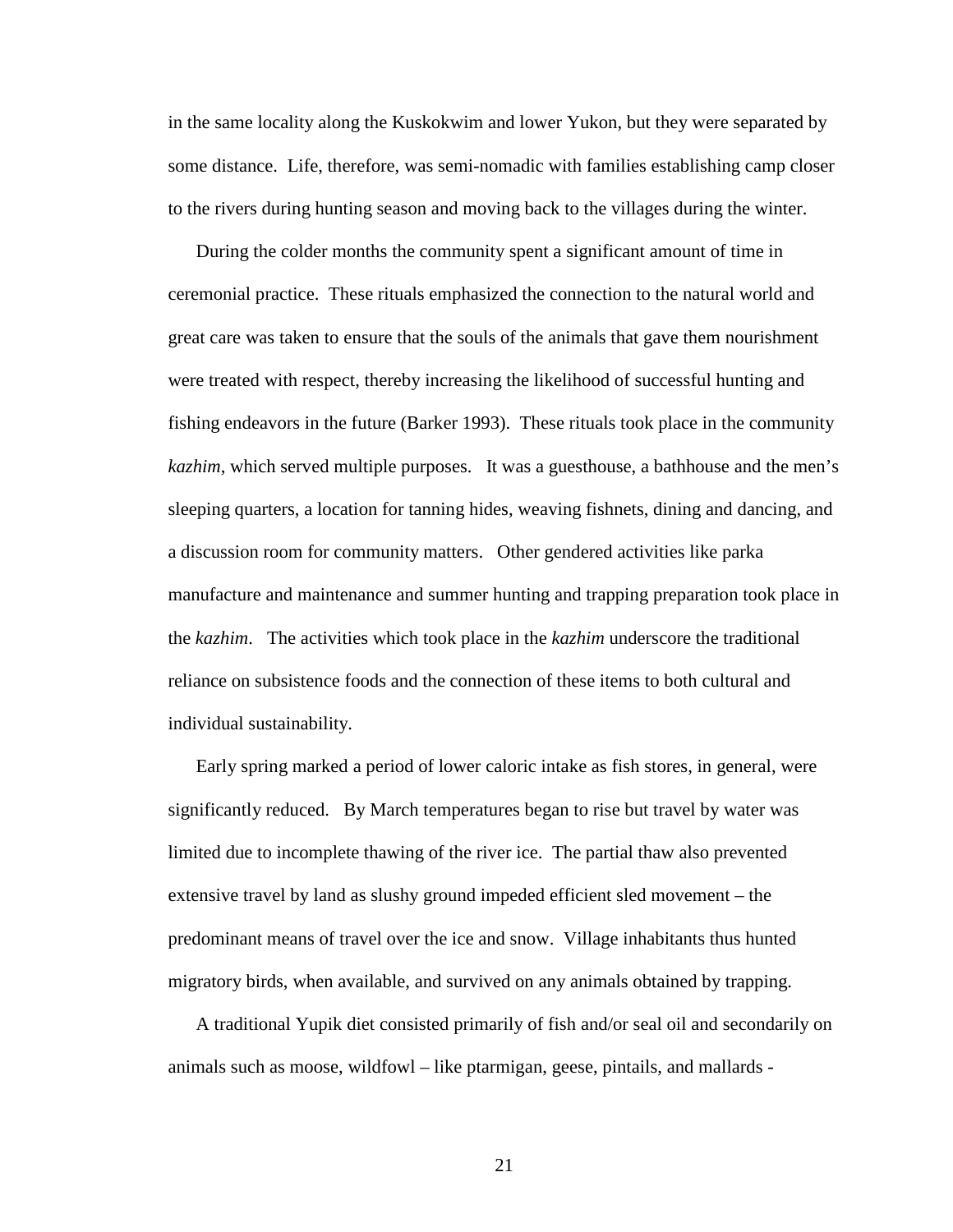snowshoe and arctic hare, muskrat, and berries depending both on the village and the season (Klein 1966; Heller and Scott 1967). The extent and variety of fish in the diet varied depending on the tribes' proximity to the coast and/or their location along the 2 rivers. Zagoskin noted varying quantities of silver, humpback, king, and Chinook salmon along the Yukon as well as larger quantities as compared to the Kuskowim. In Ikogmyut and other non-coastal towns fish was the staple, but beluga fat was considered a delicacy and was traded through succession from the coastal peoples. Other subsistence items included partridge, grouse, whitefish, yukola (split/dried fish) and tolkusha (fat and dried meat or fish made with roots or berries). Zagoskin also commented on the feasibility and sustainability of agriculture in the interior, but the practice only became successful among certain Alaskan Indians (Zagoskin 1967). Based on the predominance of these food items, nutritional researchers estimate that the majority of calories in the traditional diet, approximately 85-90%, were supplied by game animals and wildfowl, both high in structural fat and low in saturated fat, and/or marine mammals and fish (Heller and Scott 1967; Mann et al., 1962; Barker 1993). While seasonal berry collection did occur it is estimated that all sources of carbohydrates (also from wild greens, "mouse food", Eskimo potato, and glycogen from the meat consumed) provided only 10-15% of the total dietary calories (Heller and Scott 1967).

The inability of Russian, English, and American explorers and/or businessmen to exert overt control over indigenous Yupitt, combined with the environmental and economical constraints preventing access, until fairly recently, to more "Western" foods, have had several effects on the traditional practices of Alaskan Eskimos in the delta (Zagoskin 1967; Heller and Scott 1967). Delta Yupiit did not experience the same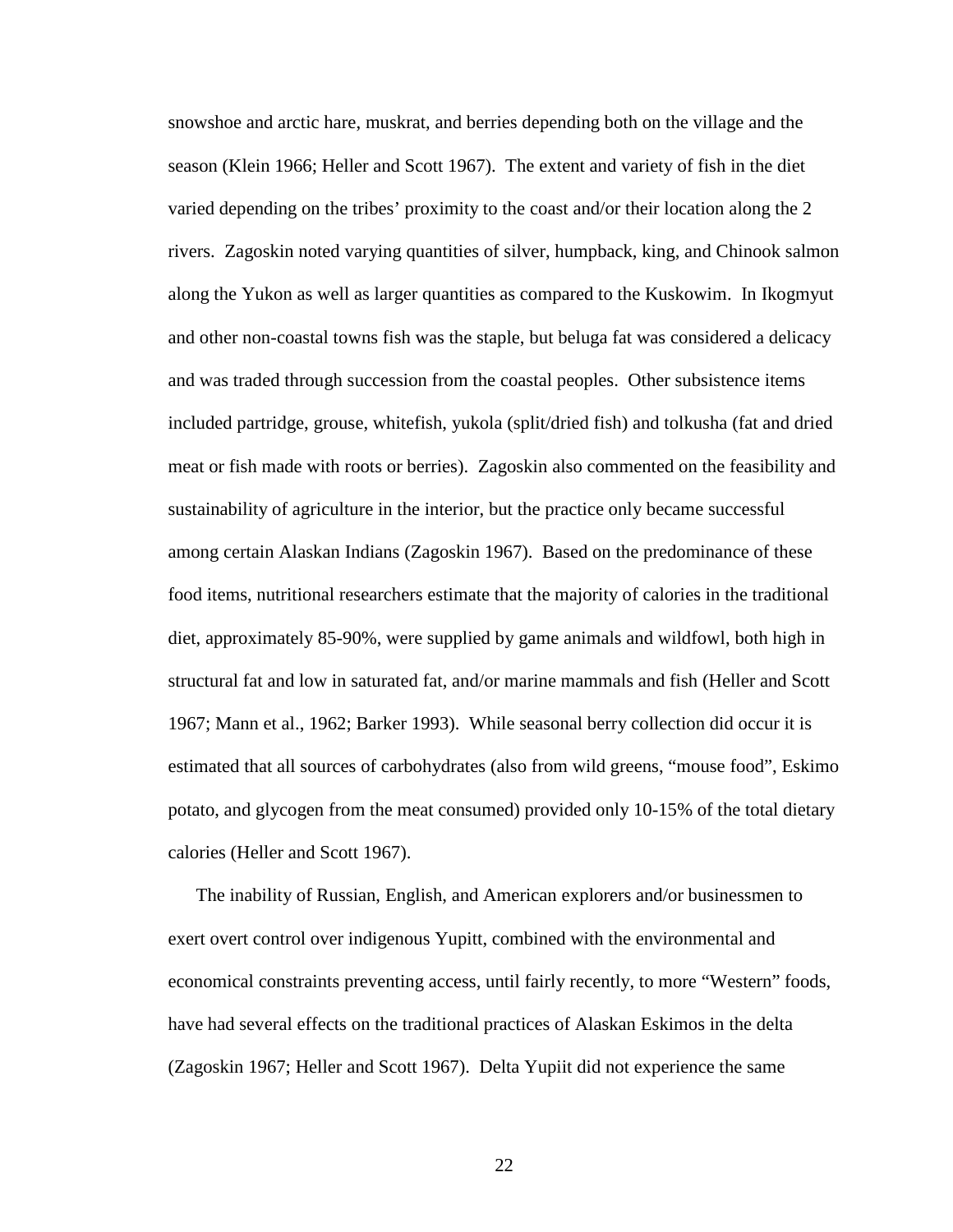extended periods of chronic food shortage and starvation common to many reservationdwelling U.S. Native Americans. Additionally Yup'ik diets were heavily supplemented with traditional foods until the end of the  $20<sup>th</sup>$  century (Heller and Scott 1967; Knapp and Panruk 1978; Nobmann et al., 2005; Ebbesson et al., 1999; Barker 1993; Mohatt et al., 2007). The combination of political, historical, and economic forces beginning at contact and outlined above, helped insure that many indigenous practices – especially those associated with subsistence activities and dietary practices - remained strong up through the  $20<sup>th</sup>$  century, unlike the changes that occurred for their Native neighbors on the north coast of Alaska (Barker 1993).

Recent Southwestern Yup'ik Diet (1950s to beginning of  $21<sup>st</sup>$  Century)

Significant dietary changes in the region, in terms of major macronutrients, began occurring in the  $20<sup>th</sup>$  century with the first recorded analysis reported in the mid 1950's. In the Alaska Dietary Survey, conducted from 1956-1961, Heller and Scott provide a detailed analysis of macro and micronutrient composition in five villages – Akiak, Napaskiak, Kasigluk, Hooper Bay, and Newtok (Heller and Scott 1967). Intakes over the span of the study and across the hunting seasons were averaged, but percentages likely fluctuated depending on the season. Carbohydrate consumption increased to 33 percent of total calories due to the influence of "Western" foods and included items such as sugar, syrup, soft drinks, breads and cereals. Local carbohydrate sources represented less than one percent of all carbohydrate intakes. Protein constituted  $\sim$ 30% of total calories with the majority of the calories coming from local sources, especially fish. The remainder of calories came from fat which was primarily from seal, seal oil and fish with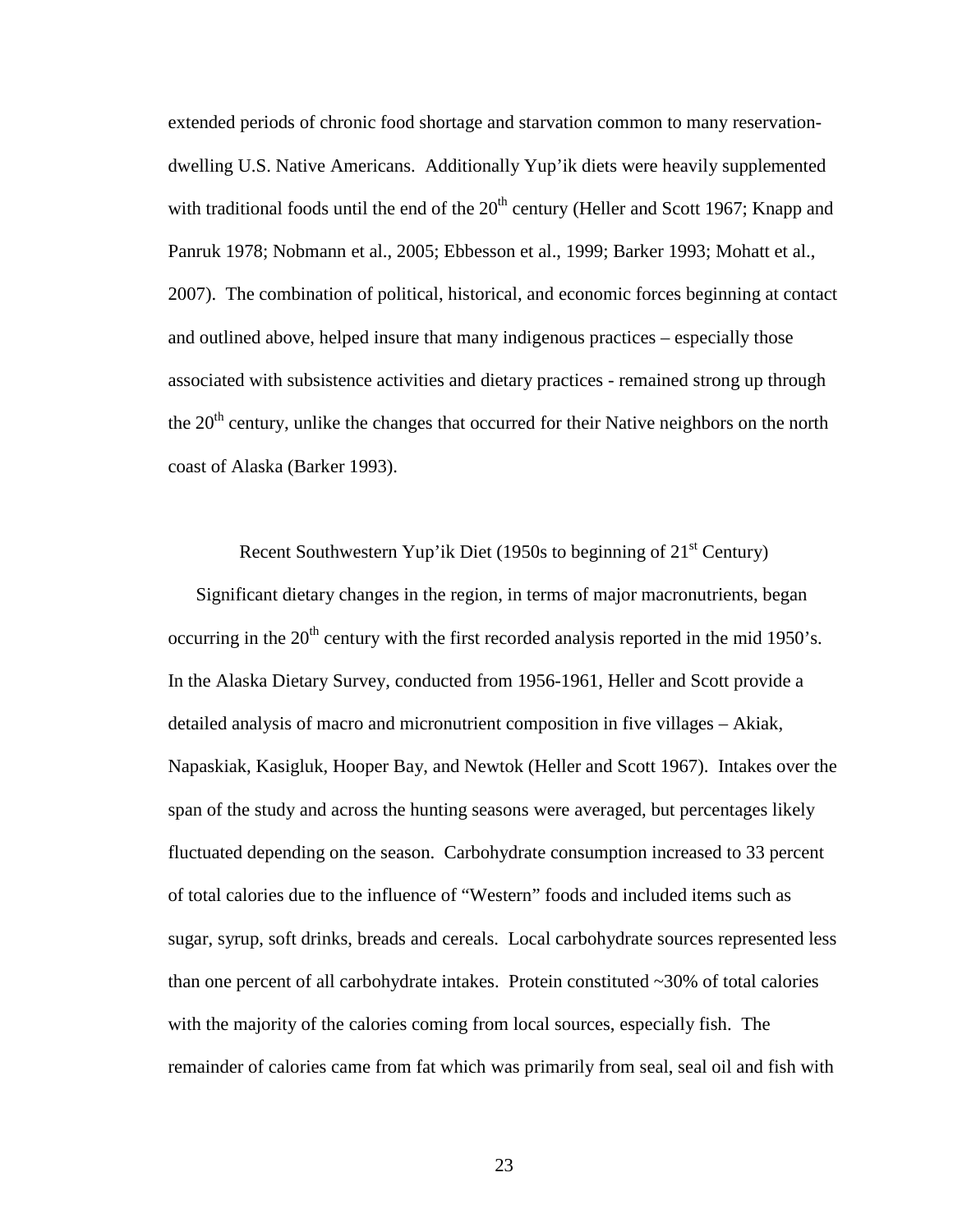some supplementation of butter, margarine, and hydrogenated fat. As a result of these "Western" fat items, the saturated fat content of Eskimo diets began to increase. The nutritionists noted that out of all Eskimo villages studied, southwest Alaska was the last region to be significantly affected by Western food items. Nevertheless, traditional food items remained a significant part of the Native diet and represented nearly half of caloric intakes.

A separate study conducted by the Interdepartmental Committee on Nutrition for National Defense (ICNND) found similar results. These researchers observed that protein intake, in grams, by Native men working in the National Guard were comparable to intakes by men in American Army training camps (Mann et al., 1962). It was noted that among men of all ages, 29.3 % of calories came from protein, 35.4% from fat, and 35.3% from carbohydrate. In their mixed diet of traditional and store bought foods, the majority of the latter were cereals and sugars. By 1978, macronutrient compositions of the native diet paralleled intakes by populations in the U.S. (Knapp and Panruk 1978). Five villages representing differing geographical locations in the delta were studies; Kwigillingok (Southern Coastal), Akiak (Kuskokwim River), Mountain Village (Yukon), Hooper Bay (Northern Coastal), and Kasigluk (Tundra Area). Macronutrient percentages equaled 17% protein, 35% fat, and 50% carbohydrate, but fish and indigenous protein were still major components of the diet.

 A survey conducted by the Alaska Department of Fish and Game in the 1980s observed that of the 700 pounds of wild food procured per person per year, 518 pounds were fish, and 66 pounds were sea mammals, while greens, waterfowl, and berries comprised the remaining 41 pounds (Wolfe and Walker 1987). By 1990 this number had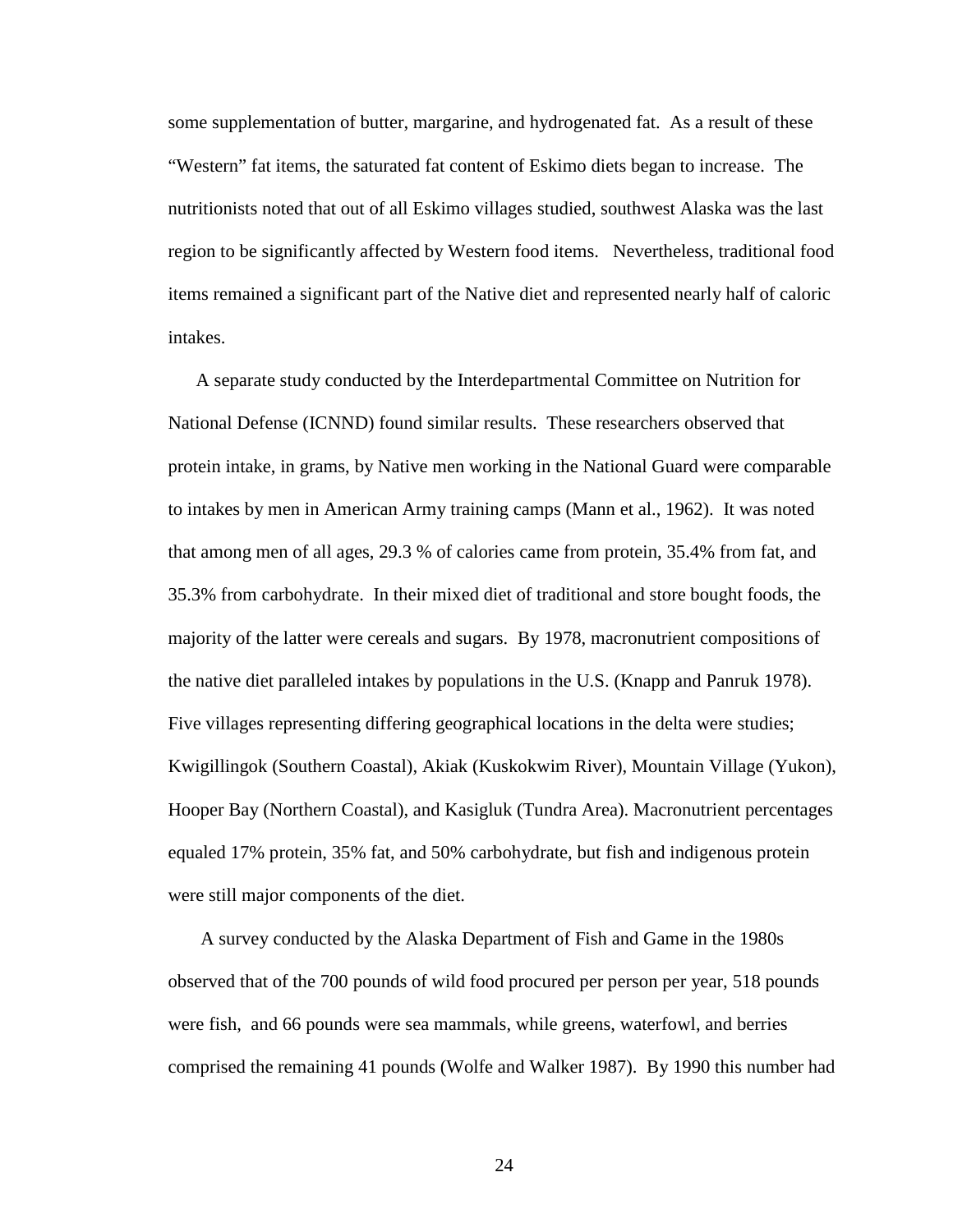decreased to 454 pounds per person yet is still relatively higher compared to more urban towns such Juneau, Anchorage, and Fairbanks with less than 50 pounds per person. High seal oil (95%) and fish consumption (99%) was also reported among 556 Yup'ik Eskimos >40 years of age from 15 villages in the Yukon/Kuskokwim Rivers delta studied by Adler et al. (Adler et al., 1994). Although data was collected on the frequencies of traditional and nontraditional food items as well as information about physical activity, this data was not presented in their report. These data clearly point to the continued reliance on traditional subsistence food items in the contemporary diet (Barker 1993).

Not every study, however, has reported the same increased consumption in Western food items. During July and August of 1984, an analysis of coastal versus inland village subsistence was performed on 80 participants between the ages of 4 and 40 (Parkinson et al., 1994). The inland village was located 20 miles east of Bethel, Alaska and the other village on the Bering Sea coast, 100 miles west of Bethel. The researchers noted that while Western foods were available in stores they were infrequently consumed and thus, an analysis of nontraditional foods was excluded from the study. Compared to river village residents, coastal village residents reported eating traditional foods more frequently and consumed significantly more marine fish, birds, and marine mammals. These traditional foods were also eaten with more seal oil. River village residents, on the other hand, consumed significantly more salmon. Significant for this study, however, are the results from their analysis. Both groups of village residents had significantly higher concentrations of plasma omega-3 (w-3) fatty acids compared to nonnative controls from the University of Oregon Family Heart Study, which appears to be consistent with a traditional diet high in marine mammals and fish. There were no significant differences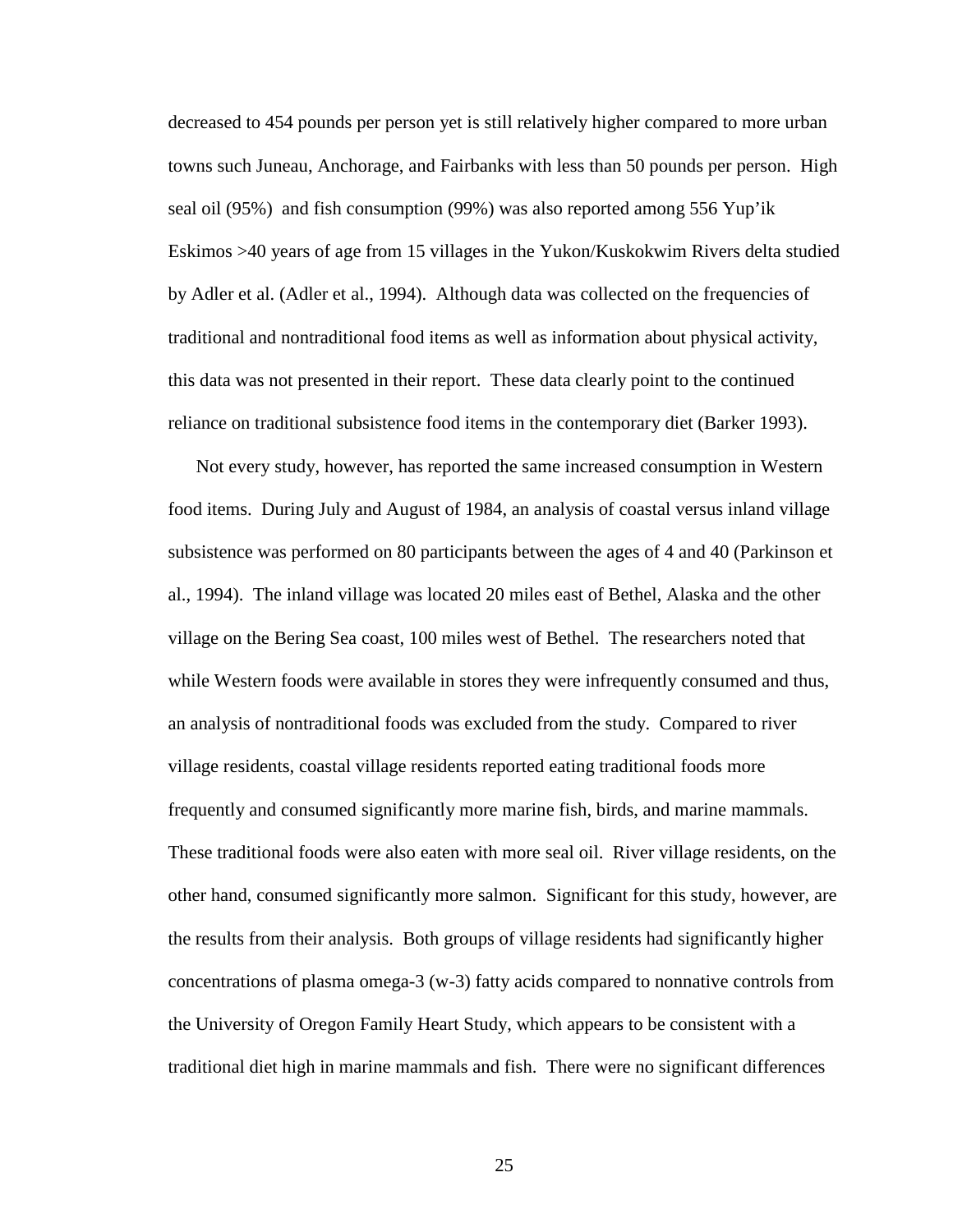in plasma w-6 fatty acids. Limited intakes of more Western food could have been the result of village proximity and, therefore, access to convenience foods, the higher costs associated with food items that are transported into remote villages, a reliance towards a cultural identity centered around traditional subsistence items and the means of obtaining them, and/or a distaste for "Western" foods. While later studies explored the correlation between these variables and current subsistence behaviors, this study did not provide an explanation for the limited intakes of Western food items observed in this study.

In 2001 a large scale study was conducted on women of child bearing age in 1 urban and five rural regions in Alaska. Researchers collected data using a one-day 24-hour dietary recall and the Block Brief Food Frequency tool (BBFFQ). In both the urban and rural regions, sweetened beverages (soda, fruit juices, and sweetened beverages) accounted for 33 percent of the total caloric intake. The majority of the carbohydrates were high in sucrose as opposed to complex grains, but indigenous plants and berries continued to be eaten in large amounts when available. Meat and fish were prepared by boiling versus frying and, similar to other studies, use of traditional subsistence foods was high (Smith et al., 2008). The following summer The Alaska Traditional Diet Survey was conducted in villages of five Regional Health Corporations using an interviewer administered food frequency questionnaire. Among the top 50 most frequently mentioned foods reported by 224 participants in the Yukon-Kuskokwim Health Corporation Region, Hi-C, sugared soda-pop, and fruit juice ranked first, second, and third. One third of the top 50 foods were traditional food items out of which half were fish and seal oil. The most recent dietary data has been collected by researchers working with the Center for Alaska Native Health Research (CANHR), formed in 2002.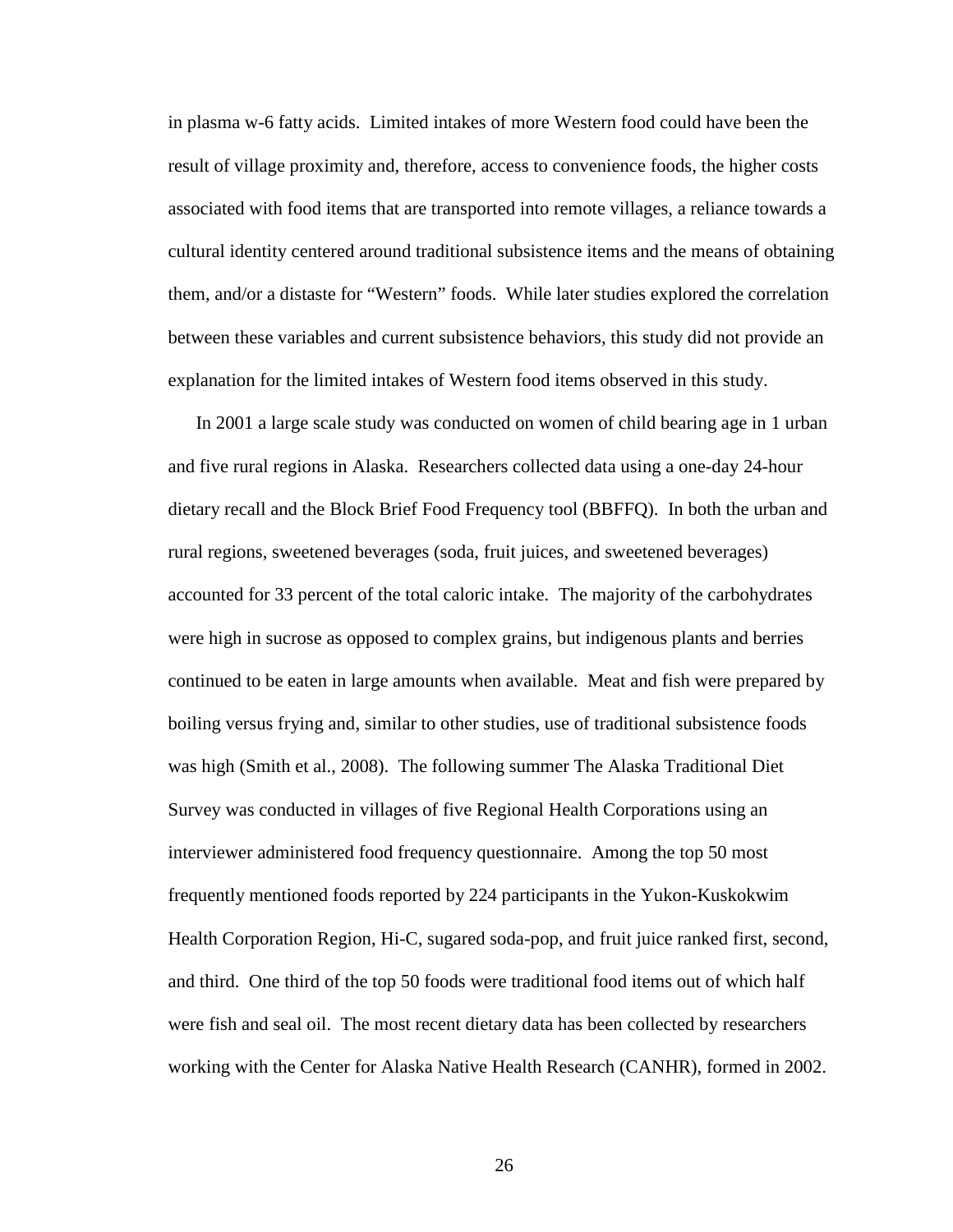Funded by the Centers of Biomedical Research Excellence at the National Center for Research Resources of the National Institutes of Health, CANHR researchers developed a tri-part program designed to investigate how the combination of genetics, nutrition and cultural-behavioral factors influenced the development of chronic disease in southwest Yupiit. These researchers were particularly interested in Southwestern Yupiit who, out of all Eskimo groups in Alaska, had remained the most intact culturally (using the extent of Native language use as a measure) yet possessed equal overweight/obesity prevalence (32.5% and 32%) to that observed in the lower 48 states. These Yupiit, while supplementing their diet with Western food items, continue to consume significant amounts of traditional subsistence items (Mohatt et al., 2007).

#### Physical Activity

Researchers (Adler et al., 1995) analyzing food consumption in the Yukon/Kuskowkim rivers delta also collected information on the participation in "traditional" (i.e. walking, rowing a boat, carrying water by hand, washing clothes by hand, using a dog sled or handsaw) vs. "modern" (i.e. using a vehicle or motorboat, transport of water by vehicle, and using a chainsaw) physical activities during a 13 month period between 1987 and 1988. The researchers also observed that approximately 65% of the population was engaged in moderate to high physical activity, while only 35% reported low physical activity. The effects of an increasingly sedentary lifestyle, however, are evident in growing prevalence of obesity in these communities. This may, in part, be due to a shift towards a wage economy, which reduces time spent actively pursuing traditional activities like hunting and fishing (Heller and Scott 1967).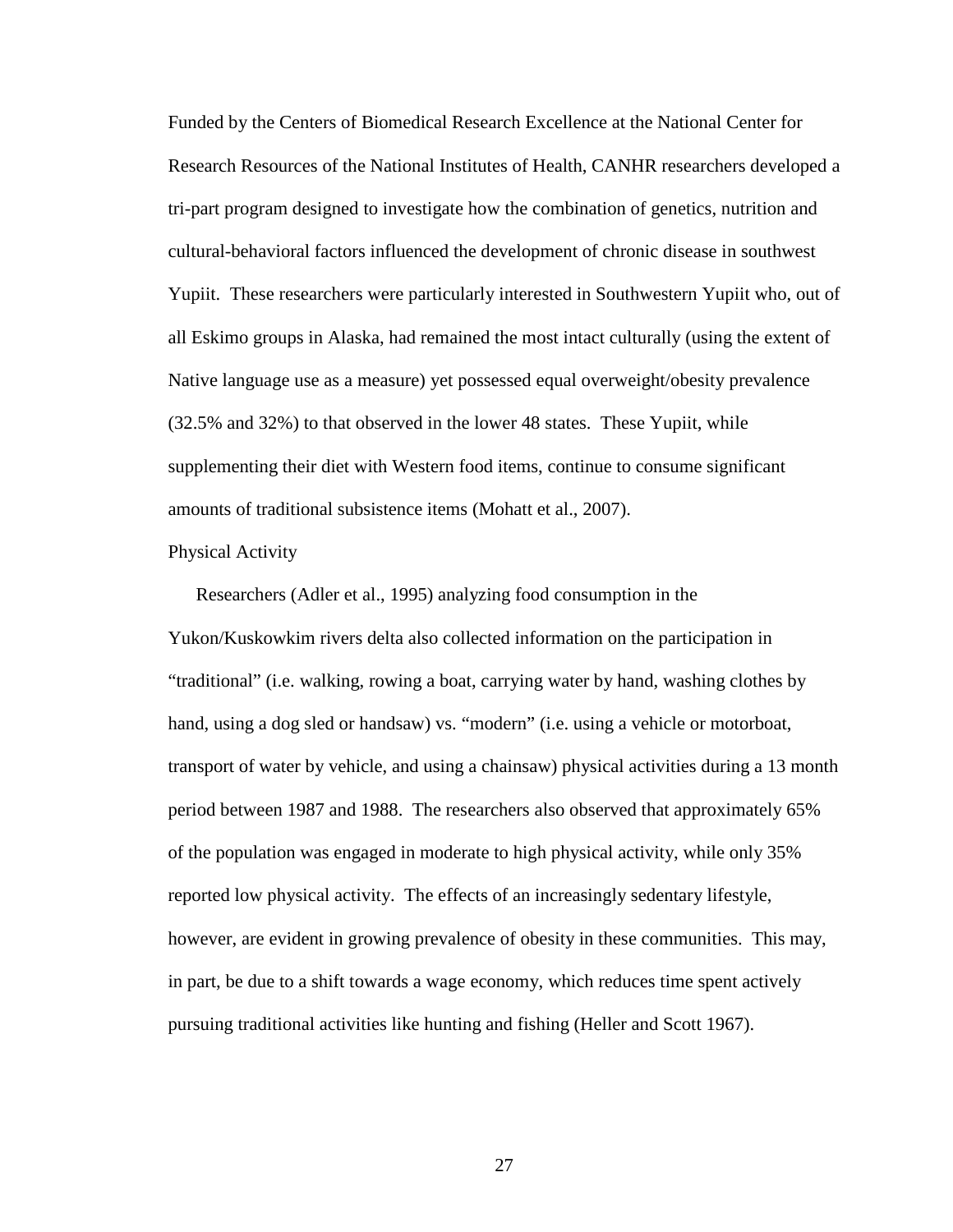Type 2 Diabetes and its Associated Risk Factors among Delta Yupiit

Approximately twenty thousand people living in 50 villages now reside in the Alaskan Southwest, a flat delta the size of Kansas (Barker 1993). Studies in the 1950's and 1960's suggest that diabetes was rare - if not absent- in the Native Alaskan population. In fact, a study undertaken by the ICNND in 1958 showed that infectious disease, specifically tuberculosis, and poor dental health were two of the most common health problems in the state (Mann et al., 1962). This does not mean, however, that T2D was as low as the initial estimate suggest, as early studies were limited by several factors including, consistent definitions of T2D, screening methods and/or laboratory techniques. The first few confirmed cases of T2D in the delta were reported in 1962. A survey conducted in the Yukon-Kuskowkwim region during that year suggested that 1.1% of the population over the age of 20 "probably" had diabetes (Mouratoff et al., 1967). Twentyfive years later, the same 15 villages studied in 1962 were reassessed and it was found that 1.73% of village residents over the age of 20 had T2D (Murphy et al., 1995). This data was obtained from interpreting oral glucose tolerance tests (OGTT) according to World Health Organization (WHO) criteria.

By the 1980's the number of cases of T2D had increased, but were still very low relative to Native American populations in the lower 48 states. In contrast to the many high prevalence Native American populations there (e.g., Pima - ~50%, Havasupai – 38%) the estimated overall T2D prevalence rates for indigenous Southwest Alaskan Eskimo populations remain low, 3.4% (Mohatt et al., 2007). T2D prevalence exists along a continuum (.08% to 15%) in Alaska, increasing with contact/exposure to Euro/American communities and Western foods. Those Yup'ik populations with the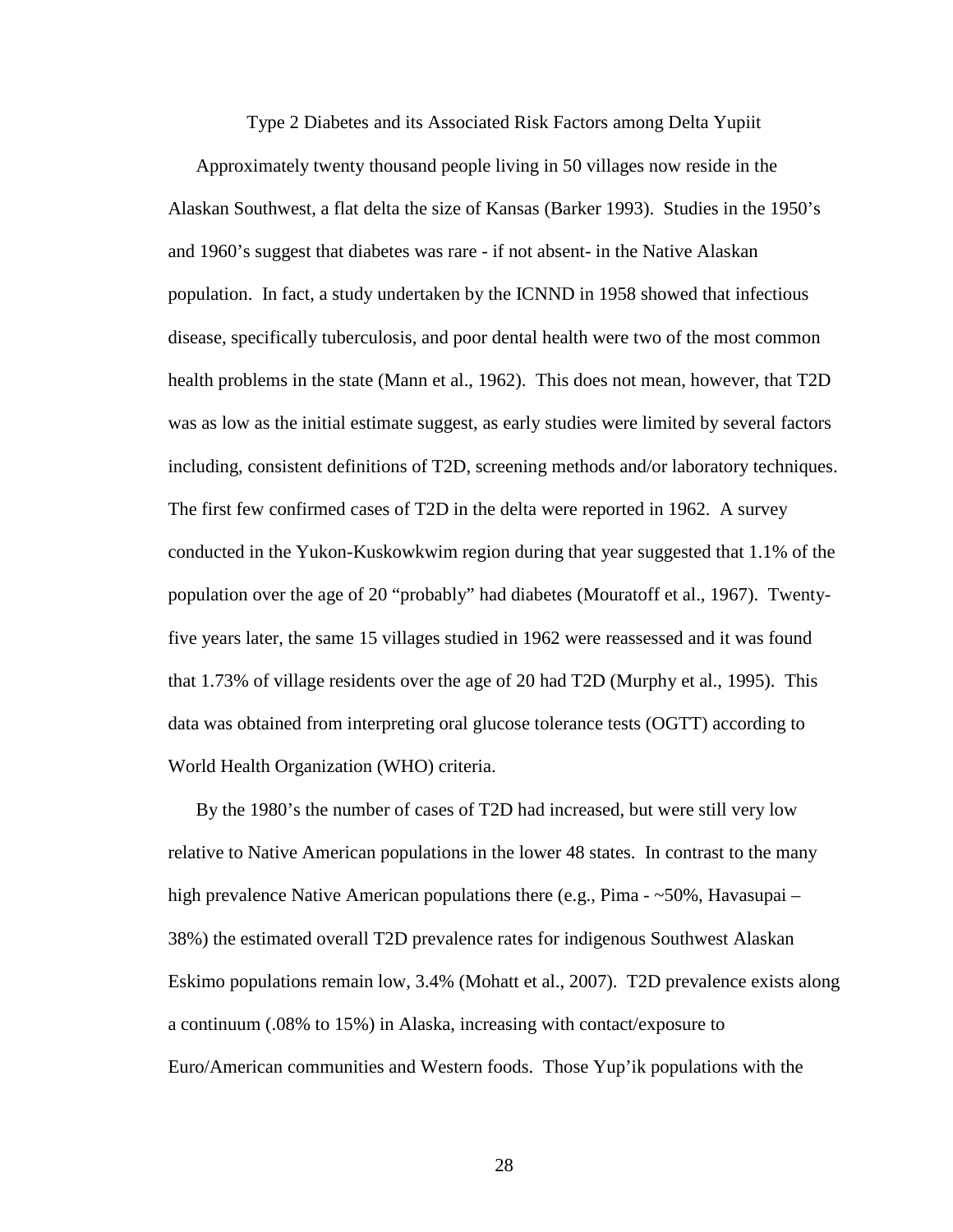highest prevalence tend to have had the earliest and most extensive contact with explorers. Athabascan Indians and Aleuts, for example, have slightly higher prevalence, 6.46%-11.54% respectively- over the age of 35, as a result of intense salmon exploitation by whites (Naylor et al., 2003).

### Overweight, Obesity, and Fat Patterning

 The ICNND in 1958 reported that obesity was rare in a group of Southwestern Alaska Yup'ik men working for the National Guard (Mann et al., 1962). However, the same study found that in a group of 70 women, 15.7% were considered obese ("Obesity" taken as >120% of standard weight using the U.S. Medico-Actuarial Tables). As with other cardio-metabolic risk factors, obesity has increased in the delta. From January 1987 to February 1988, a village based health fair screening study was conducted among residents  $\geq 20$  years old from 15 villages along the Yukon and Kuskokwim rivers in Southwestern Alaska (Murphy et al., 1995). The average BMI for Yup'ik males and females  $\geq$  20-39 years of age was 25.1 and 27.4 respectively, while the average BMI among males and females  $\geq 40$  years of age were 25.7 and 29 respectively. According to the National Center for Health Statistics, BMI's  $<$  25 kg/m<sup> $\gamma$ </sup> are considered low, 25-30 kg/m^2 medium/overweight, and >30 kg/m^2 are high/obese. Thus, twenty-seven percent of Yup'ik men and 51% of women over the age of 20 were overweight. Interestingly, in this study, Yup'ik women had a significantly higher BMI than Indian women (P<.001), yet prevalence of T2D among Indian women was higher, 3.37% vs. 1.73%. Statistics gathered by the State of Alaska in 1999 suggest that 38% of rural Alaskans near the Bethel census area were overweight (The Alaska Bureau of Vital Statistics). These statistics mirror rates observed in the U.S. where, interestingly, T2D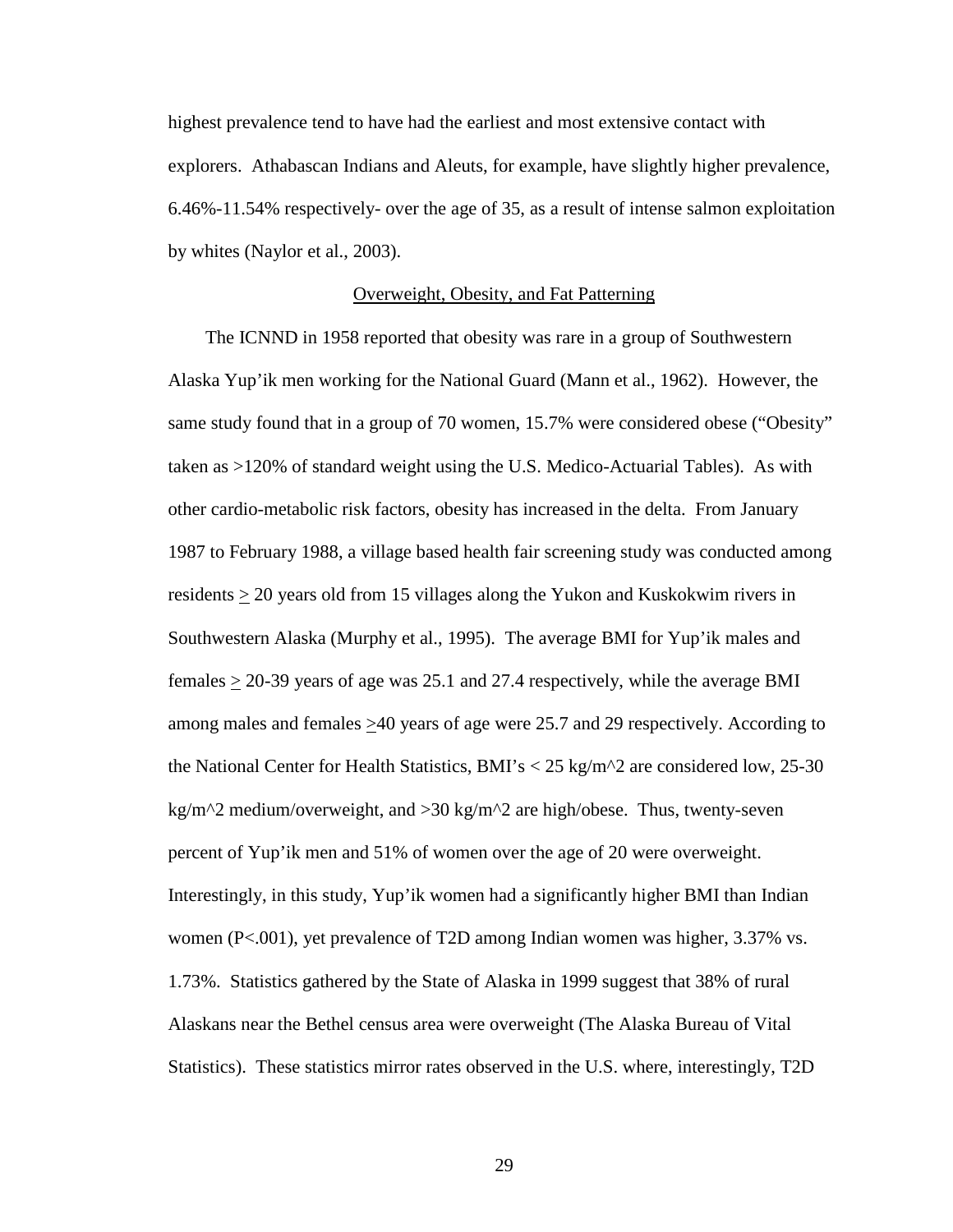prevalence is higher. According to the 1999 National Health and Nutrition Examination Survey (NHANES), 27% of Americans between the ages of 20 and 74 were considered obese and 34% were considered overweight (Alaska Department of Health and Social Services). Some researchers have questioned the validity of using BMI calculations to assess overweight and obesity among Eskimos who are characteristically shorter and wider (Young 2007). This phenotype, which has the effect of reducing overall body surface area, limits body heat loss and is generally considered a physiological adaptation to cold environments (Bergmann 1847). Because BMI calculations can increase with reduced stature, some Eskimos could be erroneously defined as overweight.

In most high prevalence populations, T2D has been positively correlated with being overweight or obese as measured by waist: hip ratios or waist circumference. While an increase in obesity has been observed in the delta over the past 50 years - similar to the increase in T2D prevalence - it is especially noteworthy that there does not appear to be a corresponding increase in other metabolic markers (increased triglycerides, total and LDL cholesterol) commonly associated with obesity. The Center for Alaska Native Health Research studying rural Southwestern Alaskans has coined this phenomenon Metabolically Healthy but Obese.

 Current epidemiological data suggests that Alaskan Yupiit in certain regions of the Southwest are becoming more overweight, engaging in less physical activity, and are increasing their consumption of non-traditional foods. As a result, one would expect to find similar T2D prevalence among Alaskan Yupiit and Native Indians in the U.S. with comparable diet, activity level and anthropometric risk factors. Surprisingly, the opposite is seen; current prevalence among Alaskan Yup'ik populations is not only considerably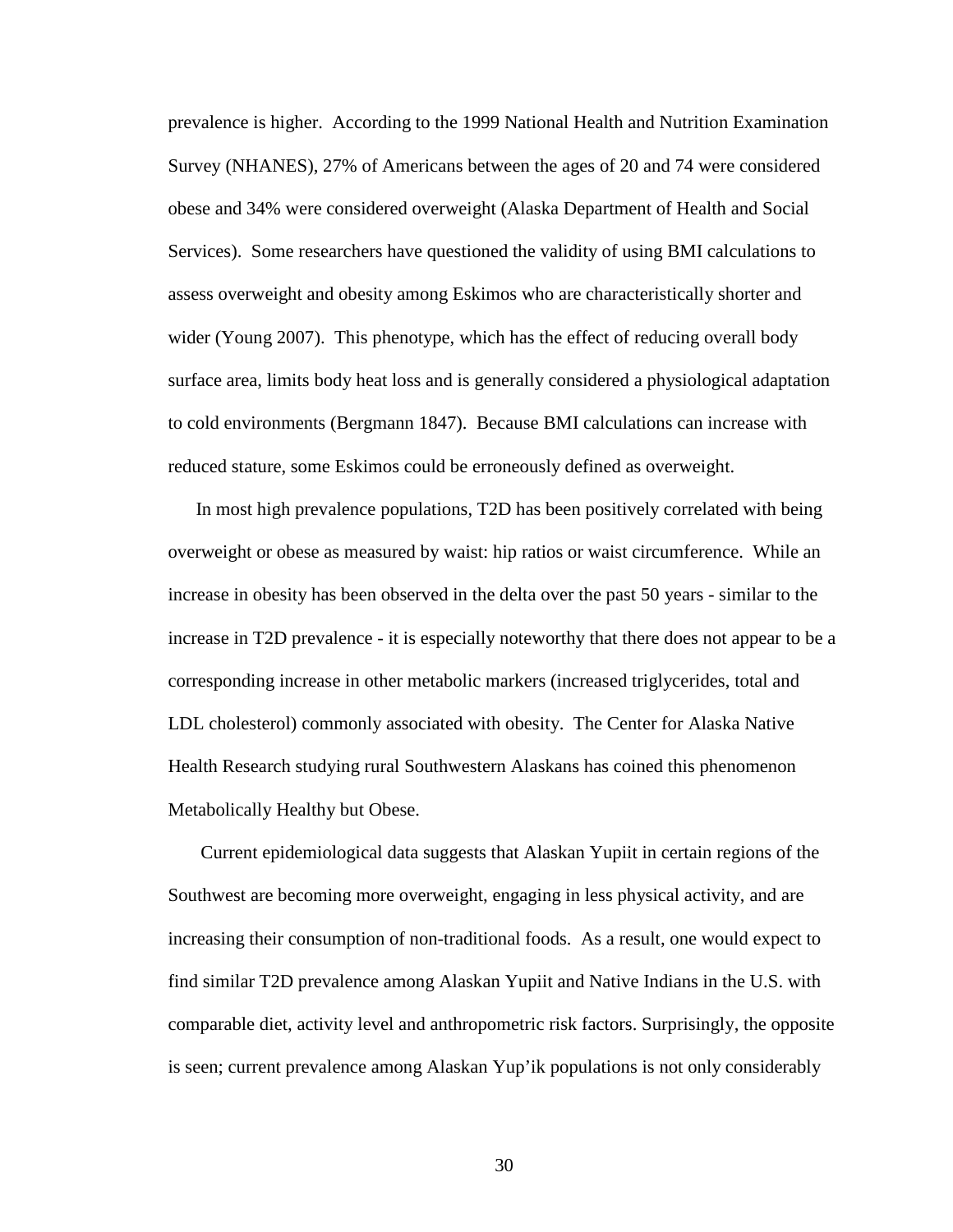lower than their Native American counterparts in the U.S., T2D prevalence among Yupiit is among the lowest reported for T2D by ethnicity in the U.S. (Boyer et al., 2007). This difference in prevalence, between what would be considered two classic "thrifty genotype" populations, Native Americans and Alaskan Yupiit, provided the inspiration for the current study.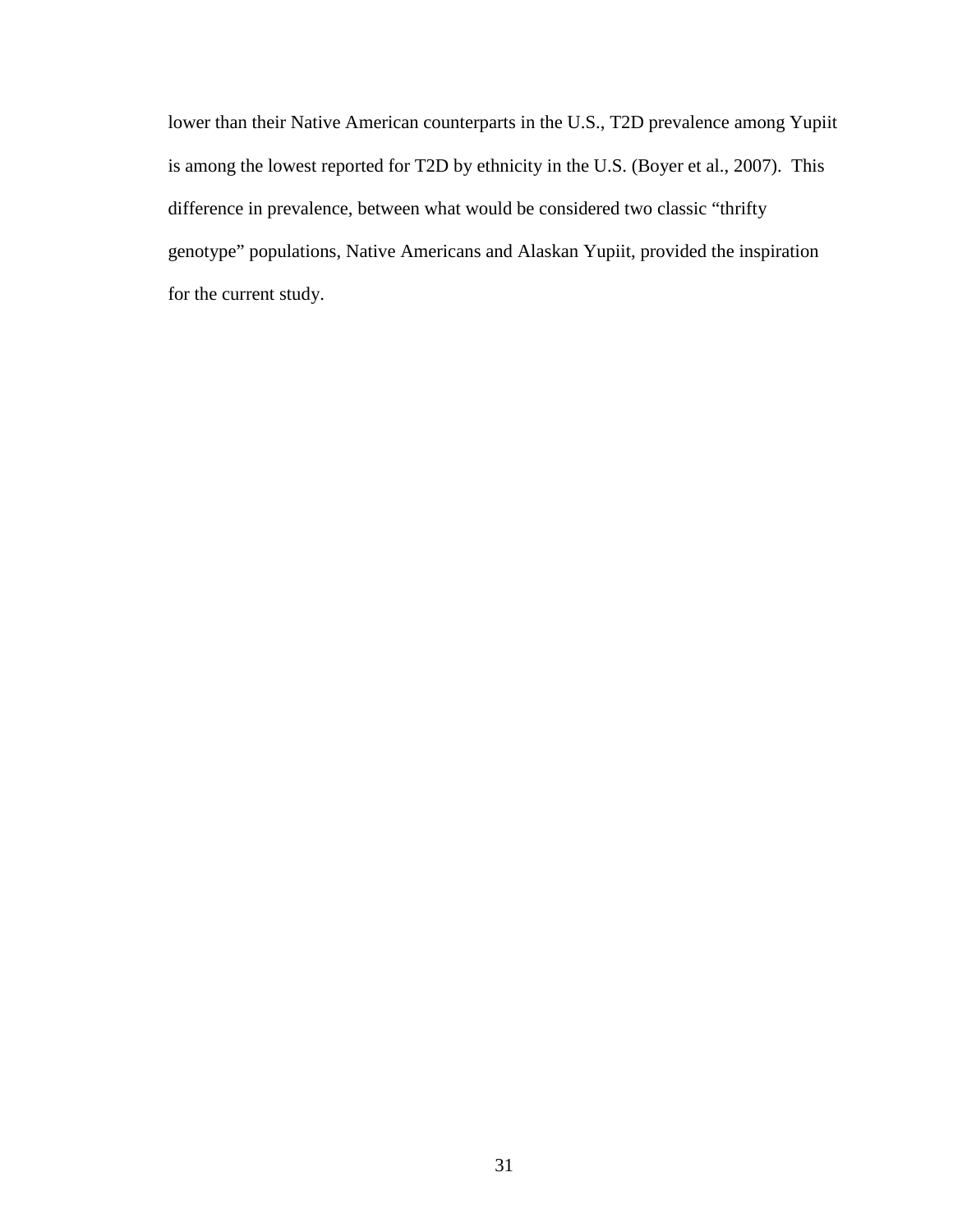# CHAPTER 3

# POLYUNSATURATED FATTY ACIDS

Macronutrient Composition of Traditional Southwest Alaskan Yup'ik Diet The low carbohydrate content of the traditional Yup'ik diet is significant when considering that the human adult brain alone requires around 100 grams of glucose per day and the traditional high protein diet probably only provided 10 of these (Draper 1977). Furthermore, ample supplies of glucose are critical for the developing fetus during pregnancy and after birth for lactation. Draper suggests that the high protein concentration of the traditional diet was critical since "…extra protein was necessary to furnish the amino acids required for glucose synthesis beyond those required for body protein synthesis" (Draper 1977). That is, the body might have improved its efficiency for gluconeogenesis, a physiological process whereby the body creates glucose from protein substrates. It may also be possible that Yupiit consuming a diet made up solely of locally-obtained food possess sufficient levels of circulating glucose as a result of the body's especially efficient response to a high protein diet. When protein is consumed the liver produces glucagon, a hormone which causes cells in the body to release their stored contents of glucose. Other scholars have proposed that Eskimo populations adapted metabolically to a low carbohydrate diet via acquisition of an insulin resistant genotype (Colagiuri and Brand Miller 1997). Skeletal muscle cells that were resistant to the action of insulin would allow for higher circulating levels of blood glucose which could then be utilized for the brain and the developing fetus. If an insulin resistant genotype characterized Eskimo populations in the recent past, then this insulin-resistant, "thrifty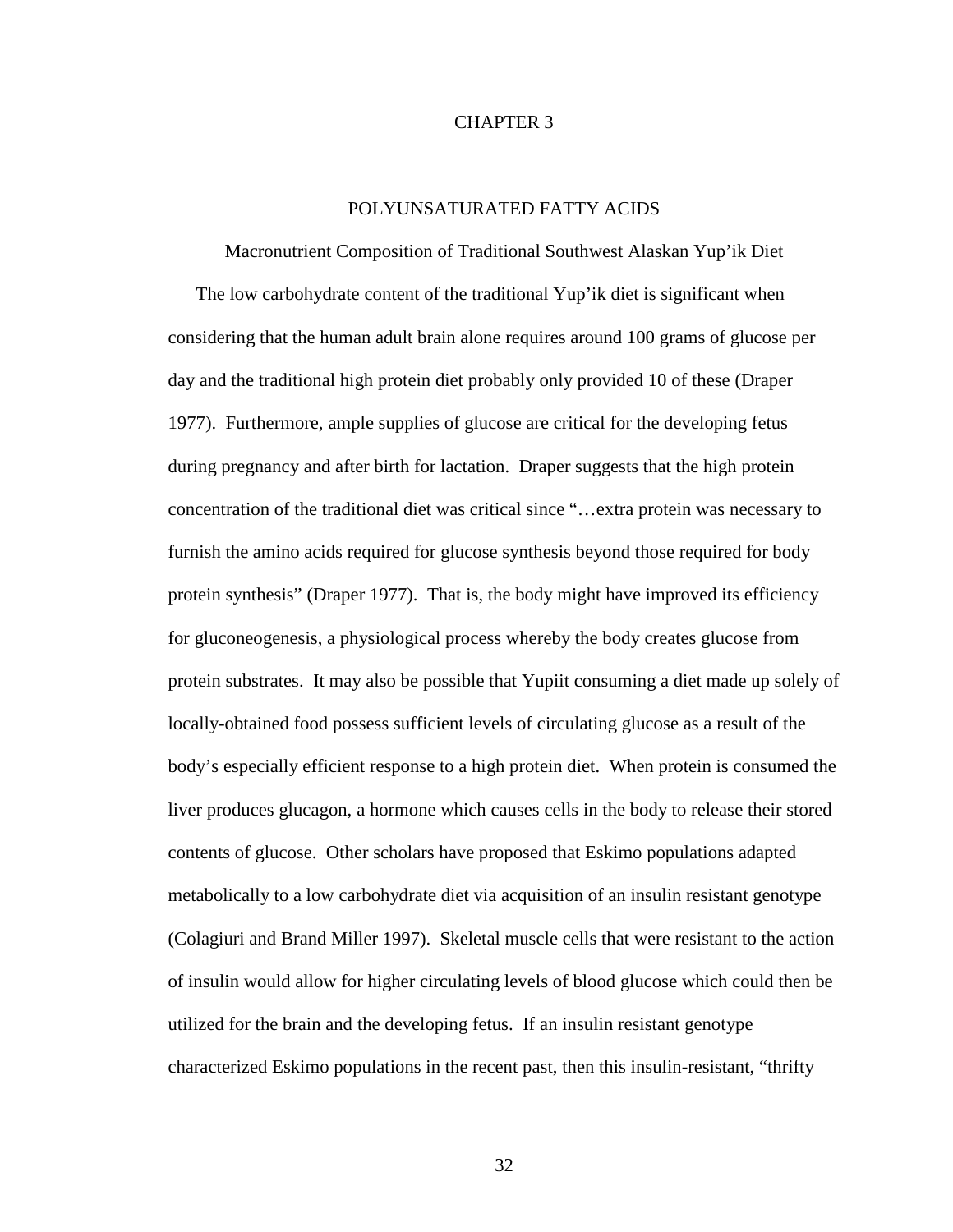genotype" should characterize contemporary Eskimo populations. Furthermore, an insulin resistant genotype - in conjunction with the insulin resistance associated with high caloric/high carbohydrate diets and obesity - should dramatically increase the prevalence of T2D. As discussed in Chapter 2, this is not the case among Yupiit in Alaska today. When Neel originally proposed his "thrifty genotype" he did not take into account how circulating levels of insulin are affected by ratios of the 3 energy yielding macronutrients in the diet and/or the source of the macronutrients. Insulin production and metabolism in the body is complex. It affects and is affected by prenatal conditions, other circulating hormones and cellular constituents, as well as exogenous nutrients that enter the body. In fact, research has shown that when relatively healthy individuals are placed on a more "traditional hunter-gatherer" diet (the one characterized in Neel's model) overall biological markers of health (i.e. plasma insulin, triglycerides, LDLs, total cholesterol) improve (Frassetto et al., 2009). Unless these periods of feasting included a universal consumption of large amounts of simple sugars (which cause a spike in insulin) the conversion to fat that Neel attributes to an "insulin trigger" may in fact be nothing more than the body's reaction to convert excess nutrients to fat when caloric intake has exceeded its metabolic requirements. Southwestern Alaskan Yupiit appear to be insulin sensitive, not insulin resistant. Recent research suggests that Yup'ik insulin sensitivity is associated with high intakes of omega-3 fatty acids (Ebbesson et al., 1999). Likely candidates for this metabolic observation are the polyunsaturated fatty acids, eicosapentaenoic acid (EPA) and docosahexanoic acid (DHA) contained in traditional marine subsistence items and a lower saturated/polyunsaturated ratio.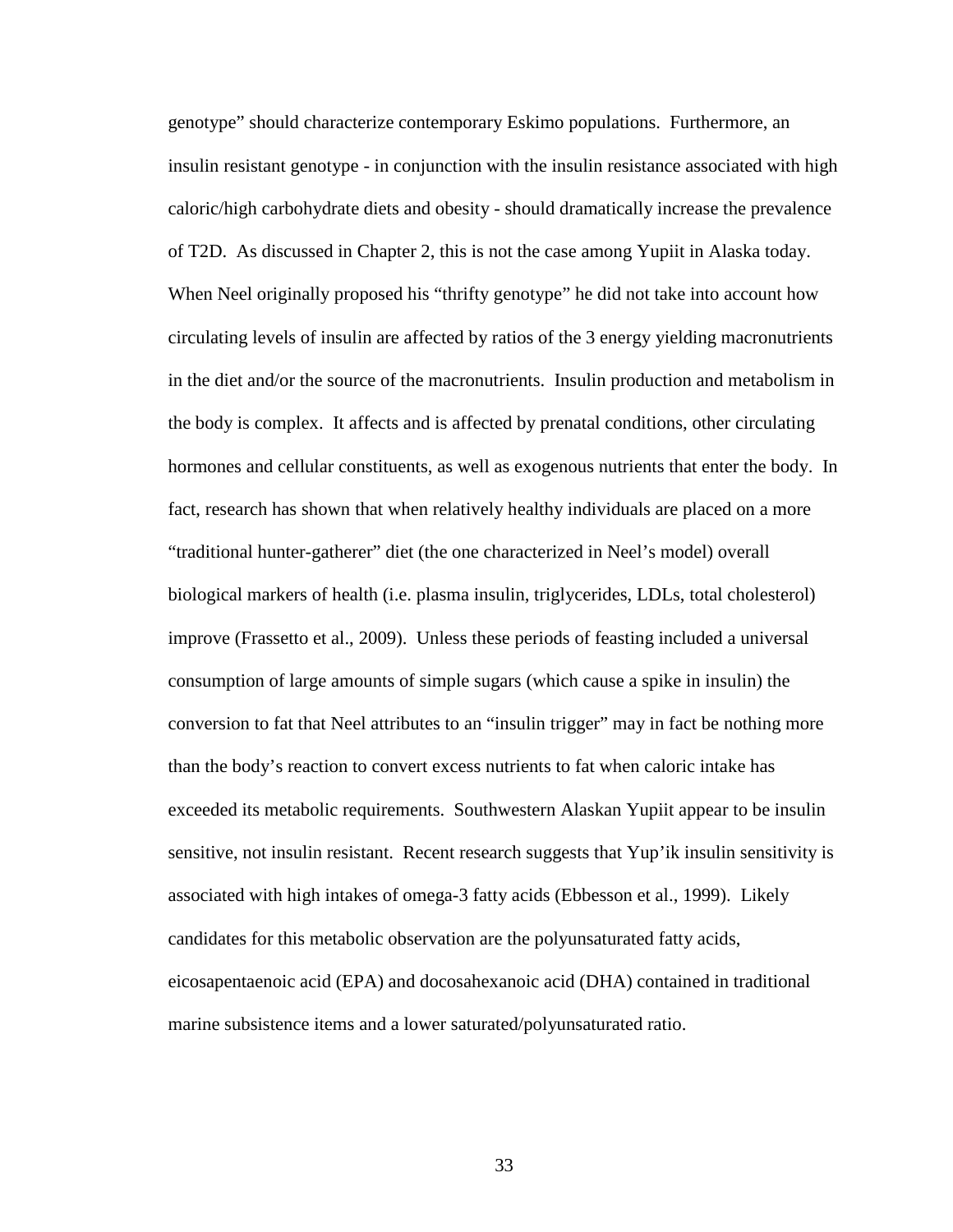Polyunsaturated Fatty Acids and their Physiological Roles

Polyunsaturated fatty acids exist as both short chain (<20 carbon atoms long) and long chain (>20 carbon atoms long) fatty acids. Unlike monounsaturated fatty acids, which contain one unsaturation and one double bond, or saturated fatty acids, whose carbon atoms are all saturated with hydrogen atoms, polyunsaturated fatty acids possess multiple double bonds. Polyunsaturated fatty acids (PUFA's) are classified into three main families, omega 9, omega 6, and omega 3 depending on the position of the first double bond counting from the methyl (i.e., the 'omega') end. While omega 9 fatty acids play a lesser role in human nutrition (are synthesized by the body when omega 3 or 6 fatty acids are unavailable), omega 3 and omega 6 are essential, both as structural components within cells and as biological regulators. These essential fatty acids comprise a substantial portion of the lipids in cellular membranes and are also precursors for chemical mediators the body creates for specific metabolic functions. Research using cell lines has shown that the fatty acid profile of a cell membrane (i.e. different amounts of saturated, monounsaturated, and polyunsaturated fatty acids) can influence the function of certain membrane proteins like receptors, transporters, and enzymes (Spector and Yorek 1985). Furthermore, alterations in membrane lipid composition have been shown to affect phagocytosis, endocytosis, exocytosis, cytoxicity, prostaglandin production, and cell growth (Spector and Yorek 1985). Table 1 lists the types of short chain and long chain polyunsaturates within each lipid family in addition to food sources in which they are found. (The Fish Foundation).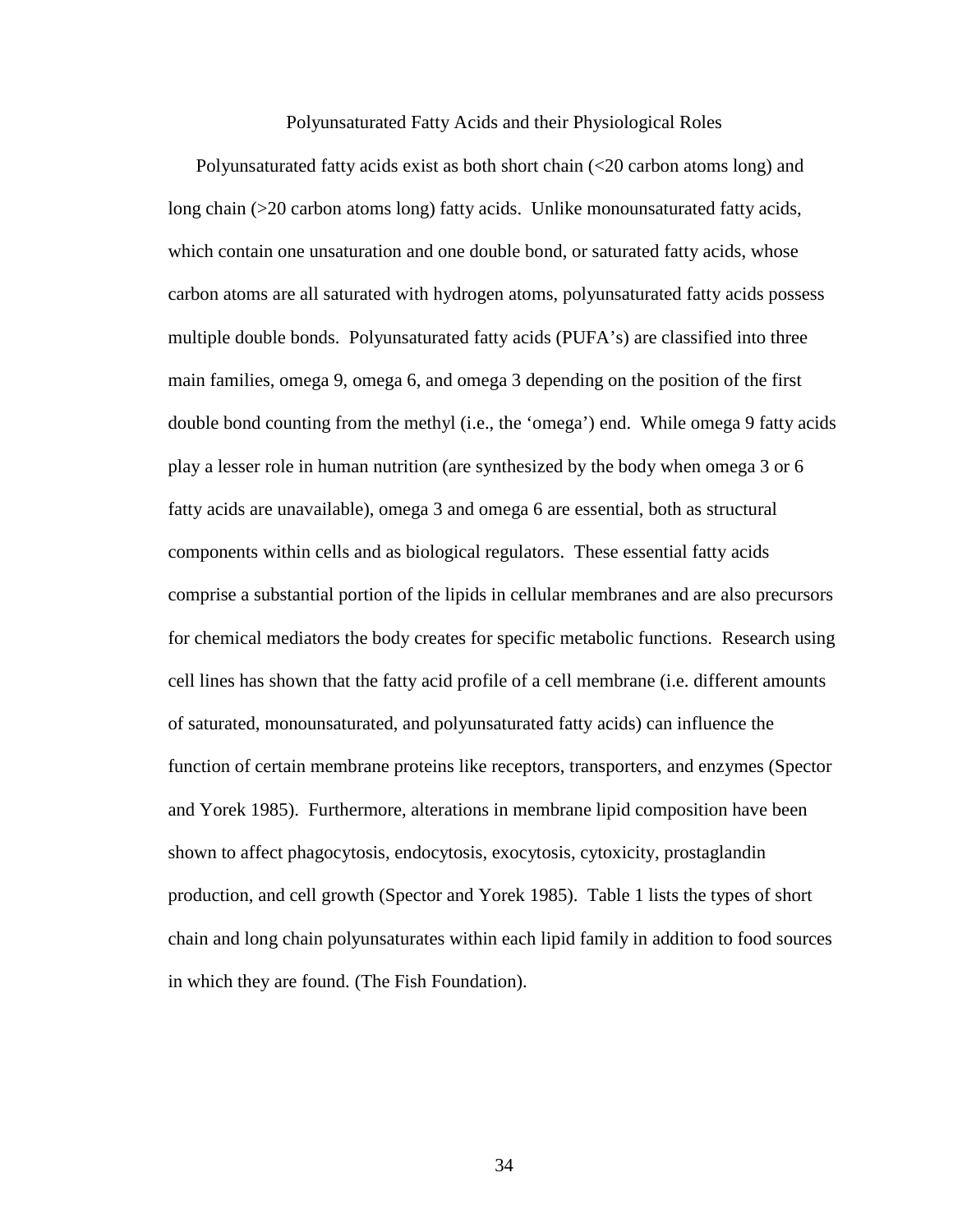| <b>Lipid</b> | Name                             | Number of carbons | and number of unsaturations | Source(s)                                                                                               |
|--------------|----------------------------------|-------------------|-----------------------------|---------------------------------------------------------------------------------------------------------|
| $n-9$        | Oleic acid                       |                   | 18:1<br>18:2<br>20:2        |                                                                                                         |
|              | Eicosatrienoic acid              |                   | 20:3<br>22:3                |                                                                                                         |
| $n-6$        | Linoleic acid (LA)               |                   | 18:2                        | Vegetable oils such as<br>sunflower, corn, cottonseed<br>sesame and safflower                           |
|              | Gamma-linolenic acid (GLA) 18:3  |                   |                             | Evening primrose oil,<br><b>Blackcurrant</b> seed                                                       |
|              |                                  |                   | 20:3                        |                                                                                                         |
|              | Arachidonic acid (AA)            |                   | 20:4                        | Found in small amounts in<br>meat (Chicken, beef, Pork,<br>lamb, and turkey) egg yolk,<br>liver, kidney |
|              |                                  |                   | 22:4                        |                                                                                                         |
| $n-3$        | Alpha-linolenic acid (LNA)       |                   | 22:5<br>18:3                | From linseed, rapeseed,<br>flaxseed and soybean oils                                                    |
|              |                                  |                   | 18:4<br>20:4                |                                                                                                         |
|              | Eicosapentaenoic acid (EPA) 20:5 |                   |                             | Only significant source is<br>oil rich fish                                                             |
|              | Docosapentaenoic acid            |                   | 22:5<br>24:5                |                                                                                                         |
|              | Docosahexaenoic acid(DHA) 22:6   |                   | 24:6                        | Major source is oil-rich<br>fish, small amounts in<br>in meats and eggs                                 |

\_\_\_\_\_\_\_\_\_\_\_\_\_\_\_\_\_\_\_\_\_\_\_\_\_\_\_\_\_\_\_\_\_\_\_\_\_\_\_\_\_\_\_\_\_\_\_\_**\_\_\_\_\_\_\_\_\_\_\_\_\_\_\_\_\_\_\_\_\_\_\_\_**

Table 1. Polyunsaturated Fatty Acids and their Sources.

PUFA's have several different metabolic fates in the body. They can be elongated, desaturated, shortened, or converted to other bio-active molecules like prostaglandins or leukotrines. They can also direct glucose towards glycogen storage and reduce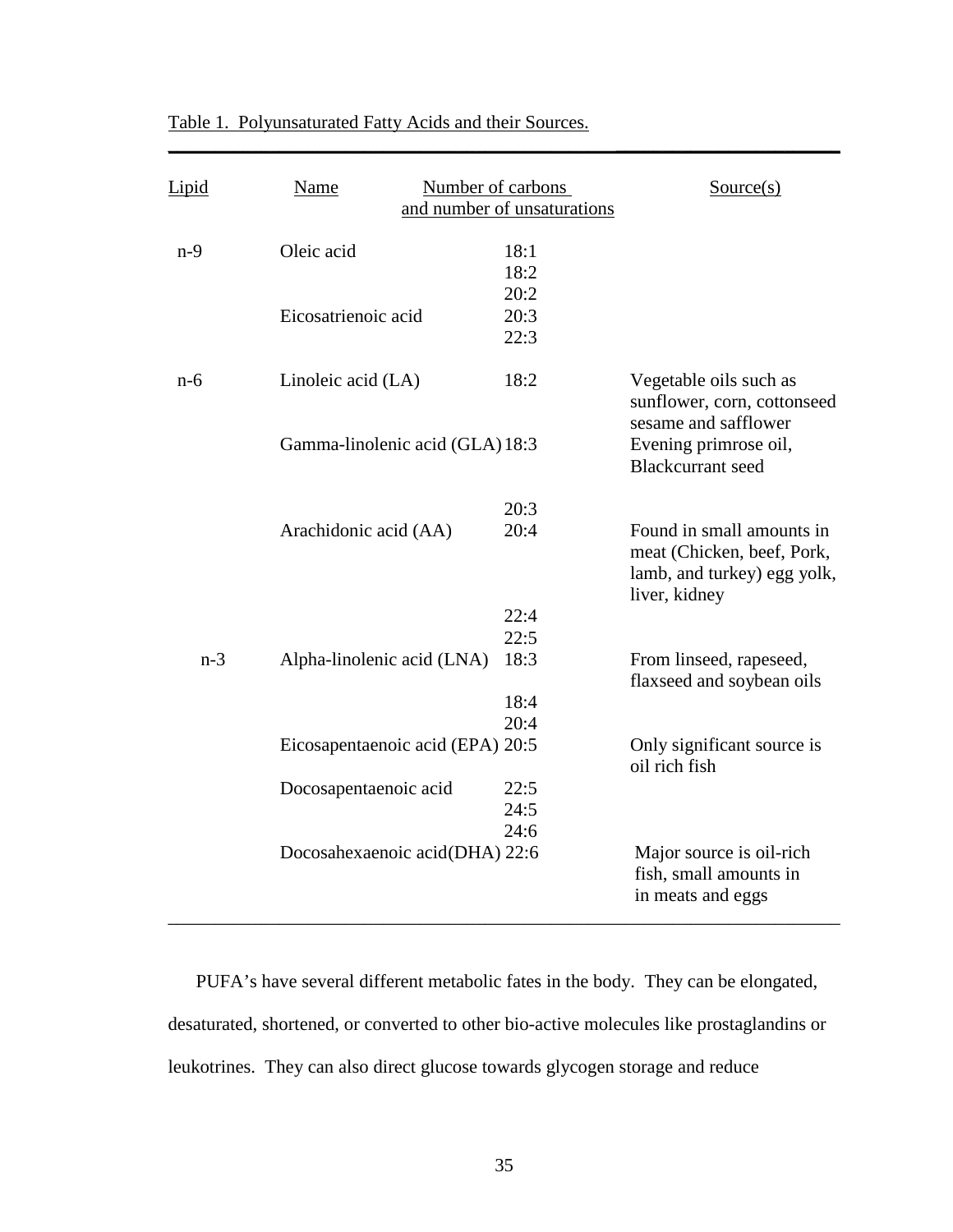triglyceride synthesis from fatty acids, increase fatty acid oxidation and suppress hepatic lipogenesis (Clarke 2000). Prostaglandins and leukotrines represent two of the four major classes of eicosanoids or signaling molecules. They have a range of biological activities from influencing the contraction of smooth muscle and the aggregation of platelets to the participation in the pain and inflammatory responses (Sears 2005).

Prostaglandins and leukotrienes are primarily pro-inflammatory eicosanoids that are derived from arachidonic acid (AA), an omega-6 fatty acid. Fat cells, primarily in the abdominal region, sequester AA which over time leads to the production of proinflammatory eicosanoids as well as cytokines interleukin-6 (IL-6) and tumor necrosis factor (TNF). Both IL-6 and TNF enter the bloodstream and mount inflammatory responses. It had been suggested that there is a correlation between insulin resistance and an increase in TNF (Sears 2005). In one experimental animal study, rats were fed a standard or high fat (cafeteria) diet. In a subgroup of cafeteria fed rats, EPA – an antiinflammatory precursor - was administered for 5 weeks. Not only was a marginally lower body weight gain observed in the EPA subgroup, but EPA administration prevented the rise in TNF alpha observed in the cafeteria fed diet group not receiving EPA (Perez-Matute et al., 2007).

Excess insulin can also increase the production of AA and IL-6. Because omega-6 fatty acids tend to be consumed to a greater extent than omega-3 fatty acids (in the U.S) most eicosanoids in the body are of the omega-6 type (Broadhurst 1997; Sears 2005). Since long chain omega-3 PUFA's (>20 carbon atoms long) are essential, the body converts dietary short chain fatty acids into long chain fatty acids. For instance, when linseed oil or rapeseed oil is consumed the alpha-linolenic acid within these oils can be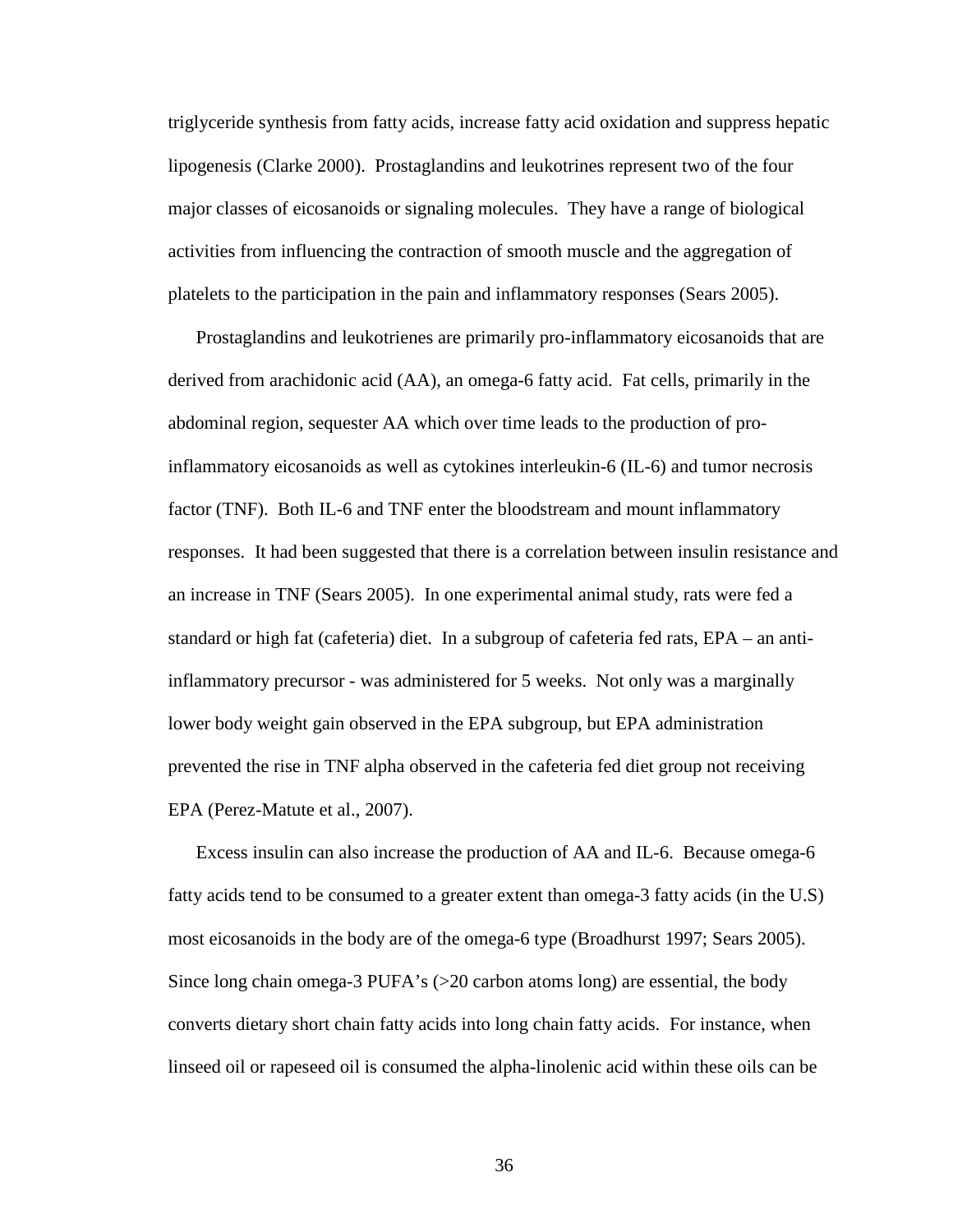converted to EPA or DHA. Epidemiological evidence in the U.S. suggests, however, that saturated fats and omega-6 PUFA's from oil seeds (soybean, corn, sunflower, and safflower) are increasing and omega-3 are decreasing, which further reduces the amount of omega-3's in the body's cellular structures (Korotkova et al., 2002). Furthermore, the short chain to long chain conversion may not be efficient enough to provide the necessary amounts of long chain fatty acids the body needs, which is especially true for infants in the early stages of life (Pella et al., 2004).

Marine sources of non-white flesh, primarily pelagic fish which feed more in the surface layers of the ocean, contain higher levels of lipid (of the omega-3 type) in the flesh. "White" fish such as cod, haddock, plaice, and whiting, for example, have lower lipid levels (0-2%) compared to the non-white fish such as herring, mackerel, sardines, tuna, salmon, and trout (5-15%). These higher lipid levels in the non-white fish is the reason that they are referred to or characterized as "fatty fish", "oily fish", or "oil-rich fish". It is currently thought that microscopic algae, plankton, and planktonic crustacean, residing in the surface layers of the ocean, can form the long chain omega 3 polyunsaturates, which are then passed up through the food chain (Innis and Kuhnlein 1987). A study published in 1987 investigated the fatty acid composition of marine mammals, polar bear, and caribou. They discovered that marine mammals and polar bear contained substantial quantities of polyunsaturated fatty acids, which supports the food chain hypothesis (Innis and Kuhnlein 1987).

EPA is the major omega-3 polyunsaturated fatty acid in most seafoods followed by DHA. The remainder of the polyunsaturates, 22:5, 20:4, 18:3, and 18:4 are minor components of most fish. EPA increases the production of anti-inflammatory eicosanoids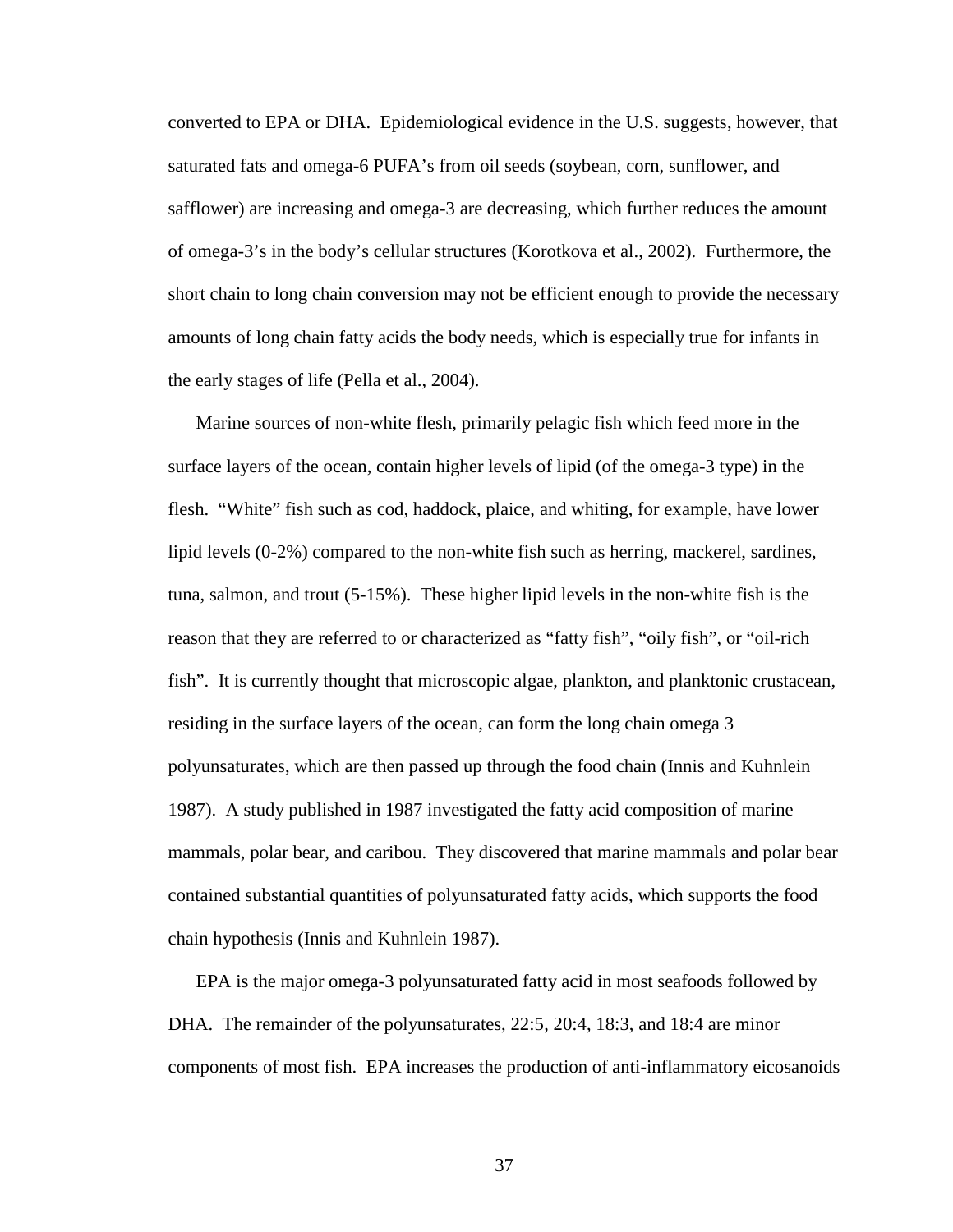and partially inhibits the enzyme delta-5-desaturase which makes AA. While DHA cannot directly be metabolized to eicosanoids, it can be retroconverted to EPA and is, therefore, indirectly related to eicosanoid balance in the body. DHA is a major structural component of the brain, nerve, and retinal membranes where it can form up to 60% of the polyunsaturates present. It can also alter a cell's sensitivity to insulin by binding to transcription elements on DNA (Sears 2005).

The critical periods for PUFA incorporation in brain tissue are likely the last trimester of gestation through infancy (around 2 years of age) and some scholars have postulated that an inadequate supply of these fatty acids during these periods, "…may cause a defect in the expression or function of insulin receptors resulting in type 2 diabetes" (Pella et al., 2004). Breast milk can be comprised of .1-.4% of fatty acids as DHA, which can be altered by dietary intakes of fish and fish oils. The levels of PUFAs in maternal milk are nearly identical to maternal dietary PUFAs (Korotkova et al., 2002). EPA, however, is virtually absent in breast milk.

 Clinical, Epidemiological and Experimental Animal Studies and Polyunsaturated Fatty Acid Diets

A large body of clinical, nutritional, and experimental animal research has reported on the health benefits associated with a diet rich in omega-3 fatty acids. In 2005 researchers Nettleton et al., compiled the data pertaining to omega-3 studies and reported that high intakes tend to be linked with lower incidences of CVD, hypertension, and T2D (Nettleton et al., 2005). The researchers commented on health statistics in Iceland, in terms of coronary heart disease and T2D, and found that the data mirror the trend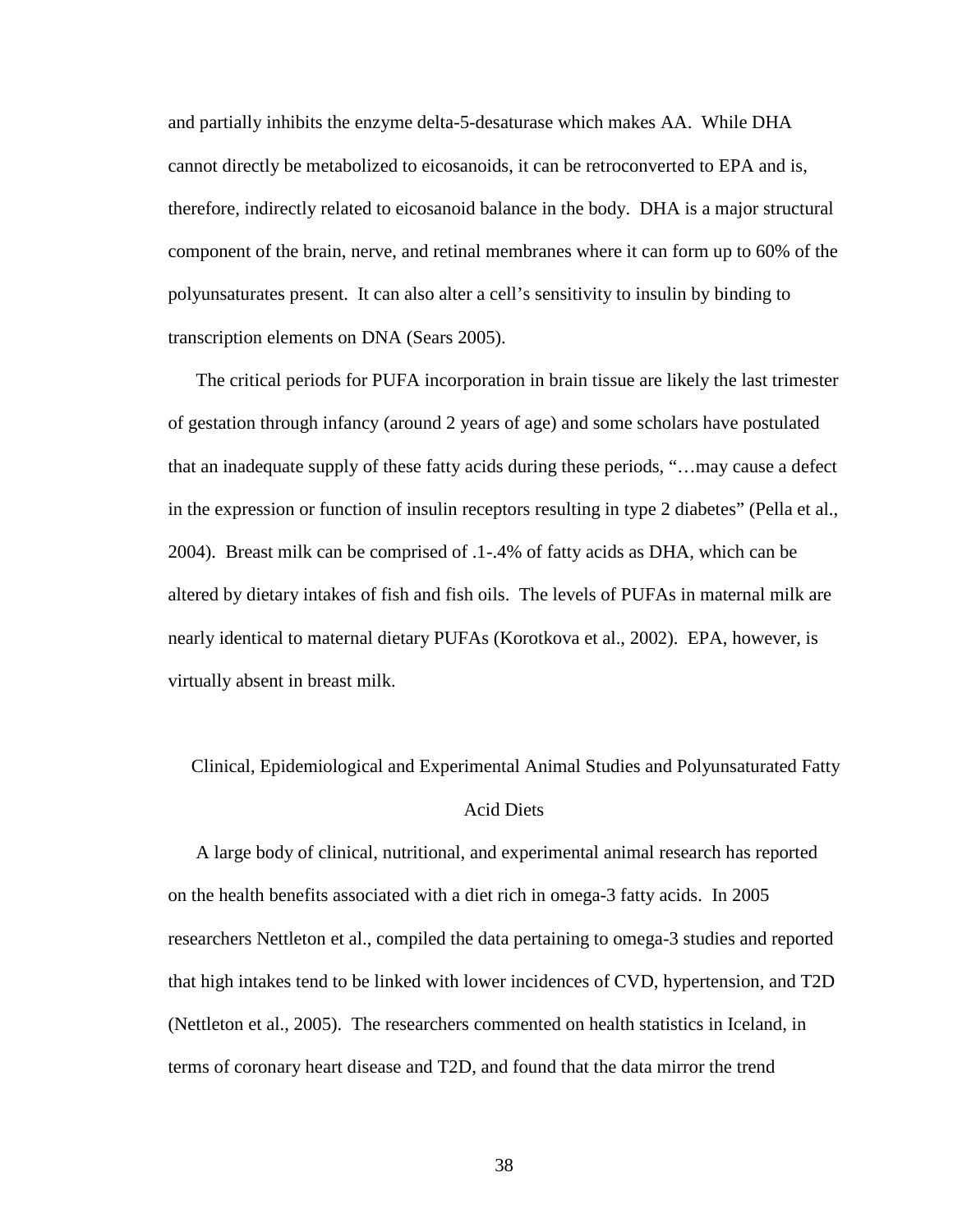observed in Southwest Alaska. Despite the presence of T2D risk factors (including a high prevalence of overweight and obesity) in Iceland, disease prevalence was low. Researchers there noted a correlation between low T2D and high consumption of milk in Iceland, which contains more omega 3 PUFA's than in other Nordic countries due to the presence of fish meal in the animal fodder (Vilbergsson et al., 1997). The milk is also lower in omega 6 PUFA's which increases the omega-3/omega-6 ratio. In the review Nettleton et al. observed that the majority of these studies found a daily consumption of  $\sim$ 3g/day of fish oils reduced triglyceride levels, increased high density lipoprotein levels, lowered blood pressure, and improved endothelial function (Nettleton et al., 2005). Endothelial function plays an important role in glucose balance. This barrier between the bloodstream and the organs can increase or decrease the efficiency of insulin transport across the endothelium, thereby enabling or inhibiting insulin to interact with cellular receptors (Sears 2005). It is possible that n-3 PUFA's play an important role in reducing CVD by lowering RLPs (remnant lipoproteins are highly atherogenic) and reducing coronary artery narrowing (Nettleton et al., 2005).

Other studies not included in Nettleton's review have reported on the correlation between omega-3s and certain biomarkers of disease. A study conducted in the 1980s examined the relationship between the types and quantities of nutrients consumed with the occurrence of impaired glucose tolerance (IGT), a "pre-diabetic" condition. According to the WHO IGT is defined as two hour glucose levels of 140 to 199 mg/dl after a 75 gram glucose load. A diagnosis of IGT carries an increased risk for the future development of T2D. After adjusting for age, BMI, and sex they found that moderate and high levels of physical activity reduced the prevalence of glucose intolerance. Daily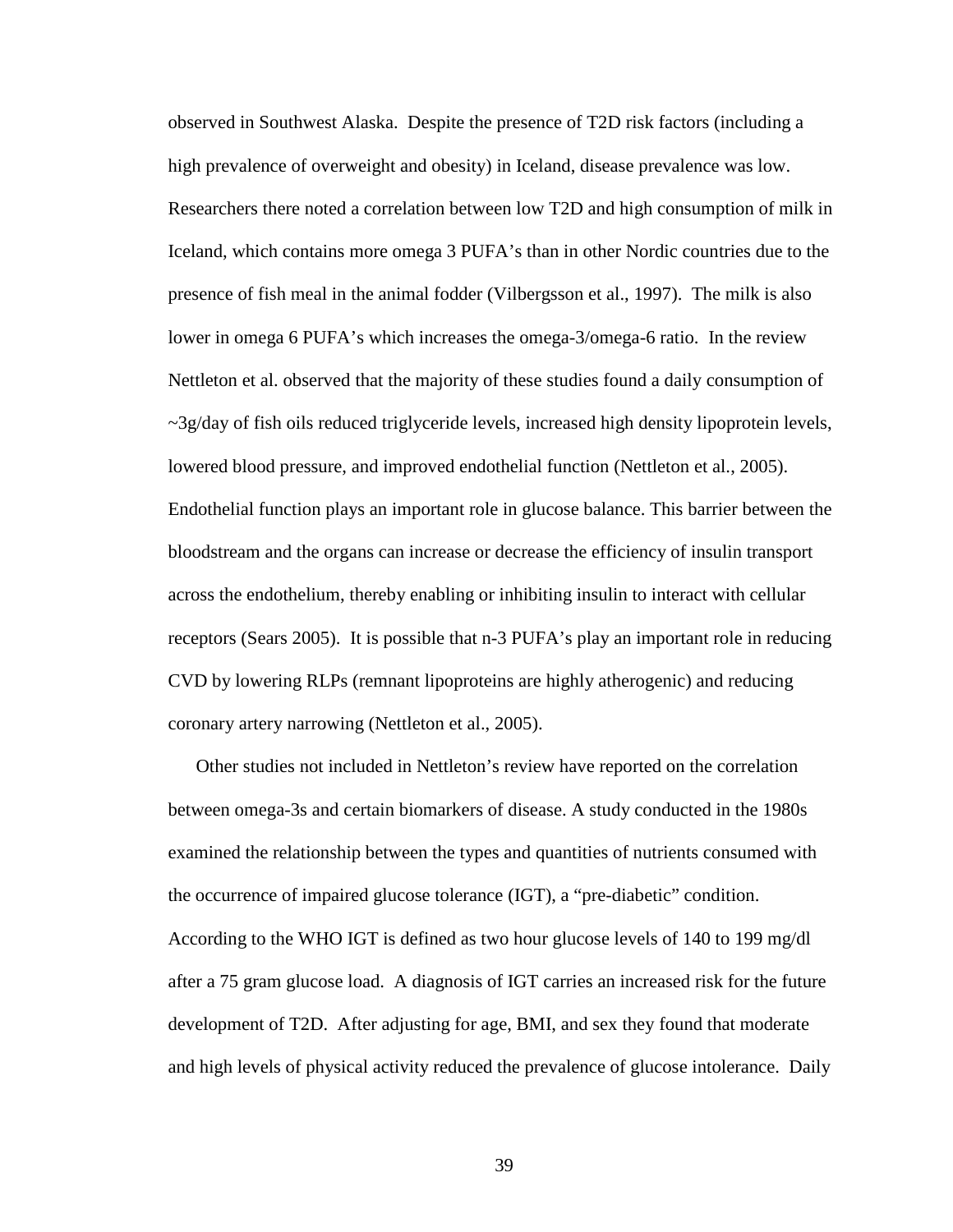salmon consumption also provided protection against glucose intolerance (Adler et al., 1994).

In 1994 researchers Adler et al., published a study conducted among 556 Eskimos and 110 Athabaskans over the age of 40 from 15 villages situated along either the Yukon or Kuskokwim rivers. After reviewing self-administered questionnaires it was observed that daily seal oil and salmon consumption were associated with a lower prevalence of glucose intolerance after controlling for age, ethnicity, BMI, and sex. Consumption of seal oil once a week or less significantly increased the chances of developing glucose intolerance as compared to individuals who ate it at least five times per week. (Adler et al., 1994).

In a separate study published one year later Murphy et al. administered a food frequency questionnaire to Eskimo and Indian residents > 20 years old during the winter months. Fifteen villages were studied and the majority of the villages were located along either the Yukon or Kuskokwim rivers. Among Eskimos younger than 30 years of age, nonindigenous protein, low-nutrient density carbohydrate, and non-indigenous fat (i.e., processed snack foods) was more frequently consumed compared to Eskimos that were > 60 years of age. In addition, "Subjects with IGT reported a significantly more frequent use of nonindigenous protein and less seal oil, and they had a significantly higher prevalence of overweight" (Murphy et al., 1995).

A separate clinical study observed that, "Forty-four Alaskan Inuit [Eskimo] with impaired glucose tolerance, excess weight, or obesity were counseled to eat fewer foods high in saturated fats, palmitic acid, and trans fatty acids, and more traditional foods,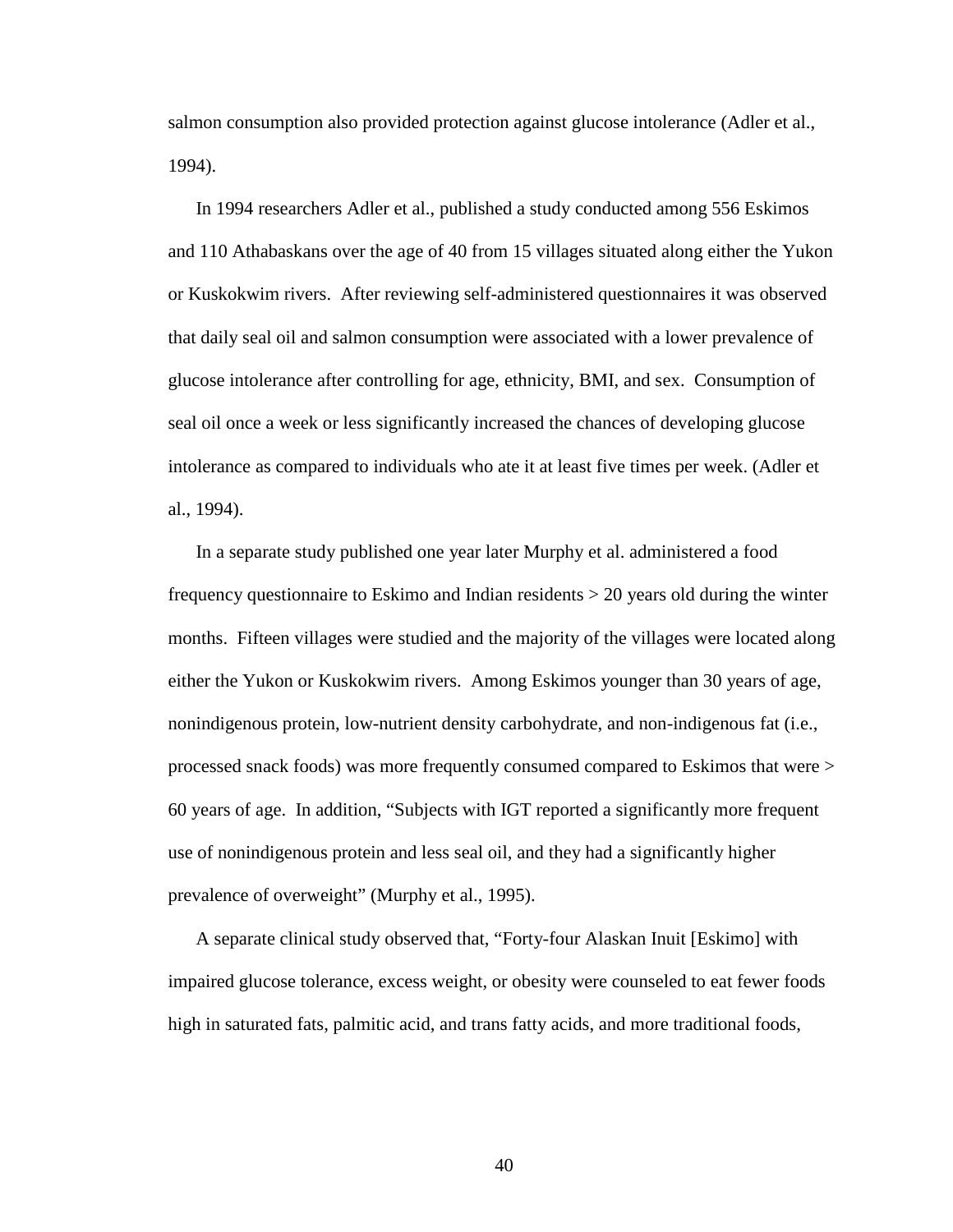especially fish and marine animals [and]…after 4 years, no participants developed type 2 diabetes, despite not losing weight" (Ebbesson 2002).

In 1994 the Alaska Siberia project reported an association between normal glucose tolerance, impaired glucose tolerance, and T2D with serum fatty acid balance. Those individuals with IGT and T2D had lower levels of plasma omega-3 fatty acids found in traditional foods and higher concentrations of fatty acids found in non-traditional foods like butter and bacon (Ebbesson et al., 1999). In 2005 the same researchers measured plasma fatty acids in 447 Norton Sound Eskimos and found that they were highly correlated with increased intakes of dietary omega-3s. Additionally, omega-3 concentrations were highly correlated with high density lipoproteins (HDLs or "good cholesterol") and inversely correlated with 2 hour insulin and glucose, triglycerides (TG) and diastolic blood pressure (Ebbesson et al., 2005). Consistent with these findings, researchers examined the fatty acid profile in the Inuit population of Nunavik in northern Quebec. Plasma omega-3s were positively associated with HDLs and inversely associated with TGs, but they did not find an association with blood pressure or plasma insulin (Dewailly et al., 2001).

In early 2002 Barry Sears working with Princeton Medical Resources, administered a low-glycemic load diet and 1.6 grams per day of EPA and DHA to 68 T2D patients. After only 6 weeks, insulin, TG, HDL, glycated hemoglobin (HbA1c – a measure of blood glucose levels over approximately 3 months), and fat mass significantly (<.0001) improved.

Similarly a 2007 CANHR study reported that the prevalence of metabolic syndrome in southwest Alaskan Eskimos was 14.7%, which is lower compared to NHANES III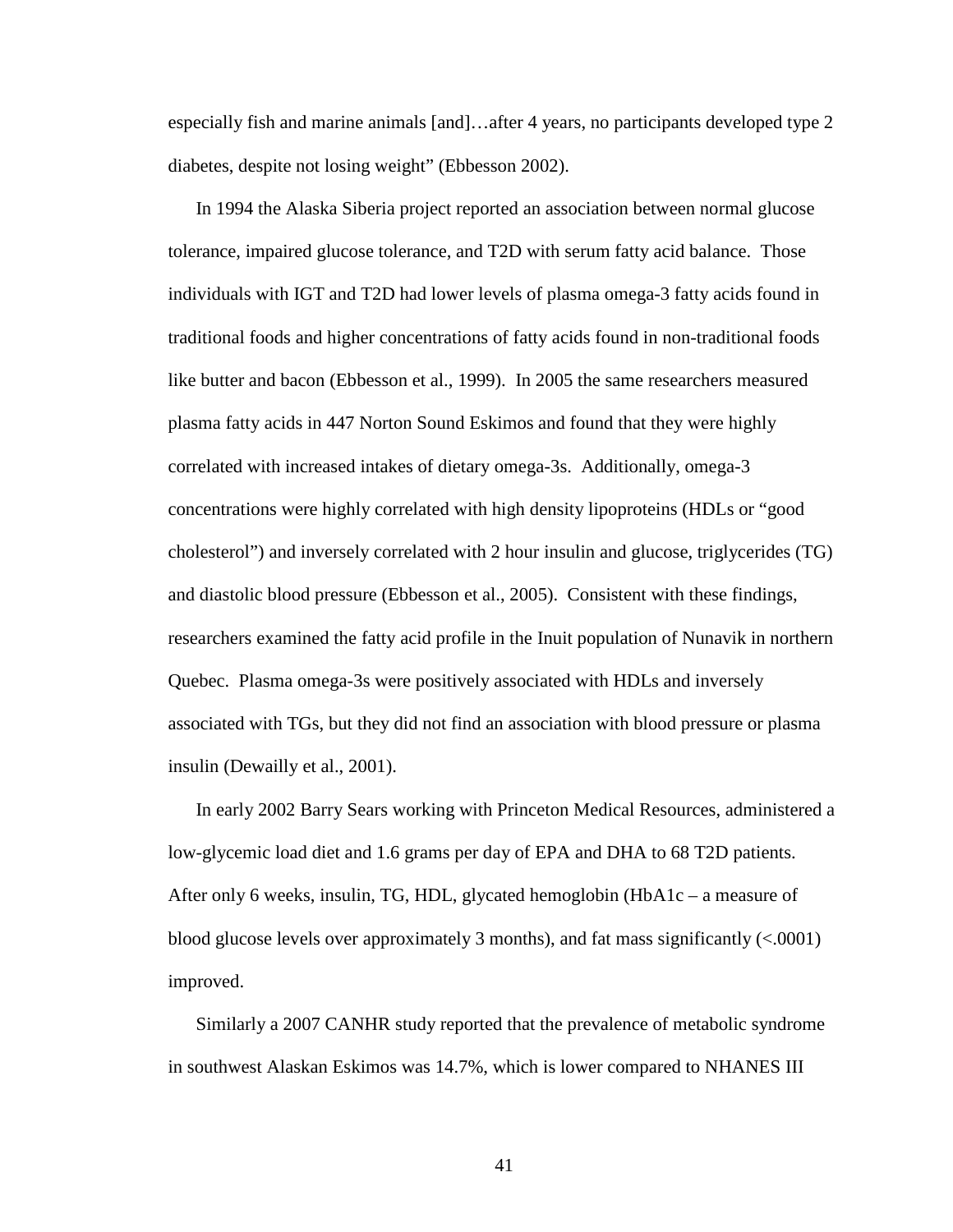findings of 23.9% for the general U.S. population with similar risk factors. According to the International Diabetes Foundation, IDF, metabolic syndrome is a cluster of traits including abdominal obesity (an index of insulin resistance/glucose intolerance), dyslipidemia, and hypertension. The presence of one or more of these traits can increase a person's risk for developing T2D. Boyer and researchers also noted that compared to the general U.S. population, HDLs in Eskimos were significantly higher, triglycerides significantly lower and fasting glucose levels were also lower, p=.065, levels that may be explained, at least in part by the effects of traditional Eskimo diets on these cardiometabolic markers. Metabolic syndrome was higher in Yup'ik women compared to men, which may be explained by their larger waist circumferences.

Experimental animal studies have complimented these epidemiological and clinical findings in humans. Several studies have shown that a balanced fish oil diet compared to an olive oil or vegetable oil diet can improve levels of plasma triglycerides, cholesterol, insulin, and adipocyte insulin stimulated glucose transport in insulin resistant or diabetic rats (Fickova et al., 1998; Luo et al., 1996; Peyron-Caso et al., 2002). It has also been shown that when rats consume a high fish oil diet they do not exhibit the sucrose-induced hyperinsulinemia and hypertriglyceridemia present in rats on olive oil and standard oil diets (Peyron-Caso et al., 2002). In a study published in 1997, rats fed an n-3 diet identical in macronutrient percentages to a comparable to an n-6 diet, showed an increase in lypolysis with diminished lipogenesis (Fickova et al., 1997). Furthermore, smaller increments in weight gain over one week were observed in the n-3 diet. In other words, the metabolic conditions associated with insulin resistance/T2D (i.e., hyperinsulinemia)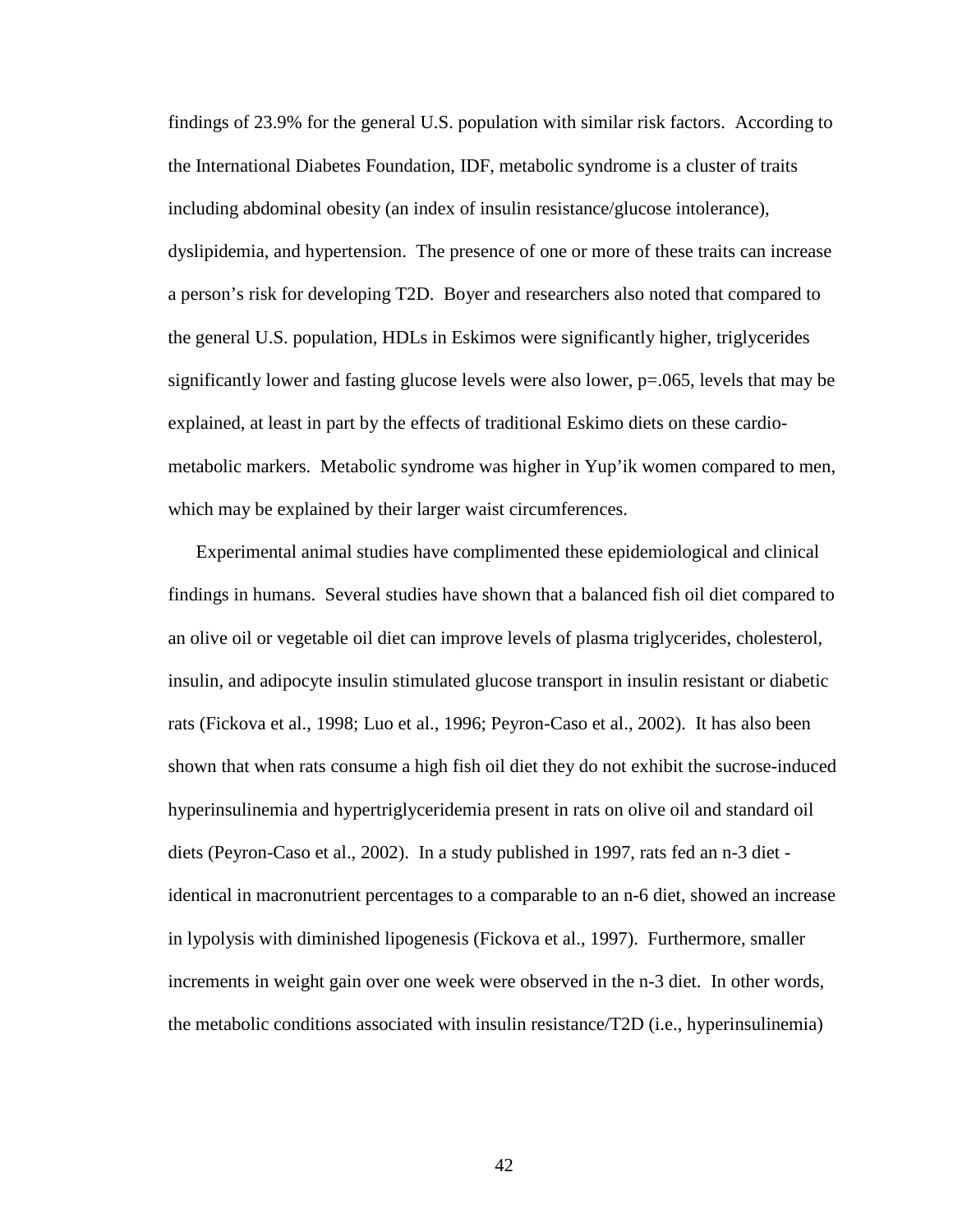seem to improve when high levels fish oil, rather than olive oil or mixed oil diets, are consumed.

In another study control and diabetic induced rats were fed a  $27\%$  (w/w) casein protein, 38% carbohydrate, and 35% fat (w-3 1% w/w) diet that either contained a high (2.0) or low (0.2) P/S content (ratios based on consumption by segments of the North American population). While control animals showed an improvement in cardiometabolic function (i.e., insulin binding, and a significant increase in the rate of insulinstimulated glucose transport and lipogenesis) on the high P/S diet, diabetic animals did not show the same improvements in the amount of insulin working effectively as the rates of insulin-stimulated glucose transport and lipogenesis were significantly lower  $(p<0.05)$ in diabetic animals compared to control animals. Noteworthy, however, is that the high  $P/S$  diet for diabetic animals significantly improved ( $p<0.05$ ) the rates for all three functions. It is possible that marked improvements in these rates for diabetic animals over what was observed could be manifested by a diet that contained higher amounts of w-3s (Field et al., 1990).

There appears to be a strong correlation between dietary polyunsaturated fatty acids and adipocyte membrane composition, function, and fluidity, and these effects of dietary lipids are likely responsible for some of the metabolic (glucose and lipid) improvements mentioned above (Field et al., 1990; Luo et al., 1996). The findings presented here suggest that metabolic changes can occur within the lifespan (and changes can be observed in as little as 1 week) in experimental animals and that dietary supplementation of n-3 fatty acids can improve insulin sensitivity and glucose transport.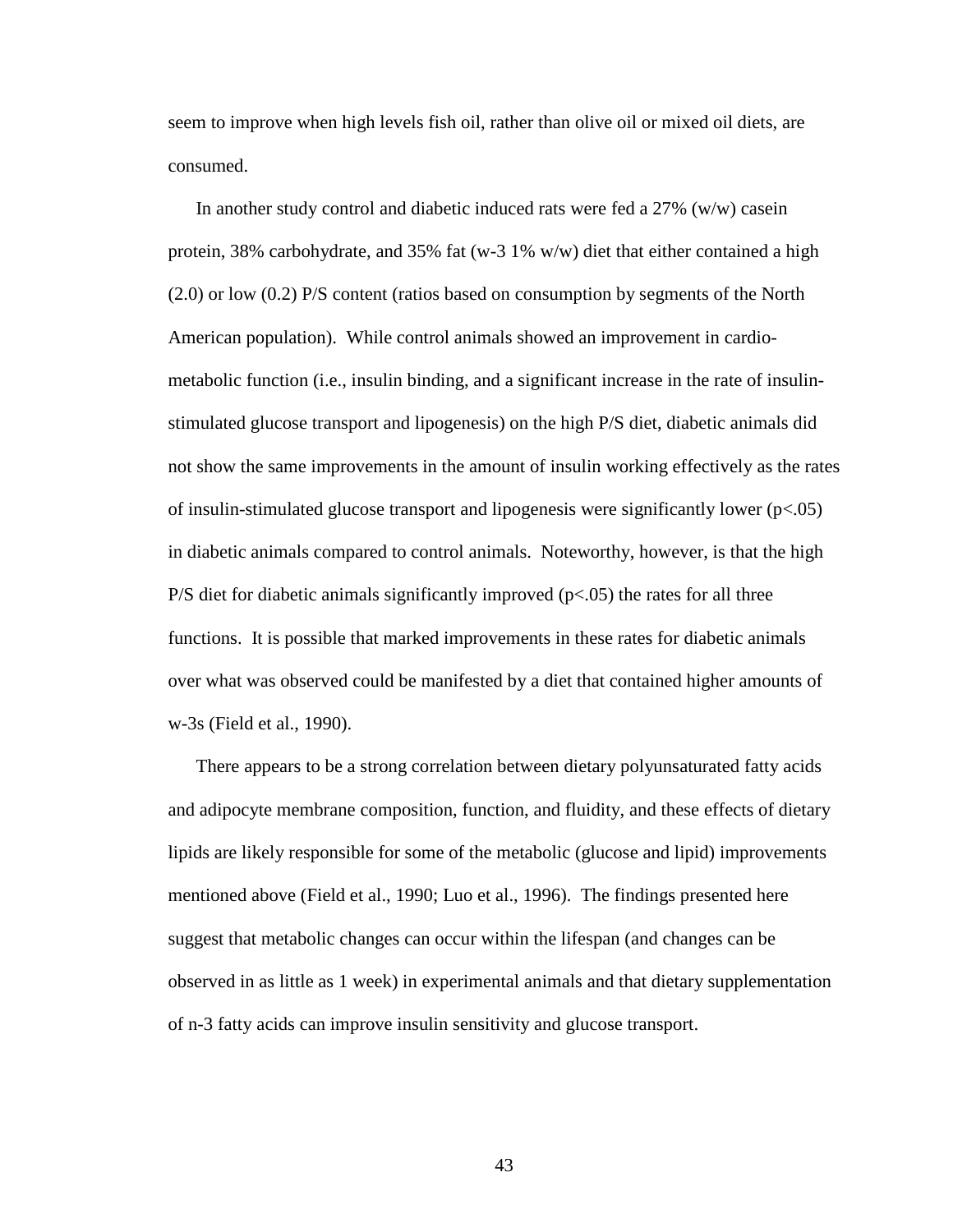While many studies have found a strong correlation between improved insulin sensitivity and glucose uptake, decreased plasma triglycerides, and lower incidences of CVD and hypertension with large consumptions of omega-3s from fish oil, other studies have reported no such effect(s). Several of the studies reviewed by Nettleton et al. did not support the correlation between omega-3 consumption and lower incidences of CVD and/or hypertension described in the literature. In addition, a study conducted by the Alaska Siberia project in 1994 found that plasma omega-3s did not significantly differ among those Alaskan's with CHD and those without. While researchers noted that Alaskans, both with and without CHD, continued to consume high amounts of omega-3s these PUFAs did not protect against CHD when other risk factors were present. These observations may, in part, be explained by other biological and nutritional phenomena occurring during prenatal life.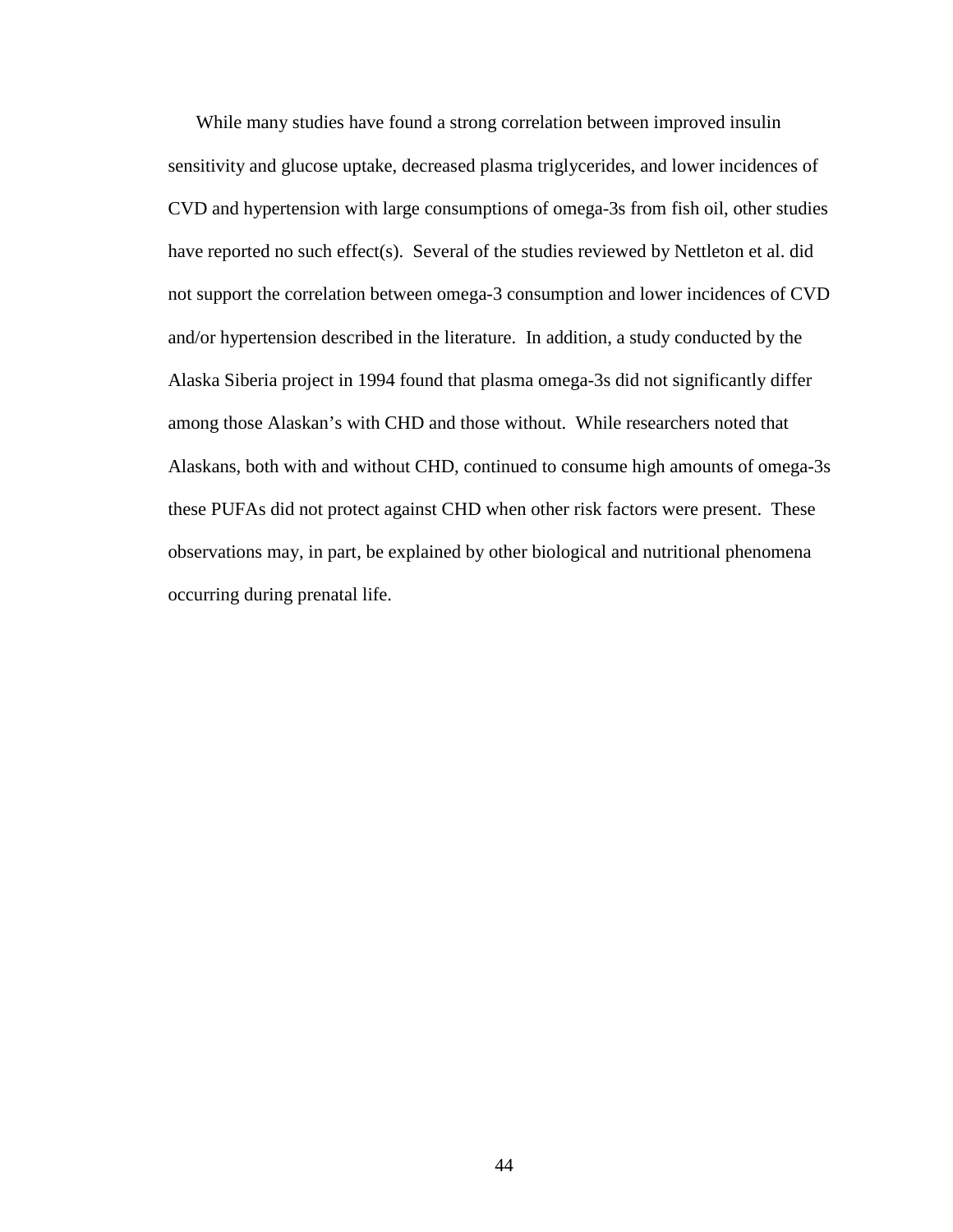# CHAPTER 4

### DEVELOPMENTAL ORIGINS OF HEALTH AND DISEASE

The Role of the Intra-Uterine Environment on Post-natal Metabolism The Developmental Origins of Health and Disease (DOHaD) is a relatively new area of medical research that seeks to define the various role(s) of early life variables (e.g., maternal prenatal nutrition) in the developmental programming of disease. For metabolic disorders, the idea that processes occurring in-utero can program post-natal metabolic profiles and shape certain phenotypic characteristics such as insulin resistance later in life is well established by research (Hales and Barker 1992; Benyshek et al., 2004; Ravelli et al., 1998).

### Retrospective Epidemiological Studies

A study published in Diabetologia in 1992 by researchers Hales and Barker reported that among 5,654 men from Hertfordshire, England those with low birth weight and weight at one year of age possessed a three times higher death rate from ischaemic heart disease compared to normal birth weight babies. These low birth weight infants, who were at such an increased risk of dying from CVD, were referred to as "thriftyphenotypes". The same researchers took 370 of those same men and administered a 75 gram oral glucose tolerance test. Those with relatively higher birth weights (>5.5 pounds) and weights at one year of age (>18 pounds) tended to have fewer cases of impaired glucose tolerance and type 2 diabetes. Similarly, low birth weight, but not lower weight at one year, was associated with hypertension in adulthood (Hales and Barker 1992). This suggests that the development of certain conditions or types of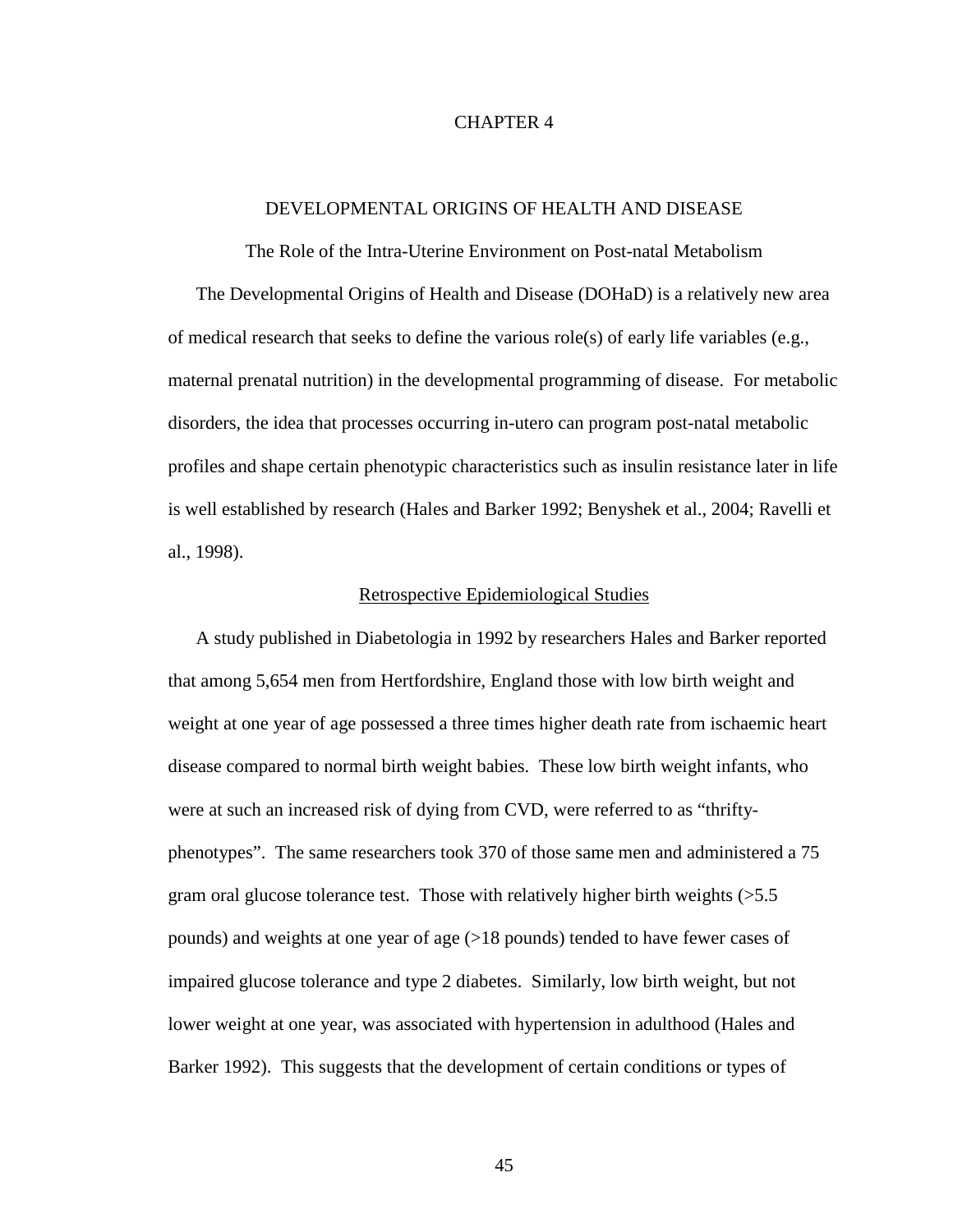chronic disease in adulthood may arise according to when a certain "insult" occurred during development – a "critical window" – during gestational development or early infancy. The potential for environmental triggers occurring during a critical window of development to influence or 'program' fetal or infant physiology and/or metabolism and predispose to a large array of diseases in adulthood has been examined extensively.

A similar study to the one conducted by Hales and Barker was published in 1998. During the Dutch famine of 1944 to 1945, the western part of the Netherlands experienced a widespread famine. Several hospitals in Amsterdam during this time collected and maintained detailed prenatal records and birth weights of the babies born in the facilities. Researchers traced 5,425 people born in these Amsterdam hospitals and administered an OGTT to 702 of these men and women either conceived prior to, during, or after the famine. Compared to their cohorts who were conceived prior to and after the famine, those individuals exposed to the famine prenatally (via their mother's malnourished state) were more glucose intolerant, and glucose intolerance was even more pronounced in famine exposed babies who became obese in adult life. In addition, glucose levels 2 hours after the OGTT were higher in men and women exposed to famine during mid to late gestation compared to early gestation (Ravelli et al., 1998). While the specific environmental trigger(s) responsible for causing the observed effects in these individuals is not completely understood, these findings implicate an important role for maternal nutrition during pregnancy on metabolic processes in adulthood. Dutch mothers who received rations from only 400 to 800 calories a day gave birth to babies that were unable to maintain glucose homeostasis later in life when substantially more calories became available. While these and other retrospective human studies can illuminate the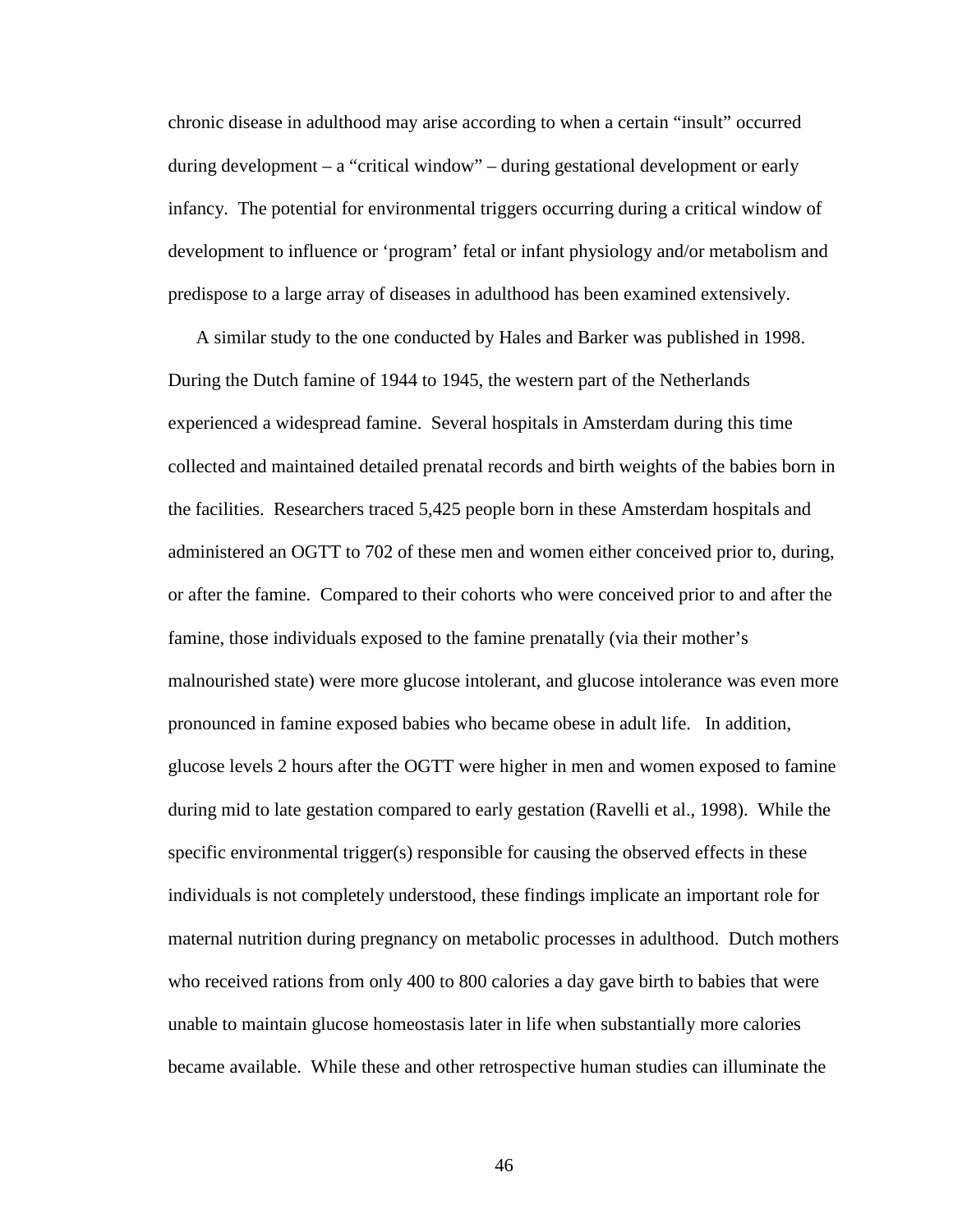importance of relative nutrient availability on fetal programming of adult metabolism, they do not address which nutrients are most critical and/or to what extent they can shape adult health outcomes.

Several epidemiological DOHaD studies, however, have further refined which maternal nutrients consumed during pregnancy and lactation might influence early developmental programming and have also broadened the scope of inquiry to include the role of nutrient provisioning following birth (Gluckman and Hanson 2005).

### DOHaD Experimental Animal Studies on Obesity- Related Disorders

Experimental animal studies have modeled the dietary transitions (i.e., maternal malnourishment/undernourishment during pregnancy followed by a relatively adequate caloric diet for the offspring post weaning) that occurred in certain human populations like the Pima Indians and the Dutch population in Amsterdam during the early to mid 1900s. Similar to the epidemiological findings in humans, rats that are undernourished (calorically low diets) prenatally and are weaned onto control diets (calorically adequate) tend to exhibit increased adiposity in adult life (Vickers et al., 2003). Other studies have shown that rats undernourished during gestation had low birth weights, and a subsequent 'catch' up in growth occurring the first 6 weeks was associated with obesity and glucose intolerance by six months of age (Jimenez-Chillaron et al., 2006).

Maternal diet during pregnancy has also been associated with hypertension, hyperglycemia, and insulin resistance in the adult offspring. Liang et al. (2009) demonstrated that mice fed a high fat ("fast food") prenatal diet and a control diet post weaning, exhibited hypertension, hyperglycemia, and insulin resistance in adult life.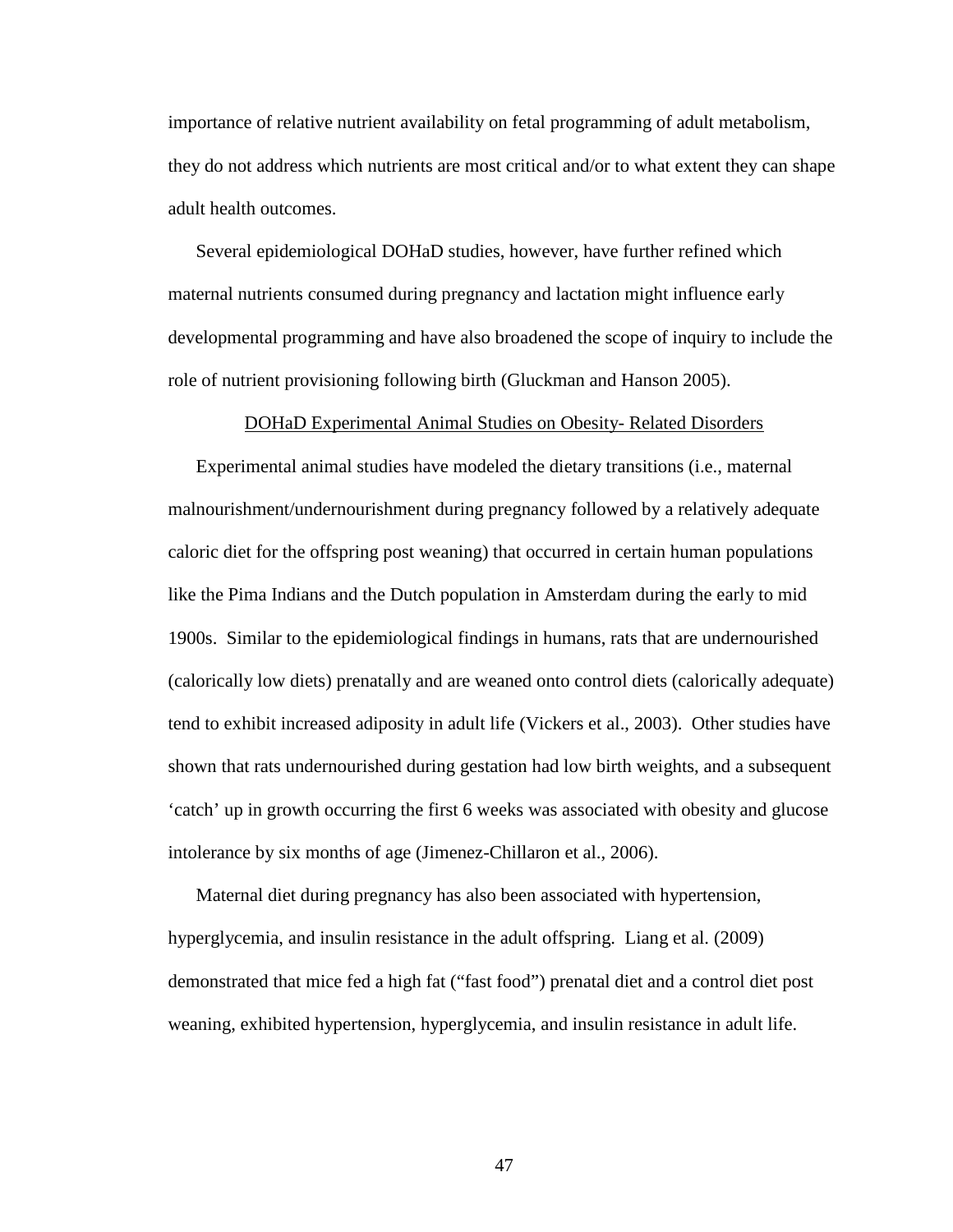These and other studies have illuminated the importance of maternal diet during pregnancy on the developmental programming of metabolic traits. Intergenerational Transmission of Developmentally Programmed Traits

Experimental animal studies have also been extended to understand the intergenerational transmission of fetally programmed traits. Researchers from the University of Nevada in Las Vegas and Arizona State University used a rat model to examine the effects of isocaloric low protein diets (8%) during gestation on birthweight and insulin metabolism. The offspring of rats undernourished in utero received a nutritionally adequate or high fat diet (overnourished) postweaning. Birthweights and weights in adulthood for the experimental animals were significantly lower compared to control animals. Fetally malnourished offspring consuming an adequate diet postweaning had significantly greater fasting insulin compared to control animals. Second generation (F2) experimental rats received the same diets as their parent and both adequate and high fat fed F2 generation rats had markedly high levels of insulin compared to controls and F1 generation rats. In other words maternal diet (low protein) can program metabolism in such a way that when offspring are placed on a standard, or a high fat diet, they are insulin resistant in the second generation. A second set of pups were over-nourished in utero, maintained on a high fat diet postweaning, and their offspring F2 received the same high fat diet. All offspring over-nourished post weaning, regardless of prenatal diet, had significantly reduced fasting insulin sensitivity compared to controls (Benyshek et al., 2004).

These same researchers used a similar experimental approach in a second study but extended it to include a third generation. In this study female dams were protein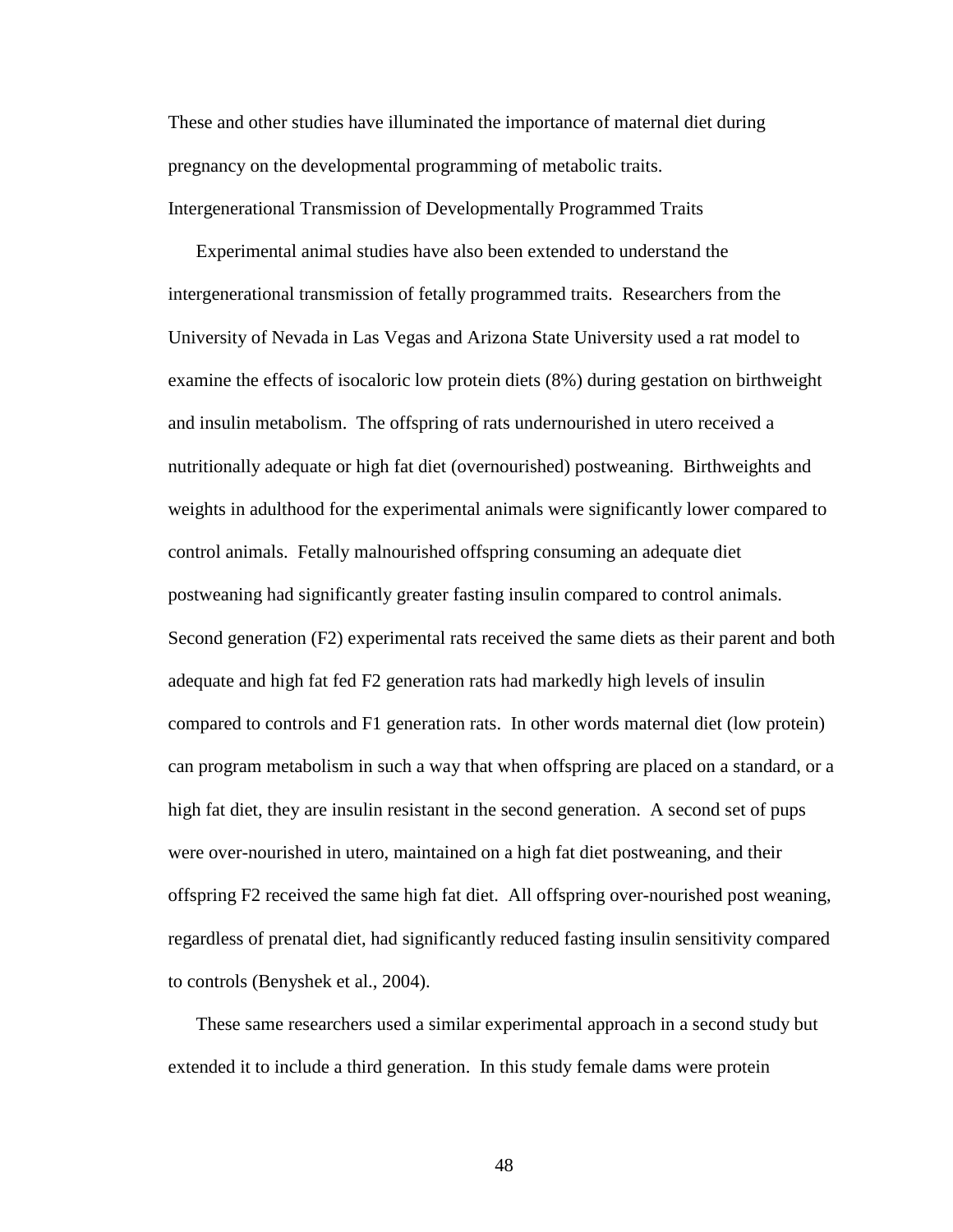malnourished during pregnancy and lactation. The first, second, and third generations from these protein malnourished dams all consumed an unrestricted nutritionally adequate diet postweaning, and during pregnancy and lactation. The first generation showed reduced insulin secretion; the second generation was insulin resistant; and the third generation also showed impaired (although improved) insulin sensitivity (Benyshek et al., 2006). Taken together, these results point to some intergenerational transmission of developmentally programmed traits, especially with respect to glucose/insulin metabolism.

### DOHaD and PUFA Intake

 As discussed in Chapter 3, DHA and AA are major components of developing brain and retinal tissues. Babies fed formula made with vegetable oils tend to have delayed neural development and significantly less DHA and total long chain polyunsaturated fatty acids (LCPUFAs) in the lipid bilayer of skeletal muscle compared to breast fed babies (Baur et al., 1998).

DOHaD Experimental Animal Studies with Polyunsaturated Fatty Acids

The consequences of the maternal nutritional milieu on fetal growth and development in humans have been modeled in animal studies. Manipulation of dietary variables in highly controlled environments during pregnancy and lactation has broadened our understanding of the role maternal nutrition during these critical periods plays in shaping offspring metabolism. In one study animals were given DHA immediately after birth during the perinatal period. Compared to cohorts supplemented with DHA during the perinatal period, animals fed DHA after the perinatal period, or at weaning, had raised blood pressure (Weisinger et al., 2001).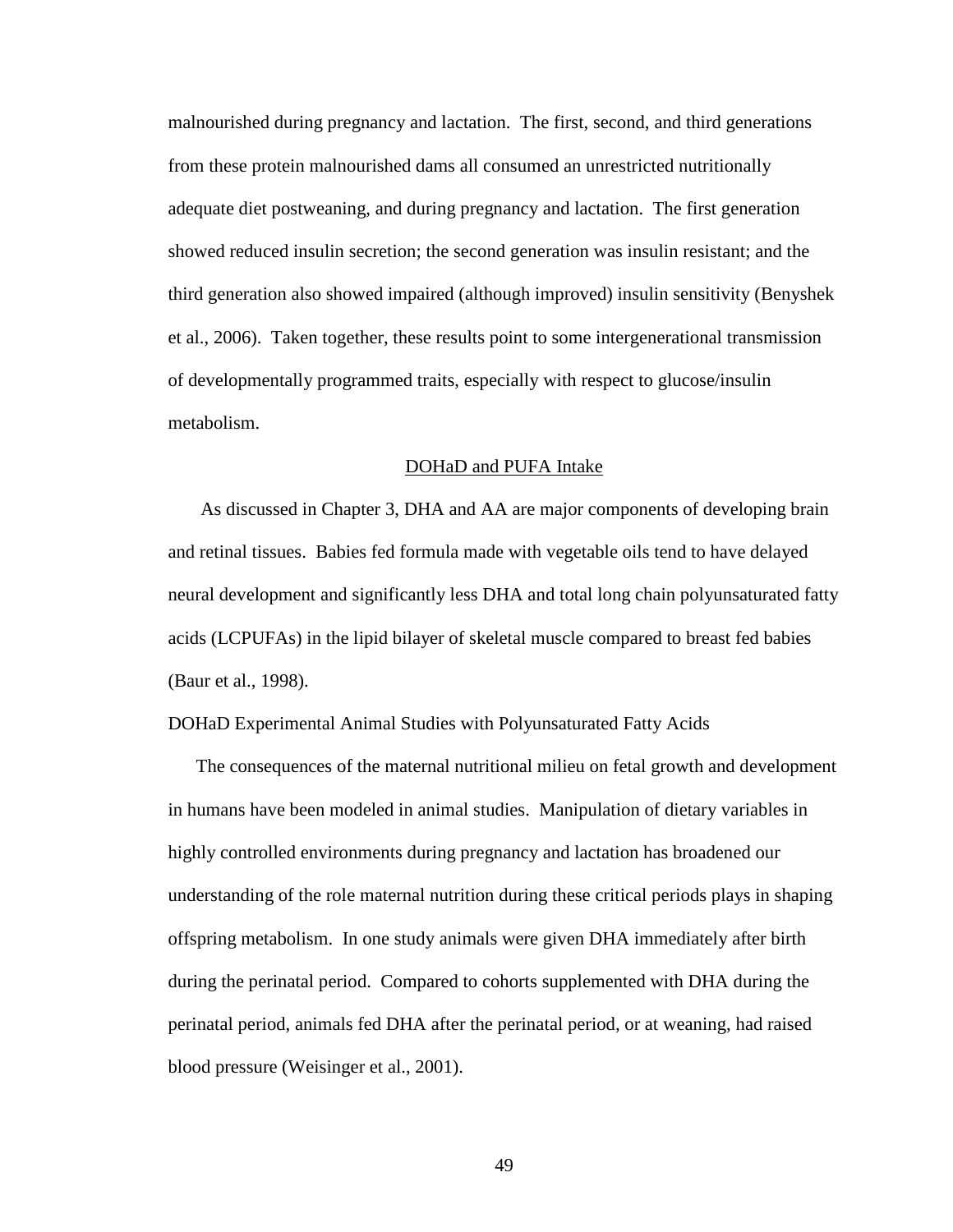Other animal studies have explored how pre-natal diets differing in amounts and/or ratios of PUFA's affect insulin and glucose metabolism post-natally. One study explored the effects on offspring of three maternal prenatal diets: 1) prenatal diets high in n-3 (linseed oil); prenatal diets high in n-6 (sunflower oil), and 3) prenatal diets high in n-3 and n-6 (soybean oil) (mixed diets). Researchers then measured glucose, protein, cholesterol, serum leptin, and triacylglycerol levels of offspring at one and 3 weeks of age (Korotkova et al., 2005). Leptin, a hormone produced in adipose tissue that controls food intake and energy expenditure, was lowest among animals whose mothers were fed the n-3 diet during pregnancy and lactation and highest in the "mixed" prenatal diet group. There were no significant differences in serum glucose, triglycerides, protein or cholesterol among the 3 groups, although the n-3 group tended to have lower levels of triglycerides. Adipocyte size, fat depots, body weight and length were significantly reduced in the n-3 group during the suckling period.

In a later study researchers used these same methods but extended the project to include an analysis of long term effects. At 28 weeks of age there were no differences in protein, glucose, or leptin, but triglycerides were higher in male rats fed a mixed diet. Fasting insulin was significantly higher in the mixed diet for both males and females. The researchers, however, did not use fish oil which altered the composition of EPA and DHA fatty acids in the diet. As mentioned previously, it is thought that these fatty acids are critical factors in the potential programming of insulin metabolism.

In another study Chapman et al. (2000) designed two diets, a 5g/100g fish oil diet and a 5g/100g mixed oil diet - meant to represent a typical UK diet - and pair fed them to rats during the last 2 weeks of gestation, lactation, and up to 5 weeks of age. Animals were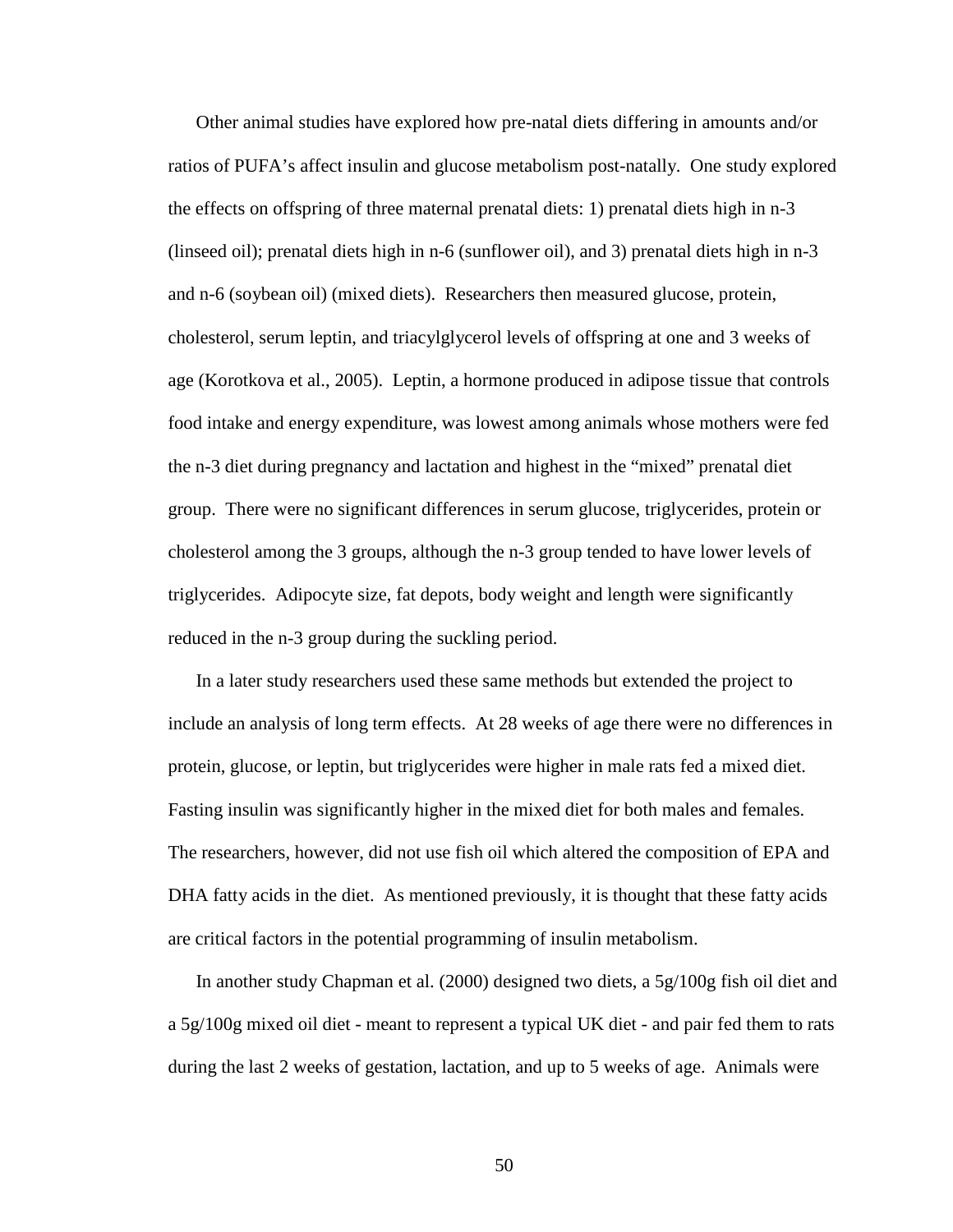given a mixed oil test meal at five and ten weeks of age to test triglycerides, cholesterol, and GIP (glucose-dependent insulinotrophic polypeptide) concentrations. Results revealed more differences between age groups as opposed to between the two diet line groups suggesting that the age of the animal has more effect on the handling of a test meal challenge. Animals gestated on the fish oil diet also had higher oxidative stress, which continued into adulthood as measured by catalase (an endogenous antioxidant enzyme) activity.

While these experimental studies address the effects of fish oil diets during gestation, lactation, and early post-weaning life on adult metabolism, they do not account for other necessary fatty acids, specifically arachidonic acid, that when present with other PUFAs help to achieve metabolic homeostasis. Prenatal diets that are low in arachidonic acid lead to decreased fetal growth and development (Amusquivar et al., 2000). As previously mentioned, normal glucose and insulin homeostasis are thought to require both omega-3s from fish oils and omega-6s, like arachidonic acid dietary intake. An excess of one or the other is not optimal for fetal growth and development or for metabolic processes in adulthood. The ideal dietary concentrations appear to be reflected by the relative ratios of the fatty acids.

Researchers from the University of San Pablo in Spain analyzed the consequences of low arachidonic acid and compared the effects of fish oil versus olive oil during pregnancy and lactation on offspring development, fatty acid profile, and vitamin E concentration. Offspring whose mothers received the fish oil diet during pregnancy had a lower postnatal increase in body weight and body length, and delayed body and psychomotor maturation. These results were also observed in the pups gestated on olive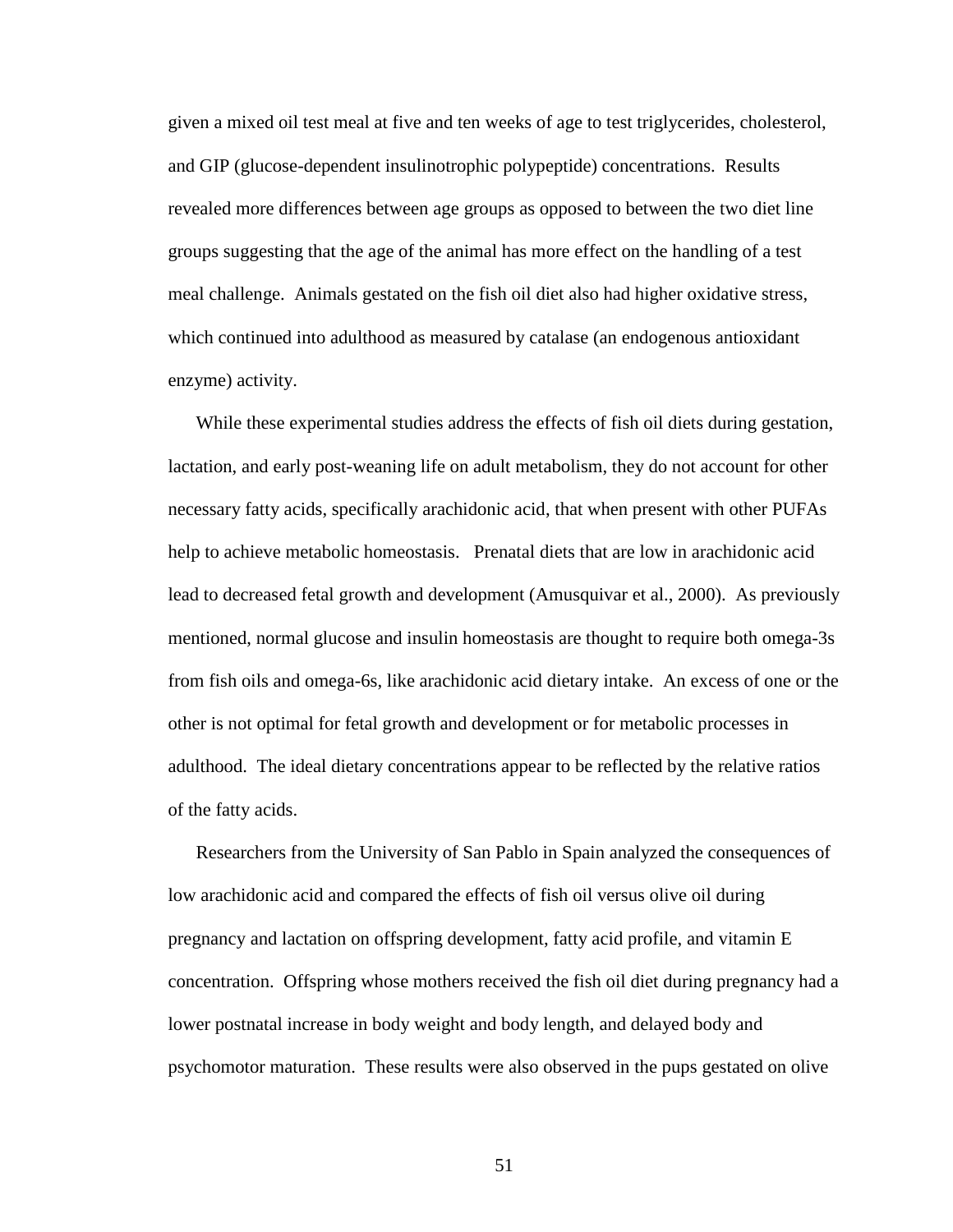oil diet but cross fostered with a dam that received the fish oil diet during pregnancy. The fish oil fed group had higher levels of EPA and DHA in fetal plasma and liver contents and lower concentrations of arachidonic acid. Researchers suggested that the lower levels of arachidonic acid were responsible for the delayed growth (Amusquivar et al., 2000). The effects of the fish oils on these phenotypic traits may be related to dose. Fish oil was administered at 10% of the diet which is relatively high when compared to the high range of intake observed in humans.

Several other studies have addressed the effects of fish oils on rats rendered diabetic during pregnancy. Female rats were given a vegetable oil or EPAX diet (containing EPA and DHA -2.1% of the total diet) 15 days before mating and some of the female rats were subsequently made diabetic on the fifth day of pregnancy. All of the macrosomic offspring of diabetic dams were hyperglycemic at birth regardless of maternal diet. The n-3 diet did, however, significantly reduce the incidence of macrosomic pups, attenuated hyperlipidemia in macrosomic pups, and improved antioxidant status in both mothers and offspring. Oxidative stress has been associated with diabetic patients and infants from mothers with gestational diabetes which is, in part, thought to be the result of high blood glucose.

### Postnatal High Fat Diets

Experimental human and animal research has shown that serum insulin levels can change as a result of diet during the course of a lifetime. More specifically, humans and rats that were otherwise normoglycemic and relatively insulin sensitive become insulin resistant and hyperinsulinaemic - when placed on a high saturated fat and high caloric diet as compared to diets that were low fat and complex in carbohydrates (Barnard et al.,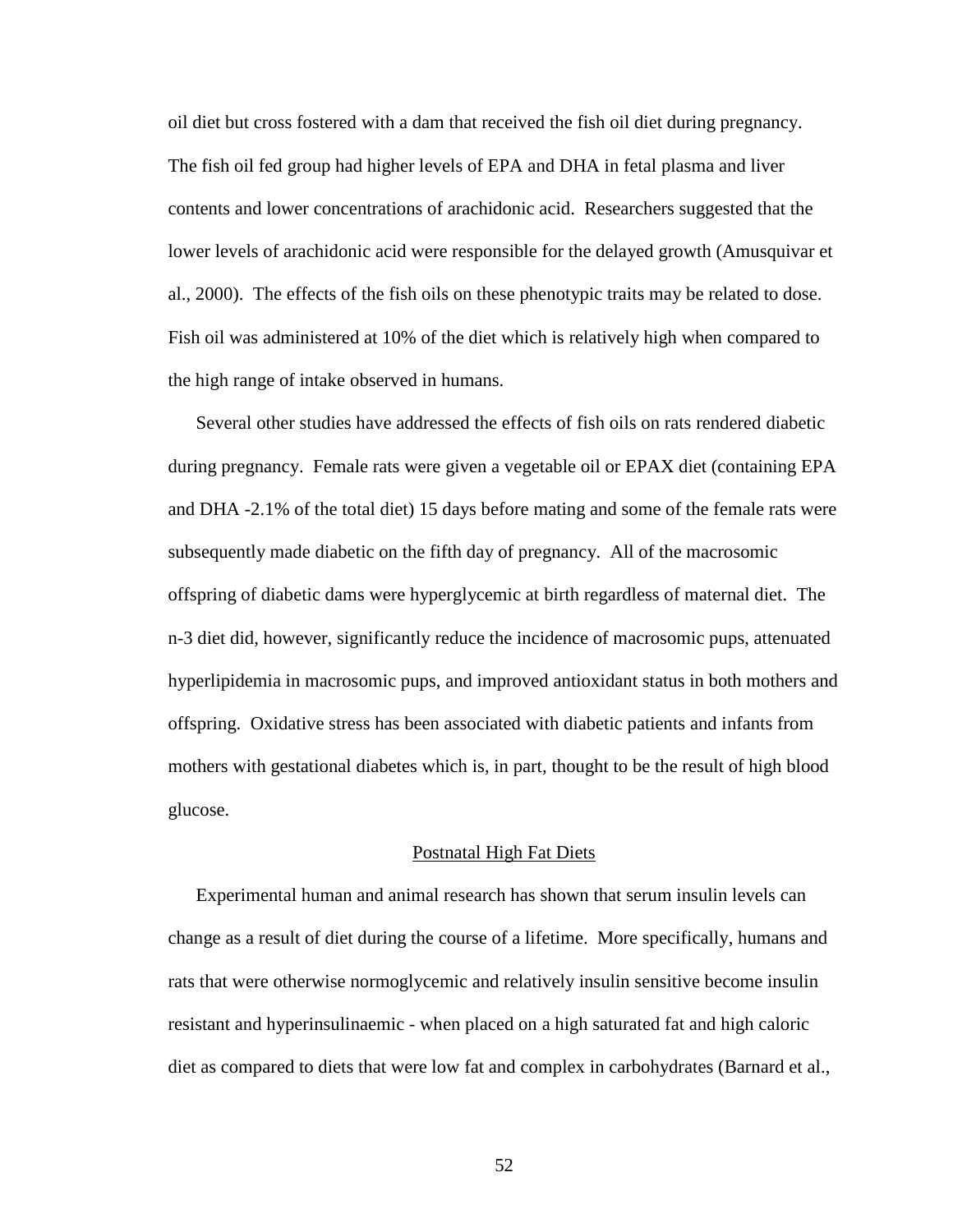1998). Additionally, insulin sensitivity can be improved in insulin resistant, obese, type 2 diabetic subjects/rats through a hypocaloric high protein diet (Belobradjic 2004; Farnsworth et al., 2003; Piatti et al., 1994; Zhao et al., 2000; Boden et al., 2005). Interestingly, contemporary Yup'ik Eskimos whose diet is high in refined sugars and relatively higher in saturated fatty acids do not appear to be hyperinsulinaemic which suggests that some other variable, perhaps the n-3s from sea mammals and fish, is protective against glucose and/or insulin imbalances.

If nutrient composition and availability during gestation can program metabolism, and the ratio of omega-6/omega-3 in the diet can substantially affect components of lipid, glucose, and insulin metabolism then it is possible that a prenatal diet high in omega-3s could prevent particular imbalances in the offspring consuming a different post natal diet. The reason for the relatively healthy metabolic profile in Alaskan Yup'ik Eskimos may in part be attributed to their high intakes of omega-3s from fish oils. Not only are omega-3s beneficial for glucose and insulin homeostasis when a high caloric and saturated fat is consumed post-natally, but the nutrients themselves and the corresponding effects on the endocrine system *during pregnancy* may provide an added protective effect for the developing fetus even if a substantial amount of omega-3 PUFAs are not consumed in its post-natal life.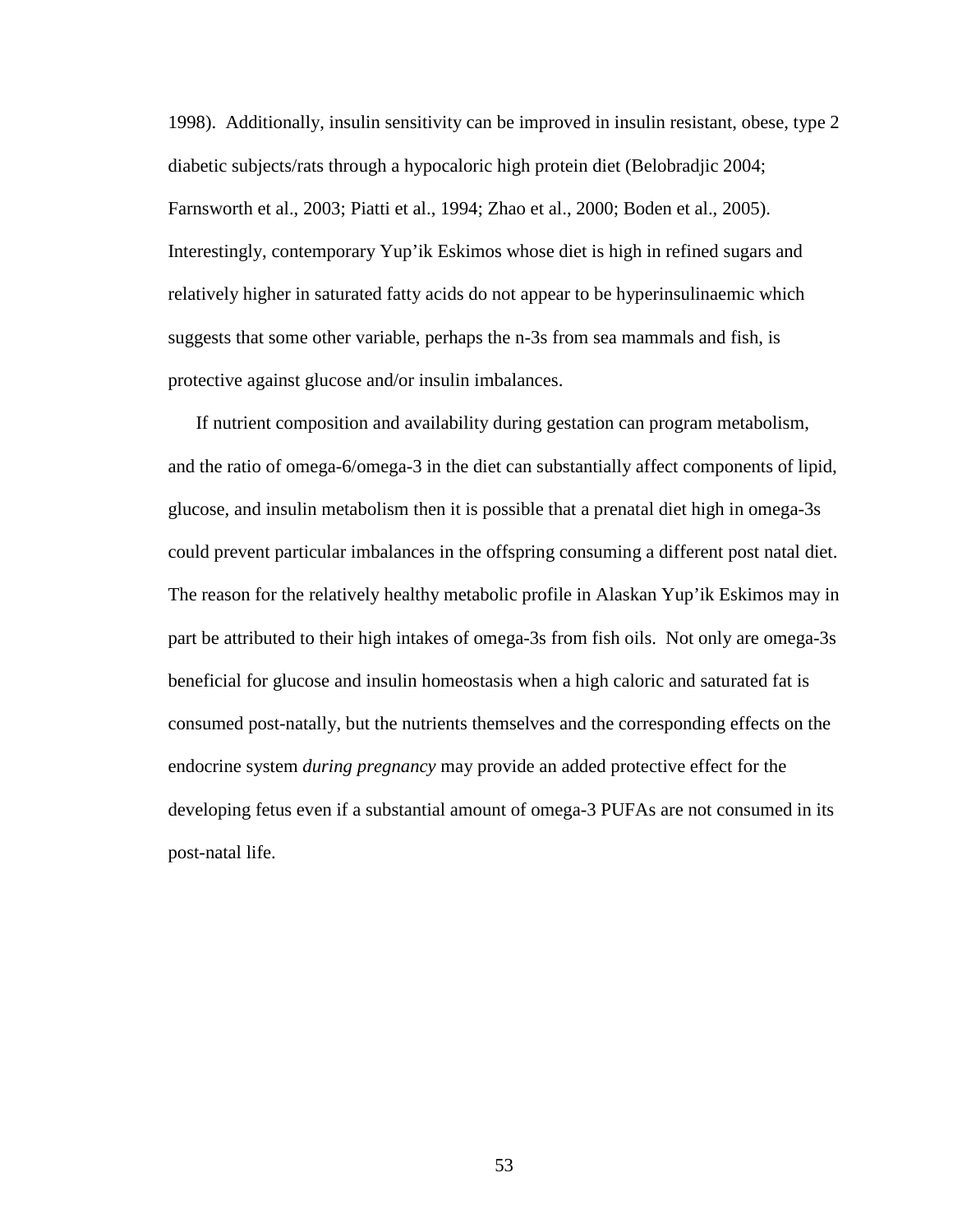# CHAPTER 5

# **METHODS**

Experimental Animals and Protocol Description

Six adult female and two adult male Sprague-Dawley rats were obtained from Simonsen Laboratories, Inc. and housed in the University of Nevada, Las Vegas Animal Care Facility. Males and females were housed separately in plastic cages (2 females per cage, and one male per cage) and were maintained on a control chow diet for 10 days while acclimating to the new environment (Table 2). On the  $10<sup>th</sup>$  day animals were randomly assigned to one of three test diets: "Alaskan", "Western", or Control. The Alaskan diet was custom formulated to model the 'traditional' Alaskan Yup'ik Eskimo dietary intakes. Western diets were formulated to model the highly processed, 'fast food' diet associated with the 'nutritional transition' around the world. Control diets were standard rat chows included for comparative purposes (See Table 3). Two females were placed on each of the test diets; males consumed the same diet as their female cagemates.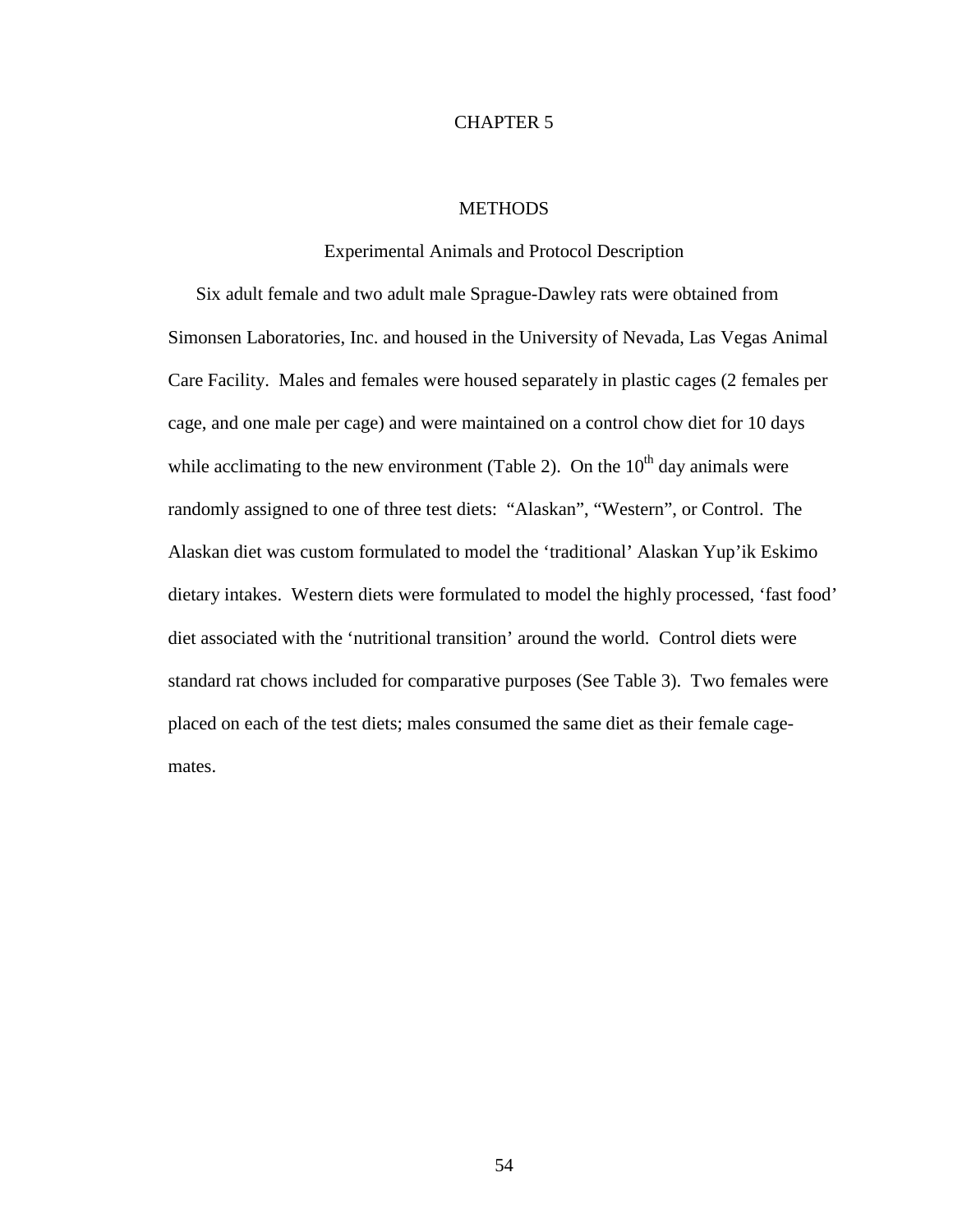|  | Table 2. Experimental Design |  |  |
|--|------------------------------|--|--|
|  |                              |  |  |

| <b>Maternal Diet Lines:</b> | F1 Generation:     | # of      |
|-----------------------------|--------------------|-----------|
|                             | Post-weaning diets | offspring |
| Alaskan                     | F1: Alaskan        | $(n = 5)$ |
|                             | Western            | $(n = 5)$ |
|                             | Transitional       | $(n = 5)$ |
| Western                     | F1: Alaskan        | $(n = 6)$ |
|                             | Western            | $(n = 6)$ |
|                             | Transitional       | $(n = 6)$ |
| Control                     | F1: Alaskan        | $(n = 6)$ |
|                             | Western            | $(n = 6)$ |
|                             | Transitional       | $(n = 6)$ |

| Table 3. Diet Composition |  |  |
|---------------------------|--|--|
|                           |  |  |

| Component                                               | Control                       | Alaskan                 | Transitional Western    |                         |  |
|---------------------------------------------------------|-------------------------------|-------------------------|-------------------------|-------------------------|--|
| Calories provided by:<br>Protein<br>Fat<br>Carbohydrate | 28.507%<br>13.496%<br>57.996% | 30.3%<br>59.8%<br>10.0% | 16.9%<br>33.9%<br>49.2% | 17.8%<br>29.8%<br>52.3% |  |
| P/S<br>N6: N3                                           | 6.4                           | 2.01<br>1.4             | 1.25<br>4               | .5<br>9.1               |  |

Females were maintained on their assigned diet for seven days. During this time, both food and water were supplied ad libitum. On day 17, males and females on the same diet were combined and transferred to larger plastic cages to begin breeding. The two dams consuming a Control diet were placed with a male breeder after the other 4 experimental dams became pregnant. Litter size was standardized for size and sex within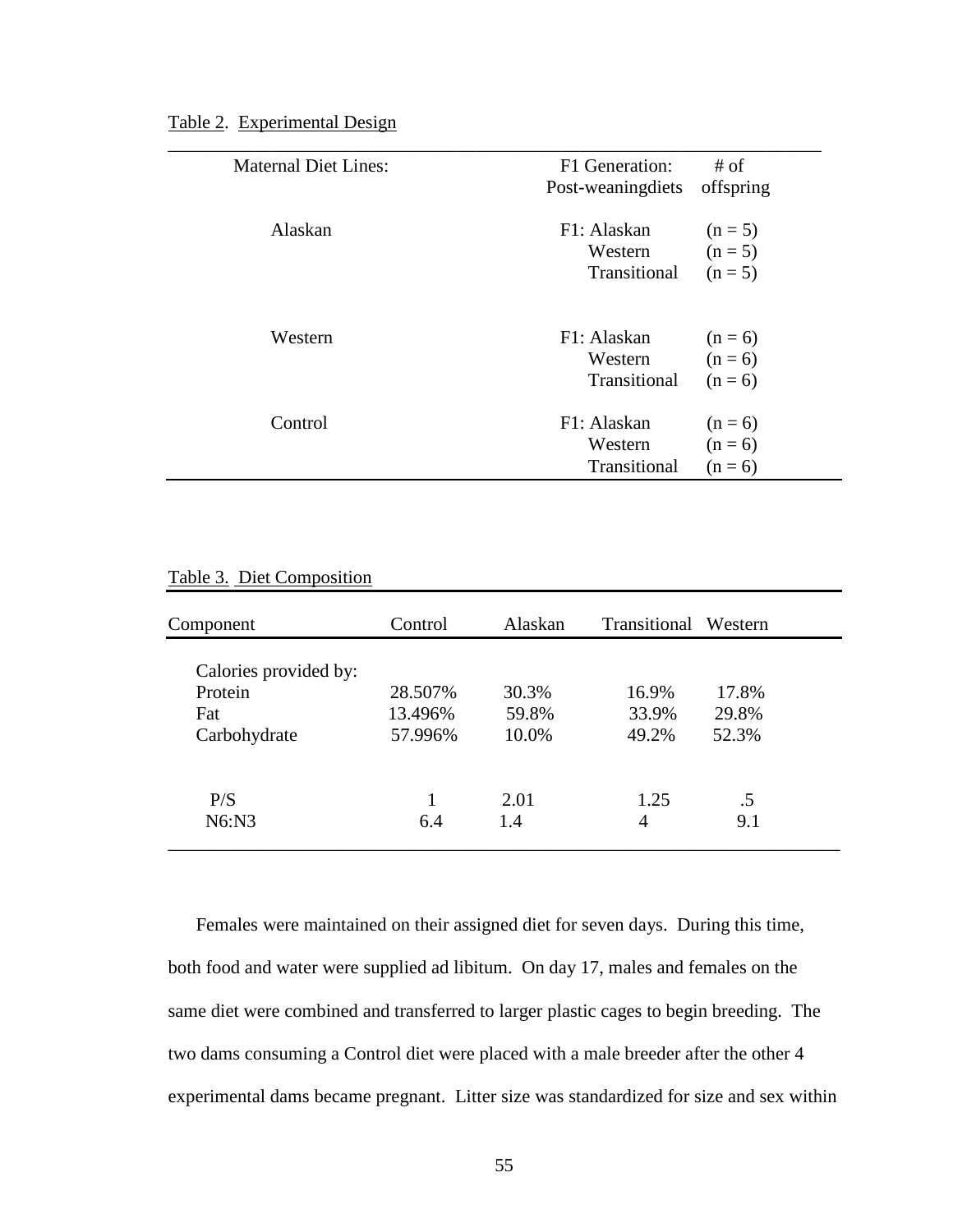each prenatal diet group to nine pups per litter (Western prenatal: m=11, f=6; Control: m=7, f=11) using cross-fostering and culling techniques when the pups were 10 days of age. (The two Alaskan-Prenatal diet litters were 'standardized' to two litters consisting of 7[m=5, f=2] and 8 [m=4, f=4] pups, respectively). Pups received ear tags immediately prior to weaning at 21 days and were randomly assigned to an Alaskan, Western, or Transitional (i.e., mixed Alaskan-Western) postnatal diets at weaning (Table 2). Both food and water were supplied ad libitum throughout the study. Weights were recorded approximately every three days for 120 days. On the  $119<sup>th</sup>$  day animals were fasted overnight. The following morning animals were restrained in a breathable tube, and lidocaine was applied (approximately one cm in length) to the end of the tail. A very small piece of tail  $(\sim 2 \text{mm})$  was cut off the end of the tail with a surgical scalpel and blood collected by "milking" the tail. 100ul of blood was collected in heparin coated capillary tubes for the glucose analysis, 600ul was collected in non-heparin capillary tubes for insulin analysis, and 2ul for HbA1c. Blood collected for insulin analysis was spun at 4000g at 4 degrees Celsius. Plasma was removed and transferred to Eppendorf tubes and stored at -40 degrees Celsius until insulin analysis was performed. The study was approved by the UNLV Institutional Animal Care and Use Committee (IACUC).

#### Diets

 Experimental diets differed in macronutrient composition, fat sources, and ratios of polyunsaturated to saturated fatty acids (Table 3). While the obvious limitation of the diet compositions was the ability to exactly duplicate the fat sources characterizing the Yup'ik diets being modeled, careful consideration was made to choose sources that most closely approximated them. The Alaskan diet (Purina Testdiet, Greenfield, Indiana) differed slightly in mineral content for the breeders versus weanlings, but both contained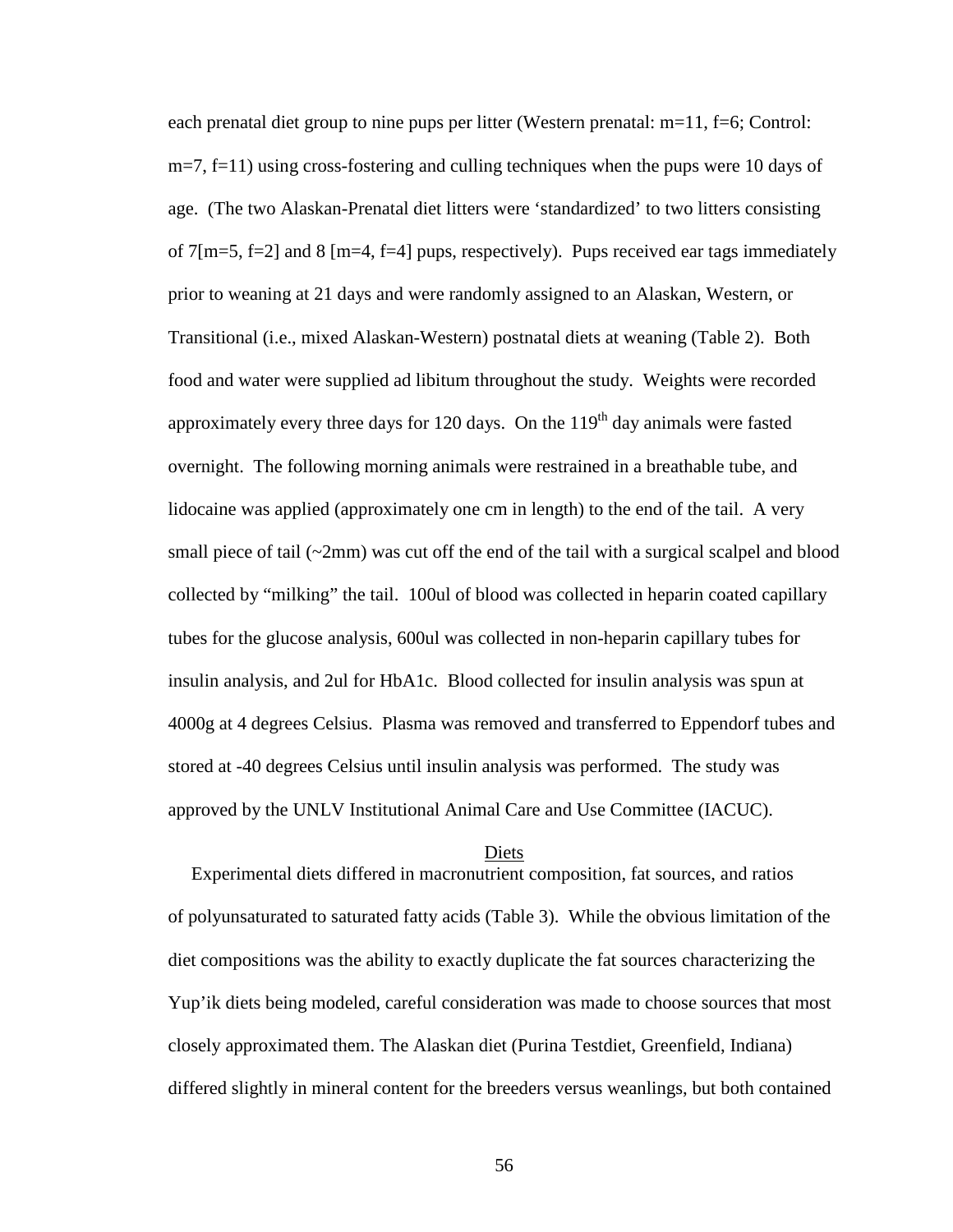the same percentages of macronutrients, 30% protein, 60% fat, and 10% carbohydrate (Table 3). The Alaskan diet for breeders contained slightly more selenium, calcium, iron and zinc as recommended by the commercial vendor nutritionist. The sources of fat for the Alaskan diet were fish and soybean oil (Table 3). The Transitional diet (Purina Testdiet, Greenfield, Indiana) contained 33.9% fat, 16.9% protein, and 49.2% carbohydrate with a mix of lard, fish and soybean oil. A mix of corn, canola, soybean, safflower, coconut and fish oils, lard, beef tallow, milkfat, and cocoa butter were the fat sources for the Western diet (Harlan Teklad Madison, Wisconsin). All diets contained a standardized AIN-93 vitamin and mineral mixture except for the noted modification mentioned above. Western and Transitional diets were kept at 4°C, Control diets at room temperature, and Alaskan diets at -40°C. At the beginning of each week, a week's allotment of Alaskan food was transferred to  $4^{\circ}$ C refrigeration. To prevent oxidation of the Alaskan diet animals were provided with fresh food every two days. Animals receiving the Western and Transitional diets were supplied with fresh food ~every three days and animals consuming the standard diet had a constant supply of food.

Diets reflect traditional or Alaskan, Transitional, and Western intakes in terms of macronutrients (i.e. carbohydrate, protein, and fat) and fatty acid composition. The percentage of macronutrients used for the Alaskan diets are based on dietary surveys conducted in southwest Alaska during 1956-1961 (Heller and Scott 1967), 1978 (Knapp and Panruk 1978), and 1994 (Parkinson et al., 1994). Western intakes are based on the USDA's 1994-1996 Continuing Survey of Food Intakes by Individuals (CSFII). Polyunsaturated/saturated fatty acid and omega-6/omega-3 ratios in the two Yup'ik diets (Alaskan and Transitional) were adopted from data collected from a dietary survey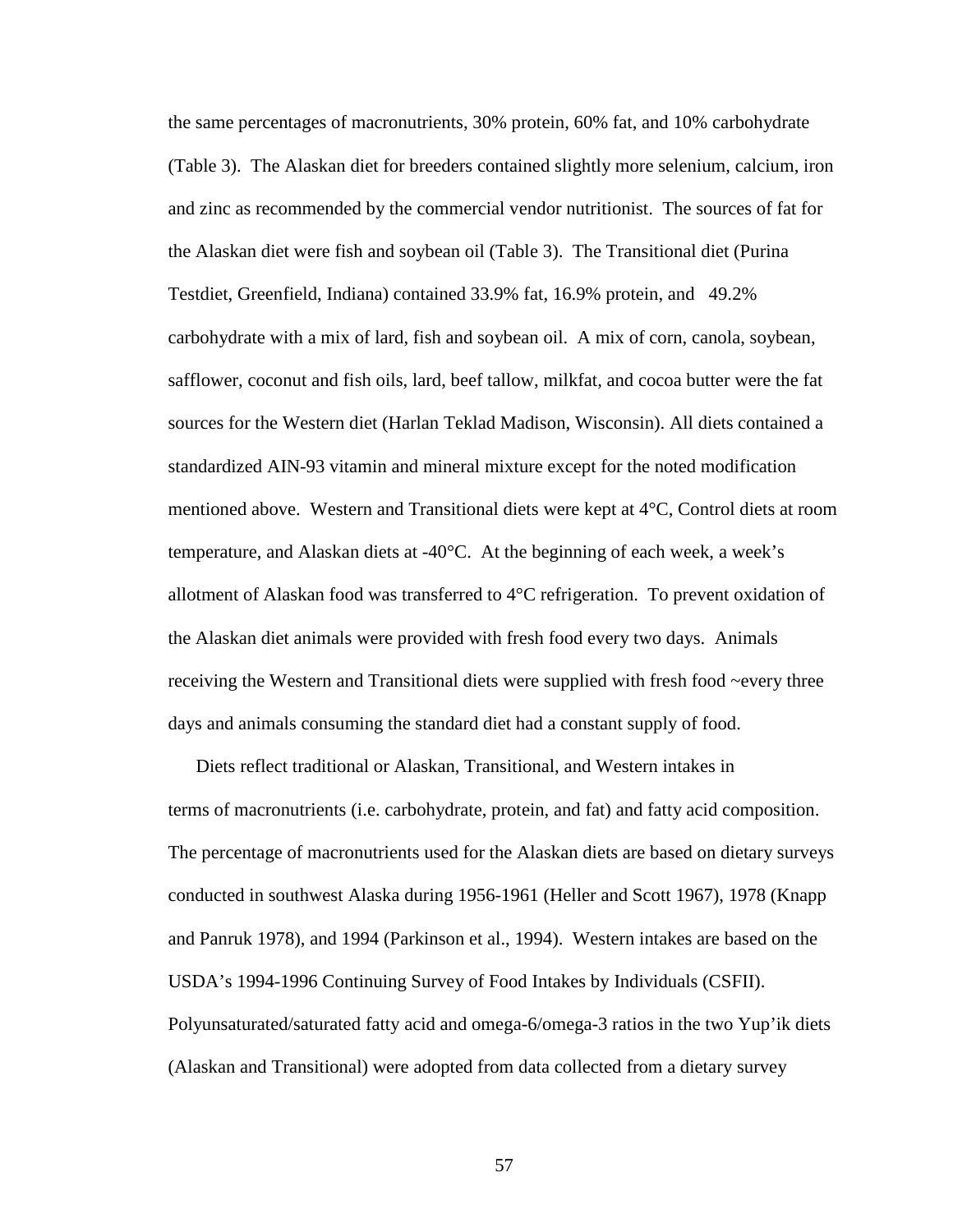conducted in a coastal and inland village of southwest Alaska. Ratios for the Western diet are based on the USDA's 1994-1996 Continuing Survey of Food Intakes by Individuals (CSFII).

# Biomarker analyses

 HbA1c analysis was performed to determine average plasma glucose levels during the preceding six to eight weeks. HbA1c is reported as percent glycosylated hemoglobin. Blood collected for HbA1c was analyzed using the CLIA-waived Bayer DCA 2000 Analyzer. Glucose concentrations were measured using the CLIA-waived Abaxis Piccolo Blood Chemistry Analyzer. ZRT laboratories in Beaverton, Oregon analyzed insulin by ELISA.

# Statistical Approach.

 Differences between mean fasting glucose levels, HOMA (insulin resistance), HbA1c, and BMI were tested using a one-way ANOVA after testing for normality. Differences between mean fasting insulin levels were tested using Kruskal-Wallis. Any outliers beyond 2 standard deviations were excluded from analysis. A Levene's test for homogeneity was conducted to determine if the spreads or variances of the populations were approximately equal. LSD post hoc tests were performed to determine which groups differed from each other. SPSS 16.0 software was used to analyze the data. Data are reported as means  $\pm$  SD. Statistical significance is defined as p<.05 with higher significance noted.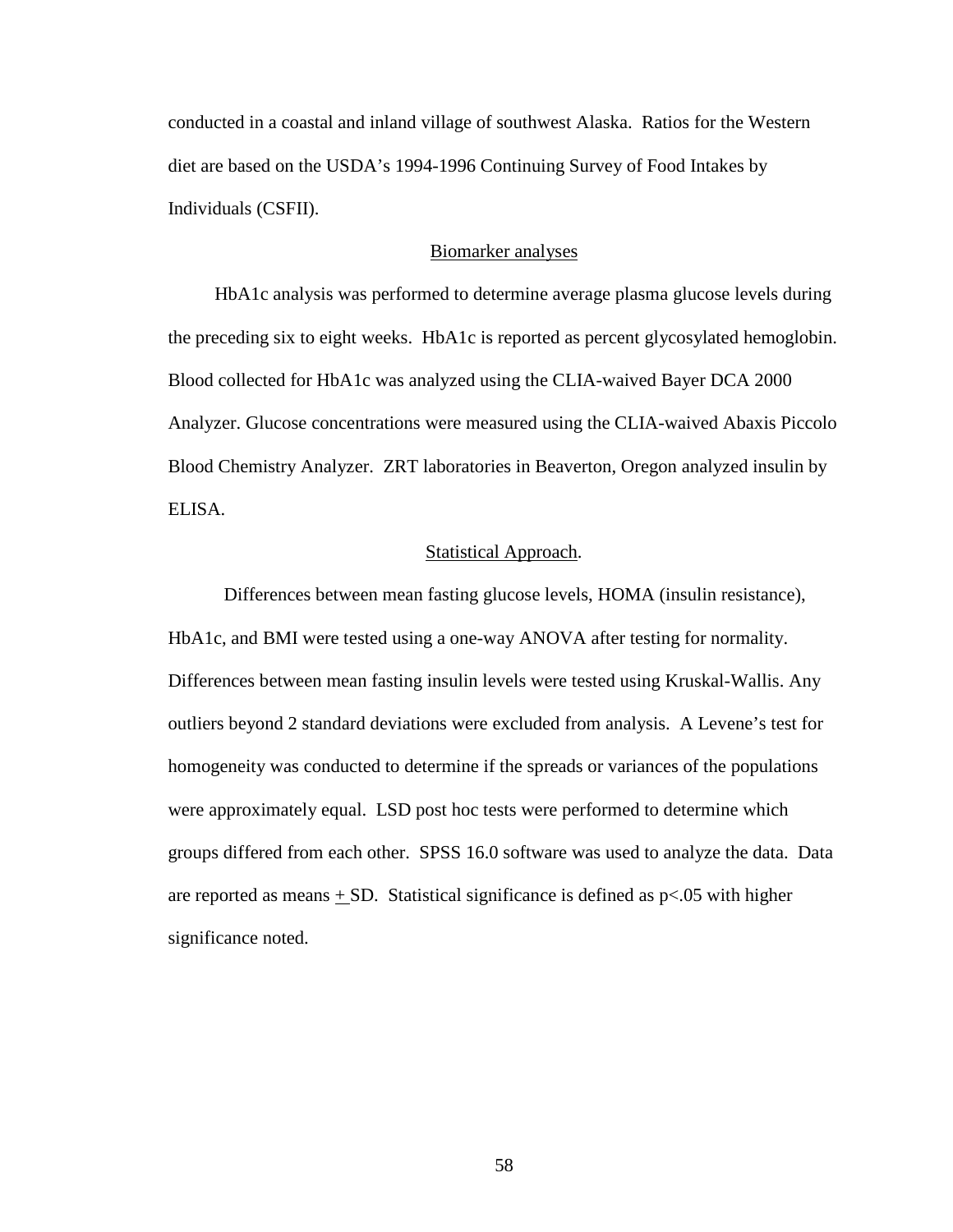# CHAPTER 6

### RESULTS

# Analysis of Data

Using an experimental animal model, this study aimed to explore the potential protective metabolic effects of a prenatal diet modeled on traditional Yup'ik nutritional intakes, on blood glucose, insulin, and lipid levels in adult offspring.

## Effects of an Alaskan Prenatal Diet on Insulin Sensitivity

Among rats consuming a Western diet postweaning, those whose mothers consumed an Alaskan diet during pregnancy and nursing, were significantly less insulin resistant (i.e. more insulin sensitive) as measured by Homeostatic Model of Insulin Resistance  $(HOMA)$  ( $p<.001$ ) than animals whose mothers consumed a Western diet during pregnancy and while nursing (Figure 1).



Figure 1. Insulin Resistance as Measured by HOMA at120 days.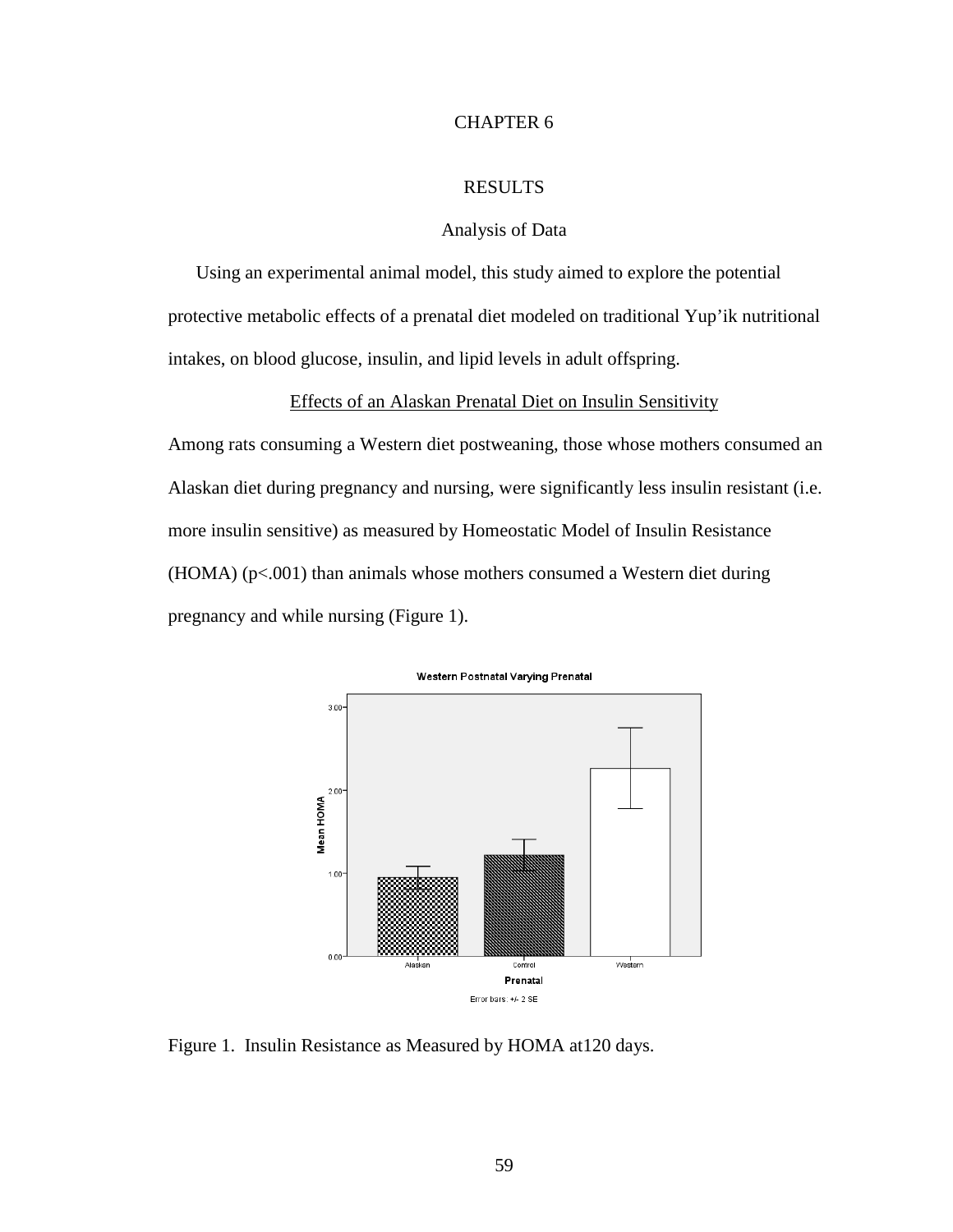Table 4 shows the details of the metabolic markers of offspring who consumed a Western diet postweaning, but whose mothers consumed an Alaskan, Western, or Control diet during pregnancy.

|                                                                              | Alaskan-Western (a)                                                                                                                                                      | Western-Western (b)                                                                                                                                                                  | Control-Western (c)                                                                                                                                                     | P                                                          |
|------------------------------------------------------------------------------|--------------------------------------------------------------------------------------------------------------------------------------------------------------------------|--------------------------------------------------------------------------------------------------------------------------------------------------------------------------------------|-------------------------------------------------------------------------------------------------------------------------------------------------------------------------|------------------------------------------------------------|
| HbA1c<br>Glucose mmol<br>Insulin pmol<br>HOMA<br>G/I<br>BMI<br>Triglycerides | $3.44 + .09$<br>(5)<br>7.82 $\pm$ .31<br>(5)<br>$18.94 + 2.25$<br>(4)<br>.95<br>$+ .14$<br>(4)<br>.41<br>$+.04$<br>(4)<br>.60<br>$+ .08$<br>(5)<br>$+ 13.29(5)$<br>56.20 | $3.37 + .10$<br>(6)<br>.99<br>8.06<br>(6)<br>$+$<br>$41.64 + 6.93(5)$<br>1.98<br>.76<br>(5)<br>$+$<br>.01<br>.18<br>(4)<br>$+$<br>.60<br>.09<br>(6)<br>$+$<br>$+$ 17.15 (6)<br>71.17 | 3.25<br>$+ .05$<br>(6)<br>8.39<br>$+$ 1.15<br>(6)<br>$24.65 + 9.89$<br>(6)<br>$+ .23$<br>1.22<br>(6)<br>$\pm .10$<br>.41<br>$+ .06$<br>.54<br>(6)<br>$68.67 + 13.75(6)$ | *<br>**(a)(b), **(b)(c)<br>$(6)$ ** $(a)(b)$ , ** $(b)(c)$ |

Table 4. Metabolic Markers for Males and Females. Western Postweaning - Varying Prenatal Diets

Values are means  $+$  SD with the number of rats given in parentheses

\* Diet lines significantly differ p<.05

\*\* Diet lines significantly differ p<.01

 Among animals that consumed a Transitional diet postweaning, those whose mothers consumed an Alaskan diet during pregnancy and nursing were significantly  $(p=01)$  more insulin sensitive, as measured by the glucose to insulin ratio than those whose mothers were fed a Western diet during pregnancy and nursing (Figure 2).



Figure 2. Insulin Sensitivity as Measured by Glucose mmol/Insulin pmol at 120 days.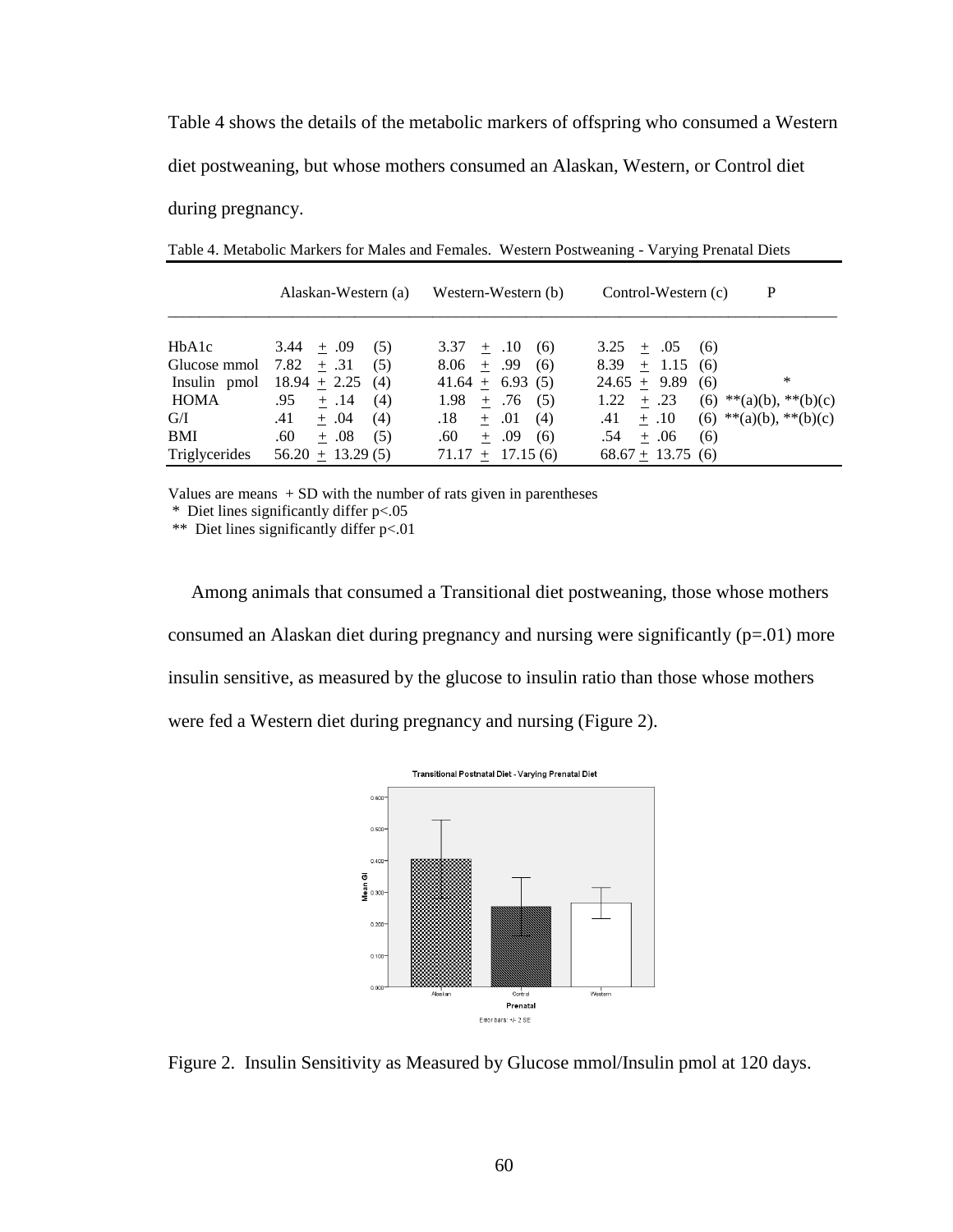Table 5 shows the details of the metabolic markers of offspring who consumed a

Transitional diet postweaning, but whose mothers consumed an Alaskan, Western, or

Control diet during pregnancy.

|                                  |              |     |          |     |       |     |                 |     | P<br>Alaskan-Transitional (a) Western-Transitional (b) Control-Transitional (c) |
|----------------------------------|--------------|-----|----------|-----|-------|-----|-----------------|-----|---------------------------------------------------------------------------------|
| HbA1c                            | $3.46 + .11$ |     |          | (5) | 3.42  |     | $+$ .12         | (6) | $3.32 + .10$<br>(6)                                                             |
| Glucose mmol 8.46                |              |     | $+$ .47  | (5) | 8.29  |     | $\pm$ 11.61 (6) |     | $8.04 +$<br>.65<br>(6)                                                          |
| Insulin pmol $23.44 + 11.24$ (4) |              |     |          |     | 33.03 |     | $+$ 10.40 (6)   |     | $36.03 + 12.98(6)$                                                              |
| HOMA                             | 1.29         | $+$ | .63      | (4) | 1.81  | $+$ | .77             | (6) | + .74<br>2.02<br>(5)                                                            |
| G/I                              | .40          |     | $+ .12$  | (4) | .27   | $+$ | .06             | (6) | .25<br>$+ .13$<br>$(5)$ *(a)(b), *(a)(c)                                        |
| <b>BMI</b>                       | .60          |     | $+.08$   | (5) | .60   | $+$ | .09             | (6) | .06<br>.54<br>(6)<br>$+$                                                        |
| Triglycerides                    | 65.80        | $+$ | 18.75(5) |     | 64.67 | $+$ | 8.64            | (6) | $+$ 12.32 (6)<br>53.00                                                          |

Values are means  $+$  SD with the number of rats given in parentheses

\* Diet lines significantly differ p<.05

\*\* Diet lines significantly differ p<.01

### Effects of a Western Prenatal Diet on Insulin Resistance

Among animals consuming an Alaskan diet postweaning, those whose mothers

consumed a Western diet prenatally were significantly more insulin resistant than animals

whose mothers consumed an Alaskan diet during pregnancy and nursing (Figure 3).



Figure 3. Insulin Resistance as Measured by HOMA at 120 days.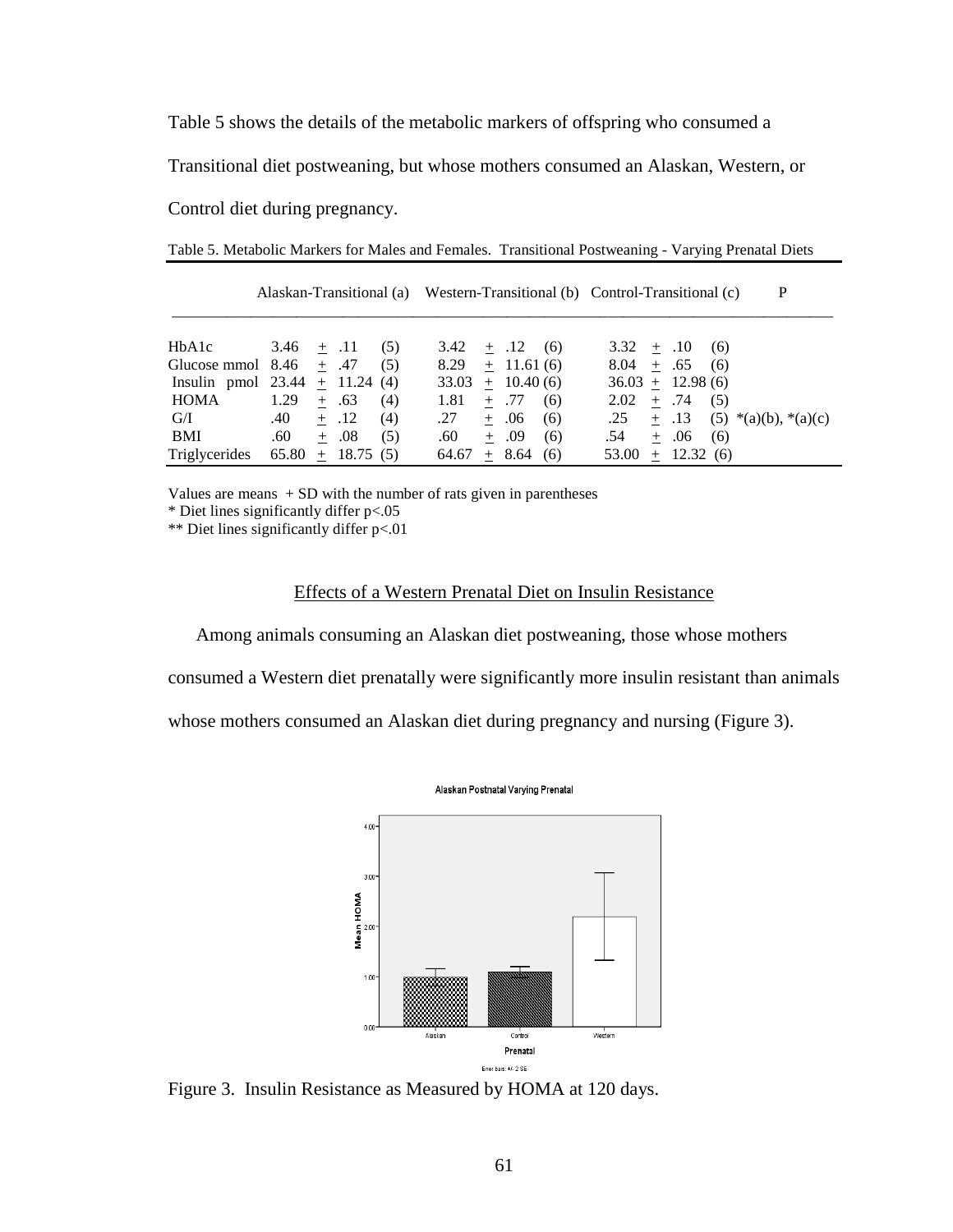Table 6 shows the details of the metabolic markers of offspring who consumed an

Alaskan diet postweaning, but whose mothers consumed an Alaskan, Western, or Control

diet during pregnancy.

|                                                                                          | Alaskan-Alaskan (a)                                                                                                                                          | Western-Alaskan (b)                                                                                                                                       | Control-Alaskan (c)                                                                                                                                                                 | P                                       |
|------------------------------------------------------------------------------------------|--------------------------------------------------------------------------------------------------------------------------------------------------------------|-----------------------------------------------------------------------------------------------------------------------------------------------------------|-------------------------------------------------------------------------------------------------------------------------------------------------------------------------------------|-----------------------------------------|
| HbA1c<br>Glucosemmol<br>Insulinpmol<br><b>HOMA</b><br>G/I<br><b>BMI</b><br>Triglycerides | $3.40 + .19(5)$<br>$8.56 + 1.30(5)$<br>$20.58 + 6.18(5)$<br>.99<br>$+$ .17<br>(4)<br>$+$ .12<br>.44<br>(5)<br>.08<br>.61<br>(5)<br>$+$<br>$58.25 + 13.22(5)$ | $3.33 + .08$ (6)<br>9.23 $\pm$ .49 (5)<br>$33.18 + 1.47(4)$<br>$2.20 +$<br>.75(3)<br>.25<br>.07(3)<br>$+$<br>.60<br>.08(6)<br>$+$<br>$54.00 +$<br>8.67(6) | $+$ .21<br>3.33<br>(6)<br>8.57<br>$+ .91$<br>(6)<br>20.05<br>$+ 3.1$<br>(5)<br>1.09<br>$+$ .12<br>(5)<br>.44<br>$+ 0.10$<br>(5)<br>.58<br>.05<br>(6)<br>$+$<br>56.83<br>$+16.70(6)$ | **(a)(b),** (b)(c)<br>**(a)(b),**(b)(c) |

Table 6. Metabolic Markers for Males and Females. Alaskan Postweaning - Varying Prenatal Diets.

Values are means  $\pm$  SD with the number of rats given in parentheses

\* Diet lines significantly differ p<.05

\*\* Diet lines significantly differ p<.01

### Lipids

 Mean circulating triglycerides among animals who consumed Western diets post weaning, but whose mothers were fed an Alaskan diet while pregnant and nursing (56.2 mg/dL) were 21 percent lower than those offspring whose mothers also consumed the Western diet during pregnancy and nursing (71.2 mg/dL). Compared to the same Western prenatal/Western post-weaning diet animals (71.2 mg/dL), mean triglycerides were 18 percent lower among offspring whose mothers consumed an Alaskan diet during pregnancy and nursing, and who also consumed an Alaskan diet post weaning (58.2 mg/dL). Neither of these differences reached the .05 level of statistical significance, however.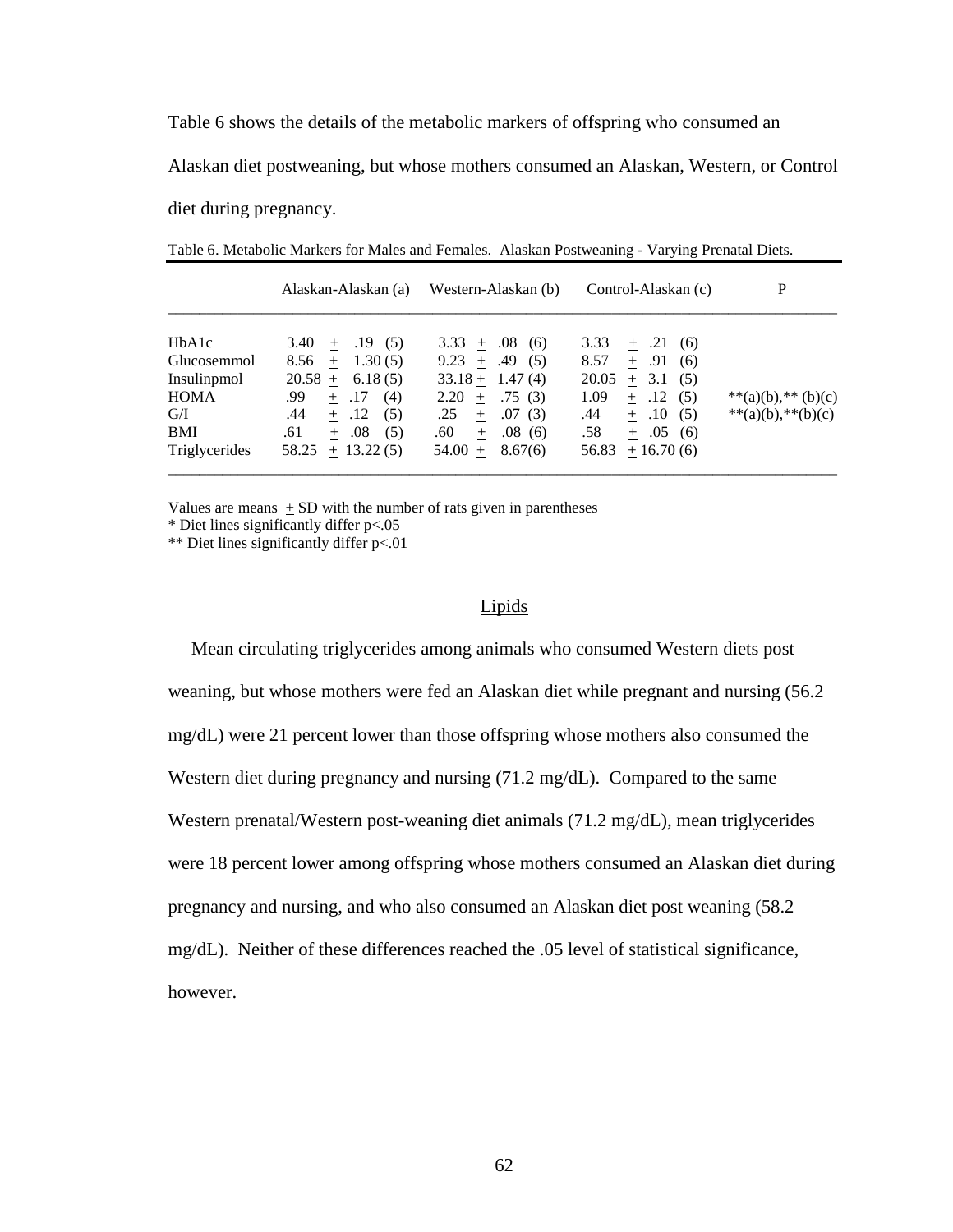# Body weight

 There were no significant differences in body weights on day 7 among offspring whose mother consumed an Alaskan, Western, or Control diet during pregnancy and nursing. By day 21, offspring whose mothers consumed an Alaskan diet during pregnancy and nursing were significantly  $(p<0.01)$  heavier compared to offspring whose mother consumed either a Western or Control diet during pregnancy and nursing (Figure 4).



Figure 4. Average Body Weight at 21 d (Weaning) among Offspring of Mothers Consuming Alaskan, Western, and Control Diets during Pregnancy/Nursing

Table 7 shows the average body weights at 7 and 21 days among offspring whose mothers consumed an Alaskan, Western, or Control diet during pregnancy and nursing.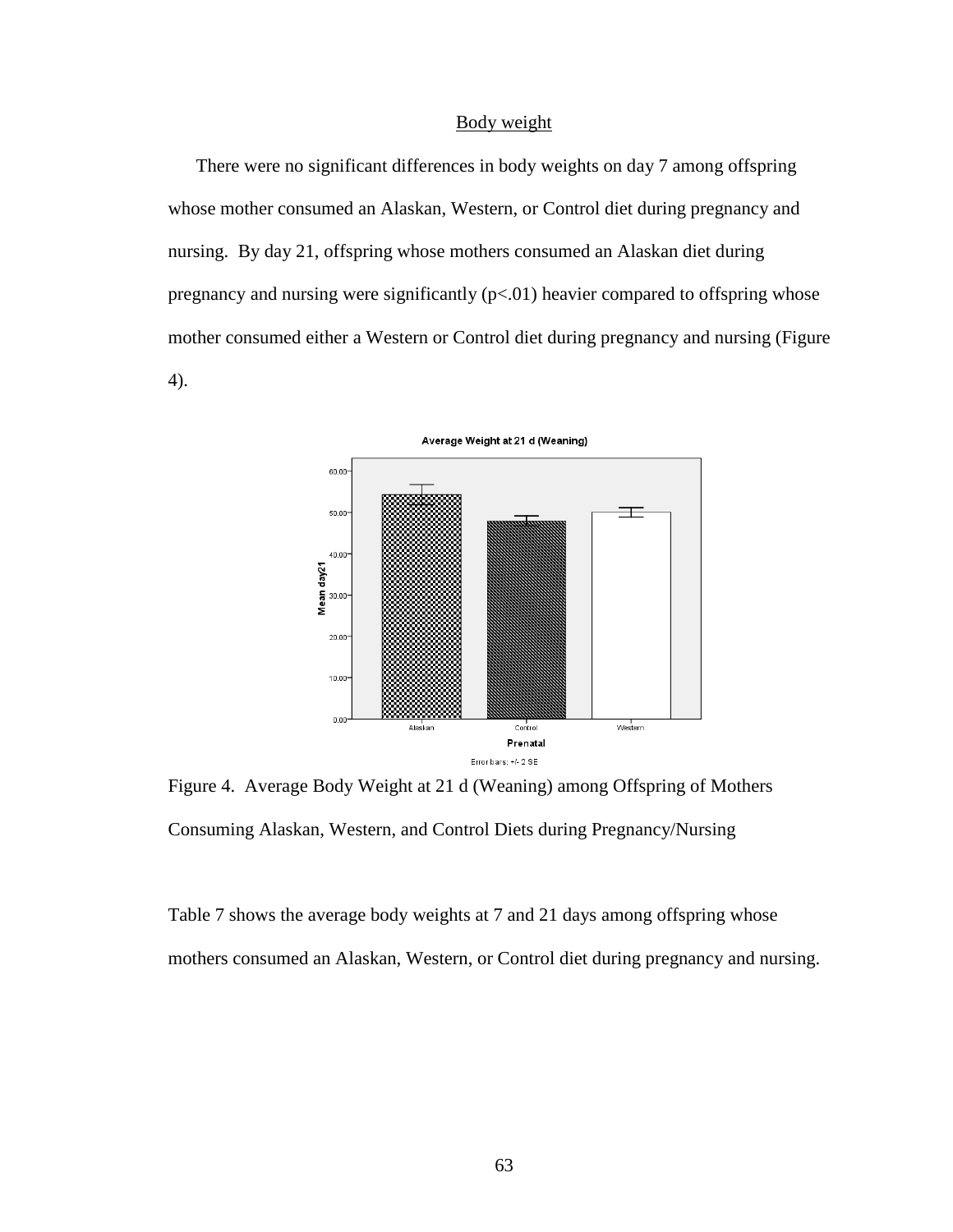|                       | Alaskan                                      | Western                                       | Control                                     | р                  |
|-----------------------|----------------------------------------------|-----------------------------------------------|---------------------------------------------|--------------------|
| Day                   |                                              |                                               |                                             |                    |
| $7\overline{ }$<br>21 | $16.8 \pm 4.37(15)$<br>$54.31 \pm 4.72$ (15) | $16.44 \pm 2.03$ (18)<br>$50.04 \pm 2.41(18)$ | $17.2 \pm .81(18)$<br>$47.93 \pm 2.58$ (18) | **(a)(b), **(a)(c) |

Table 7. Average Weight at 7 d, and 21 d (Weaning) for Males and Females among Offspring of Mothers Consuming an Alaskan, Western, or Control diet during Pregnancy/Nursing

Values are means  $\pm$  SD with the number of rats given in parentheses

\* Diet lines significantly differ p<.05

\*\* Diet lines significantly differ p<.01

The differences observed in body weights at day 21 washed out by 25 days and older. Relative growth over time (i.e. at 25 days and older) was similar among all three postnatal diet groups (Figures 5, 6, and 7). Table 8 shows the average body weights among offspring 25-120 days old that consumed an Alaskan, Western, or Transitional postweaning diets whose mothers consumed varying prenatal diets.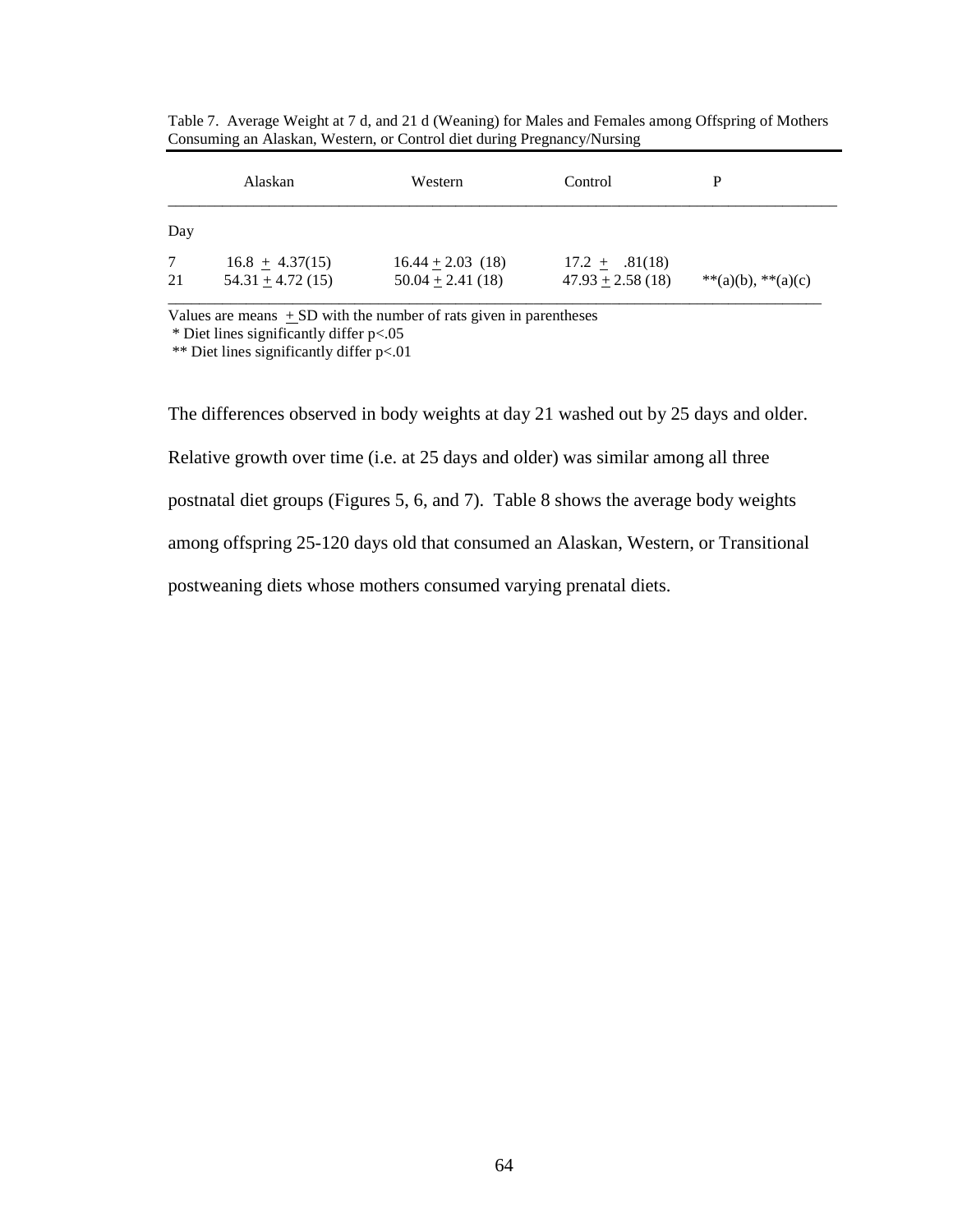|     | Alaskan-Alaskan (a)       | Western-Alaskan (b)                                 | Control-Alaskan (c)       | P |
|-----|---------------------------|-----------------------------------------------------|---------------------------|---|
| Day |                           |                                                     |                           |   |
| 25  | 63.24 $\pm$ 4.78<br>(5)   | $66.35 \pm 4.69$ (6)                                | 63.62 $\pm$ 2.90<br>(6)   |   |
| 49  | $196.76 + 34.86$<br>(5)   | $181.95 + 21.77(6)$                                 | $175.1 \pm 18.88$<br>(6)  |   |
| 63  | 259.2 $\pm$ 66.14<br>(5)  | $229.52 \pm 39.80$ (6)                              | 244.85 $\pm$ 55.42<br>(6) |   |
| 70  | $273.92 \pm 69.74$<br>(5) | $252.00 + 50.62(6)$                                 | $263.57 \pm 57.03$<br>(6) |   |
| 81  | $312.74 + 92.80$<br>(5)   | $280.00 \pm 56.86$ (6)                              | $286.27 + 68.19$<br>(6)   |   |
| 109 | $353.34 \pm 107.96$ (5)   | 329.6 $\pm$ 73.29 (6)                               | $322.98 \pm 80.05$<br>(6) |   |
| 120 | $353.78 + 105.85(5)$      | $339.52 \pm 75.62$ (6)                              | $337.67 \pm 75.20$<br>(6) |   |
|     | Alaskan-Western (a)       | Western-Western (b)                                 | Control-Western (c)       | P |
| 25  | $64.94 + 9.58$<br>(5)     | $66.55 \pm 8.13$ (6)                                | 62.78 $\pm$ 3.18<br>(6)   |   |
| 49  | $207.28 + 31.1$<br>(5)    | $207.28 \pm 40.33(6)$                               | $188.95 \pm 31.1$<br>(6)  |   |
| 63  | $267.72 + 72.1$<br>(5)    | $265.45 \pm 62.76(6)$                               | $236.18 \pm 52.07$<br>(6) |   |
| 70  | $291.34 \pm 80.61$ (5)    | $284.95 + 65.91(6)$                                 | $250.08 \pm 58.66$<br>(6) |   |
| 81  | $316.56 \pm 90.27$ (5)    | $311.85 + 72.07(6)$                                 | $270.18 \pm 69.51$<br>(6) |   |
| 109 | $351.14 \pm 104.34(5)$    | $362.35 + 77.73(6)$                                 | $295.62 \pm 85.43$<br>(6) |   |
| 120 | $354.34 + 105.69(5)$      | $365.38 + 84.14(6)$                                 | $303.48 + 91.44$<br>(6)   |   |
|     |                           | Alaskan – Transitional (a) Western-Transitional (b) | Control-Transitional (c)  | P |
| 25  | 63.16 $\pm$ 5.58<br>(5)   | $66.55 \pm 6.24$ (6)                                | $68.60 \pm 3.80(6)$       |   |
| 49  | $197.90 + 27.23$<br>(5)   | $201.00 + 35.35(6)$                                 | $204.28 + 34.01(6)$       |   |
| 63  | $261.24 + 57.75$ (5)      | $269.35 + 57.23(6)$                                 | $263.65 + 51.09(6)$       |   |
| 70  | $284.70 \pm 67.51$ (5)    | $288.20 \pm 63.47(6)$                               | $283.83 \pm 56.97(6)$     |   |
| 81  | $310.04 + 75.46$ (5)      | $323.75 + 73.79(6)$                                 | $307.90 + 60.47(6)$       |   |
| 109 | $348.60 \pm 92.46$ (5)    | $381.68 \pm 89.25(6)$                               | $336.50 + 76.26(6)$       |   |
| 120 | $347.88 \pm 97.14$ (5)    | $388.15 \pm 92.78(6)$                               | $347.88 + 80.70(6)$       |   |
|     |                           |                                                     |                           |   |

Table 8. Body Weights for Offspring from 25 d to 120 d for Males and Females by Alaskan , Western and Transitional Postweaning - Varying Prenatal Diets

Values are means  $+$  SD with the number of rats given in parentheses

\* Diet lines significantly differ p<.05

\*\* Diet lines significantly differ p<.01

Figures 5, 6, and 7 show growth over time after weaning among offspring consuming an Alaskan, Western, or Transitional postweaning diets whose mothers consumed varying prenatal diets.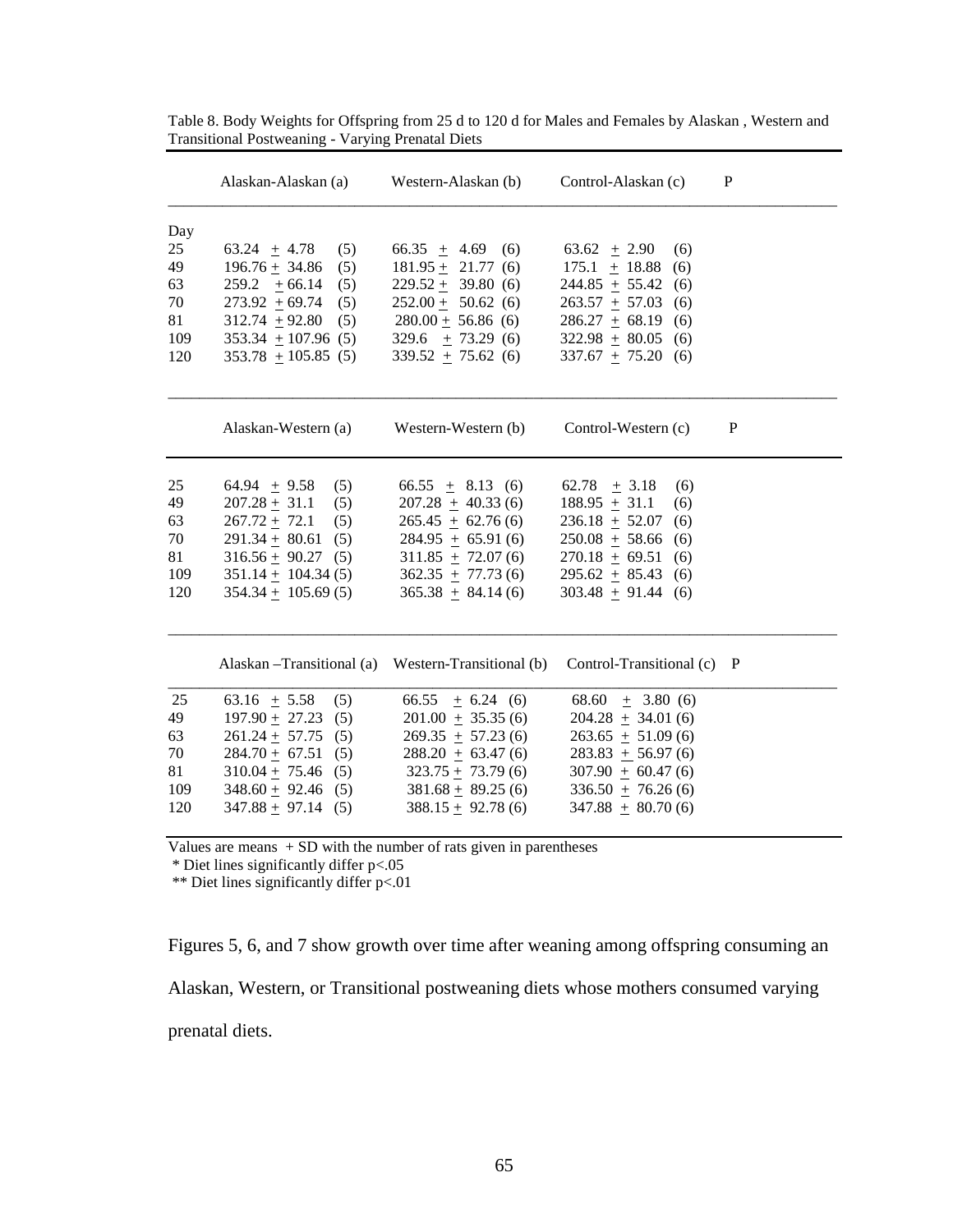

Figure 5. Growth Over Time among Males and Females Consuming an Alaskan Postweaning Diet.



Figure 6. Growth Over Time among Males and Females Consuming a Western Postweaning diet.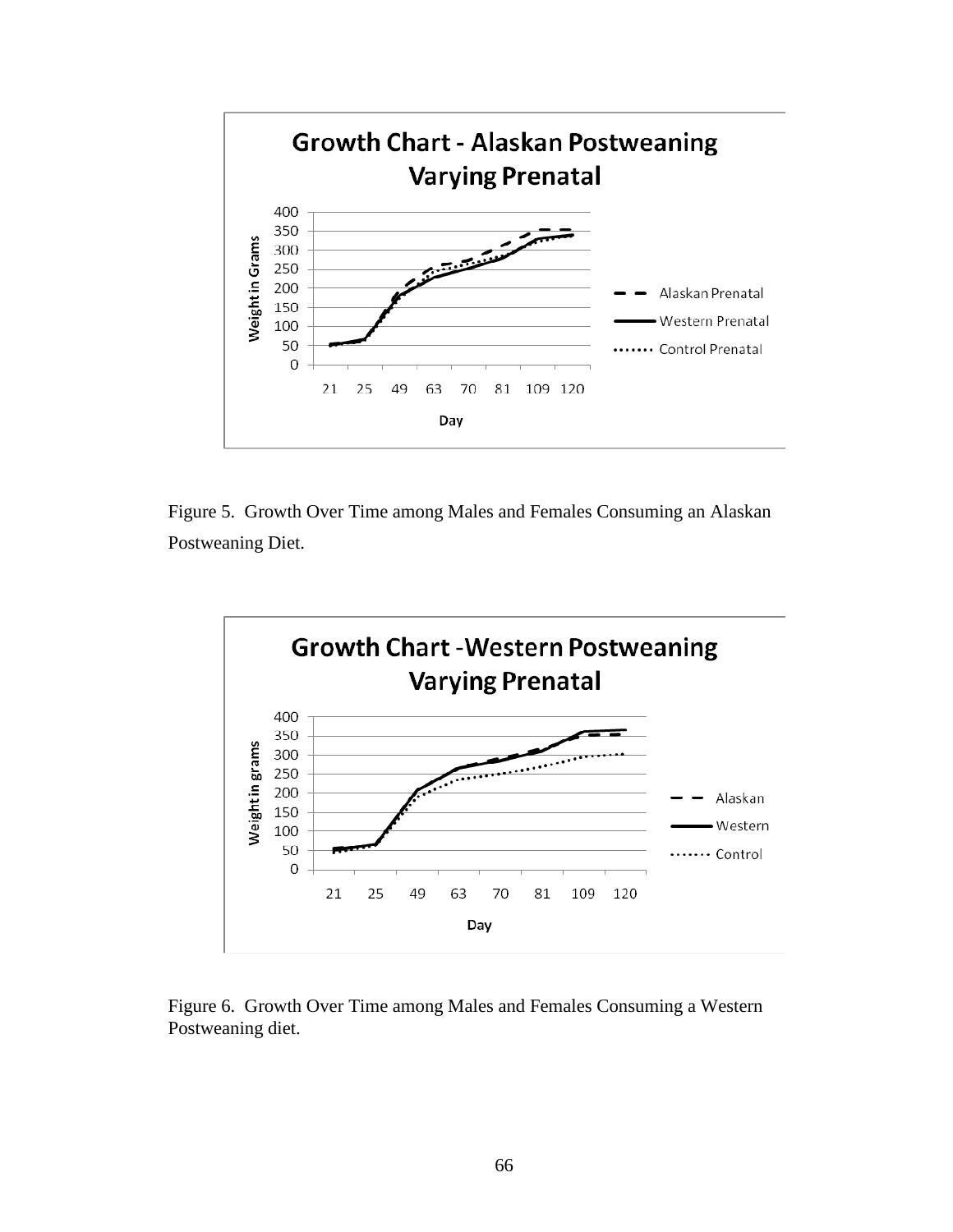

Figure 7. Growth Over Time among Males and Females Consuming a Transitional Postweaning Diet.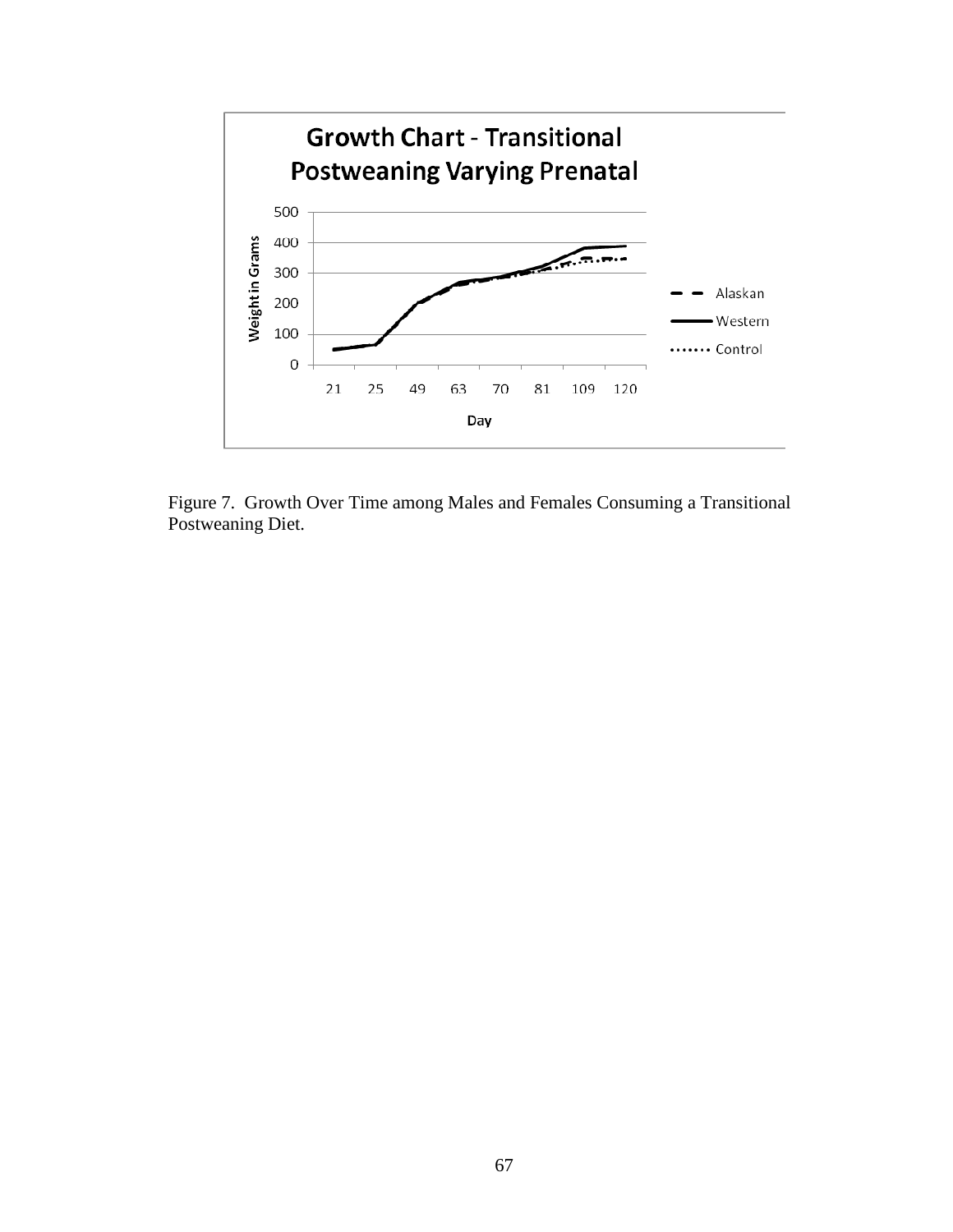## CHAPTER 7

### DISCUSSION AND CONCLUSIONS

### Discussion of Results

### Maternal Diet and Insulin Resistance

Previous experimental animal studies have demonstrated that the adult offspring of mothers who consume a diet high in saturated fat during pregnancy and lactation, possess high levels of fasting insulin and are insulin resistant (Liang et al., 2009). The present study is consistent with this previous research in that adult offspring that consumed an Alaskan diet postweaning and whose mothers consumed a high (saturated) fat Western diet during pregnancy, were also insulin resistant. This suggests that even diets known to improve metabolic health in adulthood (i.e., the Alaskan diet in the present study), was unable to compensate for the developmentally programmed effects of the high-saturated fat, prenatal Western diet.

### Maternal Diet and Insulin Sensitivity

This present study also suggests that offspring insulin sensitivity in adulthood may be improved by a prenatal diet that is high in omega-3 PUFAs similar to that found in the traditional Yup'ik diet. It is important to note that in the present animal study, the adult offspring whose mothers consumed Alaskan diets during pregnancy and lactation (which contained relatively *higher* percentages of fat compared to the Western diet) were not more insulin resistant than adult offspring whose mothers consumed a Western diet during pregnancy. This suggests that although the Alaskan diet was even higher in overall fat content, the type of fat it contained in the Alaskan diet (i.e., higher amounts of omega-3s from fish oils), was a critical factor in the developmental programming of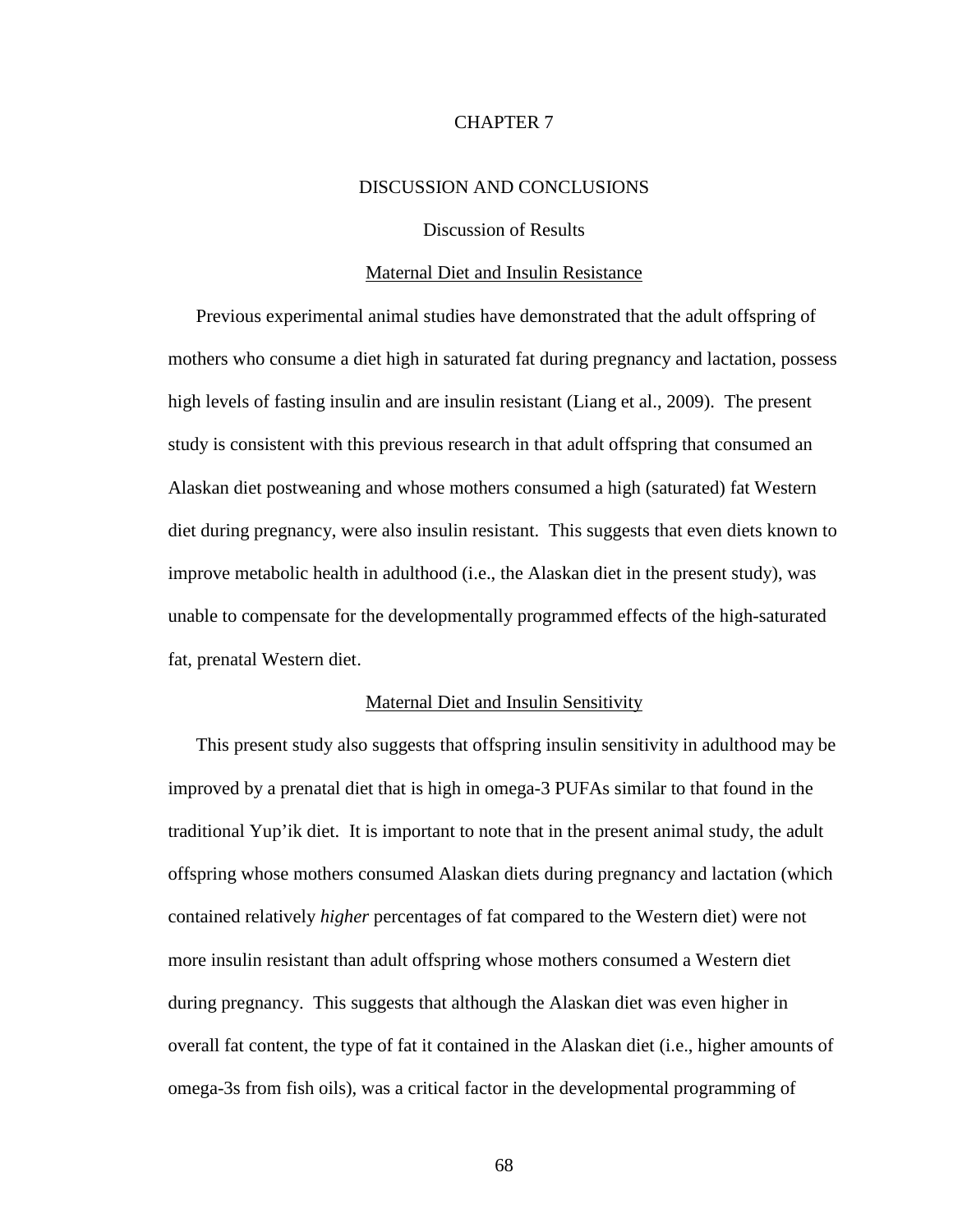insulin sensitivity. This programming effect, likely as a result of the higher amounts of omega-3s might, in part, be responsible for maintaining blood glucose and insulin homeostasis in offspring consuming a different postweaning diet. That is, even if a postweaning diet contains higher amounts of saturated and omega-6 fats, as in the Western diet, the adult offspring are 'protected' from the deleterious metabolic consequences (i.e., hyperglycemia, hyperinsulinemia) generally associated with a high saturated fat diet due to the relatively higher amounts of omega-3 PUFAs received during gestation.

Findings from the present study did show a slight difference (although not statistically significant) in insulin sensitivity between adult offspring that consumed an Alaskan diet postweaning and whose mothers that consumed either an Alaskan diet or Control diet during pregnancy and lactation. The Alaskan and Control diets mirrored one another in terms of relatively high protein percentages (~30%) however, and both diets were also higher in P/S fatty acids and lower in omega-6/omega-3 PUFAs compared to the Western diet. It is possible, therefore, that the 'protective' effect on adult offspring insulin sensitivity observed in the Alaskan and Control prenatal diets are related to a diet that is high in omega-3s *and* protein. These effects might also be the result of some 'threshold' effect related to fatty acid ratios provided by the maternal diet during pregnancy and lactation. That is, once saturated fats and/or omega-6 PUFAs reach a certain percentage relative to PUFAs or omega-3s, glucose and insulin metabolic programming may shift towards insulin resistance. In fact, it has been demonstrated that a high saturated fat 'junk food' diet consumed during pregnancy leads to insulin resistance in adult offspring, despite postweaning diet (Liang et al., 2009).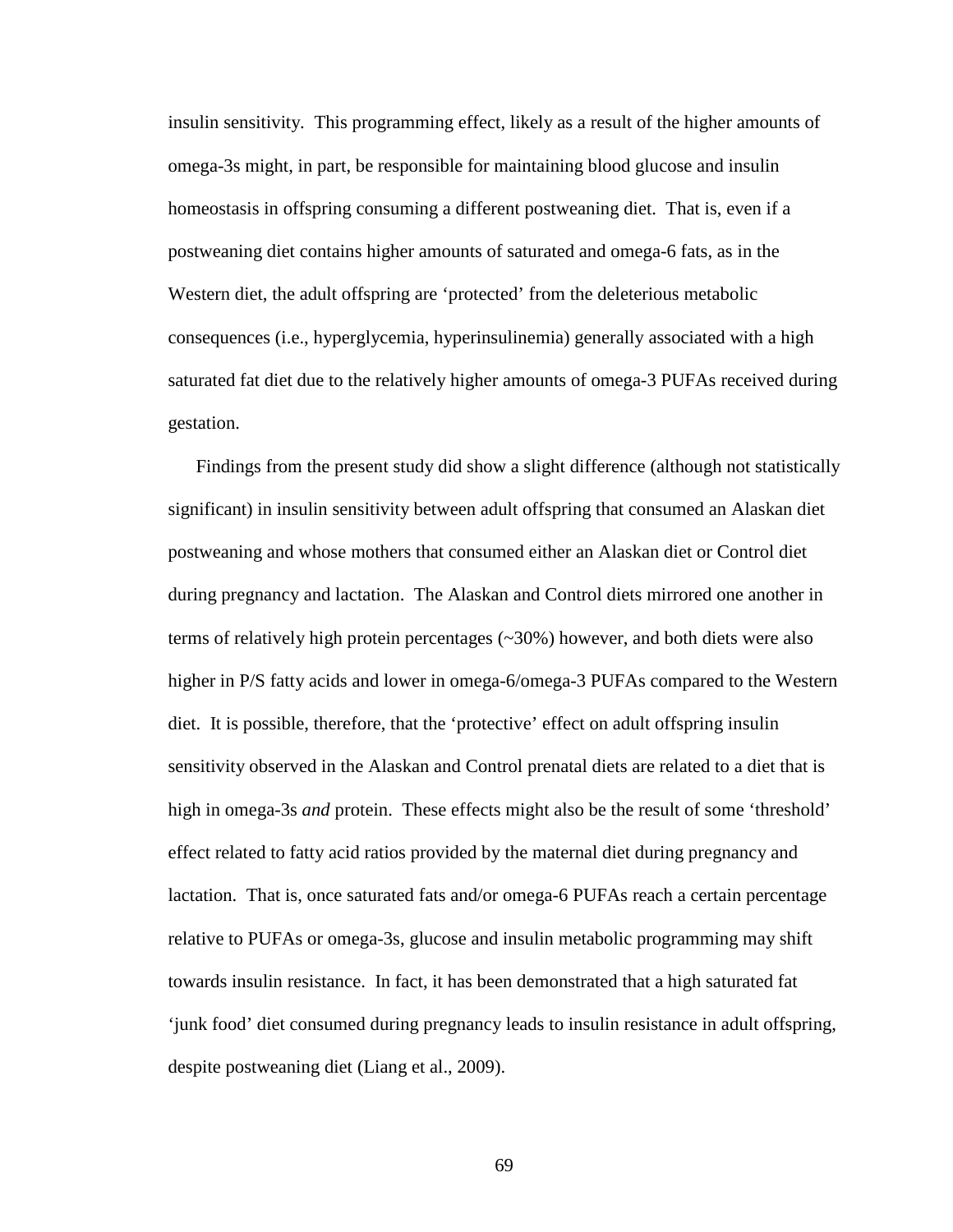Interestingly, the Control and Western diets also contained similar amounts of carbohydrates. Thus, mothers consuming a Control or Western diet during pregnancy might have relatively higher amounts of circulating blood glucose (to which the developing fetus is exposed) than mothers consuming an Alaskan diet during pregnancy. Previous research has shown when maternal blood sugars are high during pregnancy, insulin resistance is likely to be developmentally programmed in their adult offspring. Alternatively, if pregnant females consuming the Alaskan diet during pregnancy maintained lower (but adequate) blood sugars (without suffering any nutritional deficiencies) other animal research has shown that their offspring would be much less likely to develop insulin resistance in adulthood (Benyshek et al., 2007).

While these results do suggest that adult offspring whose mothers consumed Control diets during pregnancy were relatively insulin sensitive, they do not suggest that adult offspring whose mothers consumed Western diets were insulin sensitive. In fact, the adult offspring whose mothers received a Western diet during pregnancy were insulin resistant, regardless of postweaning diet. From a 'thrifty-genotype' inspired evolutionary perspective, one might expect that a low carbohydrate prenatal diet (e.g., Alaskan diet) would develop insulin resistance, as this would program a glucose-conserving metabolism that would ensure a sufficient supply of glucose (the brain's sole energy source) in carbohydrate-poor environments (Ritenbaugh and Goodby 1989). Interestingly, results from the current study show the opposite effect. Offspring whose mothers received the Alaskan diet prenatally were relatively insulin sensitive.

Other research, however, has shown that the second generation  $(F2)$  adult offspring consuming an energy restricted diet postnatally whose mothers also consumed an energy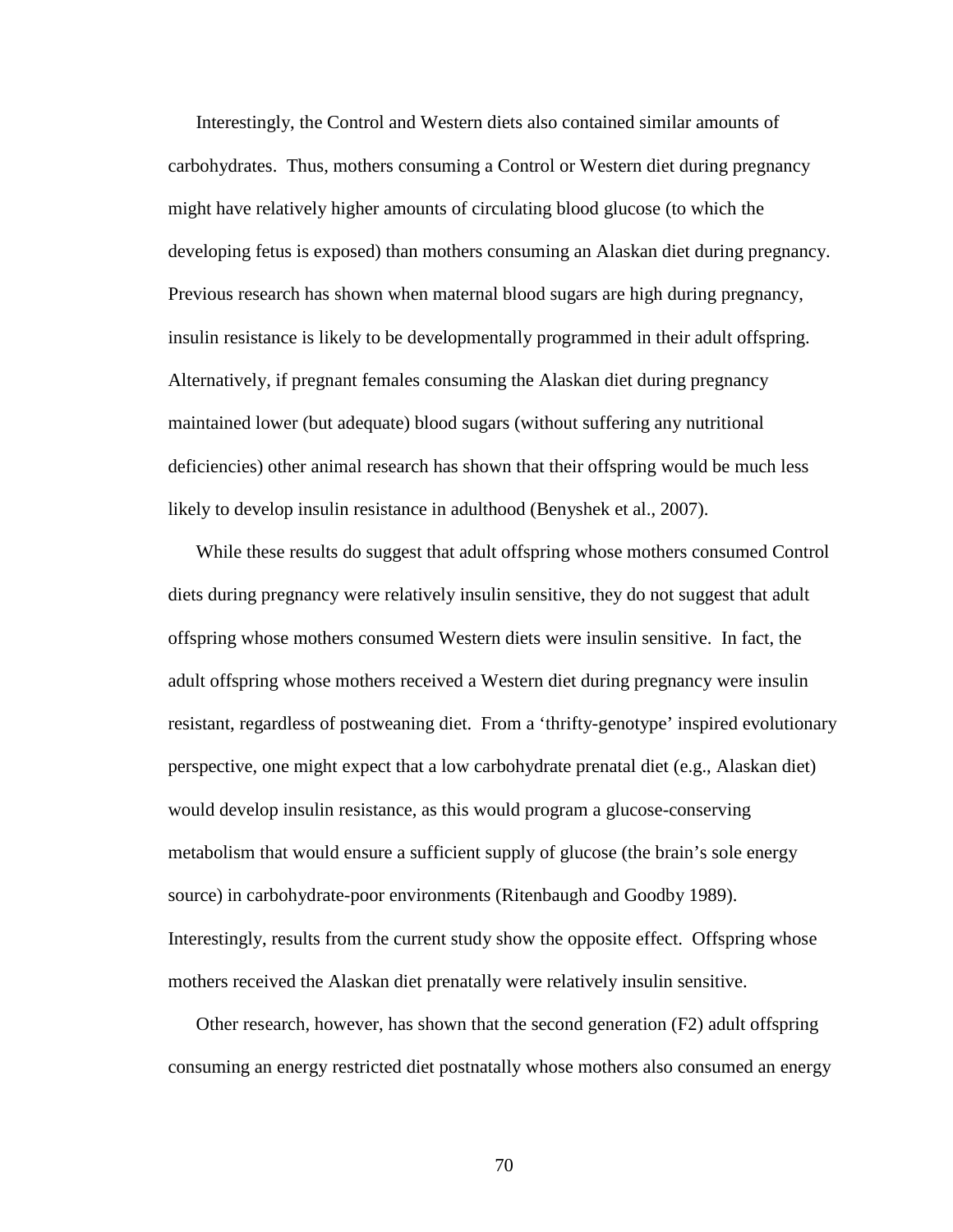restricted diet during pregnancy and lactation, were insulin resistant (Benyshek et al., 2008). Given the findings in the present study, perhaps this means there is a *narrow range of maternal blood glucose* that programs for relative insulin sensitivity. If maternal glucose is too low and glucose-conserving, insulin resistance is developmentally programmed [i.e., the 'famine' pathway]. If, on the other hand, maternal glucose is too high, then developmentally programmed metabolic traits that ultimately lead to insulin resistance, T2D in adulthood, although via a separate route [the 'feast' pathway], occurs.

It is also possible that other developmental factors are contributing to these observed effects. Perhaps offspring whose mothers are receiving a low carbohydrate (i.e., Alaskan) prenatal diet are developmentally programmed to optimize gluconeogenesis (the conversion of protein to glucose signaled by the release of glucagon), rather than insulin resistance. If gluconeogenesis is developmentally optimized, then it is possible that offspring whose mothers are consuming an Alaskan diet during pregnancy are especially efficient at converting protein to glucose. If these same offspring are also consuming a (high fat, high carbohydrate) Western diet postweaning, the blood sugars in these animals should be especially high. Under these circumstances, blood glucose (and insulin resistance) should have been highest in this study's Alaskan prenatal-Western postweaning animals. As a result, it is likely that some other factor (e.g., high amounts of prenatal dietary omega-3s, or overall higher prenatal dietary PUFAs, or an optimal maternal blood glucose level during gestation) is primarily responsible for the observed effect of developmentally programmed insulin sensitivity.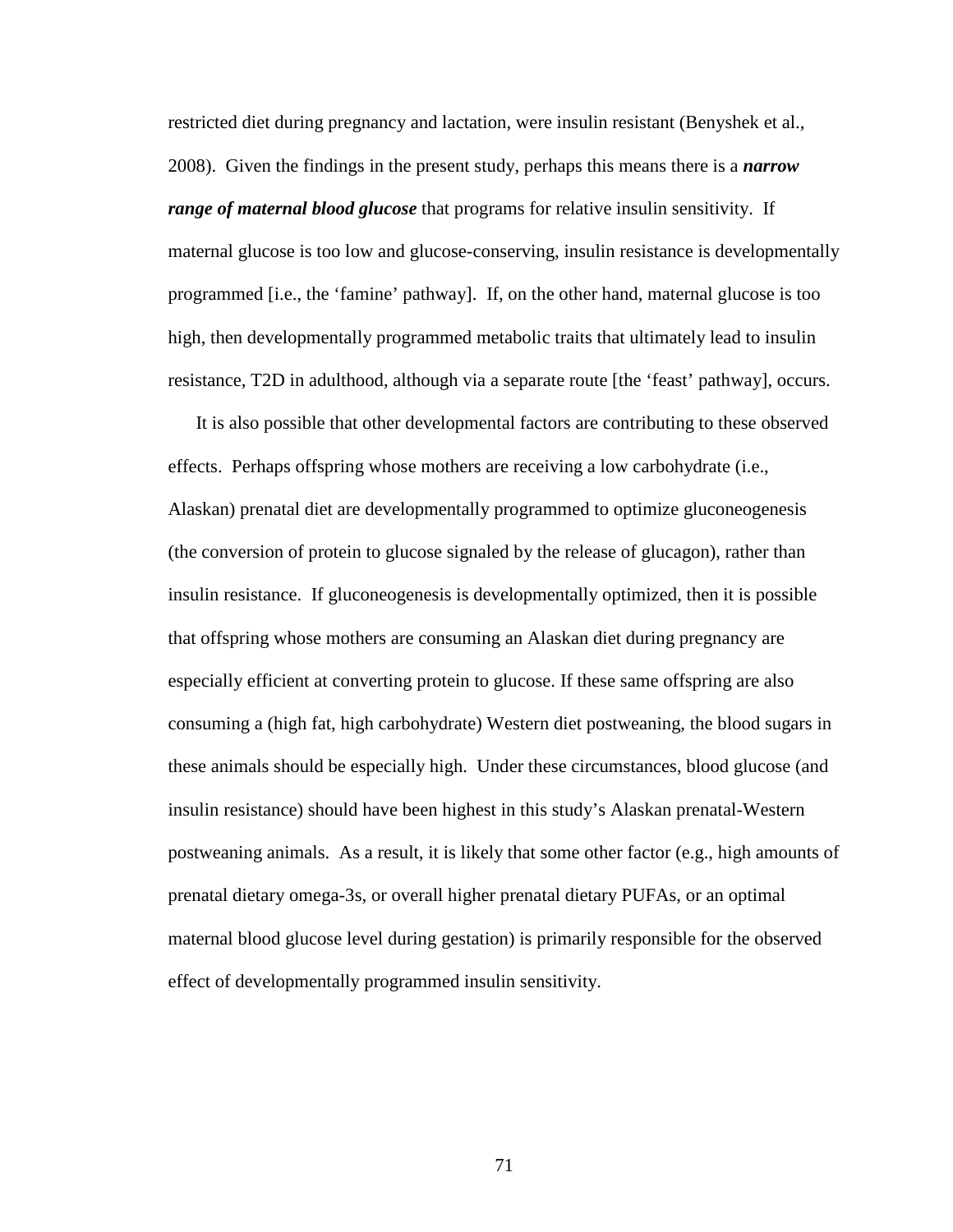#### Body Weights

Similar to what has been demonstrated in other experimental animals studies, the current study suggests that prenatal diet significantly affects growth during the perinatal period, but that postweaning diet does not significantly affect growth after weaning. This is because rodents seem to have a particularly robust body weight set-point that resists efforts of researchers to intentionally overfeed. It is not known from this study, however, at what developmental stage prenatal diet affects perinatal growth as body weights were not significantly different on day 7. By day 21 pups whose mothers consumed an Alaskan diet were significantly heavier than pups whose mothers consumed either a Control or a Western diet. Interestingly, these results are inconsistent with other studies that have examined the effects of prenatal diets that are high in omega-3s on body weight. These studies have generally found that a high omega-3 diet consumed during pregnancy leads to offspring that are lower in weight compared cohorts whose mothers consume a high omega-6 diet. This suggests that some other component of an Alaskan diet might be contributing to growth differences during the perinatal period and/or that, once again, there are relatively narrow ranges of dietary intakes, in this case PUFA intakes, that program for postnatal growth trajectories.

### **Conclusions**

#### The Traditional Yup'ik Diet and the Developmental Programming of Insulin Sensitivity

While other experimental animals studies have modeled dietary transitions that have occurred in high T2D prevalence populations, and thereby provided support for a developmental origins model of the disease in these populations (Martin et al., 1999;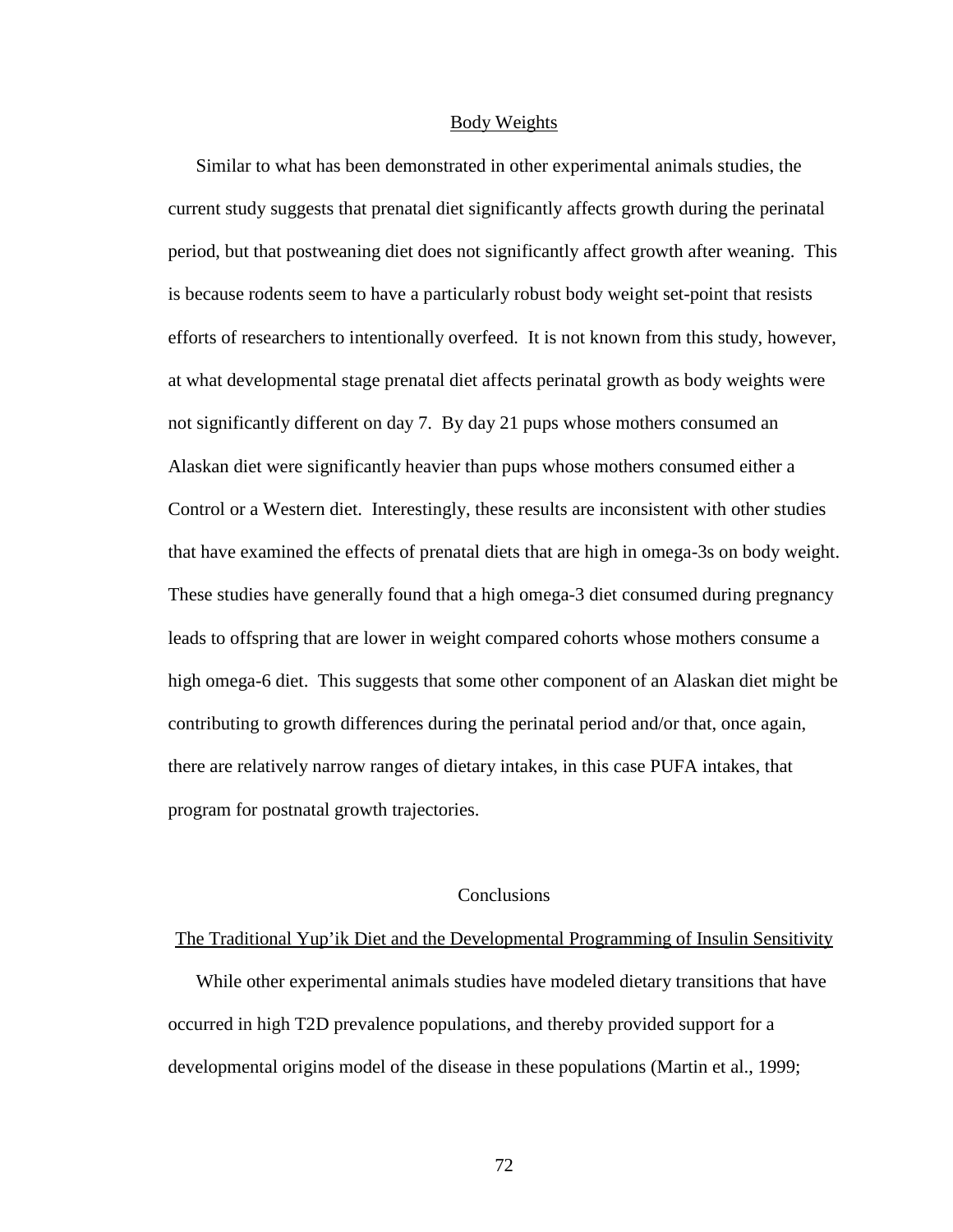Benyshek et al., 2007) the current study modeled the dietary continuity and the slower nutritional transition occurring that has occurred in a unique low prevalence population to understand how dietary processes occurring *in utero* might protect the adult offspring from the metabolic consequences associated with high fat Western diets and obesogenic lifestyles.

 The results of this study have helped to illuminate what may be part of the reason for current health paradox among contemporary Yupiit of southwestern Alaska. This study suggests that some dietary component(s) of a traditional Yup'ik diet consumed during pregnancy and lactation, confers a protective effect on glucose and insulin metabolism when a high saturated fat, Western diet is consumed postweaning. It is possible that the low prevalence of T2D and Metabolic Syndrome among Yupiit can be explained by the continued reliance on traditional subsistence items in their current diets.

### Ideas for Future Research

 As evidence for the developmental origins of health and disease continues to gain strength, it becomes imperative to further refine the role that various early life exposures and conditions, interacting at different stages of development, play in the development of chronic disease – especially those in which insulin resistance has been identified as the linchpin. There are many possibilities for future experimental animal studies that might address such pressing concerns. One possibility is to use the same diet lines that were created in the current study, but to then cross foster (diet lines) at birth to determine the specific role the nursing period has on glucose, insulin, and lipid metabolism. It is also important to understand what kind of multigenerational protective effects insulinsensitizing prenatal diets might have, especially among animals consuming high saturated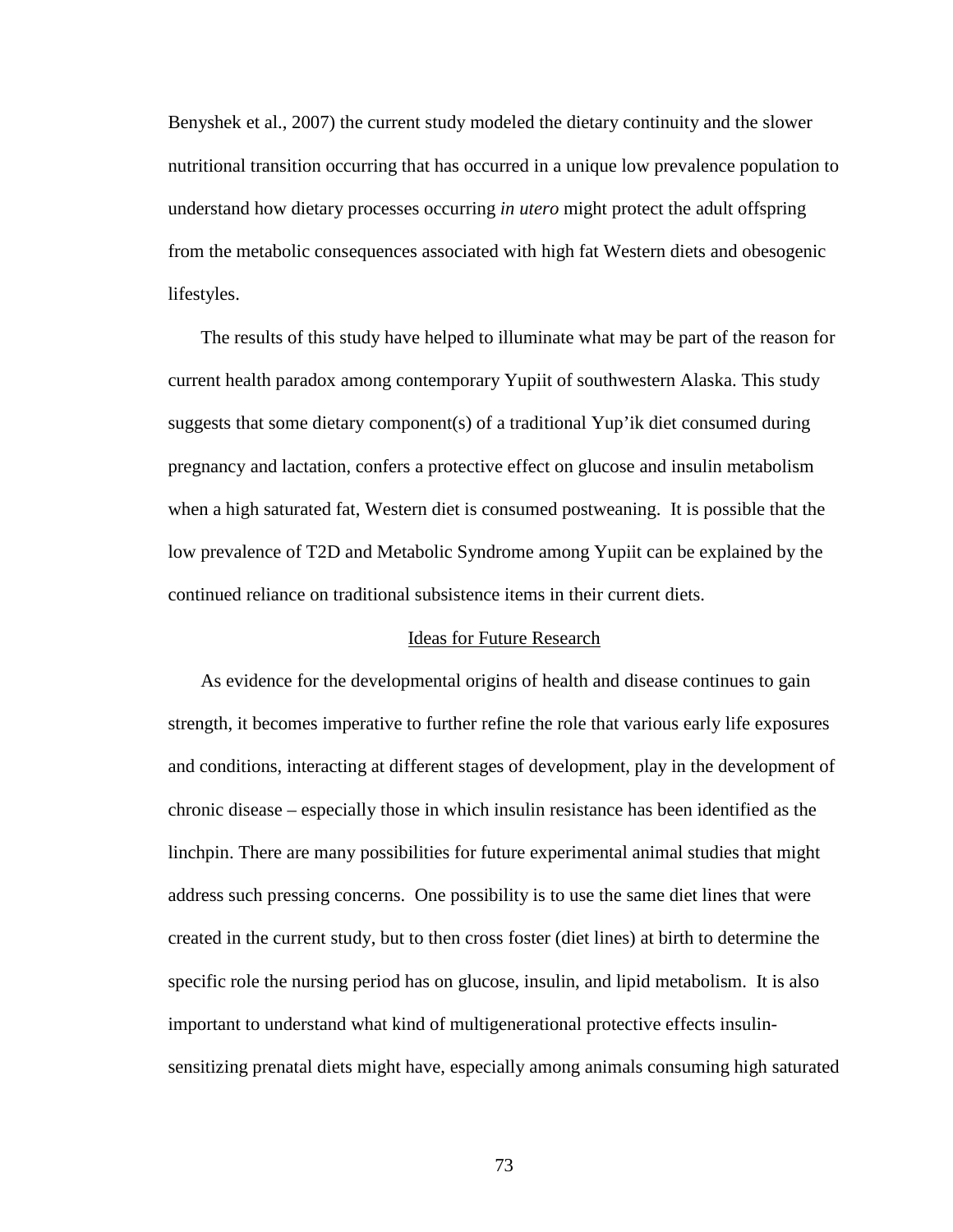fat Western diets. In other words, to what extent do insulin-sensitizing prenatal diets protect against insulin resistance in future generations, even if they continue to consume a high fat - Western diet.

 Considering that this study found a potential T2D 'protective' (i.e., insulinsensitizing) effect on glucose and insulin metabolism when mothers consumed Yup'ik modeled Alaskan diet during pregnancy and nursing, the results raise another question. Does the timing matter? Does an Alaskan diet consumed during the first, second, or third trimester of pregnancy have differential effects on the developmental programming of insulin metabolism in adult offspring?

### Education, Prevention, and Intervention

Western culture today plays a predominant role in shaping/changing diet and lifestyle in developing and developed countries around the world. This diffusion of cultural components (i.e., clothing, diet, leisure activities) can occur at a rapid pace and pose significant consequences for other societies, especially in economically developing countries. Those poverty stricken communities, which are less likely to have access to health care and nutritionally dense foods, and health promoting resources, are at increased risk for both the development of T2D (as a result of their own personal prenatal history) and perpetuation of T2D. As Western diet and lifestyles continue to influence countries around the world, the need for healthcare management and especially effective disease prevention programs in these countries becomes crucial.

While other studies have sought to understand how T2D and other obesity related disorders are transmitted across generations, this study sought to shed light on how prenatal diets might protect against the development of metabolic traits associated with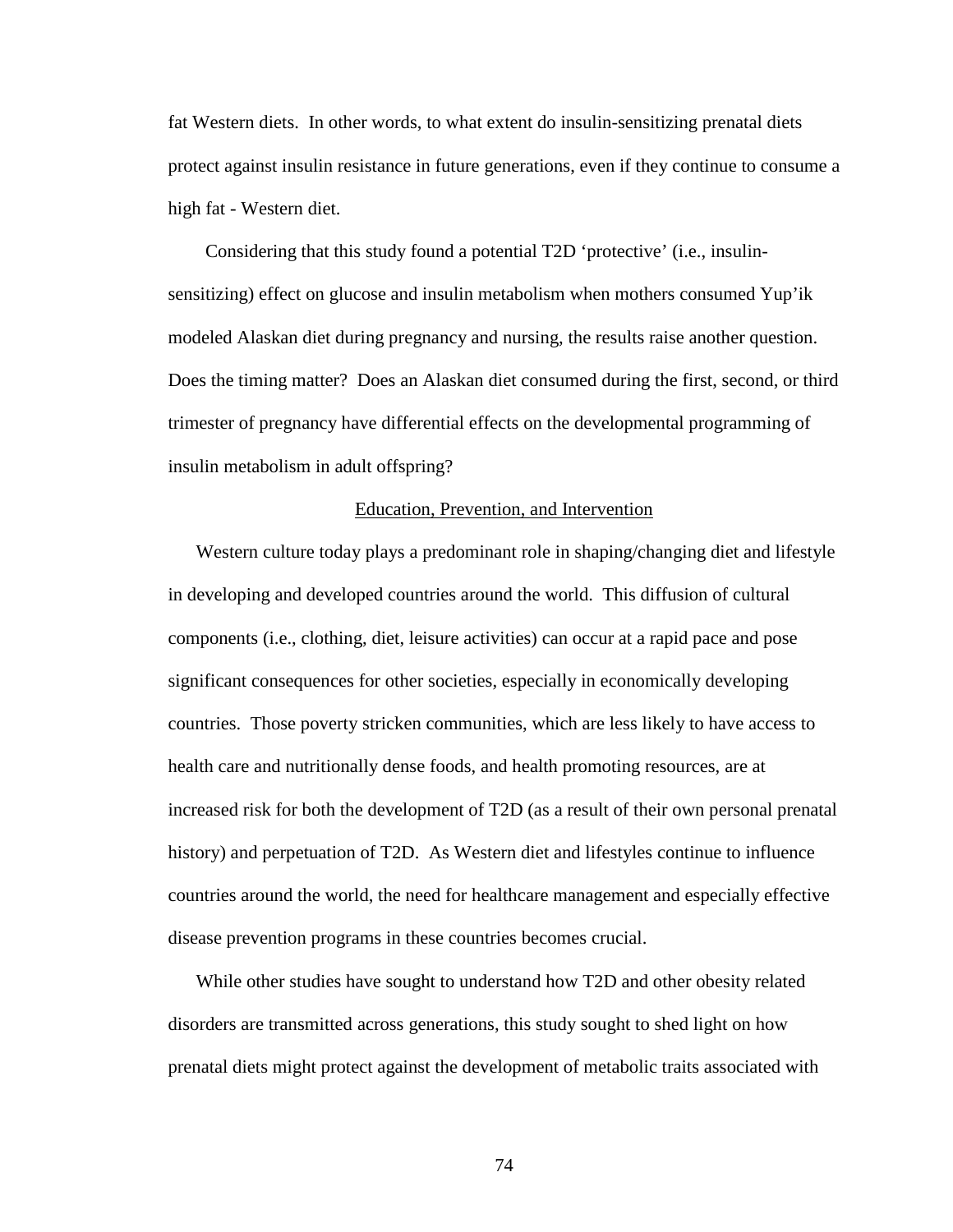these diseases. While the results of the current study are preliminary and should be interpreted with caution, the current study suggests that carefully designed and monitored dietary interventions during the prenatal period may be able to offer significant protection to offspring from metabolic disorders in adult life.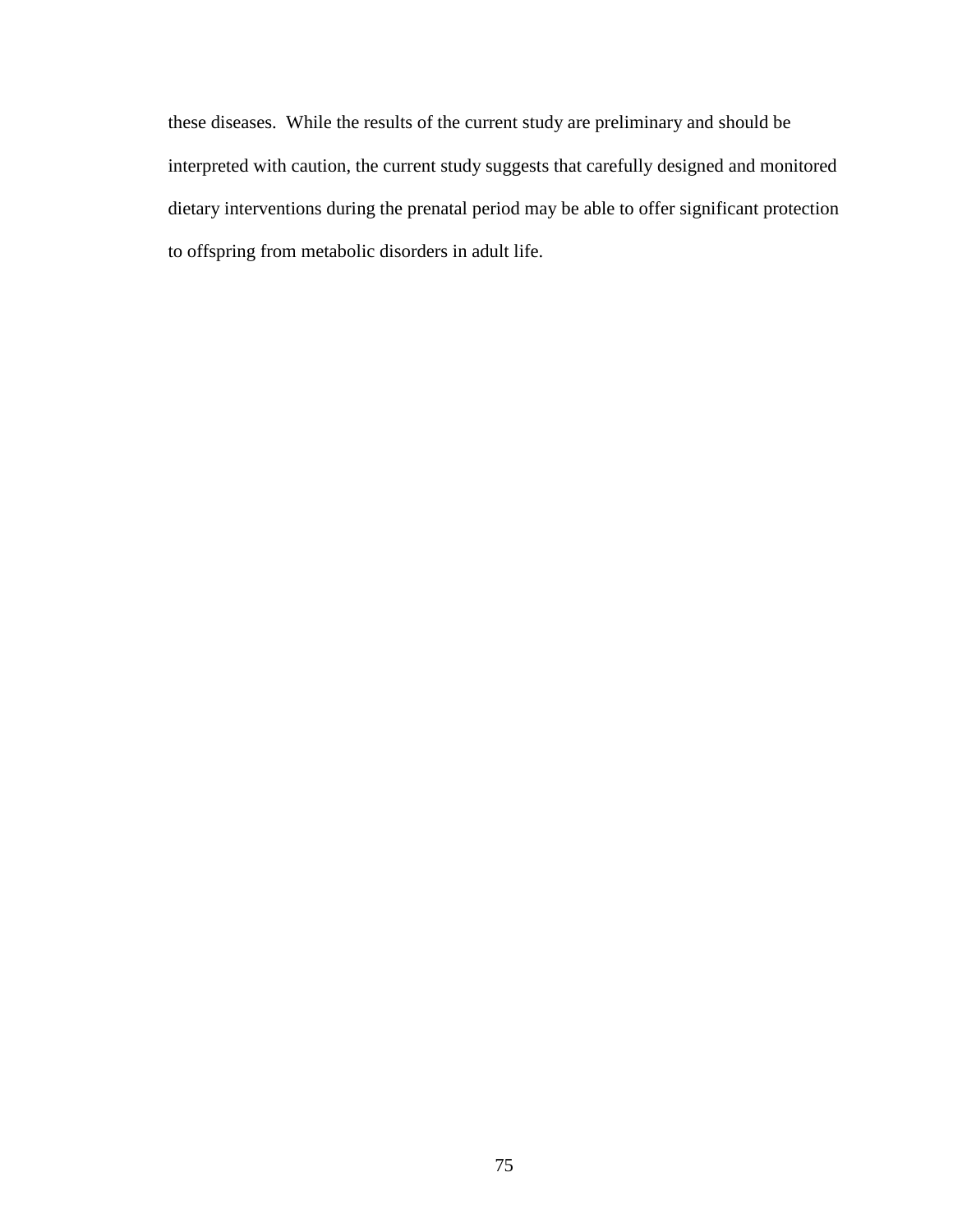### BIBLIOGRAPHY

Adler AI, EJ Boyko, CD Schraer, and NJ Murphy

 1994 Lower Prevalence of Impaired Glucose Tolerance and Diabetes Associated With Daily Seal Oil or Salmon Consumption Among Alaska Natives. Diabetes Care 17:12 1498-1501.

Adler AI, EJ Boyko, CD Schraer, NJ Murphy

 1995 The Negative Association Between Traditional Physical Activities and the Prevalence of Glucose Intolerance in Alaska Natives. Diabetic Medicine 13:555-560.

Alaska Department of Health and Social Services

 2003 Division of Public Health, Section of Epidemiology, Health Promotion Unit http://www.epi.alaska.gov/pubs/obesityburden/obesityburden.pdf

Amusquivar E, J Ruperez, C Barbas, and E Herrera

 2000 Low arachidonic acid rather than alpha-tocopherol is responsible for the delayed postnatal development in offspring of rats fed fish oil instead of olive oil during pregnancy and lactation. Journal of Nutrition 130:2855-2865.

Ballew Carol, Angela Ross, Rebecca Wells, Vanessa Hiratsuka. 2004 Final Report on the Alaska Traditional Diet Survey. Alaska Native Health Board

Barker James H

 1993 Always Getting Ready Upterrlainarluta: Yup'ik Eskimo Subsistence in Southwest Alaska. Seattle and London: University of Washington Press.

### Barnard RJ, CK Roberts, SM Varon, and JJ Berger

 1998 Diet-Induced Insulin Resistance Precedes other Aspects of the Metabolic Syndrome. Journal of American Physiology 84(4):1311-1315.

Baur LA, J O'Connor, DA Pan, AD Kriketos, LH Storlein,

 1998 The Fatty Acid Composition of Skeletal Muscle Membrane Phospholipid: Its Relationship with the Type of Feeding and Plasma Glucose Levels in Young Children. Metabolism 47:106-112.

#### Belobradjic DP, GH McIntosh, and JA Owens

 2004 A High-Whey-Protein Diet Reduces Body Weight Gain and Alters Insulin Sensitivity Relative to Red Meat in Wistar Rats. The Journal of Nutrition 134:1454- 1458.

Benyshek, Daniel C, John F Martin, and Carol S Johnston

 2001 A Reconsideration of the Origins of the Type 2 Diabetes Epidemic among Native Americans and the Implications for Intervention Policy. Medical Anthropology 20:25-64.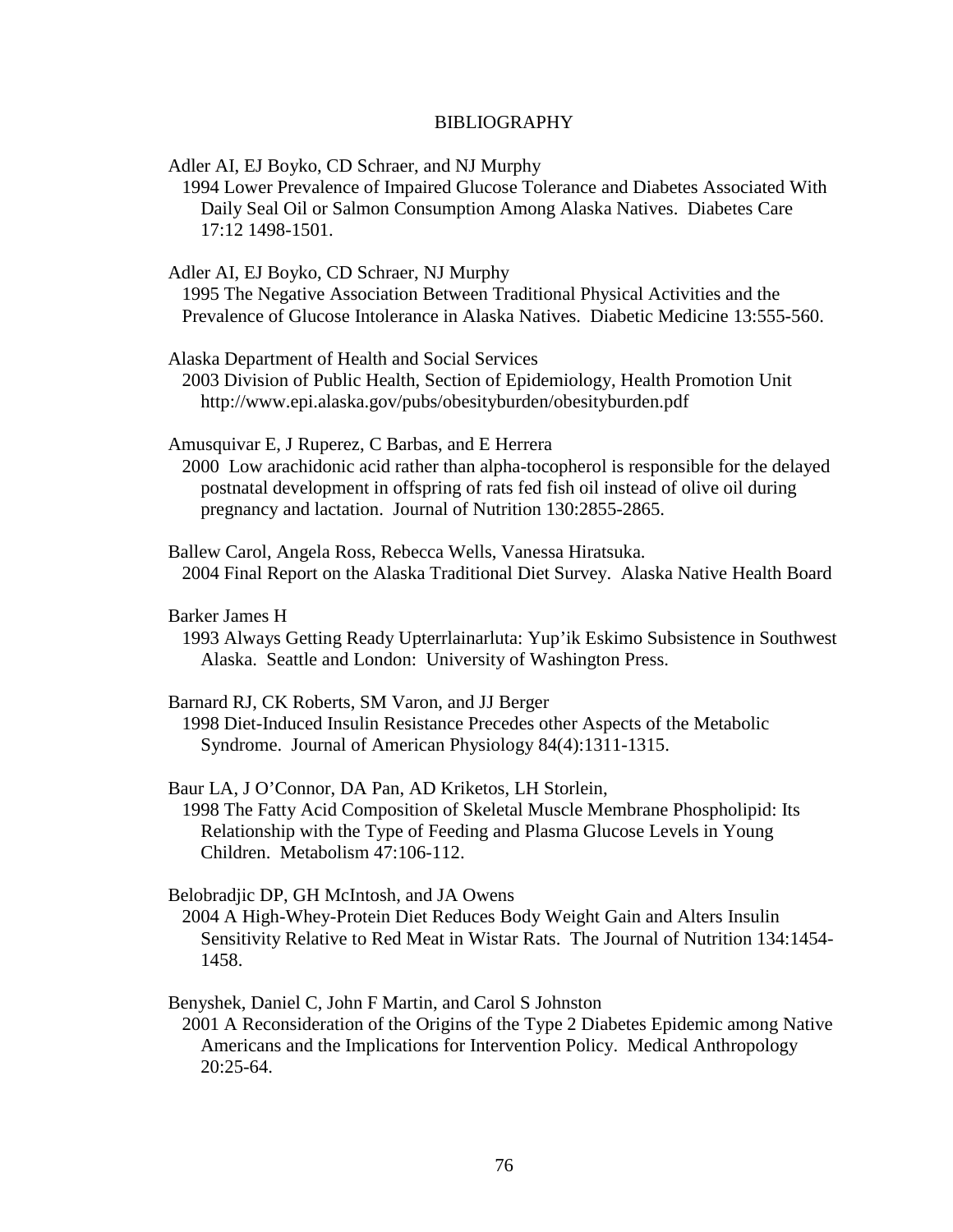Benyshek DC, CS Johnston and JF Martin

 2004 Post-natal Diet Determines Insulin Resistance in Fetally Malnourished, Low Birthweight Rats (F1) but Diet does not Modify the Insulin Resistance of Their Offspring (F2). Life Sciences 74:3033-3041.

Benyshek Daniel C, and James T Watson

 2006 Exploring the Thrifty Genotype's Food-Shortage Assumptions: A Cross-Cultural Comparison of Ethnographic Accounts of Food Security Among Foraging and Agricultural Societies. American Journal of Physical Anthropology 131:120-126.

Benyshek DC, CS Johnston, and JF Martin

 2006 Glucose Metabolism is Altered in the Adequately-Nourished Grand-Offspring (F3 Generation) of Rats Malnourished During Gestation and Perinatal Life. Diabetologia 5:26.

### Benyshek Daniel C.

 2007 The Developmental Origins of Obesity and Related Health Disorders: Prenatal and Perinatal Factors. Collegium Antropologicum 31(1):11-17.

Benyshek Daniel C, Carol S Johnston, John F Martin, and William D. Ross 2008 Insulin Sensitivity is Normalized in the Third Generation (F3) Offspring of Developmentally Programmed Insulin Resistant (F2) Rats Fed an Energy-Restricted diet. Nutrition and Metabolism 5:26.

### Bergmann, Carl

 1847 "Über die Verhältnisse der Wärmeökonomie der Thiere zu ihrer Grösse". Göttinger Studien 3(1): 595–708.

#### Boden G, K Sargrad, C Homko, M Mozzoli, and TP Stein

 2005 Effect of a Low-Carbohydrate Diet on Appetite, Blood Glucose Levels, and Insulin Resistance in obese patients with type 2 diabetes. Annals of Internal Medicine 142(6):403-11.

Boyer Bert B, Gerald V Mohatt, Rosemarie Plaetke, Johanna Herron, and L Kimber Stanhope, Charles Stephensen, Peter J Havel, and the CANHR Project Team 2007 Metabolic Syndrome in Yup'ik Eskimos: The Center for Alaska Native Health Research (CANHR) Study. Obesity 15(11):2535-2540.

Broadhurst CL

 1997 Balanced intakes of natural triglycerides for optimum nutrition: an evolutionary and phytochemical perspective. Medical Hypotheses 49:247-261.

### Centers for Disease Control and Prevention:

 2003 Prevalence of diagnosed Diabetes among all ethnic groups in the United States, MMWR Morb Motal Wkly Rpt.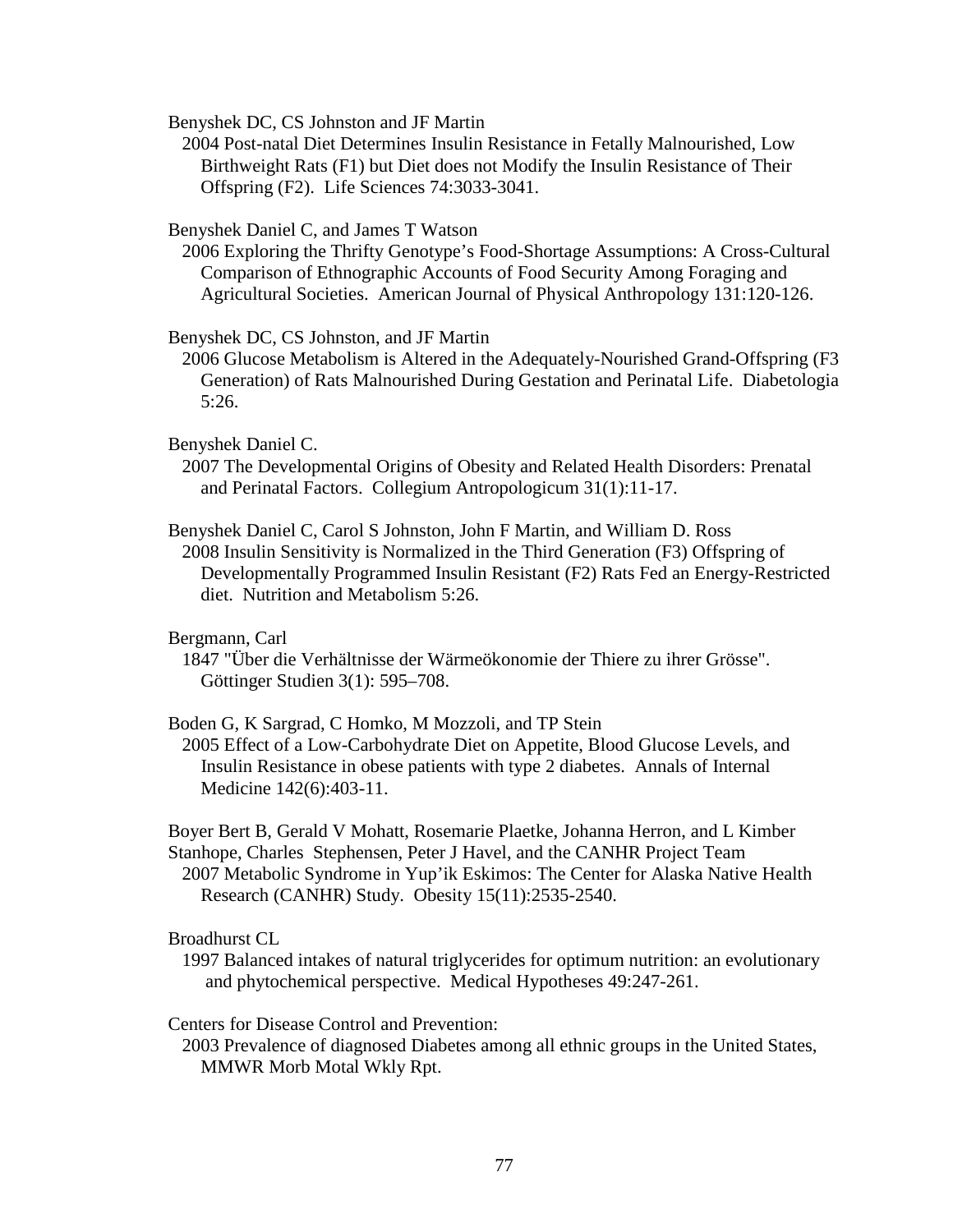Centers for Disease Control and Prevention

 2007 http://www.cdc.gov/diabetes/pubs/pdf/ndfs\_2007.pdf 2008 http://www.cdc.gov/diabetes/statistics/index.htm

Chapman Clare, Linda M Morgan, and Margret C Murphy

 2000 Maternal and Early Dietary Fatty Acid Intake: Changes in Lipid Metabolism and Liver Enzymes in Adult rats. The Journal of Nutrition 130(2):146-51.

Clarke Steven D

 2000 Polyunsaturated Fatty Acid Regulation of Gene Transcription: A Mechanism to Improve Energy Balance and Insulin Resistance. British Journal of Nutrition 8, Suppl 1:S59-S66.

### Colagiuri S, and JC Brand Miller

 1997 The Metabolic Syndrome: From Inherited Survival Trait to a Health Care Problem. Experimental and Clinical Endocrinology and Diabetes 105, Suppl 2.

### Das UN

- 2001 Nutritional Factors in the Pathobiology of Human Essential Hypertension. Nutrition 17:337-346.
- Dewailly E, C Blanchet, S Lemieux, L Sauve, S Gingras, P Ayotte, and BJ Holub 2001 n-3 Fatty acids and Cardiovascular Disease Risk Factors Among the Inuit of Nunavik. American Journal of Clinical Nutrition 74(4):464-73.

### Draper HH

- 1977 The Aboriginal Eskimo Diet in Modern Perspective. American Anthropologist 79:309-316.
- Ebbesson Sven OE, John Kennish, Lars Ebbesson, Oscar Go, and Jeunliang Yeh 1999 Diabetes is Related to Fatty Acid Imbalance in Eskimos. International Journal of Circumpolar Health 58:108-119.

## Ebbesson S

 2002 Fats and Diabetes prevention in Inuits. Paper presented at the International Society for the Study of Fatty Acids and Lipids. Montreal, Canada, May 7.

Ebbesson Sven OE, PM Risica, Lars OE Ebbesson, and John M Kennish John M 2005 Eskimos have CHD Despite High Consumption of Omega-3 Fatty Acids: The Alaska Siberia Project. International Journal of Circumpolar Health 64(4):387-395.

Ebbeson Sven OE, PM Risica, Lars OE Ebbesson, John M Kennish, and M Elizabeth Tejero

 2005 Omega-3 Fatty Acids Improve Glucose Tolerance and Components of the Metabolic Syndrome in Alaskan Eskimos: The Alaska Siberia Project. International Journal of Circumpolar Health 64(4):396-408.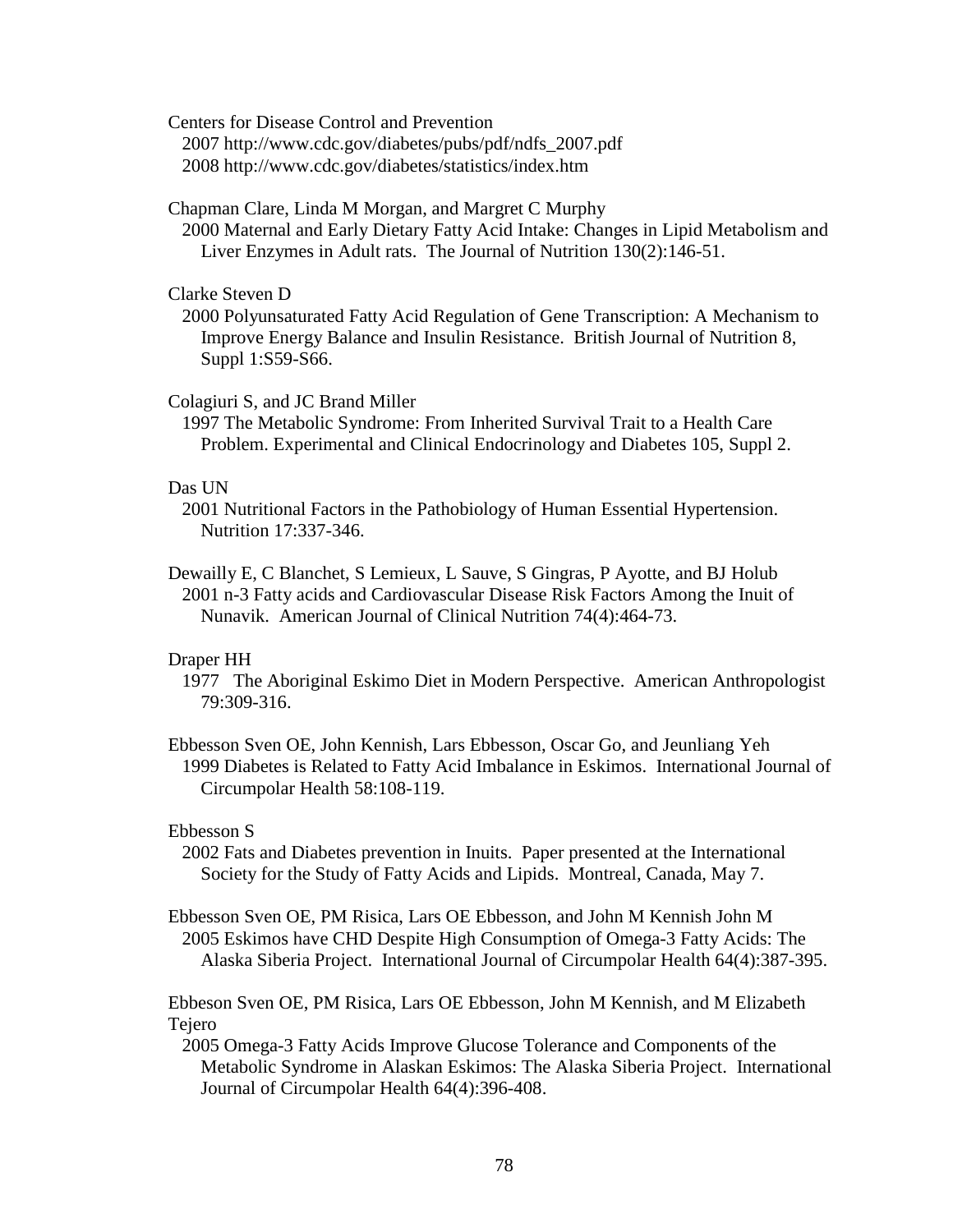Ellanna Linda J, and Polly C Wheller

 1989 Wetlands and Subsistence-Based Economies in Alaska, U.S.A. Arctic and Alpine Research 21(4):329-340.

Farnsworth E, ND Luscombe, M Noakes, G Wittert, E Argyiou, and PM Clifton 2003 Effects of a High Protein, Energy Restricted Diet on Body Composition, Glycemic control, and Lipid Concentrations in Overweight and Obese Hyperinsulinemic Men and Women. American Journal of Clinical Nutrition 78(1):31-9.

Fickova Maria, Pierre Hubert, Gerard Cremel, and Claude Leray

 1997 Dietary (n-3) and (n-6) Polyunsaturated Fatty Acids Rapidly Modify Fatty Acid Composition and Insulin Effects in Rat Adipocytes. The Journal of Nutrition 128(3):512-519.

Fickova M, P Hubert, G Cremel, and C Leray

 1998 Dietary (n-3) and (n-6) Polyunsaturated Fatty Acids Rapidly Modify Fatty Acid Composition and Insulin Effects in Rat Adipocytes. The Journal of Nutrition 128(3):512-9.

Field Catherine J, Edmond A Ryan, Alan BR Thomson, and Thomas Clandinin 1990 Diet Fat Composition Alters Membrane Phospholipid Composition, Insulin Binding, and Glucose Metabolism in Adipoytes from Control and Diabetic Animals. The Journal of Biological Chemistry. 265(19):11143-11150.

Frassetto LA, M Schloetter, M Mietus-Synder, RC Morris Jr., and A Sebastian 2009 Metabolic and Physiologic Improvements from Consuming a Paleolithic, Hunter- Gatherer Type Diet. European Journal of Clinical Nutrition 63(8):947-55.

Gluckman, Peter, and Mark Hanson 2005 The Fetal Matrix. United Kingdom: Cambridge University Press.

Godfrey Keith M, and David JP Barker

 2000 Fetal Nutrition and Adult Disease. American Journal of Clinical Nutrition 71(suppl):1344S-52S.

#### Hales CN and DJP Barker

 1992 Type 2 (non-insulin-dependent) Diabetes Mellitus: The Thrifty Phenotype Hypothesis. Diabetologia 35:595-601.

Heller CA and EM Scott

 1967 The Alaska Dietary Survey, 1956-1961. Washington, DC: US Dept of Health, Education and Welfare. DHEW (PHS) publication 999-AH-2.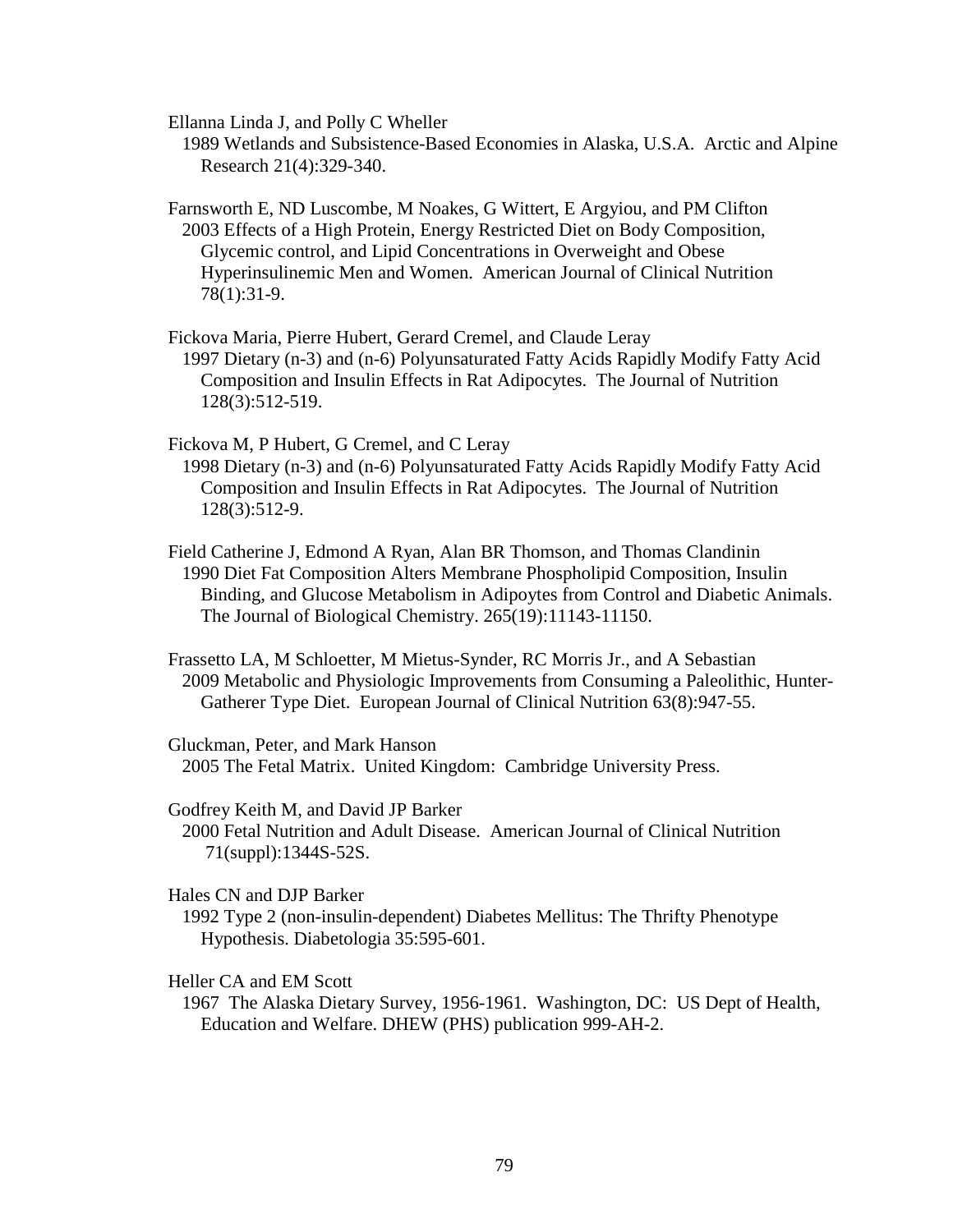Innis SM and HV Kuhnlein

 1987 The fatty acid composition of Northern-Canadian marine and terrestrial mammals. Acta Medica Scandinavica 222(2):105-9.

Jimenez-Chillaron JC, M Hernandez-Valencia, A Lightner, RR Faucette, C Reamer, R Przybyla, S Ruest, K Barry, JP Otis, and ME Patti

 2006 Reductions in Caloric Intake and Early Postnatal Growth Prevent Glucose Intolerance and Obesity Associated with Low birthweight. Diabetologia 49(8):1974- 84.

### King H and M Rewers

 1993 Global Estimates for Prevalence of Diabetes Mellitus and Impaired Glucose Tolerance in Adults. Diabetes Care 16(1):157-177.

#### Klein David R

 1966 Waterfowl in the Economy of the Eskimos on the Yukon-Kuskokwim Delta, Alaska. Arctic 19(4):319-336.

#### Knapp Barbara and Peter Panruk

 1978 Southwest Alaska Eskimo Dietary Survey of 1978. Report for the Yukon Kuskokwim Health Corporation 1-15.

Korotkova Marina, Britt G Gabrielsson, Malin Lonn, Lars A Hanson, and Birgitta Strandvik

 2002 Leptin Levels in Rat Offspring are Modified by the Ratio of Linoleic to Alpha- Linolenic Acid in the Maternal Diet. Journal of Lipid Research 43:1743-1749.

### Liang C, ME, Oest, and MR Prater

 2009 Intrauterine Exposure to High Saturated Fat Diet Elevates Risk of Adult-Onset Chronic Diseases in C57BL/6 mice. Birth Defects Research Part B Developmental and Reproductive Toxicology 86(5):377-84.

Luo Jing, Salwa W Rizkalla, Josette Boillot, Catherine Alamowitch, Hassan Chaib, Francoise Bruzzo, Nelly Desplanque, Anne-Marie Daliz, Georges Durand, and Gerard Slama

 1996 Dietary (n-3) Polyunsaturated Fatty Acids Improve Adipocyte Insulin Action and Glucose Metabolism in Insulin-Resistant Rats: Relation to Membrane Fatty Acids. The Journal of Nutrition 126(8):1951-1958.

Mann George V, Edward M Scott, Laurence M Hursh, Christine A Heller, John B Youmans, Frank Consolazio, Edwin B Bridgforth, Albert L Russell, and M Silverman 1962 The Health and Nutritional Status of Alaskan Eskimos. American Journal of Clinical Nutrition 11:31-76.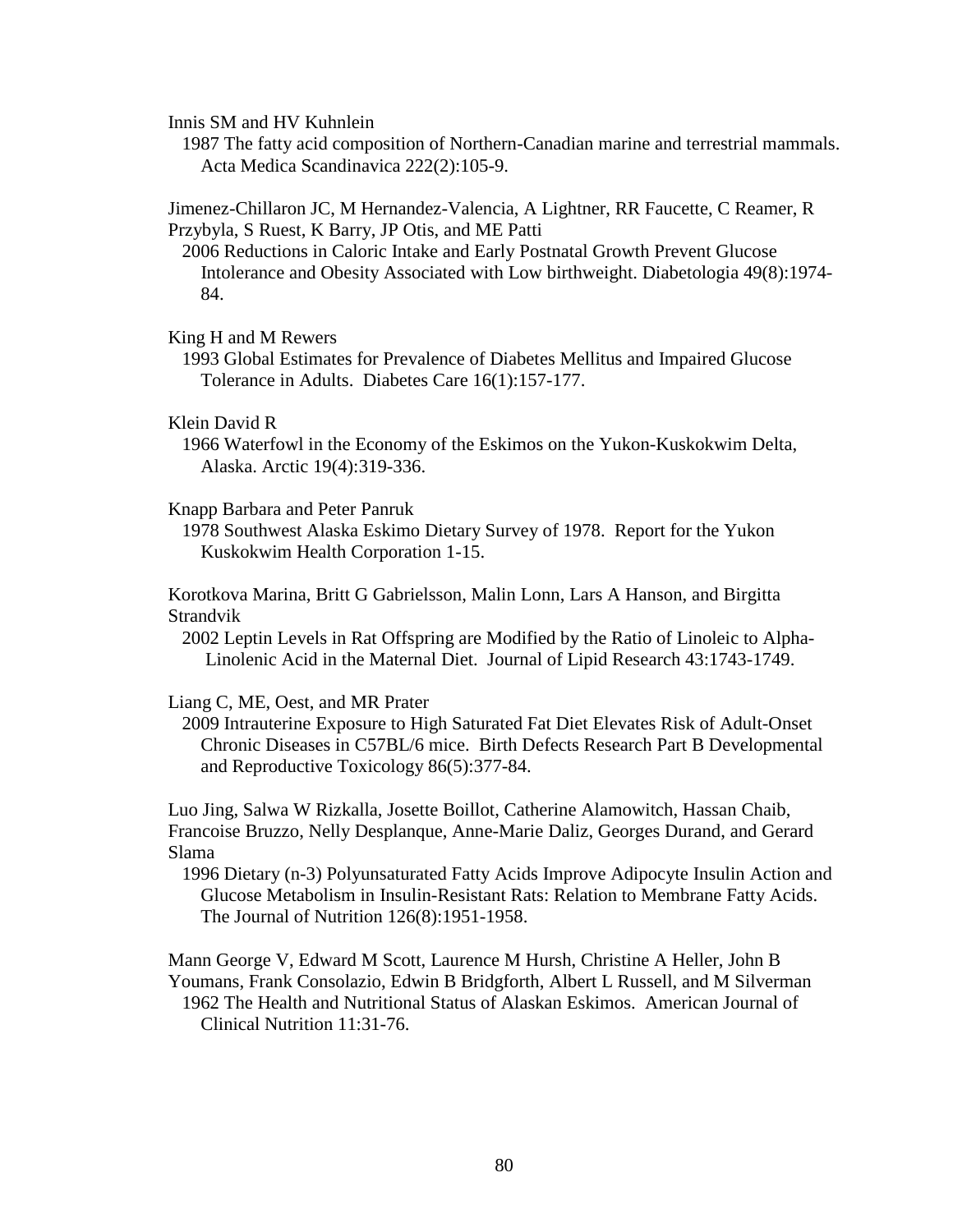Martin John F, Carol S Johnston, Chung-Ting Han, and Daniel C Benyshek 1999 Nutritional Origins of Insulin Resistance: A Rat Model for Diabetes-Prone Human Populations. The Journal of Nutrition 130:741-44.

Mohatt Gerald V, Rosemarie Plaetke, Joseph Klejka, Cecile Lardon, Andrea Bersamin, Scarlett Hopkins, Michelle Dondanville, and Johanna Herron

 2007 The Center for Alaska Native Health Research Study: A Community-Based Participatory Research Study of Obesity and Chronic Disease-Related Protective and Risk Factors. International Journal of Circumpolar Health 66(1):8-18.

Mouratoff GJ, NV Carroll, EM Scott

 1967 Diabetes mellitus in Eskimos. Journal of the American Medical Association 199(13):107-12.

Murphy Neil J, Cynthia D Schraer, Maureen C Thiele, Edward J Boyko, Lisa R Bulkow, Barbara J Doty, and Anne P Lanier

 1995 Dietary Change and Obesity Associated with Glucose Intolerance in Alaska Natives. Journal of the American Dietetic Association 95(6):676-682.

Naske, Claus M, and Herman E Slotnick

1987 Alaska: A History of the 49<sup>th</sup> State. Second Edition. Norman and London: University of Oklahoma Press.

Naylor JL, CD Schraer, AM Mayer, AP Lanier, CA Treat, and NJ Murphy 2003 Diabetes Among Alaska Natives: A Review. International Journal of Circumpolar Health 62(4):363-387.

## Neel JV

 1962 Diabetes Mellitus: A "Thrifty" Genotype Rendered Detrimental by "Progress". American Journal of Human Genetics 14:353-362.

Nettleton Joyce A, and Robert Katz

 2005 N-3 Long-Chain Polyunsaturated Fatty Acids in Type 2 Diabetes: A Review. Journal of the American Dietetic Association 105:428-440.

Nobmann Elizabeth D, Rafael Ponce, Claudia Mattil, Richard Devereux, Bennett Dyke, Sven OE Ebbesson, Sandra Laston, Jean MacCluer, David Robbins, Terry Romenesko, Giacomo Ruotolo, Charlotte R Wenger, and Barbara V Howard

 2005 Dietary Intakes Vary with Age among Eskimo Adults of Northwest Alaska in the GOCADAN Study, 2000-2003. The Journal of Nutrition 135:856-862.

Parkinson Alan J, Aurea L Cruz, William L Heyward, Lisa R Bulkow, David Hall, Louise Barstaed, and William E Connor

 1994 Elevated Concentrations of Plasma w-3 Polyunsaturated Fatty Acids Among Alaskan Eskimos. American Journal of Clinical Nutrition 59:384-8.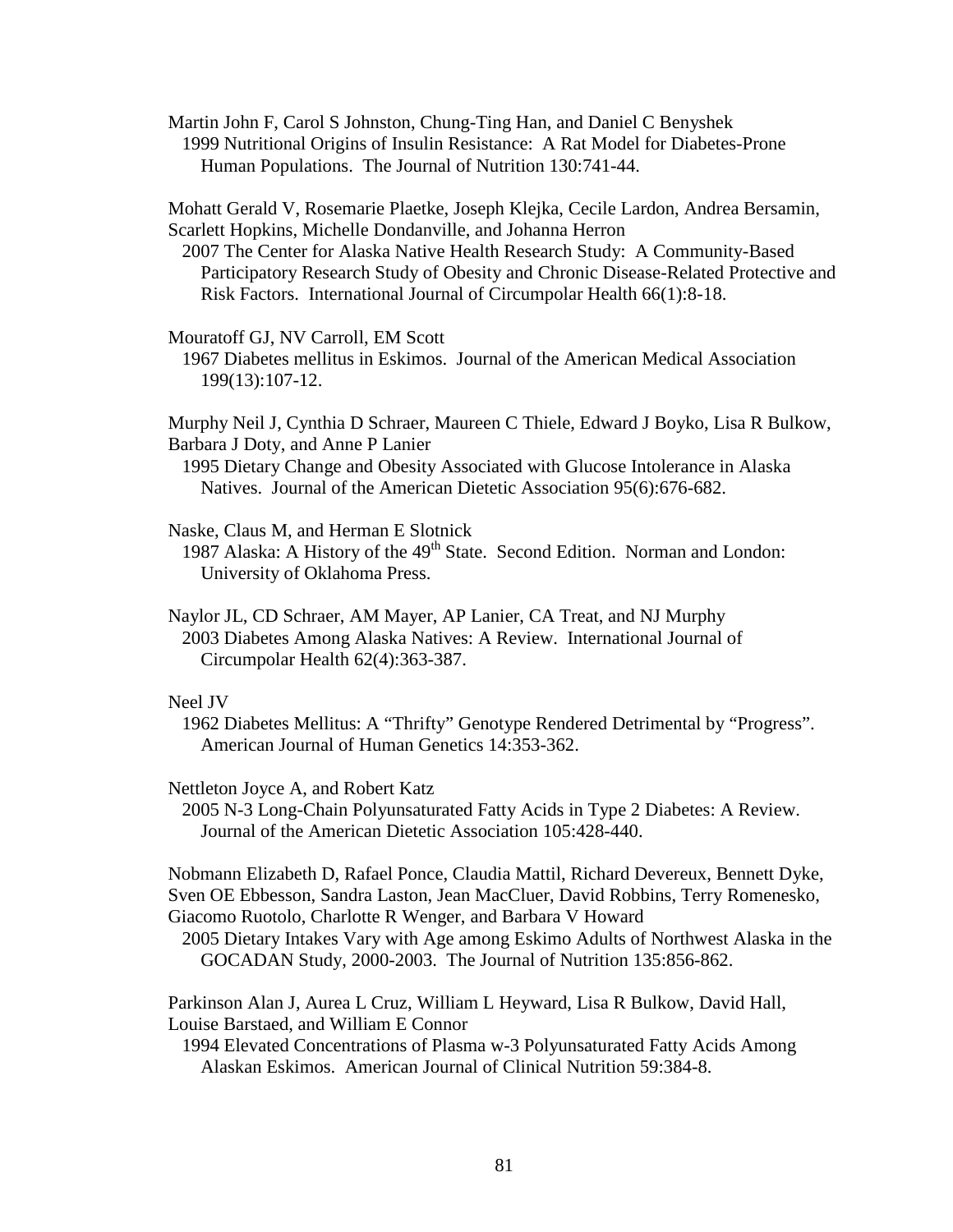Pella Daniel, Ram B Singh, Kuniaki Otsuka, Chern-an Chiang, Shashank R Joshi 2004 Nutritional Predictors and Modulators of Insulin Resistance. Journal of Nutritional and Environmental Medicine 14(1): 3-16.

Perez-Matute P, N Perez-Echarri, JA Martinez, A Marti, and MJ Moreno-Aliaga 2007 Eicosapentaenoic Acid Actions on Adiposity and Insulin Resistance in Control and High-Fat-Fed Rats: Role of Apoptosis, Adiponectin and Tumour Necrosis Factor-Alpha. British Journal of Nutrition 97(2):389-98.

Peyron-Caso E, S Fluteau-Nadler, M Kabir, M Guerre-Millo, A Quignard-Boulange, G Slama, and SW Rizkalla

 2002 Regulation of Glucose Transport and Transporter 4 (GLUT-4) in Muscle and Adipocytes of Sucrose-Fed Rats: Effects of N-3 poly- and Monounsaturated Fatty Acids. Hormone and Metabolic Research 34(7):360-6.

Piatti PM, F Monti, I Fermo, L Baruffaldi, R Nasser, G Santambrogio, MC Librenti, M Galli-Kienle, AE Pontiroli, and G Pozza G

 1994 Hypocaloric High-Protein Diet Improves Glucose Oxidation and Spares Lean Body Mass: Comparison to Hypocaloric High-Carbohydrate Diet. Metabolism 43(12): 1481-7.

Ravelli ACJ, JHP van der Meulen, RPJ Michels, C Osmond, DJP Barker, CN Hales, and OP Bleker

 1998 Glucose Tolerance in Adults after Prenatal Exposure to Famine. The Lancet 351:173-177.

Ritenbaugh C, and C Goodby

 1989 Beyong theThrifty Gene: Metabolic Implications of Prehistoric Migration into the New World. Medical Anthropology Quarterly 11:227-236.

Rossetti L, DL Rothman, RA DeFronzo, and GI Shulman

 1989 Effect of Dietary Protein on In Vivo Insulin Action and Liver Glycogen Repletion. E212-E219.

Sears Barry

 2005 The Anti-inflammation Zone: Reversing the Silent Epidemic that's Destroying our Health. New York: Harpers Collins Publishers.

Smith Janell, Paulette Johnson, Penelope Easton, Dennis Wiedman, and Emma G Widmark

 2008 Food Customs of Alaska Women of Childbearing Age: The Alaska WIC Healthy Moms Survey. Ecology of Food and Nutrition 47:485-517.

Spector Arthur A, and Mark A Yorek

 1985 Membrane Lipid Composition and Cellular Function. Journal of Lipid Research 26:1015-1035.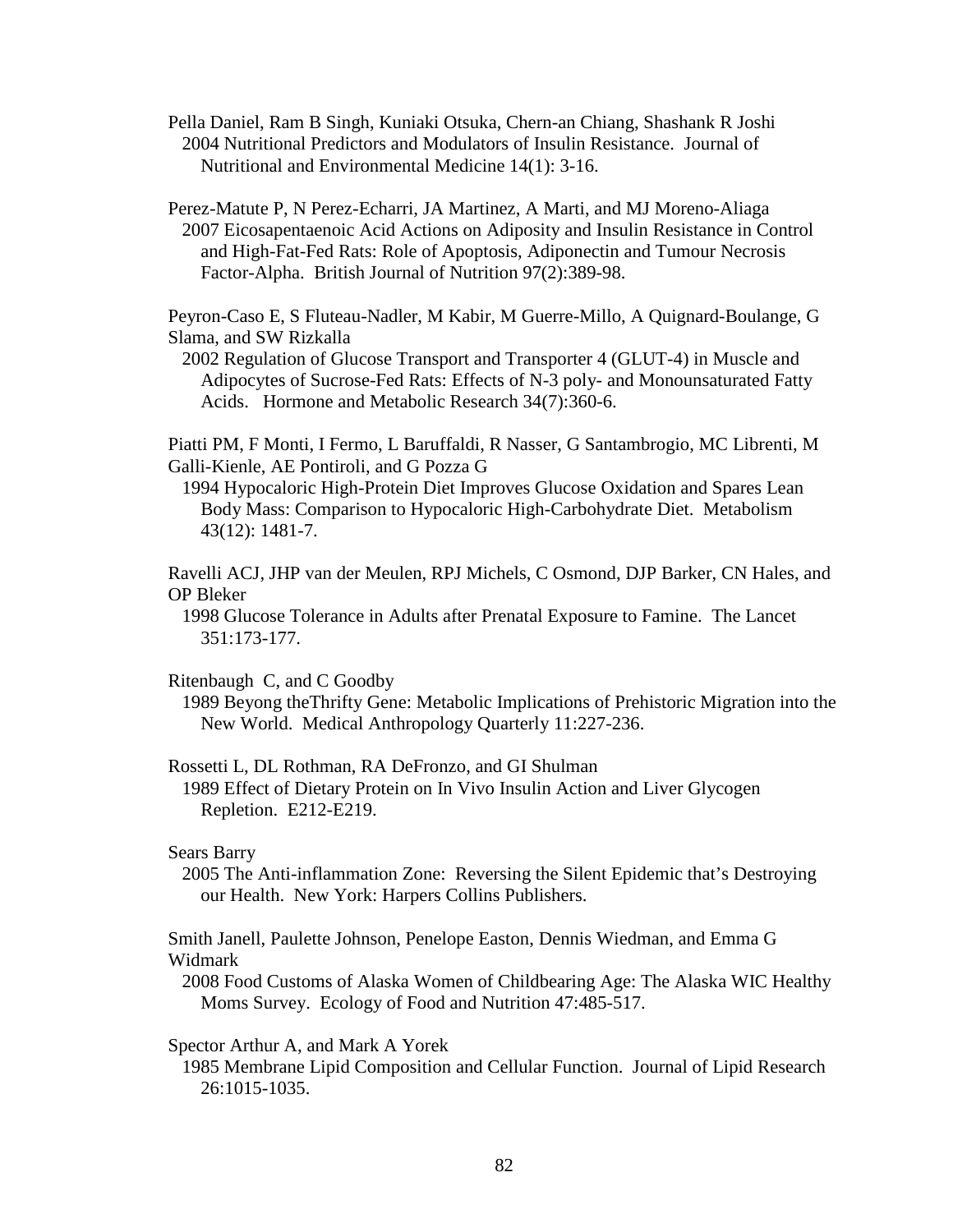Szathmary EJ

1984 Peopling of Northern North America. Acta Anthropogenet 8(1-2):79-109.

The Alaska Bureau of Vital Statisitcs.

http://www.hss.state.ak.us/dph/profiles/bethel/default.htm

The Fish Foundation

http://www.fish-foundation.org.uk (accessed August 3, 2005).

Velho G, and P Frogul

 2001 Type 2 Diabetes: Genetic Factors. *In* The Epidemiology of Diabetes Mellitus: An International Perspective. JM Ekoe, PZimmet, R Williams, eds. Pp. 141-153. England, John Wiley and Sons, Ltd.

Vickers MH, BH Breier, D McCarthy, and PD Gluckman

 2003 Sedentary Behavior During Postnatal Life is Determined by the Prenatal Environment and Exacerbated by Postnatal Hypercaloric Nutrition. American Journal of Physiology - Regulatory, Integrative, and Comparative Physiology 285(1):R271-3

Vilbergsson S, G Sigurdsson, H Sigvaldason, AB Hreidarsson,and N Sigfusson 1997 Prevaelnce and Incidence of NIDDM in Iceland: Evidence for Stable Incidence Among Males and Females 1967-1991 – the Reykjavik Study. Diabetic Medicine 14(6):491-8.

Weisinger HS, JA Armitage, AJ Sinclair, AJ Vingrys, PL Burns, RS Weisinger 2001 Perinatal Omega-3 Deficiency Affects Blood Pressure Later in Life. Nature Medicine 7:258-259.

Wild S, G Roglic, A Green, R Sicree, and H King 2004 Global Prevalence of Diabetes: Estimates for the Year 2000 and projections for 2030. Diabetes Care 27(5):1047-1053.

Wolfe Robert J, and Robert J Walker

 1987 Subsistence Economies in Alaska: Productivity, Geography, and Development Impacts. Arctic Anthropology 24(2):56-81.

World Health Organization http://www.who.int/whr/2002/en/

Young TK

 2007 Are the Circumpolar Inuit Becoming Obese? American Journal of Human Biology 19:181-189.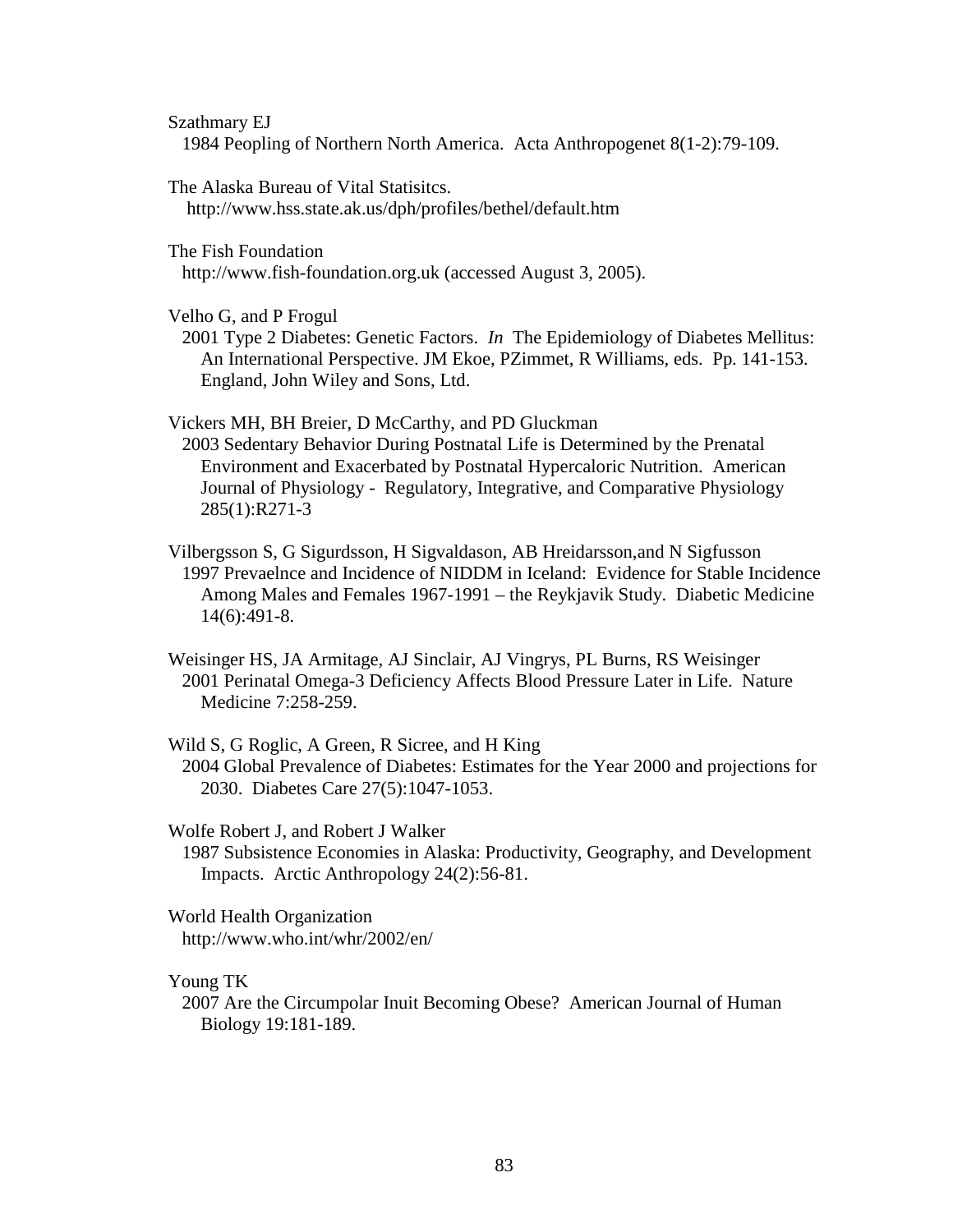Zagoskin, Laventry

 1967 Lieutenant Zagoskin's Travels in Russian America, 1842-1844: The First Ethnographic and Geographic Investigations in the Yukon and Kuskokwim Valleys of Alaska. Henry N Michael, trans. Canada: University of Toronto Press.

Zhao W, Vague P, DarmonP, Janand-Delenne B.

 2000 Effect of weight loss on adipose distribution and insulin sensitivity. Zhongguo Yi Xue Yuan Xue Bao 22(3):269-72.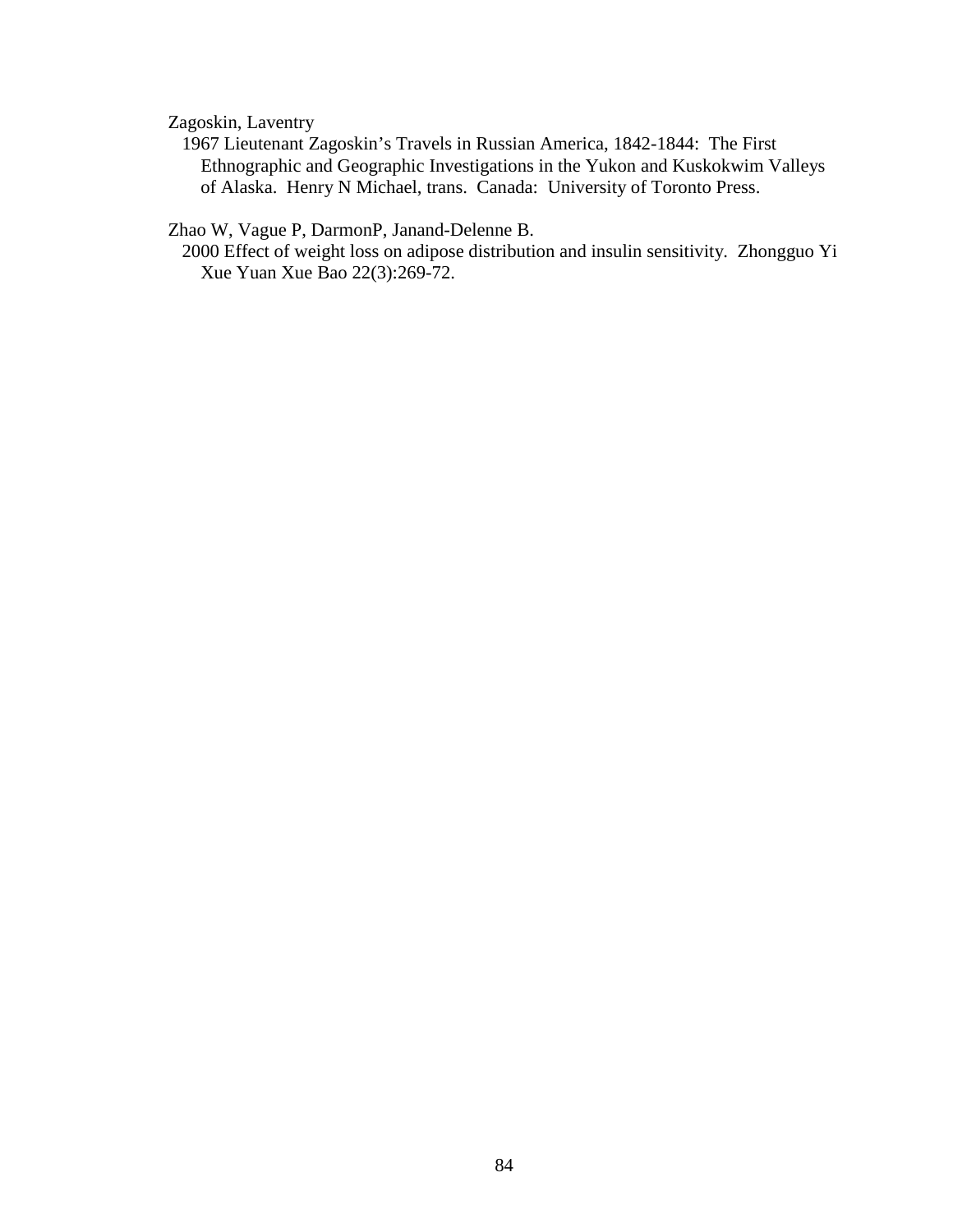## VITA

# Graduate College University of Nevada, Las Vegas

### Julie J. Kachinski

Degrees:

 Bachelor of Arts, Molecular Cellular and Developmental Biology, 2000 University of Colorado, Boulder

Special Honors and Awards:

| 2008    | Edwards and Olswang Scholarship<br>\$950                        |
|---------|-----------------------------------------------------------------|
| 2007    | Edwards and Olswang Scholarship \$1700                          |
| 2006    | Rocchio Scholarship Recipient<br>\$2000                         |
| 2006    | Graduate and Professional Student Association Grant Recipient   |
|         | \$750                                                           |
| 2003-05 | Graduate Assistantship: University of Nevada, Las Vegas - \$10K |
|         | Stipend Plus tuition and health care                            |
| 2005    | Initiated into Lambda Alpha and Phi Kappa Phi honor societies   |
| 2004    | Margaret Lyneis Scholarship                                     |
| 2002-03 | Dean's List: University of Colorado, Boulder                    |

Publications:

Brendan M. Giles, Julie J. Kachinski, Svetlana N. Tchepeleva, Byron P. Croker, Laurence Morel, Susan A. Boackle. Augmentation of NZB Autoimmune Phenotypes by the *Sle1c* Murine Lupus Susceptibility Interval. Journal of Immunology 2007 Apr1;178(7)4667-75.

2008 D. Benyshek and J Kachinski "Metabolic Syndrome and the Coming Global Epidemic: Could Prenatal Native Alaskan Diets Provide Protective Effects?" Paper presented at the 107th Annual Meeting of the American Anthropological Association, San Francisco, CA, November 19th - 23<sup>rd</sup>.

Kachinski, Julie J., Smith-Morris, Carolyn. Transecting Mental and Physical Health Among Pima Indians. American Anthropological Association Conference Fall 2005.

Susan A. Boackle, Brendan M. Giles, Julie J. Kachinski, Svetlana N. Tchepeleva, Byron P. Croker, Laurence Morel. Epistatic Effects of the Sle1c Lupus Susceptibility Interval on NZB Autoimmune Phenotypes. Immunology Conference 2005.

Susan A. Boackle, Brendan M. Giles, Julie J. Kachinski, Karla Kenyon, David R. Karp, Laurence Morel, Svetlana N. Tchepeleva. Structural and Functional Effects of a Single